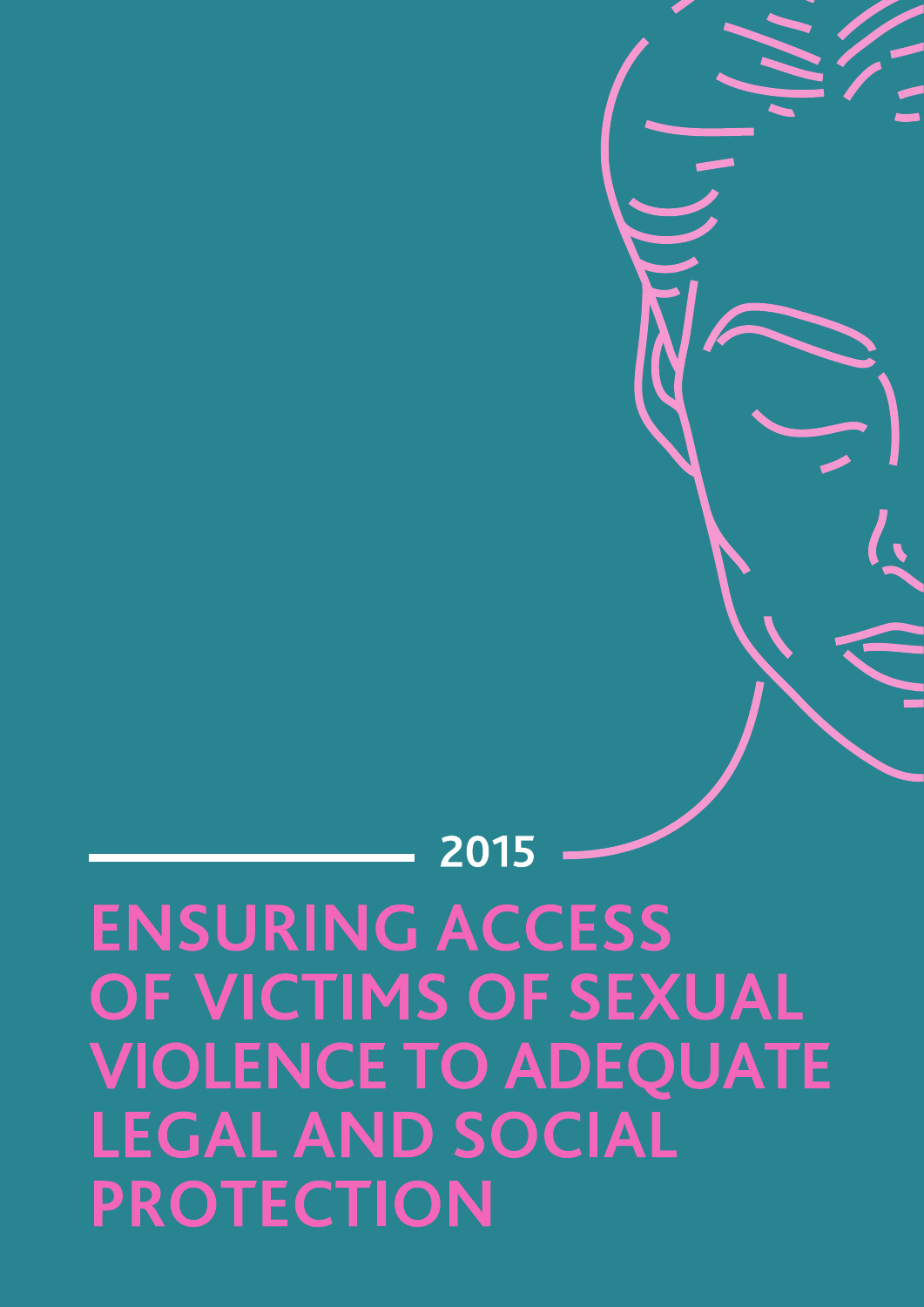# **ENSURING ACCESS** OF VICTIMS OF SEXUAL **VIOLENCE TO ADEQUATE LEGAL AND SOCIAL PROTECTION**

2015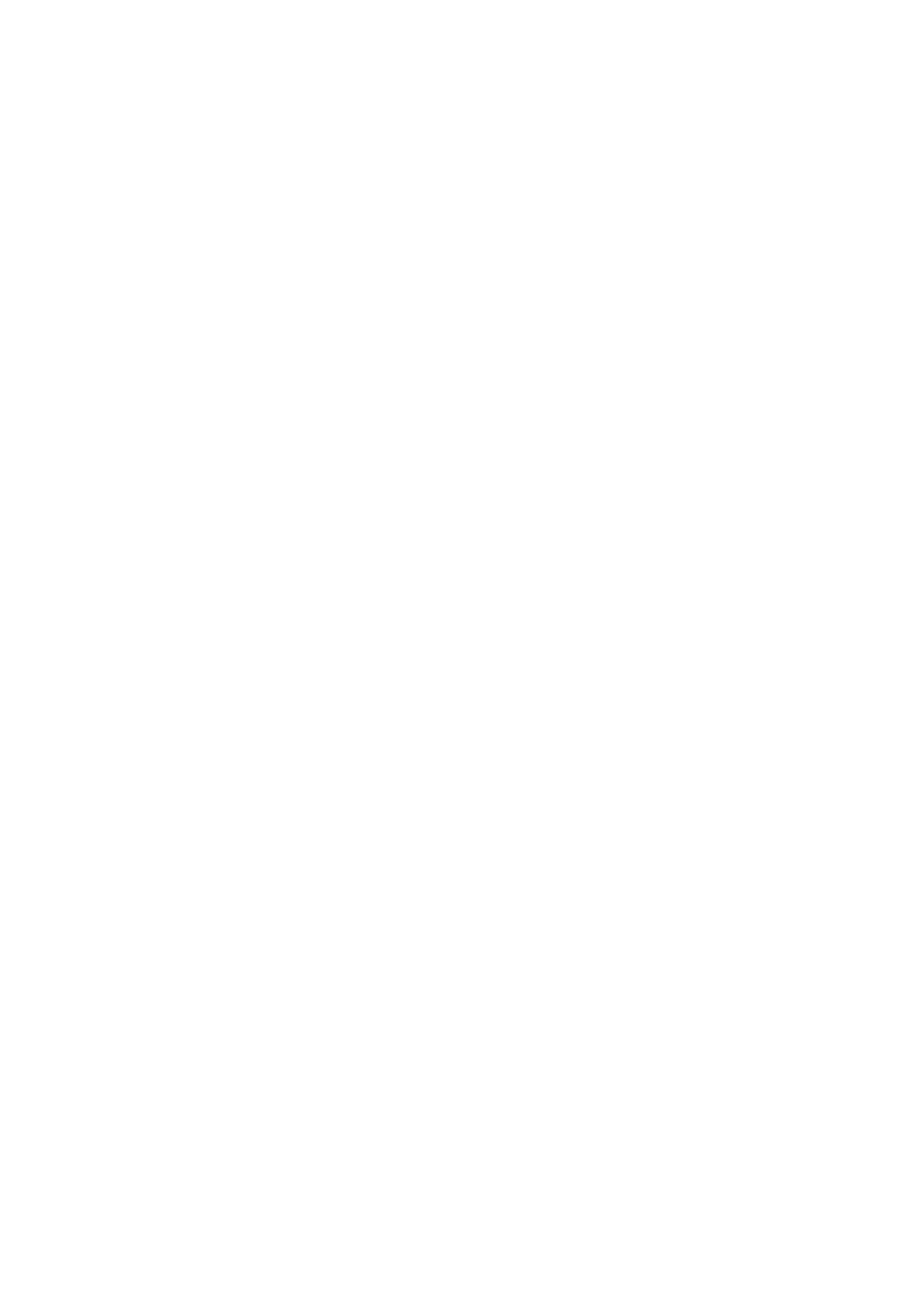## **TABLE OF CONTENT**

|                                                                                                                                                                                                                                                                           | 6                    |
|---------------------------------------------------------------------------------------------------------------------------------------------------------------------------------------------------------------------------------------------------------------------------|----------------------|
| <b>LIST OF BOXES</b>                                                                                                                                                                                                                                                      | 6                    |
| EXECUTIVE SUMMARY MARKET AND ACCORDING A SERIES AND THE SUMMARY AND THE SUMMARY SERIES AND THE SUMMARY SUMMARY                                                                                                                                                            | 7                    |
| <b>INTRODUCTION</b>                                                                                                                                                                                                                                                       | 10                   |
| I. RESEARCH FRAMEWORK MARIEMAN MARIEM AND THE RESEARCH FRAMEWORK<br>1.2. Methodology of the Research <b>contract to the contract of the Contract Contract and Tagger</b> 15                                                                                               | 13<br>14             |
| II. SEXUAL VIOLENCE - LEGAL BACKGROUND IN MOLDOVA MALLER CONTENTION AND THE TH                                                                                                                                                                                            |                      |
| <b>III. LEGAL PROTECTION PROVIDED TO VSV</b><br>37. Financial and moral prejudice (all continuations) and the material state and the state of the state of the<br>3.11. Corruption                                                                                        |                      |
| IV. SOCIAL PROTECTION PROVIDED TO VSV <b>EXAMPLE 2018</b> 10 YO 43                                                                                                                                                                                                        |                      |
| 4.3. Specialists employed to provide services (2000) contracts and the control of the service of the service of the services (2000) and the service of the service of the service of the service of the service of the service<br>4.5. The return of VSV to the community | 44<br>52<br>58<br>59 |
| V. COLLABORATION BETWEEN ORGANIZATIONS PROVIDING LEGAL AND SOCIAL                                                                                                                                                                                                         |                      |
|                                                                                                                                                                                                                                                                           |                      |
|                                                                                                                                                                                                                                                                           |                      |
| <b>ANNEXES</b>                                                                                                                                                                                                                                                            |                      |
|                                                                                                                                                                                                                                                                           |                      |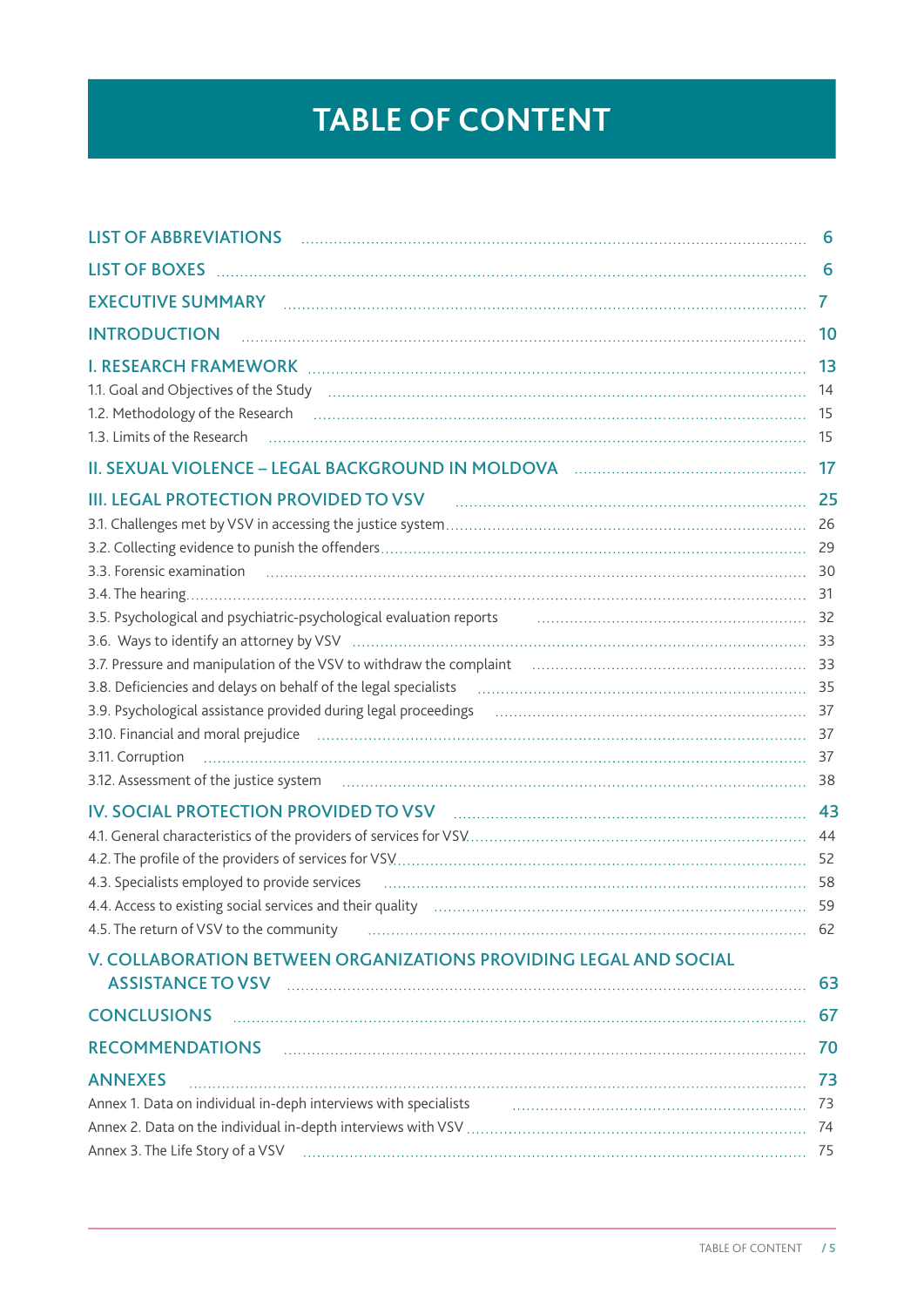## **LIST OF ABBREVIATIONS LIST OF BOXES**

#### **CAP**

Centre for Assistance and Protection of victims and potential victims of trafficking in human beings

#### **WLC**

Women's Law Centre

#### **NCPCA**

National Centre for the Prevention of Child Abuse

 $\overline{C}$ Criminal Code of the Republic of Moldova

#### **CPC** Criminal Procedure Code of the Republic of Moldova

#### **MDPCR**

Municipal Department for the Protection of Children's Rights

**MDT** Multidisciplinary Team

#### **La Strada**

Public Association International Centre for Women Rights Protection and Promotion "La Strada"

#### **MJ**

Ministry of Justice

#### **MLSPF**

Ministry of Labour, Social Protection and Family

**IOM**

International Organization for Migration

**NGO** Non-Government Organization

#### **PO**

protection order

#### **THB**

trafficking in human beings

#### **DV**

domestic violence

#### **SV**

sexual violence

#### **VDV**

victim/victims of domestic violence

#### **VSV**

victim/victims of sexual violence

**BOX 1** Case study. TWays in which the police sometimes receive complaints from VSV

#### **BOX 2**

Case study. Situations when a victim withdraws the complaint

#### **BOX 3**

Case study. Child victim of a group rape who was jailed after changing her statement under pressure

#### **BOX 4**

Case study. Situations when reconciliation of parties in cases of sexual offence was achieved

#### **BOX 5**

Case study. Difficulties the VSV face during the trial proceedings

#### **BOX 6**

Case study. Case of corruption among forensic examiners

#### **BOX 7**

Case study. Sexual offences against children in the family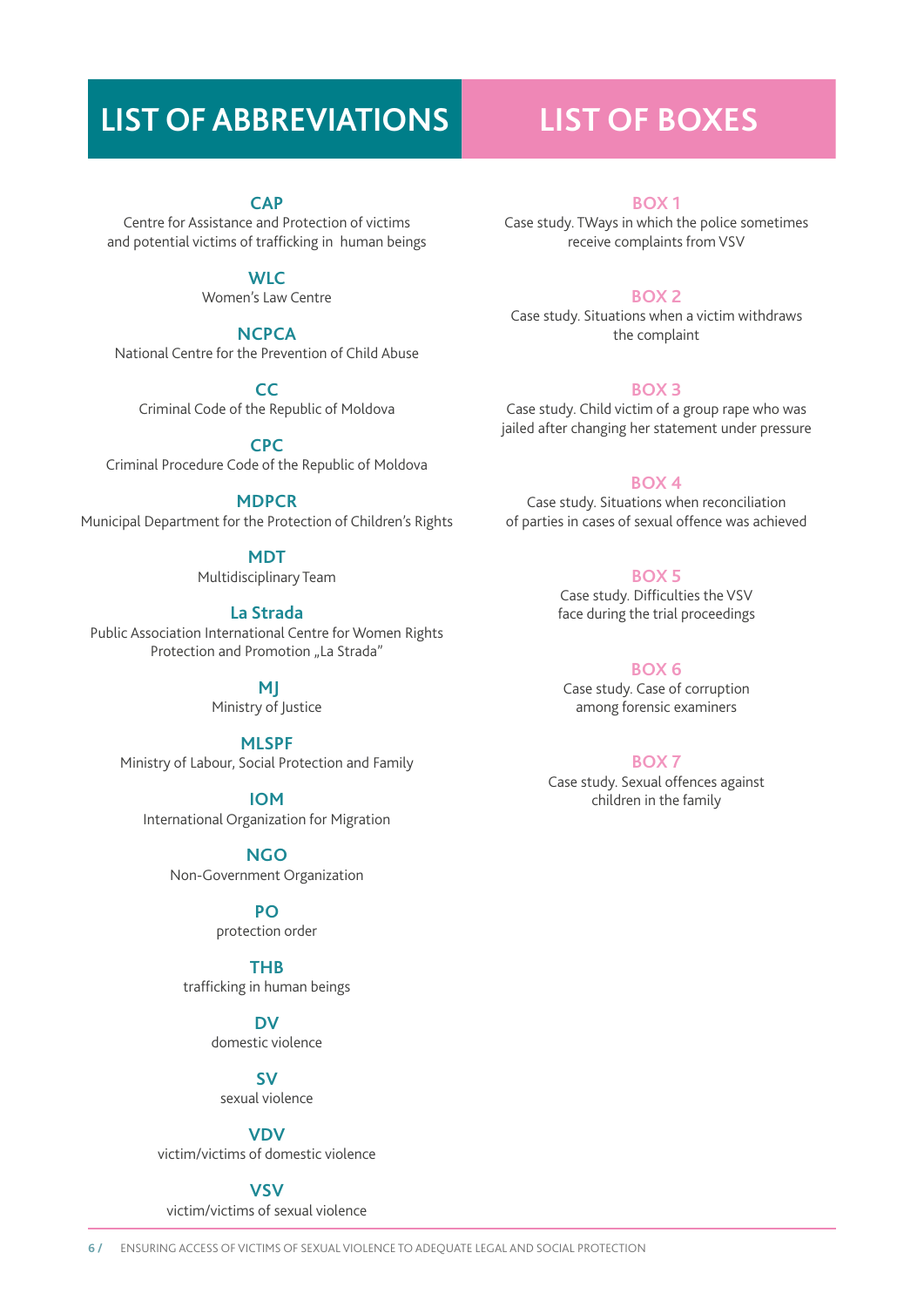## **EXECUTIVE SUMARY**

The offences related to sexual life represent a specific category of offences which are increasing in all countries of the world, including in the Republic of Moldova. Besides the growing number of offences in this category, we are also observing the diversification of forms – from rape offence, to sexual harassment, child grooming etc.

In the Republic of Moldova, the rights of all citizens are officially recognized, but there are obvious discrepancies between the legal framework and its application into practice in cases of victims of sexual violence (VSV). Usually, these victims are facing multiple legal, social, cultural and economic obstacles, and difficult access to justice. The connection between the justice sector and social services for VSV is at the initial stage, while social assistance and reintegration services for VSV simply do not exist. VSV have no access to qualitative psychological services, to qualified and free legal assistance provided by state institutions.

The goal of this Study is to analyze the difference between the provisions of the legal framework and the practical ways of ensuring legal and social protection of VSV. This is the first attempt in the Republic of Moldova to assess the ways VSV are ensured with access to legal and social protection, from the perspective of justice and social sector specialists' opinion, as well as the opinions of VSV.

Specifically, the Study focused on the following objectives: (i) identification of existing services for VSV; (ii) knowledge of needs of VSV and the state response to these needs; (iii) identification of the accessibility of assistance and protection services for VSV; (iv) analysis of the capacity of specialists to provide services to VSV; (v) identification of existing gaps in ensuring access of VSV to adequate legal and social protection; (vi) provision of recommendations to improve the services for VSV.

In order to reach the goal and objectives of the study, primary data was collected using the questionnaire method and individual in-depth interviews with managers of the providers of services for victims of domestic violence (VDV) (20 institutions), specialists in the area of legal<sup>1</sup> and social<sup>2</sup> protection systems (35 individual in-depth interviews), as well as VSV (14 individual in-depth interviews). An important challenge of this Study

law enforcement specialists police officers, investigators, prosecutors, judges, attorney.

<sup>2</sup> Within this report, by "specialists in social protection" the authors refer to psychologists, social assistants, social workers, community social assistants etc. **<sup>3</sup>** Law no. 163 from 18.07.2014.

was to conduct individual in-depth interviews with VSV, to find out their opinions on the services they used, as well as their specific needs in order to ensure adequate legal and social protection.

The data of the research show that the number of victims addressing legal assistance and social protection services is low. This situation results from several factors: (i) stereotypes of the society which usually blames the victim and not the aggressor; (ii) lack of trust of VSV in people around her, but also in professionals; (iii) dependence on the aggressor or fear caused by him; (iv) lack of information on where to go in such situations; (v) insufficient level of legal knowledge etc.

The law enforcement specialists reported difficulties in obtaining the evidence materials to be presented in courts because (i) VSV are not informed and do not keep the evidence of the offence; (ii) some of the VSV are late in contacting the law enforcement bodies, therefore, it is difficult to prove the sexual offence in court etc. On one hand these situations lead to distrust of VSV in the justice system, but also the humiliation they are exposed to by the system, on the other hand.

The results of the VSV forensic examination are very important for the initiation of the criminal case against the aggressor. The law enforcement specialists identified the need to improve the conditions in which the forensic examination takes place, the medical equipment, but also the attitude of these specialists towards VSV, including the need to reform this area of expertise, so that the documents issued by this body wouldn't leave place for interpretations.

The ammendments to the Art. 110' of the Criminal Procedure Code<sup>3</sup> provide for a child to be heard by the investigating judge ideally once during the criminal investigation stage. However, the victims aged over 14 fall into the category of people treated as adults by the criminal procedure law and are heard in the presence of the aggressor. The confrontation of the adult VSV with the offender is a frequently used procedure during hearings, being considered the only way to find out the truth when all evidence was destroyed.

Psychological evaluation reports are used in judiciary practice. These reports help the police officer and the prosecutor to understand the circumstances of the offence, as the psychologist describes in the reports <sup>1</sup> Within this report, by "specialists in legal protection" the authors refer to **the mechanisms of manipulation and constraint of the**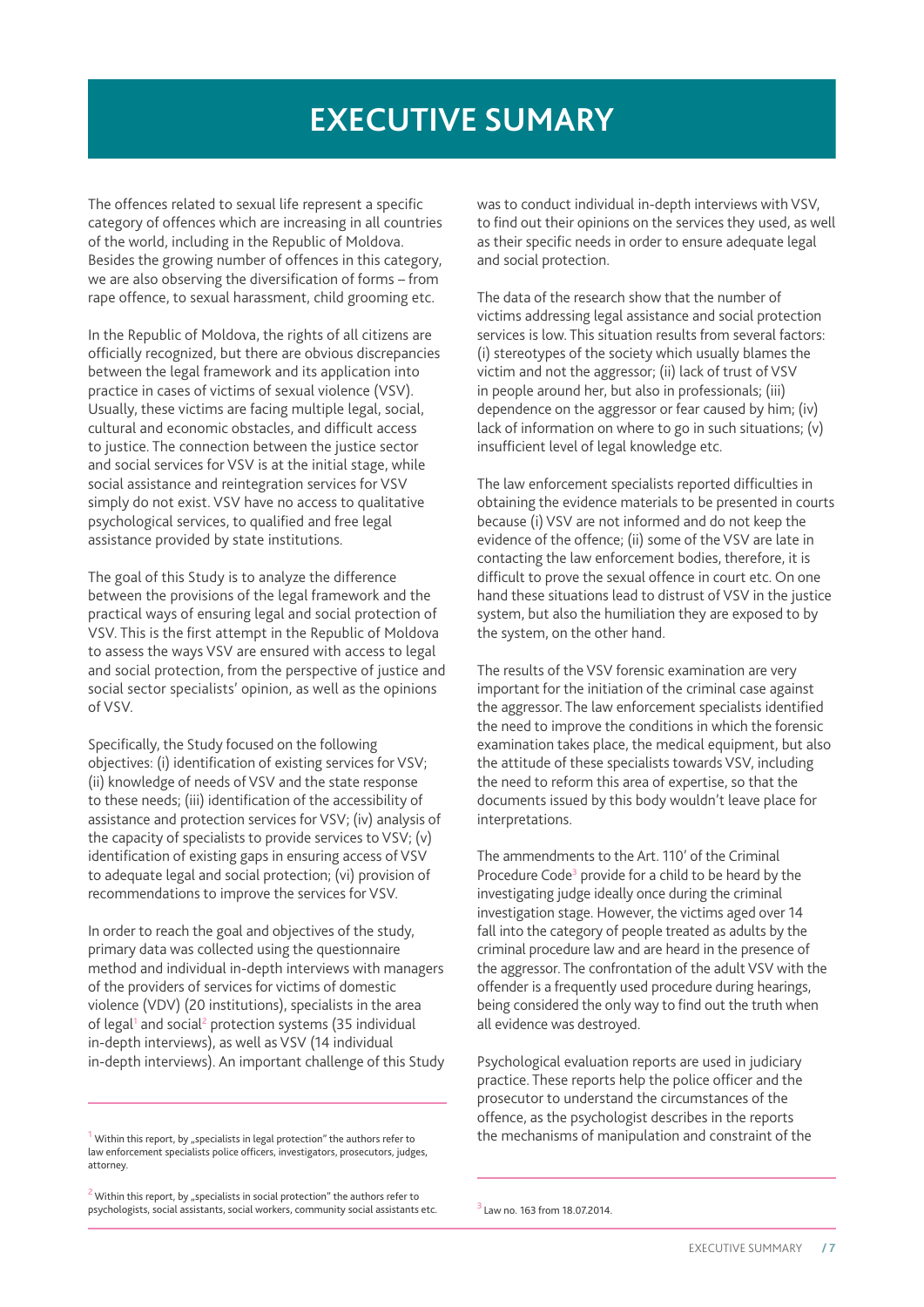offender. Some judges said that psychological evaluation reports, if developed in a professional manner, are of great value in court. It is important to mention that, actually, psychological evaluation reports do not have a uniform structure and attempts have been made to standardize them, including by some amendments to the legislation, so that they would be recognized as evidence.

Once the criminal investigation is initiated the VSV might face another problem – the pressure from the offender and his/her relatives, to withdraw the complaint. VSV are very vulnerable emotionally and can be easily influenced by the aggressor. If not encouraged, the majority of them refuse to continue the criminal investigation initiated to punish the aggressor. Also, there are law enforcement specialists who don't take into account the vulnerability of VSV, and the fact that they can be manipulated and threatened to withdraw their complaint. At the moment, the legal system in the Republic of Moldova allows the victims to be forced to withdraw their statements under pressure. It's a paradox, but later they can get charged with "false statements", even though there was obvious evidence of sexual offence committed against them.

**The majority of victims, who addressed the law enforcement bodies in order to punish the aggressor, complained about the long period for collecting evidence and conduct the trial. The delays in solving the case often make the victims lose their courage; the injustice they see, makes them give up and refuse to punish the aggressor. There are few cases when VSV are determined to fight until the court finally sentences the offender.**

After filing the complaint and initiating the criminal investigation against the aggressor, very few adult VSV receive psychological support from shelters or nongovernment organizations which provide them with legal representation services. At the same time, there are proofs that the psychological and legal assistance provided to VSV before initiating a court trial is very important, because at that moment, VSV is informed about her rights and responsibilities and is more stable emotionally.

The impact of SV on the victim's personality is currently neglected by the justice system. The psychological and psychiatric examinations cannot assess the impact of trauma on the personality development. Cases when victims initiate a case for compensation of financial and moral prejudice are rare. Therefore, the specialists suggested the need for judges to mention the financial and moral prejudice when pronouncing the court decision.

The legal specialists confirmed the existence of some cases of corruption when VSV address the court. There are multiple reasons for these situations, but the most important is the unwillingness of the specialists to get out of their comfort area. The VSV's lawyers also mentioned corruption among experts who develop forensic examination reports.

The facts stated above demonstrate that in case of VSV, the justice system cannot be defined as friendly. Although there is a legal framework which provides certain mechanisms of interaction among specialists, there is a big difference between the de jure and de facto situations. The mechanism for the implementation of the legal framework is not functional. There are many gaps related to VSV in the justice system: (i) possibilities of different interpretation of the same legal framework; (ii) limited prevention activities; (iii) lack of trained specialists in this area; (iv) violation of ethical principles by specialists; (v) practices of confrontation of the victim with the aggressor etc. Despite all these, there are attempts to make the justice system in the Republic of Moldova friendlier. Progress has been made, but it refers to child victims of offences, including children VSV, who didn't reach the age of 14.

Currently, the issue of SV is not a priority for the CPA, nor for the LPA. The actions undertaken in this area are based on the non-government sector's initiatives, but they are insufficient to provide adequate legal and social assistance for this category of victims. The authorities must take a greater responsibility to defend the right to protection of these persons, while the civil society along with the donor community, could significantly contribute to the development of support services for VSV. For this end, there is need for more actions from the representatives of the law enforcement system and the social system.

The research shows that, currently, some VSV are placed into shelters for VDV or for victims and potential victims of trafficking in human beings (THB). Among the beneficiaries of maternal centers or the shelter "Casa Marioarei", some women who were subject to domestic violence, were also sexually abused. Despite this fact, the mentioned centers do not keep differentiated records of the beneficiaries, registering them all as VDV and providing them with practically the same services. A similar situation is identified in case of shelters for children. These provide services for children from sociallyvulnerable families, families with physical violence, neglect etc. But during the last years, among the beneficiaries of these shelters children victims of sexual abuse were also identified. Both children and adults VDV need specialized services, focused on their specific needs. The initiative of some institutions to provide services to this category of beneficiaries is a step forward, but there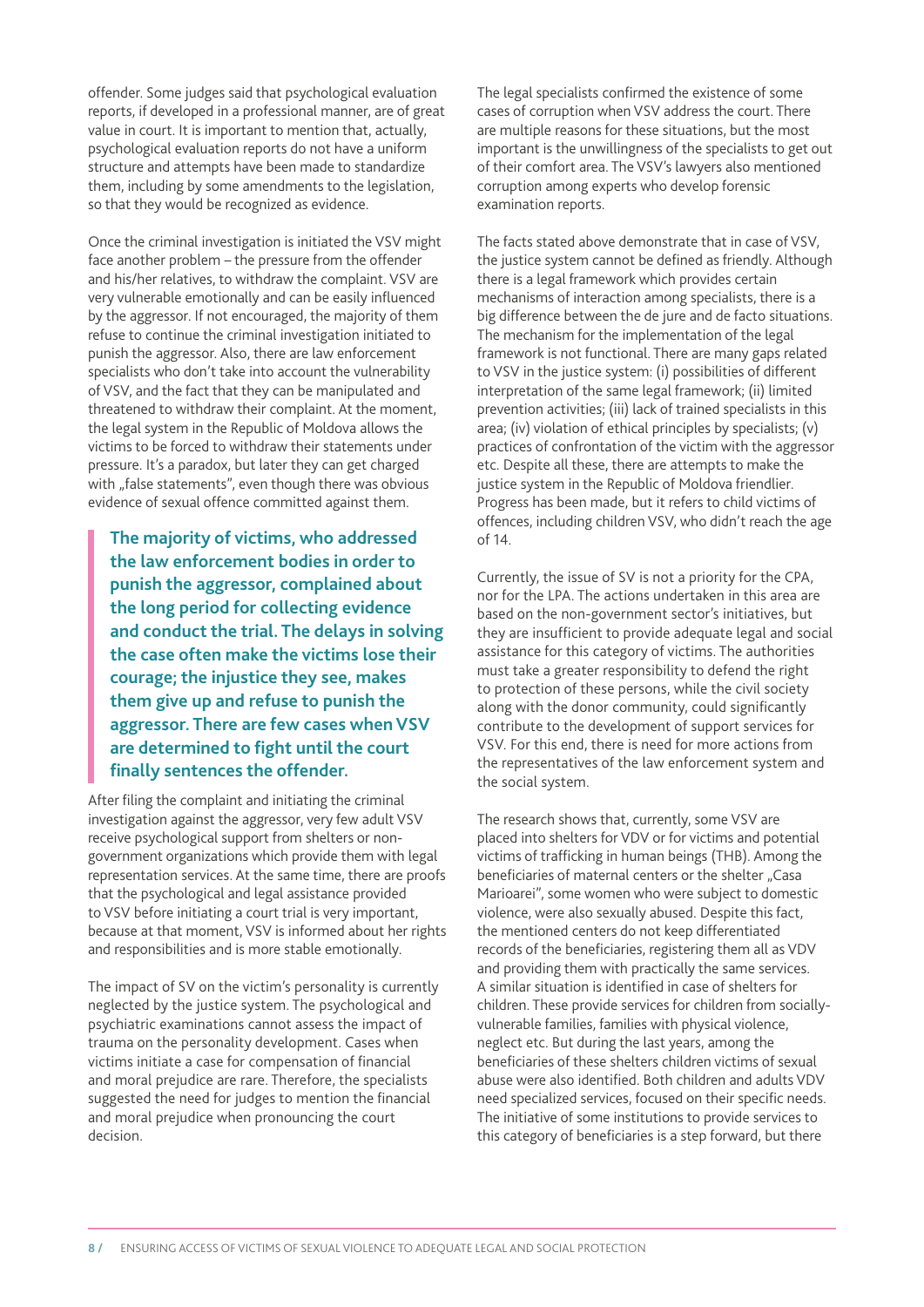is also need for an adequate training of specialists and proper development and financing of specialized services for VSV.

The number of specialists providing services for VDV varies depending on the type of institution, its capacity and specifics. In average, the organizations providing shelter have approximately 10 employees, while at the maternal centers the number of specialists varies between 6-8 persons. In the majority of institutions, the main specialists are: a psychologist, a social assistant, an educator or social educator (in case of children), a nurse (in some institutions they work full time, in others part time) and a lawyer (in some institutions a lawyer works as a main specialist or cumulating several jobs, in other institutions this specialist is missing).

**An important role in the psychological assistance, informational support and referral of the VSV is played, at the moment, by the services of the International Centre "La Strada"- Hotline, Child Helpline and Trust Line for Women, services providing consultations 24/24, 7 days a week, as well as qualified legal aid provided to these persons. The biggest number of lawyers is at the Women Law Centre, International Centre "La Strada", Centre for the Assistance and Protection of Victims and Potential Victims of THB, the Association Promo-LEX.** 

The access of VSV to shelters, specifically to maternal centers, to CAP and to the shelter "Casa Marioarei" is granted through the regional social assistance department, with a reference from the LPA or CPA, or from the local police office, or with a reference from NGOs and community members. In order to benefit from the shelter's services one should submit a request, a medical certificate, identity documents and other forms. In case of an emergency, shelters can host VSV even with some missing documents, these being submitted later, during the stay at shelters. Restrictions for providing shelter services are: (i) age (depending on the center's specifics, there can be certain age categories to which the center is not authorized to provide assistance); (ii) a mental disease – victims, who suffer from a light mental deficiency are accepted, while those with severe mental conditions cannot be accepted as beneficiaries of the center, as they can endanger the life and safety of other beneficiaries; (iii) tuberculosis; (iv) a physical disability reducing the mobility of the person – the centers often lack of

conditions required to ensure the movement of people with disabilities; (v) alcohol addiction – in case if VSV consume alcohol, they are first sent to follow an alcohol detoxification course and only afterwards are accepted in the center; (vi) drug addiction – such victims haven't been identified. Nevertheless, it would be necessary for them to follow a specialized course, after which they would be accepted at the center.

Mapping reveals several weak points in the social protection of VSV. These include: (i) lack of specialized services for both children and adult VSV; (ii) lack of long term services, centers provide assistance to VDV only in crisis situations; (iii) lack of legal assistance in some maternal centers; (iv) lack of services to prevent SV at the community level; (v) lack of activities for reintegration of VSV into the community, along with services provided to the family.

In addition, programs for the protection of VSV should be developed. Although VSV currently benefit from free psychological counselling provided by several social service providers, they are not protected and not safe. In the Republic of Moldova there's a law on the witness protection, but it doesn't refer to VSV as beneficiaries. In these conditions a protection and safety system for VSV must be created, to increase their trust in the state authorities.

The collaboration between institutions in assisting VSV is a challenge, since each institution has its own regulations, rules and bureaucratic system. Currently, there's no unique vision of the institutions providing legal and social assistance to VDV, including VSV. Special attention must be paid to the way of interaction between the specialists from the social and legal systems, from the moment when VSV submits the complaint to the police or is identified at the community level.

This study is designed for specialists from the justice sector (police officers, criminal investigation officers, prosecutors, judges) who deal with investigation and analysis of sexual violence cases; for specialists from the social and medical sector (managers, psychologists, educators, social assistants, doctors etc.), who are involved in providing assistance to VDV and VSV, and last but not least, for decision makers. The results of the research serve as basis for developing recommendations on ensuring access of VSV to adequate legal and social assistance. The recommendations of the report are structured depending on the decision makers they are addressed to (representatives of the justice system, social protection system, healthcare system and civil society), and include important strategic steps that are required for developing services for VSV in the Republic of Moldova.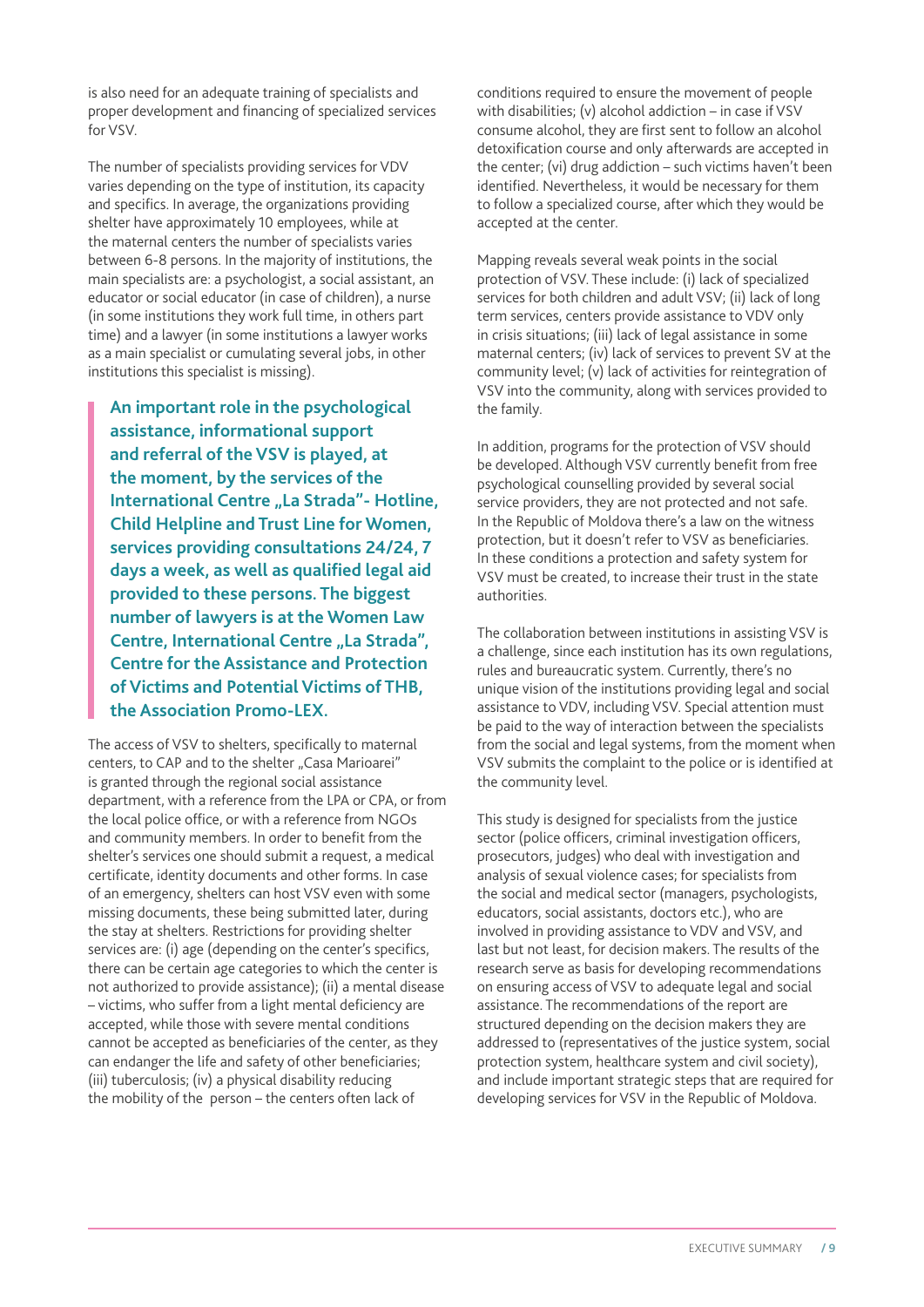## **INTRODUCTION**

**The offences related to sexual life represent a specific category of offences which are increasing in all countries of the world, including in the Republic of Moldova.** Besides the growing number of offences in this category, we are also observing the diversification of forms – from rape offence, to sexual harassment, child grooming for sexual purposes etc.

Thus, **even though modifications and adjustments have been made to the Criminal Code (CC) of the Republic of Moldova, taking into account the new social realities, the way these offences are filed by the empowered bodies (General Police Inspectorate, National Bureau of Statistics etc.) are still unsatisfactory,** as they don't cover the differentiation of sexual offences by categories provided by the Criminal Code – rape (Art. 171), violent acts with a sexual character (Art.172), sexual harassment (Art.173), acts of vaginal, anal, oral penetration etc. (Art.174), perverted actions (Art.175) and offences with a sexual character against children, through informational and communication technologies (Art.175').

Currently, the data from the National Bureau of Statistics of the Republic of Moldova only focus on rape offences. The statistical data submitted by this institution show a growth of the rape as sexual offence – from 215 cases in 2000, to 352 cases in 2014. The number of reported cases of rape per 100 000 inhabitants indicate the same growing trend from 6 cases in 2000, to 10 cases in 2014.**<sup>4</sup>**

The sstatistics of the police bodies show 332 cases of rape and 273 cases of sexual violence in 2014. Also, a slight increase of sexual offences in the family was registered: from 29 to 30 cases of rape offences during 2013-2014 (Art. 171, CC) and from 11 to 20 cases of violent acts with a sexual character (Art. 172, CP) during the same period.**<sup>5</sup>**

Nevertheless, **neither the data from the National Bureau of Statistics, nor the data from the General Police Inspectorate do not exactly show the social reality**. The number of cases of sexual violence is much higher, but these cases weren't reported to the law enforcement bodies, because sexual violence is a taboo in the Moldovan society. The data of the research "Men and gender equality in the Republic of Moldova" show that almost every fifth man had sex with a girl/woman without her consent, while almost every fourth man had sex with a girl/woman, who was too drunk to say that she didn't want it. 18% of men admitted they used force to have a sexual intercourse even with the current girlfriend/wife, while 14 of men used force to have sex with the ex-girlfriend/wife. Approximately 5% of men committed sexual abuse in group.**<sup>6</sup>**

**Sexual violence is the least recognized and reported form of violence. The majority of cases are not reported to the authorities.** There are several main factors causing this situation: (i) stereotyped social norms, when masculinity is associated with domination and aggressiveness, while femininity with submission; (ii) blaming the victims of these cases, making them feel guilty for causing these offences**<sup>7</sup>** ; (iii) fear to report such cases, in order not to be blamed, marginalized etc.

**The path of the victims of sexual violence through the justice system is difficult and discouraging.** They are often victimized even by the specialists who contact with them – police officers, criminal investigation officers, forensic examiners, prosecutors, judges. **There are also legislative barriers leading to lack of protection from aggressors, and to a lower rate of sentencing combined with mild sentences.**

The effective protection of the rights of every citizen is a sine qua non condition for all legal proceedings in a democratic society, where the rule of law prevents any attempt to violate fundamental human rights

**<sup>5</sup>** http://www.igp.gov.md/sites/default/files/document/attachments/raport\_ privind violenta in familie 12 luni 2014.pdf

**<sup>6</sup>***Men and gender equality in the Republic of Moldova.* – IMAGES, Women's Law Center, SocioPolis, Chisinau, 2015, p.96.

**<sup>7</sup>** In the opinion of over 40% of men, the woman is also responsible for cases of rape; and if she has a bad reputation or if she doesn't show resistance when raped, these cases cannot be considered as rape. *Men and gender equality in the Republic of Moldova.* – IMAGES, Women's Law Center, SocioPolis, Chisinau, 2015, p.94.

**<sup>4</sup>**http://statbank.statistica.md/pxweb/Dialog/varval.asp?ma=JUS0101&ti=Infra ctiuni+inregistrate+dupa+tipul+infractiunii%2C+2000-2014&path=../ Database/RO/12%20JUS/JUS01/&lang=1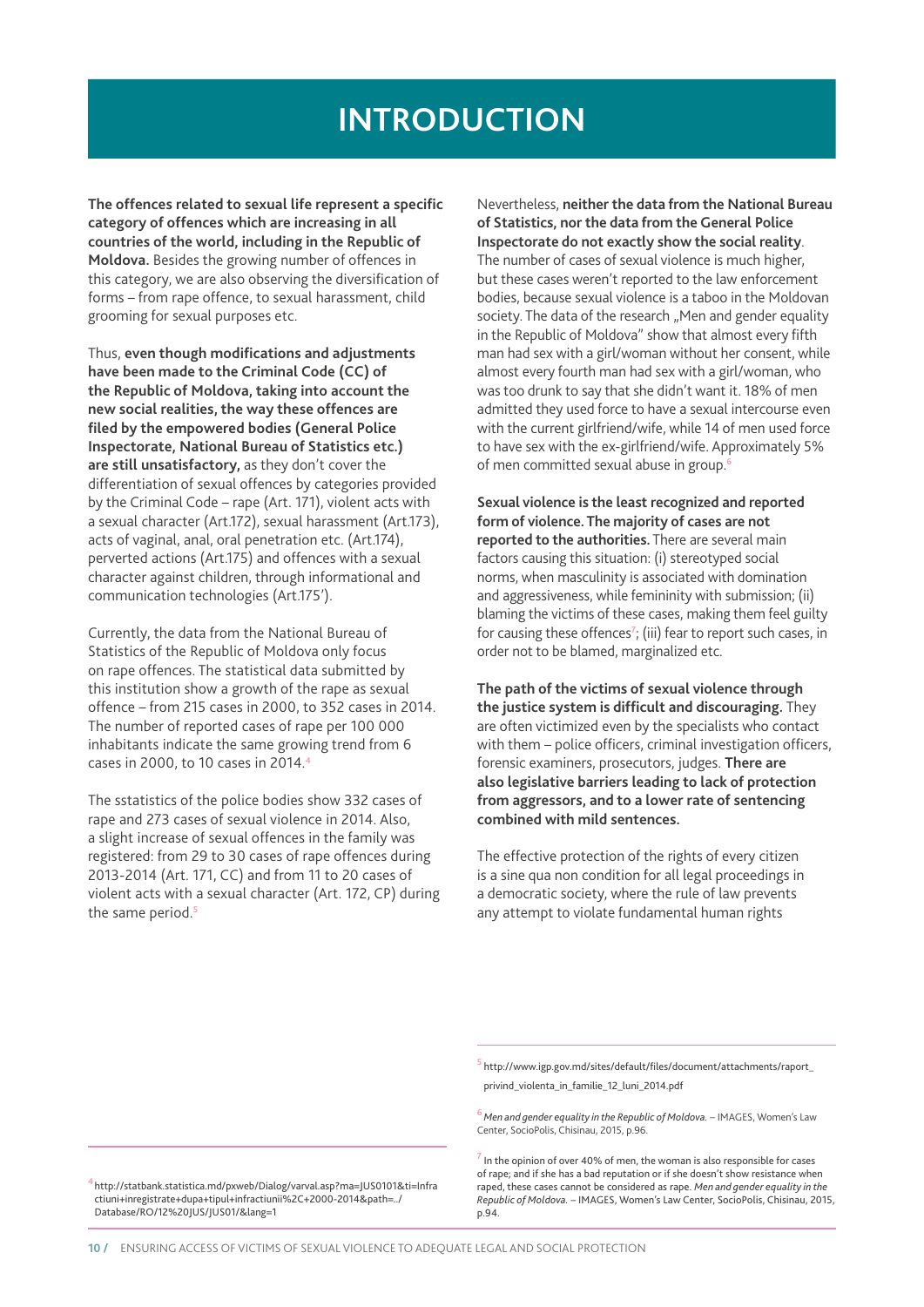and freedoms. Although the rights of all citizens are officially recognized in the Republic of Moldova, there are obvious gaps between the legislative provisions and their implementation in practice. In many cases VSV face multiple legal, social, cultural and economic obstacles, including the unpleasant procedures in accessing the justice system**. The correlation between the justice sector and social services for VSV is at the initial stage,**  while social assistance and services for reintegration of victims into the community are almost not available. Currently, VSV do not have access to quality psychological services or to qualified and free legal assistance from the state institutions.

In case of children VSV, **17 specially equipped interview**  rooms were identified<sup>8</sup>. According to international recommendations, children must make their statements in the rooms with the friendliest environment, in the most comfortable conditions, taking into account their age, maturity level and any communication deficiencies they might have. In any circumstances, "the best interest of the child" is the starting point and the vector for the

treatment of the juvenile victim by all actors who are in charge for the defense and guarantee the rights of the child.

A challenge for the Republic of Moldova is the **lack of a clear concept on specialized training for legal and social professionals** who deal with sexual offences, which leads, on one hand, to the organization of some occasional, short-term trainings, mostly initiated by the civil society representatives, and on the other hand, do not ensure for certain trained specialists to manage cases of VSV.

Based on the facts mentioned above, this Study aimed at presenting the difference between the legal and practical context for ensuring legal and social protection of VSV. The Study is the first attempt in the Republic of Moldova to show the **dimensions and gravity of this phenomenon** and to **evaluate the ways in which VSV get access to legal and social protection**, through the opinion of specialists from the justice and social systems, as well as from the personal opinion of VSV.

.

**<sup>8</sup>** 12 child interview rooms available at the prosecutor's office, 3 available in courts and other 2 provided by NGOs.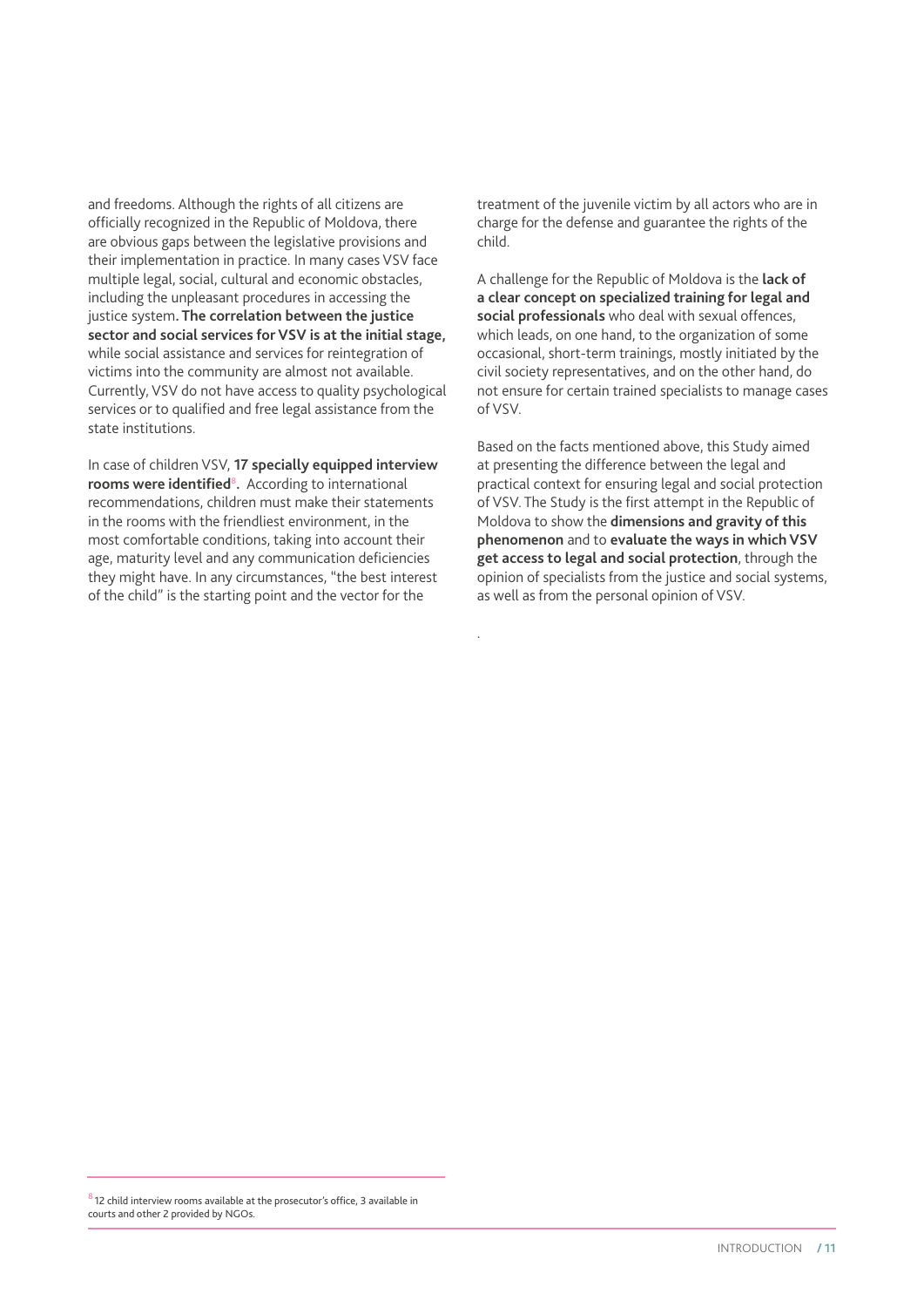**12 /** ENSURING ACCESS OF VICTIMS OF SEXUAL VIOLENCE TO ADEQUATE LEGAL AND SOCIAL PROTECTION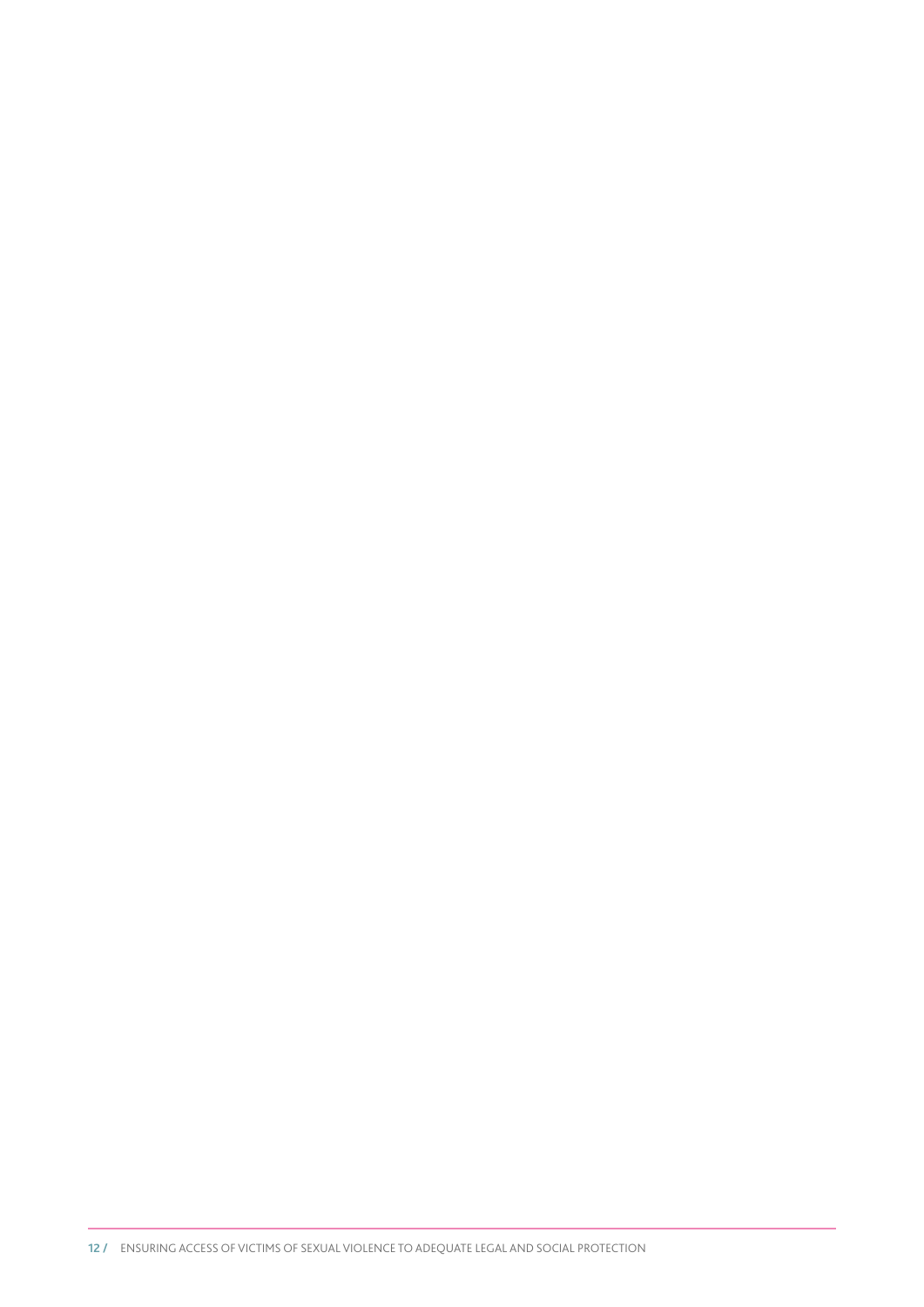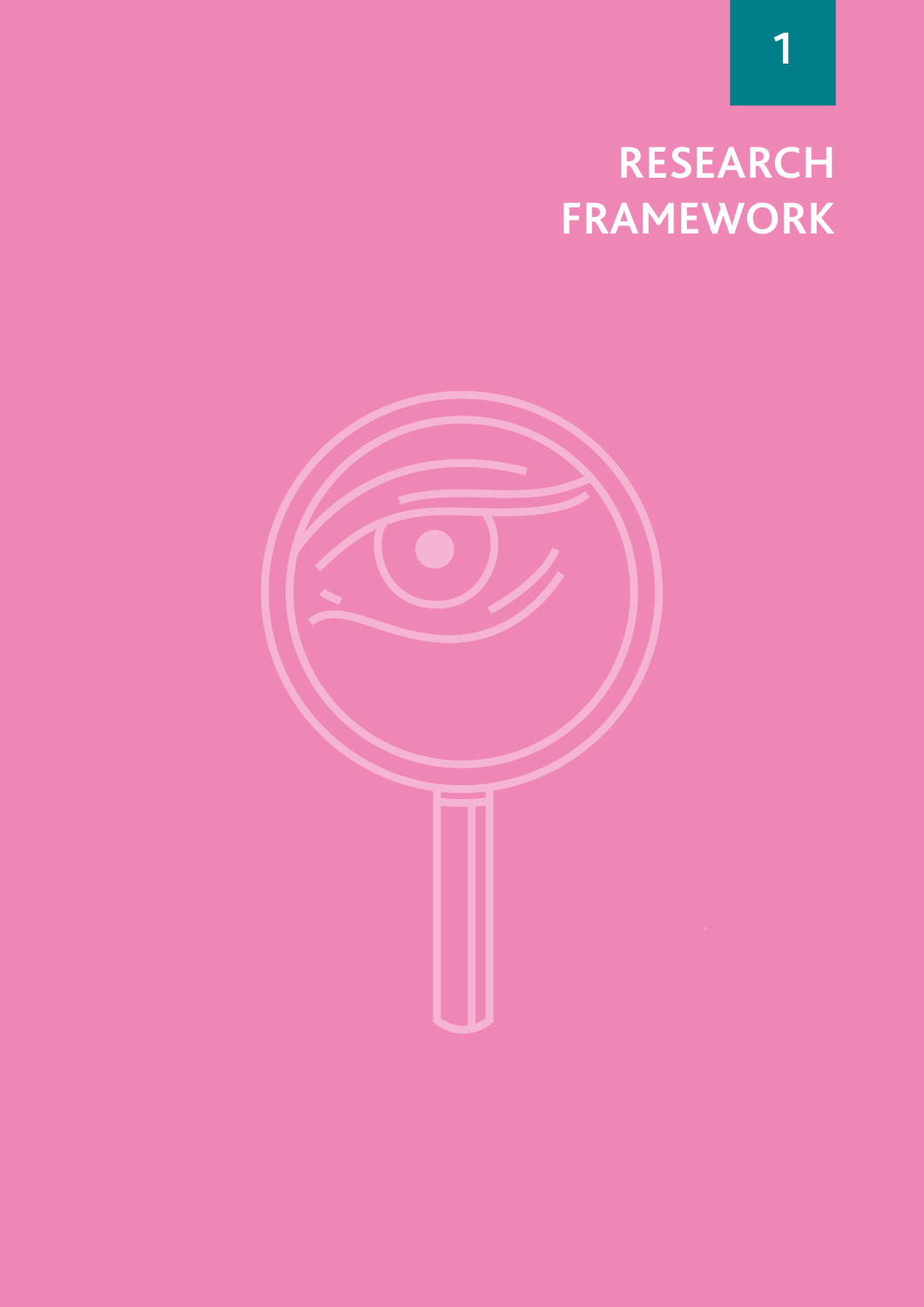## 1.1. Goal and Objectives of the Study

**The Goal** of the Study was to analyze the access of VSV to legal and social protection. Specifically, the study focused on the following **objectives:**

- identification of existing services for VSV;
- Identification of the accessibility of assistance and protection services for VSV;
- knowledge of needs of VSV and the state response to these needs;
- identification of existing gaps in ensuring access of VSV to adequate legal and social protection;
- analysis of the capacity of specialists to provide services to VSV;
- provision of recommendations to improve the existing services for VSV.

## 1.2. Methodology of the Research

In order to reach the goal and objectives of the research a complex approach from the methodological point of view was used. Primary data were collected using the questionnaire method and in-depth interviews with the following target groups: managers of organizations providing services to victims of domestic violence (VDV), specialists in legal and social protection systems, as well as VSV (Picture 1). The research methods allowed the triangulation of data, but also learning the opinion of various stakeholders (victims, specialists in legal and social protection) on the access of victims to social and

legal protection.

In order to learn about the existing services for VSV, the mapping of services provided by various institutions to VDV was developed. Within the mapping, the authors identified the VSV who benefited from the services and the specifics of the provided services. In parallel, interviews were conducted with various specialists who provided services directly to this group of beneficiaries – psychologists, social assistants, social workers, police officers, criminal investigation officers, forensic specialists, prosecutors, lawyers of the defendants, lawyers of the victims, judges etc.

An important challenge of this Study was conducting individual in-depth interviews with VSV, to learn their opinions on the services they benefited from, as well as their specific needs, in order to provide adequate legal and social protection. Interviews were conducted with VSV who accepted to participate in the research after being explained about the goal and importance of the study, ensuring their anonymity and confidentiality. 12 individual in-depth interviews were conducted with VSV who received legal and/or social assistance, and 2 individual in-depth interviews with VSV who didn't get any kind of service. All the VSV signed a consent form proving their agreement to take part in the research. Among those 14 VSV 8 were victims of rape, 2 were victims of domestic violence, including marital rape, 2 were victims of sexual abuse committed by father, 2 were victims of sexual exploitation. According to the age criteria 6 victims were children, 6 were adults and 2 were elderly persons.

#### **FIGURE 1 / SAMPLE OF THE RESEARCH**

| <b>RESEARCH SAMPLE</b>                                                            |                                                                                        |                                                                                 |
|-----------------------------------------------------------------------------------|----------------------------------------------------------------------------------------|---------------------------------------------------------------------------------|
| Mapping of existing service<br>for VSV                                            | Analysis of social and legal<br>service in terms of specialists<br>opinions            | Analysis of social and legal<br>service for VSV in terms of<br>victims opinions |
| 20<br>questionnaries applied to<br>the managers of service<br>providers for VDV's | 35<br>individual in-depth<br>interviews with specialists<br>from social and legal area | 14<br>individual in-depth interviews<br>with VSV                                |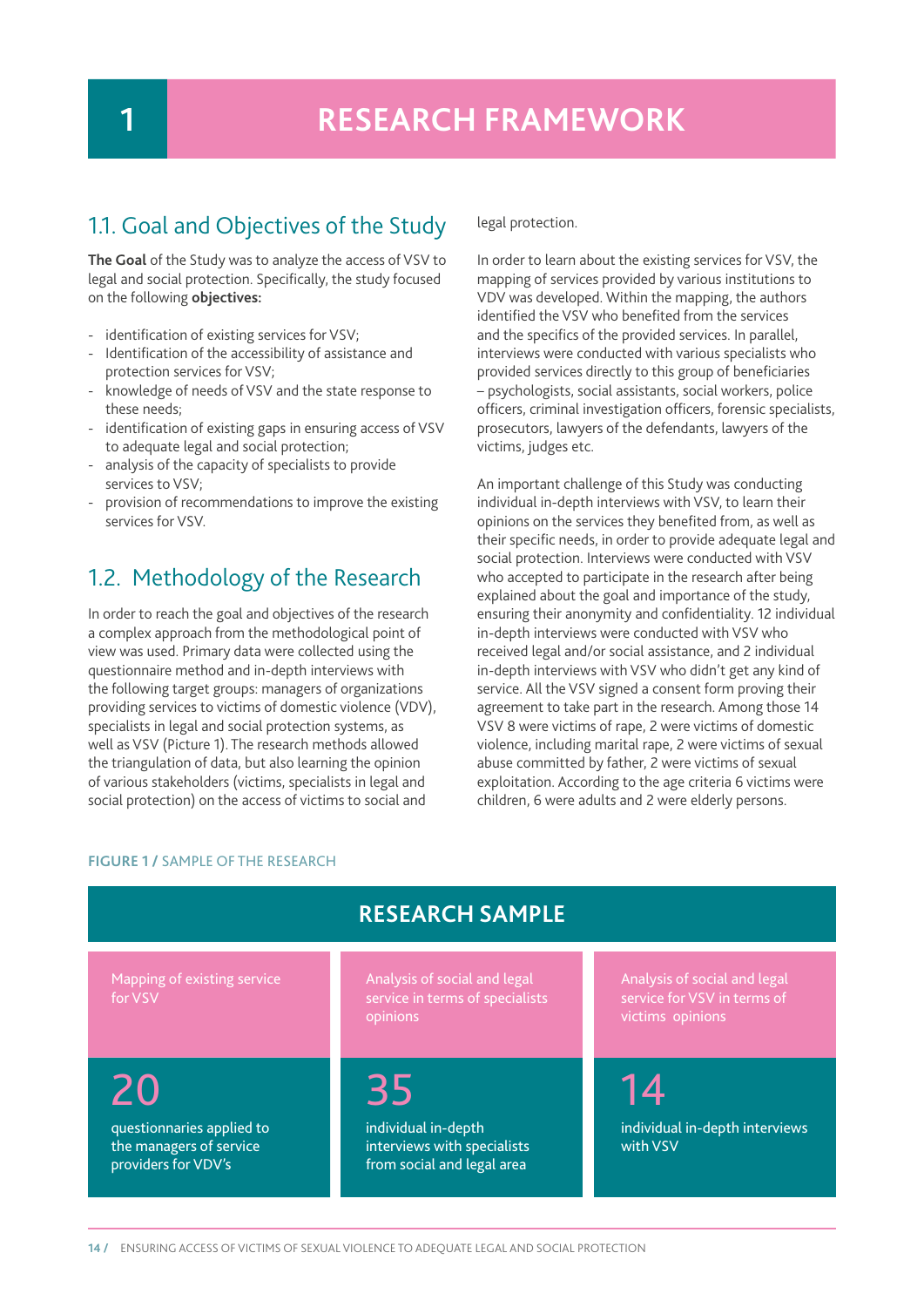Data from various administrative territorial units of the Republic of Moldova were collected for the Study. Nevertheless, the specialists from the mun. of Chisinau prevailed, since this is the area with the biggest number of civil society organizations addressed by VSV. Male and female specialists were interviewed during the research.

Data collection period: 1st of August – 30th of October, 2015.

## 1.3. Limits of the Research

The realized research was influenced by some limitations:

#### **Record of VSV kept by service providers**

Currently, there are no specialized social services provided to VSV in the Republic of Moldova. This category of beneficiaries is treated and assisted as VDV or victims and potential victims of THB. The majority of providers don't keep records of beneficiaries from the perspective of the sexual offence. Usually, VSV are included into the category of VDV.

Most of the times, service providers find out about the sexual violence offence from the victim only if she becomes confident and discloses the fact, or was brought by the legal institutions, which initiated a criminal case based on the complaint submitted by VSV.

#### **Selection of the VSV participating in the Study**

A challenge of this Study was to identify and conduct interviews with VSV. Individual in-depth interviews were conducted only with the VSV who accepted to take part in the research. At the first stage, the institutions that provide services to VDV were called in order to identify some cases of SV. When such beneficiaries were identified, their psychological condition and the possibility to take part in the research was analyzed. Only after the consent of the psychologist/manager of the institution the VSV was asked whether she was willing to take part in the research, being explained its goal and objectives.

In order to conduct the individual in-depth interviews with VSV who didn't receive any services, the social workers and community social assistants were interviewed, through the Departments/Sections of Social Assistance and Family Protection and the Ministry of Labor, Social Protection and Family.

It should be mentioned that the trauma experienced by the VSV, the difficulties they face in the process of accessing legal and social protection, as well as the stereotypes existing in the society, made a significant part of victims to refuse to participate in the research. The members of the research team understood and respected the position of victims. Due to a big number of refusals to take part to the research, during the selection process of the VSV, only some sampling variables were taken into account: age (discussions were conducted with children, adults and elderly people) and the residence area, in order to get a broad picture of access to assistance and protection services, as well as existing needs.

During the Study only female VSV were interviewed, as no male VSV were identified.

#### **Selection of specialists participating in the research**

When selecting the specialists, attention was paid to those who directly provided assistance and protection services to VSV, or were involved in various legal proceedings related to this category of victims, in order to get a real picture of the access of these persons to legal and social protection. From this perspective, the biggest number of specialists who provided legal or social assistance to VSV was identified in the mun. of Chisinau.

35 individual in-depth interviews with various categories of specialists were conducted. Specialists were explained about the goal of the research and the ethical aspects of the research. The interviews were conducted using the face-to-face technique, based on semi-structured interview guidelines, taking into account the working specifics of the specialist and the assistance he/she provided. The interviewees were encouraged to submit proposals to improve the legal and social assistance for VSV.

#### **The reference period and the area of the research**

In case of individual in-depth interviews, the experience in providing legal and social assistance to the VSV was discussed. It focused on the last 2 years before the initiation of the Study. Nevertheless, several legal specialists made reference to the whole experience they had in assisting such cases.

From the geographical point of view, the Study refers to access to legal and social protection for VSV in the Republic of Moldova, except Transnistria.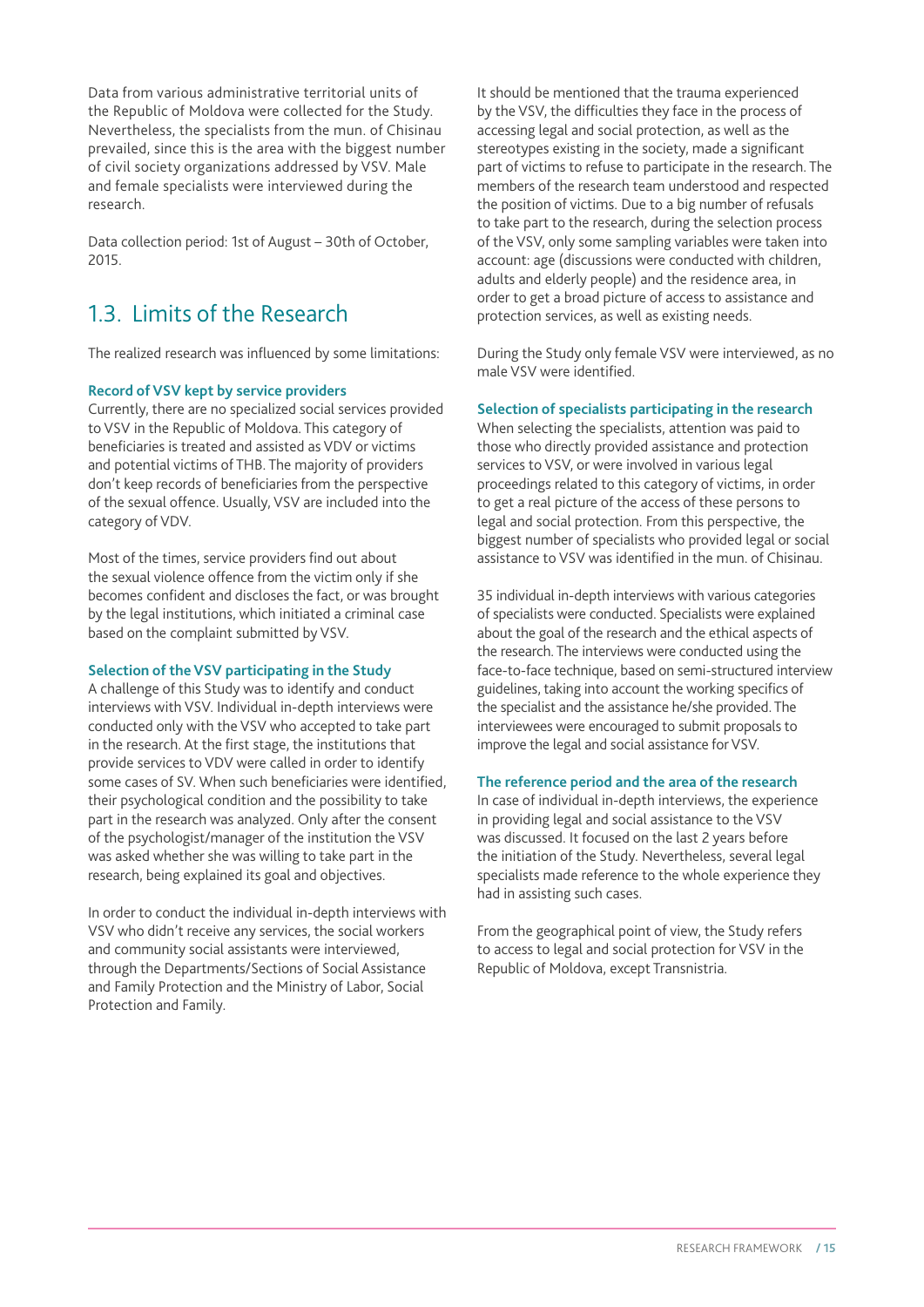#### **Definitions used during this research**

*Victim* – adult person or child, subject to acts of violence inside or outside the family.

*Gender violence* – form of violence mainly aiming at encouraging some social stereotypes, when masculinity is associated with domination and aggressiveness, while femininity with obedience.

*Domestic violence* – aany deliberate action or inaction, except self-defense or defense of other people, manifested physically or verbally, through psychological, physical, sexual, economic or spiritual abuse, by causing financial or moral prejudice, committed by a member of the family against other members of the family, including children, as well as against common or personal property.

*Sexual violence* – any violence of sexual character (constrain to sexual intercourse/sexual act against one's will, taking advantage of the impossibility of self-defense; constrain to degrading and humiliating practices during the sexual act, against one's will; consent to sexual relations due to fear etc.). Within this research, authors made specific reference to the following types of offences of sexual character: rape, marital rape and other sexual offences in the family, sexual exploitation in the case of THB.

*Aggressorr* – person who commits acts of violence inside or outside the family.

*Law system* – set of legal norms and institutions which promote and defend legitimate rights, freedoms and interests of the individuals (in this case of the VSV).

*Justice system* – all the courts and laws of the Republic of Moldova and their enforcement in order to protect human rights and freedoms (in this case of the VSV).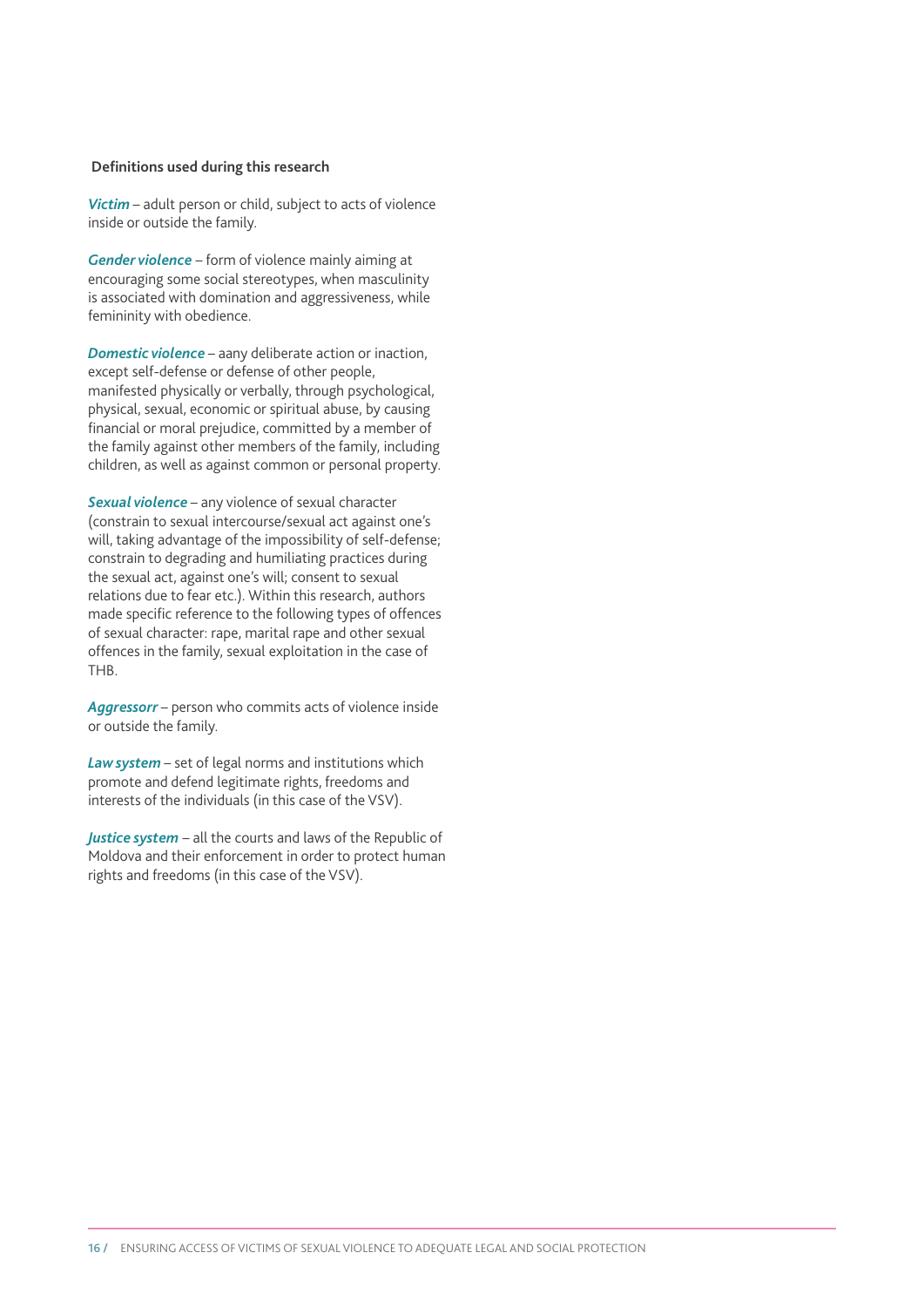# **SEXUAL VIOLENCE – LEGAL BACKGROUND IN MOLDOVA**

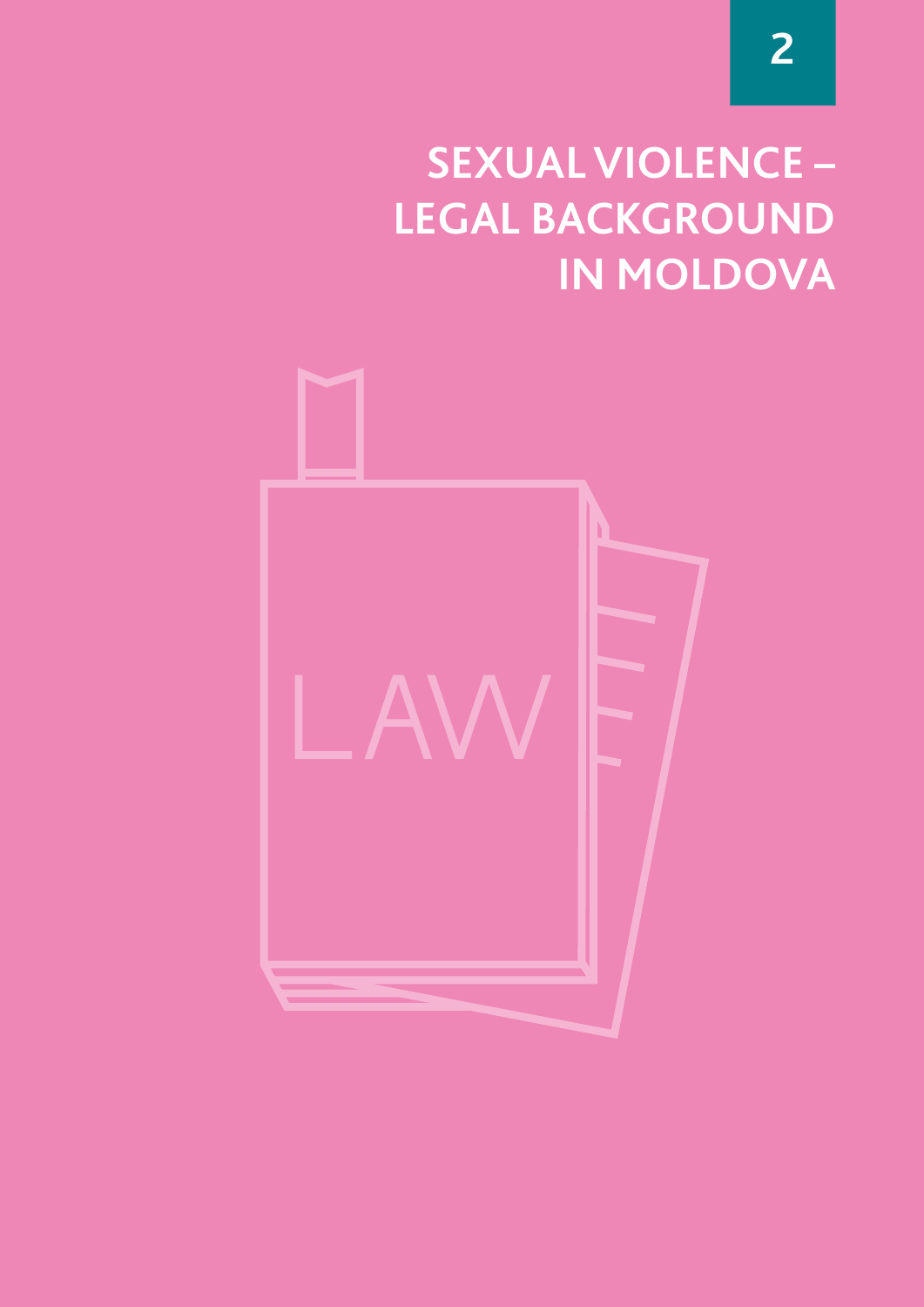## **SEXUAL VIOLENCE – LEGAL BACKGROUND IN MOLDOVA**

Once the Republic of Moldova joined the international organizations, such as the United Nations and the Council of Europe, it assumed a range of engagements, including the adoption of a new Criminal Code (CC), adjusted to the international norms, recognized unanimously. Thus, at the basis of the legal framework in the field of sexual offences there is a range of international treaties and conventions, but also other documents of recommendation character.

In the global report on violence and health developed by the World Health Organization in 2002, sexual violence is defined as any sexual act or attempt to perform a sexual act through violence or coercion, unwanted sexual comments or approach, acts of trafficking a person or acts targeting a person's sexuality, regardless of the relationship of the subject with the victim**<sup>9</sup>** . Violence may take place both in peaceful time, as well as during an armed conflict, and is considered to be one of the most severe and traumatizing violation of human rights.

In accordance with the Statute of the International Criminal Court, rape, sexual slavery, forced prostitution, forced pregnancy, forced sterilization or any other form of sexual violence of a comparable gravity are crimes against humanity.

The UN Committee on the Elimination of All Forms of Discrimination against Women reiterating its recommendation after reviewing the initial report of the State-Party (n.b. the Republic of Moldova), urges the State-Party to give a high priority to the implementation of global measures counteracting violence against women in the family and in the society, according to its General Recommendation no. 19. The Committee calls the State-Party to adopt as soon as possible the Draft Law on Prevention and Combating Domestic Violence and to ensure that violence against women is investigated and sanctioned with seriousness and celerity. The Committee also calls the State-Party to provide all women-victims of domestic violence with access to immediate measures of remedy and protection, including restriction orders and access to a sufficient number of safe shelters and legal aid. The State-Party is urged to make sure that public servants, especially the staff of the law enforcement bodies, courts, medical and social assistance staff are fully familiarized with applicable legal provisions and are informed about all forms of violence against women, being able to react accordingly. The Committee calls the State-Party to analyze the causes and consequences of violence against women, including domestic violence, in order to use this

information for grounded focused interventions and to include the results of such research into recurrent reports.

Sexual harassment is defined by the European Commission Recommendation 92/131/EEC on the protection of the dignity of women and men at work. In this document "sexual harassment" is defined as any abusive behavior of a sexual character, which affects the individual, in the conditions when this individual, by refusing or accepting such behavior from an employer, a superior or a peer, justifies explicitly or implicitly a decision which influences his/her rights in the matter of working relationships. In general terms, in the light of the European Commission Recommendation, sexual harassment is considered to be an obstacle for the integration of women into the job market. Also, sexual harassment refers to any conduct which creates an intimidating, hostile or humiliating work environment for the recipient**10**.

In the Directive no. 2006/54/EC of July 5th, 2006 on the implementation of the principle of equal opportunities and equal treatment of men and women in matters of employment and occupation, sexual harassment is defined as a situation, where any form of unwanted verbal, non-verbal or physical conduct of a sexual nature occurs, with the purpose or effect of violating the dignity of a person, in particular when creating an intimidating, hostile, degrading, humiliating or offensive environment**11**. Also, the Directive provides that harassment and sexual harassment are contrary to the principle of equal treatment between men and women and are considered as discrimination based on sex. These forms of discrimination occur not only at the workplace, but also in the context of access to employment, vocational training and promotion**12**.

In the national legislation the equality principle is regulated by Art. 16 of the Constitution of the Republic of Moldova. The violation of the equality and nondiscrimination principle takes place when a differentiated treatment is applied in similar cases, without any objective or reasonable motivation, or when there is a disproportion between the goal and the means used. Also, equality with no gender differentiation may be perceived as equality between men and women, i.e. creation of legal conditions for their equal involvement in all areas of social life, and

**<sup>10</sup>**European Commission Recommendation of 27 November 1991 on the protection of the dignity of women and men at work (92/131/EEC).

**<sup>11</sup>**Directive 2006/54/EC of the European Parliament and of the Council of 5 July 2006 on the implementation of the principle of equal opportunities and equal treatment of men and women in matters of employment and occupation, letter (d), par. (1), art. 2.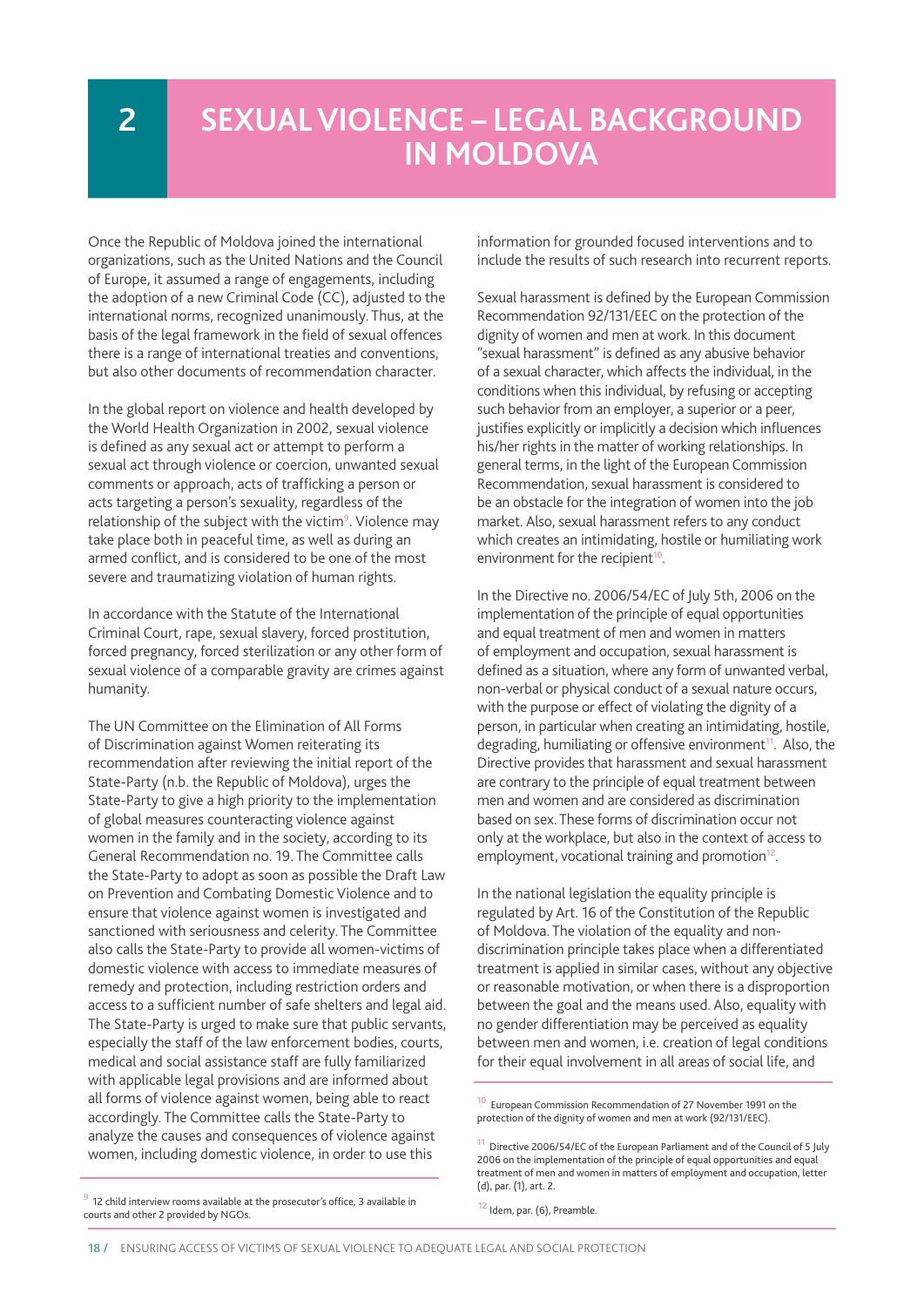development of an equal status within the family. In this context, the acts of sexual aggression, would definitely violate the principle of equality and would lead to the victim's discrimination.

Another important constitutional principle for victims of sexual aggression is provided by Art. 20 of the Constitution of the Republic of Moldova – free access to justice. According to this principle, any individual has the right to effective satisfaction from the competent courts against acts violating his/her legitimate rights, freedoms and interests. Also, no law can prevent the access to justice. In the light of this article, the term "effective" is the key for the development of the state obligations; only an effective satisfaction of the victim of sexual aggression may correspond to this constitutional principle.

The Substantive Law of the Republic of Moldova protects the victims of sexual aggressions through several laws. The Criminal Code of the Republic of Moldova, in Chapter IV of the Special Part regulates offences related to the sexual life, which are qualified as socially dangerous actions, committed intentionally, which damage – exclusively or mainly – the social relationships related to the sexual life of the individual**13**.

The special legal object of the offences provided by Chapter IV of the Criminal Code consists of social relationships related to certain specific social values deriving from the sexual life of the individual. These specific social values are sexual freedom and sexual inviolability. Besides the mentioned social values, offences against the sexual life may secondarily affect the social relationships in terms of honor (honesty) and dignity, mental freedom, body integrity, health or life of the individual**14**.

Article 171 CC RM incriminates the offence of rape in 1 typical version and two severe versions. The typical version incriminates the sexual intercourse committed by physical or psychological constraint of the individual or taking advantage of her/his impossibility to defend or express own will. In Art. 171 CC RM, 2 versions were introduced as severe forms of rape. The first one is regulated by Paragraph (2) of Art. 171 CC RM, is punished by imprisonment from 5 to 12 years and includes the rape committed with good knowledge against a child, committed with good knowledge against a pregnant woman, committed against a family member, committed by two or more individuals, followed by an intentional contamination with a sexual disease, committed with severe cruelty, as well as guided by sadistic motives. The second severe form is incriminated in Paragraph (3) and is punished by imprisonment from 10 to 20 years or by imprisonment for life, and refers to the rape of the individual, who is in care, under the sheltering, protection, education or treatment of the offender; rape of a child under the age of 14, followed by an intentional

contamination with AIDS disease, which carelessly caused severe damage of the body or health integrity, which carelessly provoked the death of the victim, followed by other severe consequences.

The violent sexual actions in the typical version are incriminated in Paragraph (1) Art. 172 CC RM: homosexuality or sexual satisfaction in perverted forms, committed by physical or mental constraint of the individual or by taking advantage of her/his impossibility to defend or to express own will, and are punished with imprisonment from 3 to 5 years. Violent sexual actions in the first severe version are incriminated in Paragraph (2) Art. 172 CC RM, when they are: committed by an individual who previously committed an action included in Paragraph (1); committed with good knowledge against a child; committed with good knowledge against a pregnant woman; committed against a family member; committed by two or more individuals; followed by an intentional contamination with a sexual disease; committed with severe cruelty, as well as guided by sadistic motives are punished by imprisonment from 5 to 12 years. Violent sexual actions in the second severe version are incriminated in Paragraph (3) Art. 172 CC RM, if: they were committed against an individual aged under 14; they were committed against an individual who is in the care, shelter, protection, education or treatment of the offender; caused an intentional contamination with AIDS disease; carelessly provoked a severe damaging of the body or health integrity; carelessly provoked the death of the victim; provoked other severe consequences, are punished by imprisonment from 10 to 20 years or imprisonment for life.

Article 173 CC RM incriminates the sexual harassment, i.e. the manifestation of a physical, verbal or non-verbal behavior, which violates the dignity of the individual or creates an unpleasant, hostile, degrading, humiliating or insulting environment with the aim to coerce the individual to sexual intercourse or other unwanted actions of sexual character, committed by threat, constraint, blackmail, is punished with a fine in amount of 300 to 500 conventional units or unpaid community work from 140 to 240 hours, or imprisonment for up to 3 years.

The sexual intercourses other than rape, acts of vaginal, anal or oral and other penetrations, committed against an individual certainly known to be under the age of 16 are punished with imprisonment from 3 to 7 years, according to Art. 174 CC RM. Paragraph (2) Art. 174 CC RM includes an option which exempts from criminal liability if the individual who committed the act provided by Paragraph (1) is similar to the victim in terms of age and physical and mental development.

The innovation of the Criminal Code of 2002 consists of the inclusion of perverted actions and mooring of children for sexual purposes. Art. 175 provides that perverted actions committed against an individual certainly known to be under the age of 16, consisting of exposing, indecent touching, discussions with an obscene or cynical character about sexual intercourses carried out with the victim, **<sup>14</sup>**Idem, p. 386-387.

**<sup>13</sup>**Sergiu Branza, Vitalie Stati. Criminal Law, Special Part, book I, Chisinau, 2011, p. 385.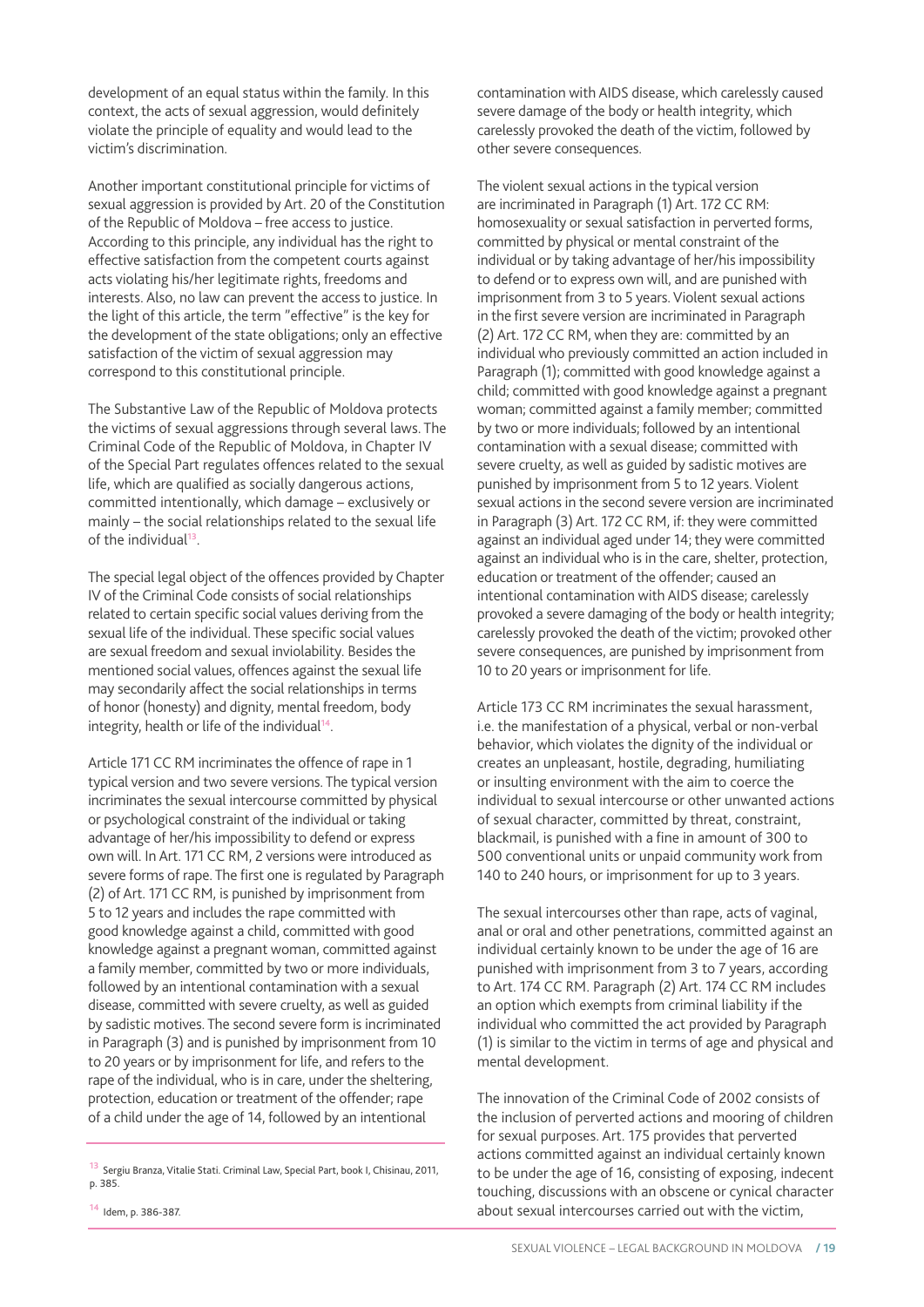coercing the victim to take part or assist to pornographic plays, making the victim see materials with a pornographic character, as well as other actions of sexual character, are punished by imprisonment from 3 to 7 years. Also, Art. 1751 incriminates the invitation, including through informational and communication technologies, to a meeting with a child with the aim to commit a sexual offence against him/her, if the invitation was followed by material facts, leading to such a meeting, is punished by imprisonment from 1 to 5 years.

The national legislation on offences related to sexual life also contains other provisions besides those from the CC. In order to prevent sexual harassment, the following provisions are used:

- The Labor Code of the Republic of Moldova provides that the employer has the obligation to take measures to prevent sexual harassment at work, as well as preventive measures against the persecution for submitting complaints against discrimination to the competent bodies**<sup>15</sup>**; and also to amend the internal regulations with provisions on the prohibition of discrimination based on any criteria and of sexual harassment**<sup>16</sup>**. Also, the internal regulations of the organization must include provisions regarding the compliance with the principle of nondiscrimination, exclusion of the sexual harassment and of any form of offence to the dignity at work**<sup>17</sup>**. Art. 1 of the Labor Code of the Republic of Moldova defines sexual harassment as any form of physical, verbal or non-verbal behavior of a sexual nature, which offends the dignity of the individual or creates an unpleasant, degrading, humiliating or insulting environment.
- By the Law no. 121 of 25.05.2012 on the provision of equality, any distinction, exclusion, restriction or preference based on criteria set by the present law, which have as consequence the limitation or impairment of equality of chances or treatment at hiring or dismissal, in the activity as such and in the professional training is prohibited. Also, the action of harassment from the employer is considered discriminatingual**18**.
- By the Law no. 45 of 01.03.2007 on the prevention and control of domestic violence, the victim of domestic violence is entitled to assistance for physical, psychological and social recovery through special medical, psychological, legal and social actionsual**19**.
- The Law no. 5 of 09.02.2006 on the provision of equality of chances between men and women in Art. 2 defines sexual harassment as any form of physical, verbal or non-verbal behavior, of sexual nature, which offends the dignity of the individual or creates an unpleasant, hostile,

- **<sup>16</sup>** Idem, art. 10, let. f5), par. (1)
- **<sup>17</sup>** Idem, art. 199, let. b), par. (1)
- **<sup>18</sup>**Law no. 121 of 25 May 2012 on ensuring equality, art. 7, let. f), par. (1).

**<sup>19</sup>**Law no. 45 of 01 March 2007 on preventing and combating domestic violence, art. 11, par. 21.

degrading, humiliating or insulting environment, while Art. 10, paragraph (3), letter d) of the same law provides that the employer has the obligation to take measures for the prevention of sexual harassment of women and men at work, as well as of the persecution for submitting of complaints on discrimination to the competent bodies.

The Law on the prevention and control of domestic violence is specifically important because it provides protective measures for victims of domestic violence committed by a family member against other family members. Article 15 of the Law no. 45 provides that during 24 hours from registering the complaint, the court issues a protection order, through which assistance may be provided to the victim by applying the following measures to the aggressor: obligation to temporarily leave the common dwelling or to stay far from the victim's dwelling, with no decision on the property of goods; obligation to stay far from the victim's place; obligation not to contact the victim, her children, other people dependent on her; prohibition to visit the victim's job or dwelling; obligation to contribute to the support of children raised with the victim until the case is solved; obligation to pay costs and damages caused by the acts of violence, including medical costs and costs for replacement or repair of the destroyed or damaged goods; limitation of unilateral disposal of common goods; obligation to take part to a special treatment or counselling program if such an action is deemed by the court as necessary to reduce or eliminate violence; setting a temporary regime for visiting his children; prohibition to keep and carry a gun.

From the procedural point of view, a significant challenge for the criminal investigation bodies related to reconciliation for the victim of domestic violence is the access of victim to justice and also an efficient access to assistance and protection. Thus, according to Paragraph (5), Art. 276 CC RM, in cases of domestic violence, the prosecutor or the court shall review whether the victim's will for reconciliation is expressed freely, making sure that the victim had real access to assistance and protection.

From the processual point of view, when initiating a criminal case under Art. 171 (1) of the CC, the investigation may be stopped as a result of reconciliation between the victim and the aggressor. Since this category of offenses is considered to be less severe**20**, the provisions of Art. 109 CC could be applied, that regulate in which cases the criminal liability may be removed.

Article 276 of the Criminal Procedure Code (CPC) does not include rape**21** among the crimes that require a complaint from the victim. However, it includes a number of other crimes that may involve sexual violence. For example, Article 276 of the CPC requires a complaint from the victim before initiating the investigation for less serious

**<sup>15</sup>**Labor Code, art. 10, let. f3), par. (1).

**<sup>20</sup>**Criminal Code, art. 16.

**<sup>21</sup>** Idem, art. 171.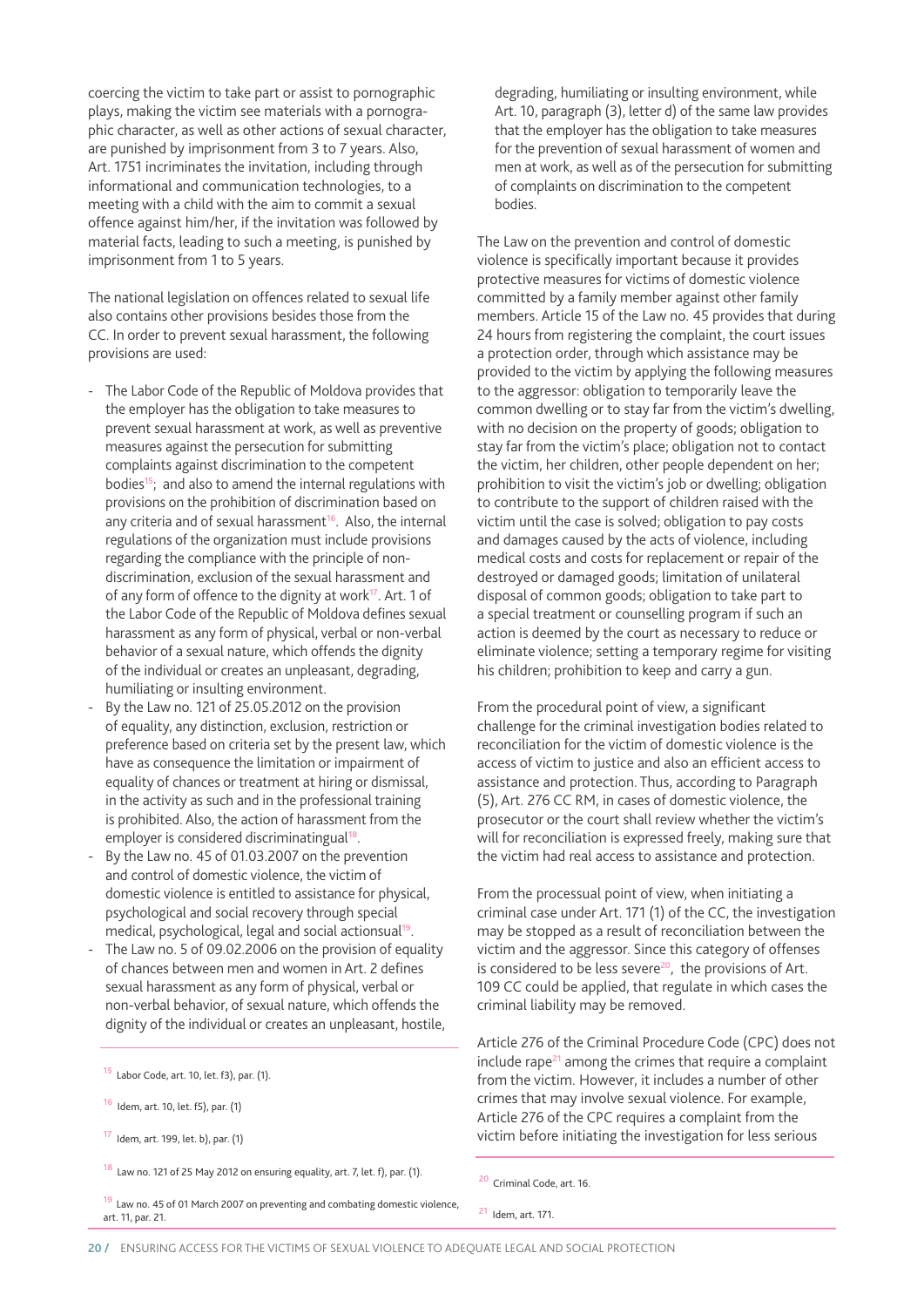body injuries**22**, threat of death or severe body injuries**<sup>23</sup>** and sexual harassment**24**. Additionally, Article 276 of the CPC provides that, even if the victim files a complaint and a criminal case is initiated, the investigation may stop if the victim and the offender reconcile**25**.

**It would be appropriate to amend the CC and CPC, and prohibit to cancel criminal liability as a result of reconciliation between the victim and the aggressor. Usually, when the abuser is in freedom, he can easily influence the victim and convince her to accept reconciliation.**

The situation is similar in case of isolation of the aggressor from the victim. In the cases of a subordination relationship between the offender and the victim, the fact that the subject of the offence keeps his job and the injured party depends directly on his decisions, makes the process of effective satisfaction of the injured party significantly harder. Therefore, as mentioned earlier, the constitutional principle of free access to justice is violated by the lack of legal leverages to provide access to justice for the injured party. Effective defense of the interests of the injured party cannot happen if: 1) the victim is the only responsible for reporting on the offence and the offender; 2) she may be dependent on the subject of the offence. Both cases are exclusively related to factors that influence the decisionmaking ability of the victim. In the first case the decisionmaking ability of the victim can be influenced by pity and compassion towards the suspect, charged or culprit. The mental freedom, a component part of the legal object of the offences provided by Chapter IV, Special Part of CC RM, is severely affected as a result of the sexual violence that the victim was subject to, which essentially influences further decisions taken by the injured party. In the second case, as previously mentioned, the lack of provisions which would isolate the subject of offence from his victim, or at least the efficient protection of the victim against the decision-making ability of the offender, is a decisive factor in the process of the so-called reconciliation between the injured party and the suspect, charged or culprit.

Moldovan legislation must expressly provide that a complaint from a victim is not a precondition for the criminal investigation of sexual violence cases. The law should not allow closing the criminal case if the victim and the suspect reconcile. Such aspects of the law are inconsistent with the requirements of the Istanbul Convention and the CEDAW. The Istanbul Convention explicitly prohibits that Member States conduct

**<sup>24</sup>** Idem, art. 173.

25 Criminal Procedure Code, art. 276 (5).

investigation or prosecution of sexual violence, among other crimes, as "totally dependent" on a report or a complaint from the victim. Additionally, the Istanbul Convention provides that "proceedings may continue even if the victim withdraws her complaint or statement"**26**.

General Recommendation no. 19 (24) (b) provides that "Member States must ensure that laws against family violence and abuse, rape, sexual assault and other genderbased violence provide adequate protection to all women… "The requirement of victim's complaint for investigating the case does not comply with adequate protection." Additionally, the General Recommendation no. 19 calls for "Effective legal measures… to protect women from any forms of violence, including domestic violence and abuse, sexual assault and sexual harassment at work"**27**.

Finally, the latest observations of the CEDAW's periodic analysis for Moldova for 2013 support the conclusion that the victim's complaint should not be required to investigate sexual assault crimes. The Committee urged the Republic of Moldova:

- to strengthen the application of the Criminal Code, Law no. 45-XVI on preventing and combating domestic violence and other relevant national legislation;
- to ensure that all women and girls, including, in particular, older women, Roma women and girls, and girls with disabilities are protected from violence and have access to immediate means of assistance;
- to launch criminal investigation ex officio for all these crimes and ensure the prosecution and punishment of offenders according to the seriousness of the crime.

The explicit use of the term "ex officio investigations" by the Committee indicates that the government must rely on its inherent powers and not to request the victim's complaint to initiate proceedings for the application of the criminal law.

Another international document that must be mentioned is the Convention of the Council of Europe on preventing and combating violence against women and domestic violence of 11.05.2011 (the Istanbul Convention), which the Republic of Moldova didn't sign yet.

Speaking about the correlation between the Istanbul Convention and the national legislation in the field, it should be mentioned that there is a draft law on modification of several legislative acts, which aim at adapting the national legislation to the international standards.

 The Draft Law on the modification and completion of several legislative documents, particularly the Law no. 45 on the prevention and countering of domestic violence, contains important provisions adapting the national legislation to the international provisions.

**<sup>22</sup>**Idem, art. 152.

**<sup>23</sup>** Idem, art. 155.

**<sup>26</sup>**Istanbul Convention, art. 55.

**<sup>27</sup>** CEDAW General Recommendation no. 19, 24(t).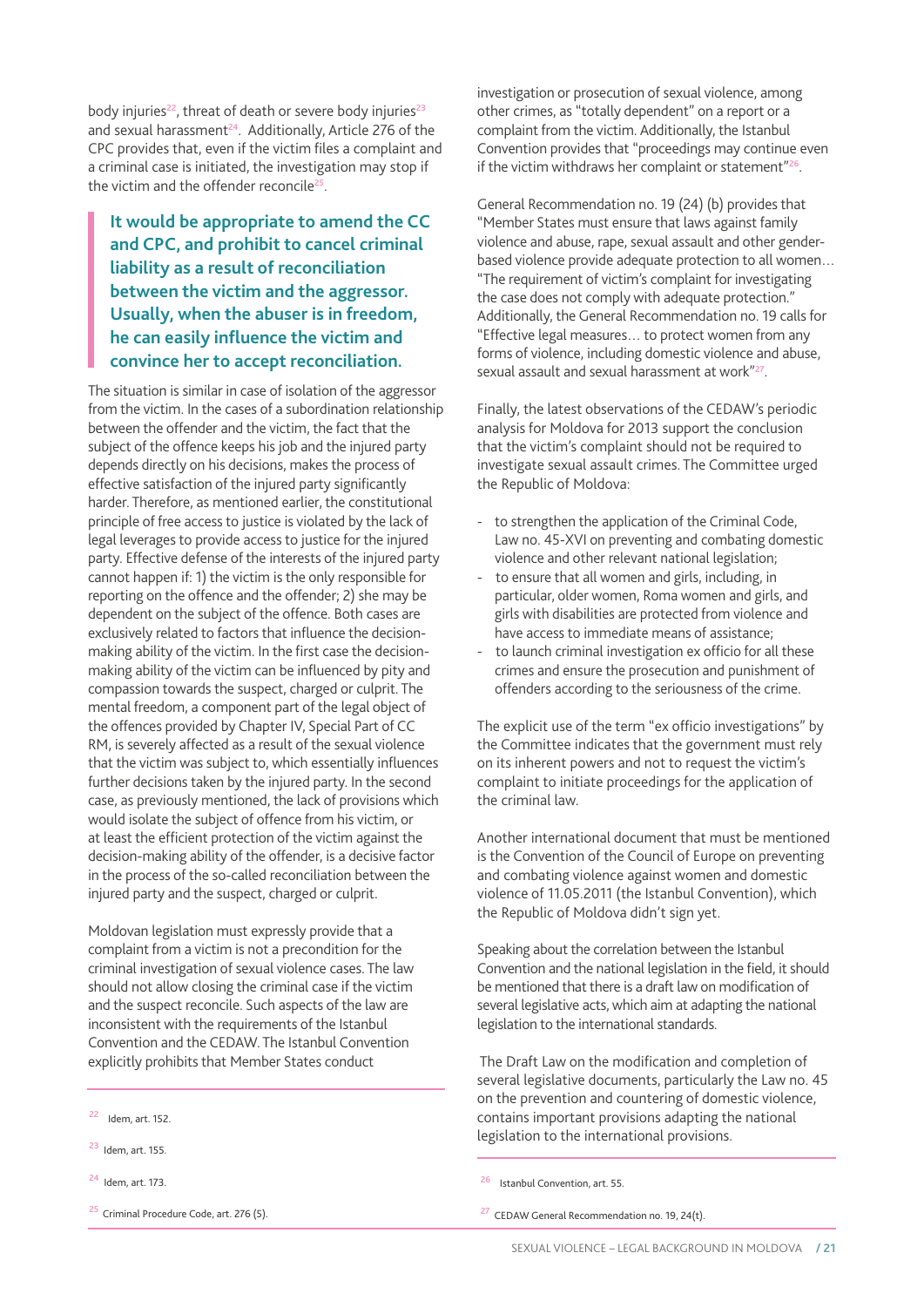The first important aspect is that the Draft Law also introduces provisions related not only to the prevention, but also to countering of violence against women in general and domestic violence specifically.

The protection measures provided by the Istanbul Convention are partially reflected in the Law no. 45 on the prevention and countering of domestic violence. Art. 56 of the Convention is not fully reflected in the Law no. 45 of 01.03.2007. For example, the following protection measures cannot be found in the Law:

- undertake measures for the protection the victims of domestic violence, as well as for the protection of their families and witnesses against intimidation, repressions and repeated victimization (Letter a), Paragraph 1);
- in accordance with the procedural rules of the national legislation, give victims the possibility to be interviewed, to provide evidence, to be represented directly or through an intermediary, and take into consideration their opinions, needs and concerns (Letter d), Paragraph 1);
- ensure the adoption of measures to protect the intimacy and image of the victim (Letter e), Paragraph 1);
- provide victims with independent and competent interpreters, when the victims are parties to the procedures and when they give evidence (Letter h), Paragraph 1).

Also, the national Law doesn't include the provisions of Chapter VII on the refuges.

**Another deficiency is the lack of provisions in the national Law on punishments and recognition of the types of offences against women, such as: forced marriage, genital mutilation, forced abortion and forced sterilization, as well as complicity and attempts to commit offences against women and domestic violence. As a recommendation, the authors propose recognition of these forms of sexual violence against women in the national legislation and their punishment by the Criminal Code.**

Also, it is important to mention that for some time an initiative to adopt a new Law, which would allow the compensation of the victims of several types of offences is on the Government agenda. We shall also make a brief analysis on the extent to which the *Law on the rehabilitation of victims of offences* provides protection of rights of the victims of domestic violence, especially victims of sexual violence.

It has to be mentioned that the subjects to which the Draft Law on the rehabilitation of victims refers are the victims of offences. According to the Criminal Code of the RM the term "victim of an offence" refers to "individuals mentally or physically harmed, who go through an emotional stress or a material loss caused by the offence". In addition, when we refer to the financial compensation by the state of the prejudice caused by the offence, the term "victim of the offence" also includes "husband, children and people in care of the deceased individual".

Article 2 of the Draft Law tries to define the support services provided to victims of offences and gives a specification: "Support services are public or private services provided to victims of abuse, physical, mental or sexual violence". This specification includes some forms of domestic violence, i.e. physical, mental or sexual.

The Draft Law expressly defines the following public support services provided to victims:

- informational counselling to victims on their rights and available services;
- psychological counselling;
- state guaranteed legal aid;
- financial compensation by the state of the prejudice caused by the offence.

Art. 2, Paragraph (5) of the Draft Law specifies the complementary character of the provision of the Law no. 45-XVI of March 1, 2007 on prevention and countering of domestic violence. Thus, the victims of domestic violence benefit from assistance in accordance with the Law no. 45-XVI of 01.03.2007 i.e., in accordance with Art. 11, Paragraph (21) - "The victim has the right to assistance for physical, mental and social recovery through special medical, psychological, legal and social actions. The provision of protection and support services is not conditioned by the will of the victim to make statements and take part in the justice investigation processes against the aggressor". The same article in Paragraph (5) provides the right of the victim to primary and qualified free legal aid in accordance with the legislation on state guaranteed legal aid, while in Paragraph (6) it provides the obligation of the medical-sanitary institutions to offer medical assistance in accordance with the Law on the mandatory provision of medical assistance.

Thus, compared to the Draft Law, the Law no. 45-XVI generally provides the rights to guaranteed assistance of the victim and mentions the obligation of the medical-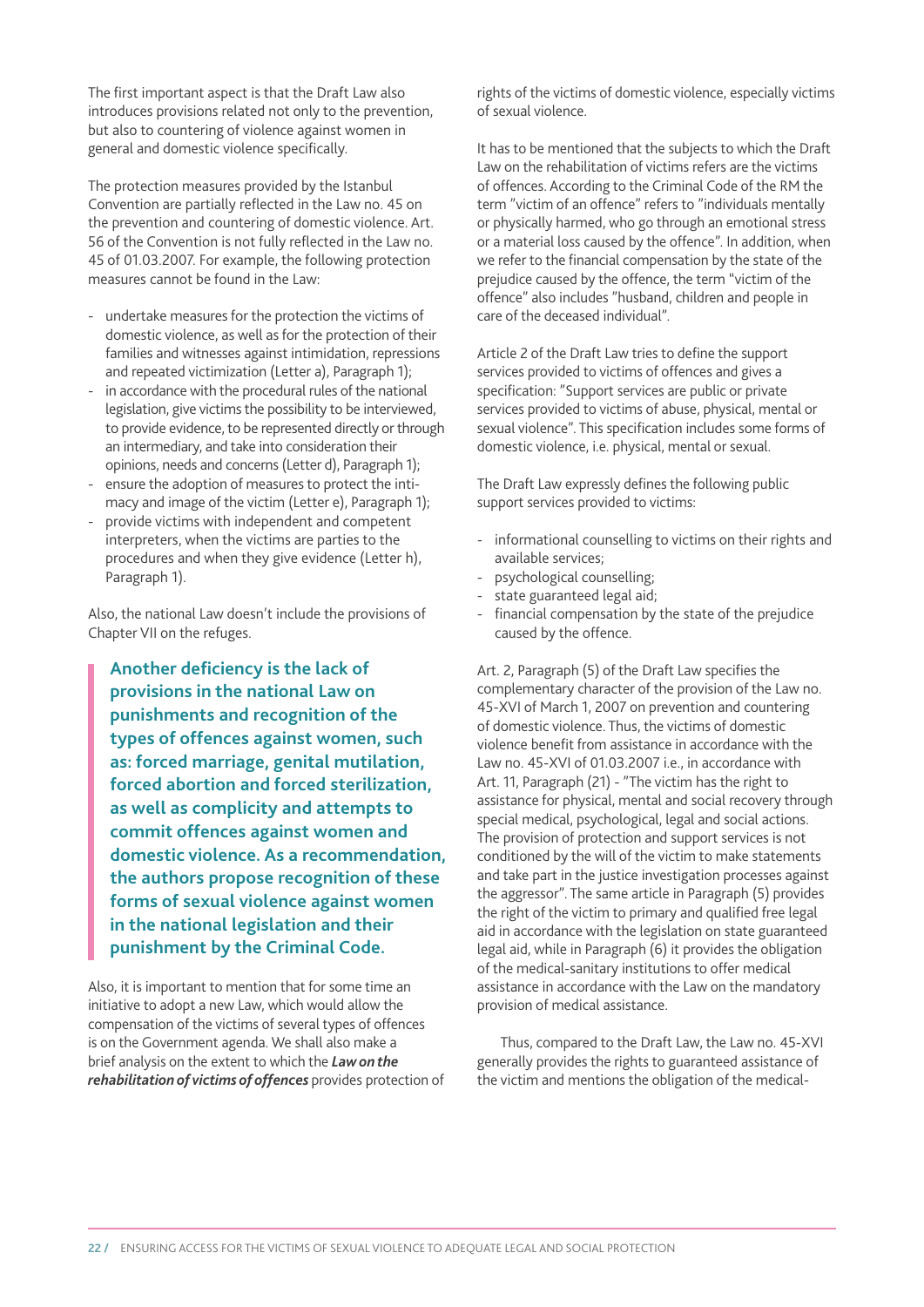sanitary institutions to provide medical assistance. The state guaranteed legal aid services are doubled, being specified in the Draft Law, as well as in the Law no. 45-XVI.

Back to the services mentioned in the Draft Law and comparing them with the offences of domestic violence, we will try to identify in an individualized way the public support services, available to victims of offences, provided by Art. 201.1 of the Criminal Code.

Therefore, the informational counselling as a public support service provided to the victim of domestic violence is nothing but the general obligation of the police staff, of the criminal investigation officer, of the prosecutor, of the court and other actors with attributions related to the rehabilitation of the victims of offences, to give the victim complete and specific information, provided by Art. 6 Paragraph (1) Letter a)-e) of the Draft Law. Specifically, in the case of sexual violence, victims shall be provided with informational support regarding the following: services of support for victims; criminal investigation bodies where the victim can submit the complaint about the committed offence; her procedural rights; available protection measures; and also other information requested by the victim.

Regarding the state guaranteed legal aid, reference is made to the Law no. 198 of July 26, 2007 on the state guaranteed legal aid. In accordance with Art. 19, Paragraph (1) of the mentioned Law "The following persons mentioned in Art. 2 are entitled to qualified legal aid: a) who need legal assistance on criminal matters, and the interests of justice require that, but they don't have sufficient means to pay for this service". Thus, there is a general provision about the state guaranteed legal aid, even in case of victims of domestic violence.

As for the other two public support services, the Draft Law in Art. 9, Paragraph (1) and in Art. 12, Paragraph (2) expressly provides the following:

- at Art. 9, Paragraph (1) provides that the psychological counselling is delivered on the account of the state, at request, to victims of offences mentioned in Art. 201.1 of the Criminal Code;
- the Art. 12, Paragraph (2) provides that the right to financial compensation is ensured to victims of offences mentioned in Art. 201.1 of the Criminal Code.

Free psychological counselling represents a minimum number of hours of counselling, which the state is obliged to provide to victims of offences. Unlike the previous service, i.e. the informational counselling, which is provided to victims of all categories of offences, the provision of free psychological counselling implies certain limits. The informative note to the Draft Law specifies in Art. 3.2 that the categories of beneficiaries of this service include victims who suffered not only from physical, but also from psychological trauma. The victims of sexual violence must cope with both physical and psychological consequences.

The state compensation of the prejudice caused by the offence is expressly attributed to victims of domestic violence. In Art.15, the Draft Law expressly mentions the prejudice for which the state provides financial compensation. Therefore, the victims of domestic violence can request financial compensations from the state only for the following:

a) costs of hospitalization, treatment or other medical costs covered by the victim;

b) prejudice caused to glasses, contact lenses, dental prosthesis and other objects which perform functions of some individual parts of the human body;

c) prejudice caused by destruction or deterioration of the victim's goods, or by her dispossession through the offence provided by Art. 12 Paragraph (2);

d) prejudice caused by loss of working capacity, if it was directly caused by the actions of the offence;

e) costs for the victim's funeral, in the case of her death.

The right of the victim to an adequate compensation from the state is provided by Art. 30 of the Istanbul Convention, by the Council Directive of April 29, 2004 on the compensation to victims of crime, by the European Convention on the Compensation of Victims of Violent Crimes, as well as other international documents.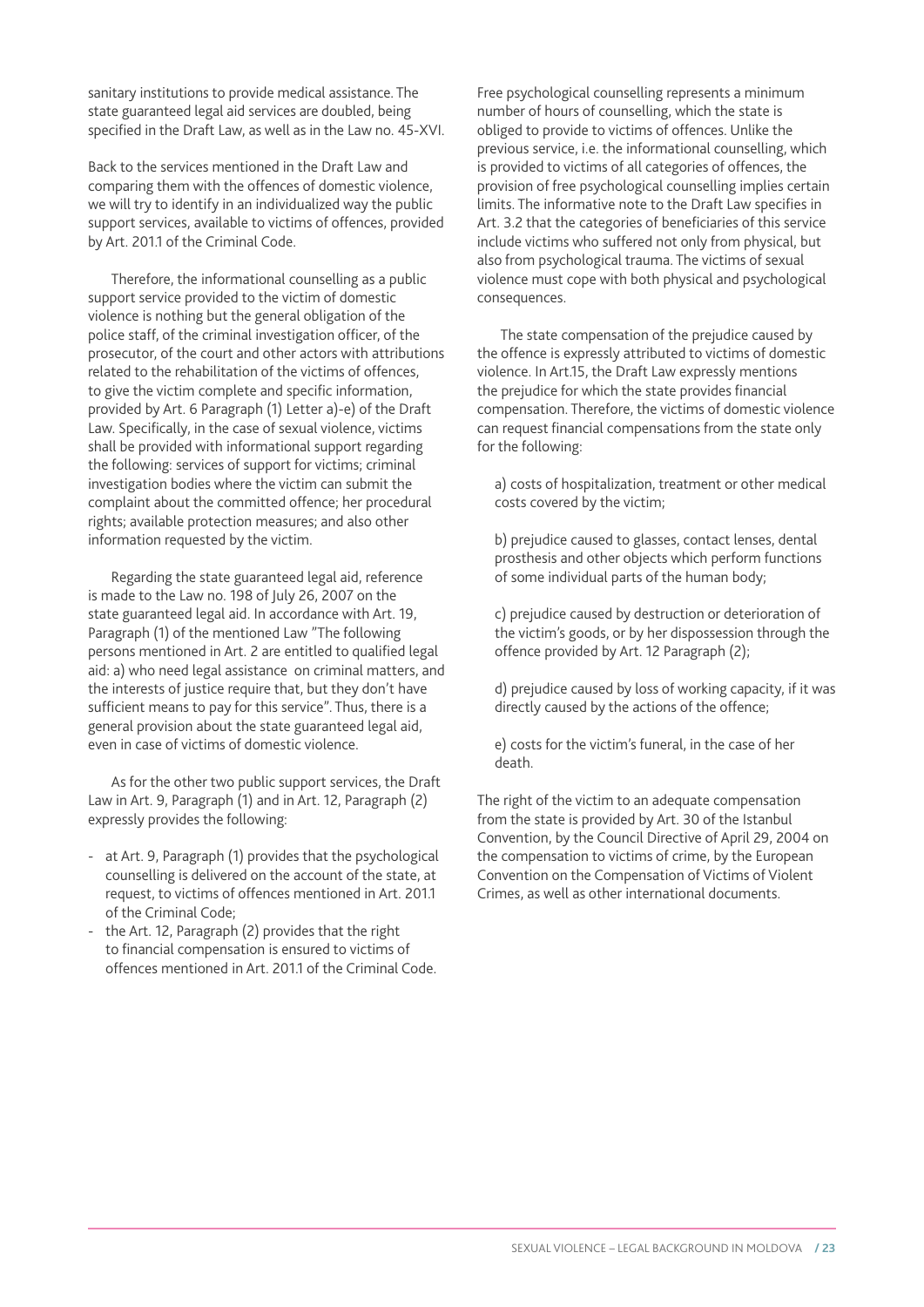**24 /** ENSURING ACCESS FOR THE VICTIMS OF SEXUAL VIOLENCE TO ADEQUATE LEGAL AND SOCIAL PROTECTION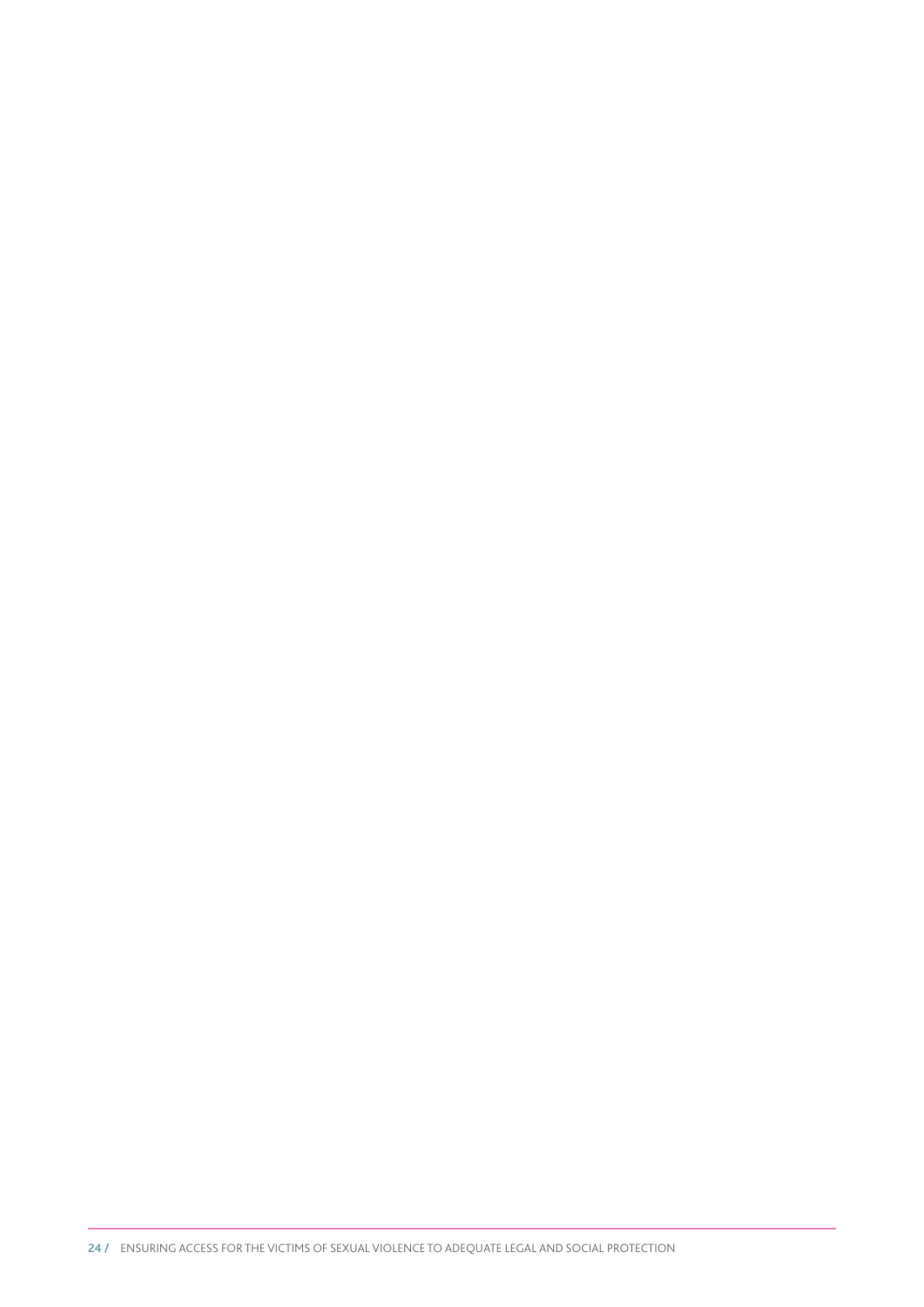**LEGAL PROTECTION PROVIDED TO VSV**

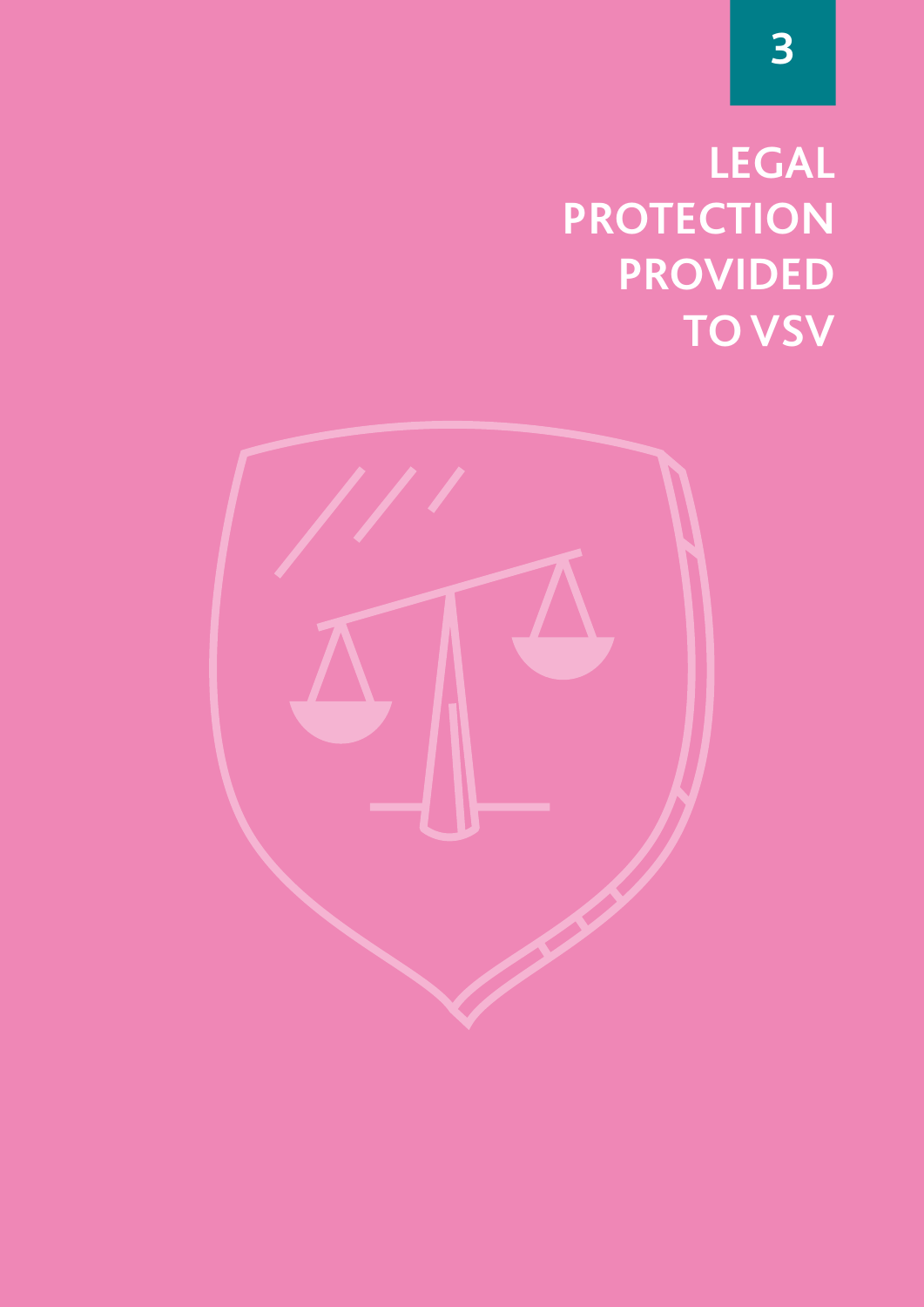## 3.1. Challenges met by VSV in accessing the justice system

The legislation provides that the first institution contacted by a VSV who wants to report a sexual offence is the police department, then follows the criminal investigation unit, the prosecutor's office and the court. The data of the research show that the law enforcement specialists rarely guide the VSV, who went to the police to file a complaint on a matter of sexual offence, to the existing services for VDV or victims and potential victims of THB.

In the opinion of justice system specialists, the number of VSV addressing the justice system and the social services is reduced. "I'm telling you these as I have good knowledge *of the issue, a maximum of 3-4 of 10 cases of SV get to the attention of the authorities"* (IIA\_32\_S). The marital rape offence is reported even more seldom. *"A very small number of cases gets to court, as women practically don't report"* (IIA\_23\_S). The specialists from the social system agree that the number of victims reporting the offences is low. *"I don't think victims report all cases of sexual abuse in our country. I don't think that every child or adult who went through this experience reports on it to get, protection or counselling"* (IIA\_10\_S).

This situation is caused by several factors: (i) stereotypes of the society, which usually blames the victim and not the aggressor; (ii) distrust of VSV in people around her, but also in the society; (iii) dependence on the aggressor or fear that he made her feel; (iv) lack of information on where to go in such situations; (v) low level of legal knowledge of VSV etc.

**Stereotypes and prejudice existing in the society** are an important cause for the low number of reported sexual offences. The majority of the population does not perceive sexual offence as an actual offence, also the marital rape is not seen as a form of rape, but as an obligation resulting from the family relationship. That is why, the intervention of the police officers in such cases is frequently resumed to recommendations to VSV to forgive the aggressor and not initiate a criminal case. The stereotype attitude has a great influence on the victims from rural areas, especially because often *"the sexual offender is mourned and protected, while the victim is scoffed"* (IIA\_10\_S).

The data of the research show that sometimes the elderly victims of SV are not understood either. One of them mentioned that her brother blamed her: *"For God's sake, why did you have to talk about it in the village and humiliate me!"* (IIA\_14\_V). Thus, VSV are sometimes re-victimized even by their relatives, and live with the feeling of guilt which deepens the trauma.

This is also valid in the case of children VSV. "We had a girl *who has been abused by her uncle for 10 years, and she told us that her whole family blamed her… I even went to some officials' offices where they asked me: Do you really think that she didn't try to seduce him?"* (IIA\_12\_S). Also, there were cases when children VSV were sent away from the family. "Their parents believe they are the shame of *the family and of the village"* (IIA\_12\_S).

A specialist who assisted and monitored the court hearings in the case of women victims of THB, reported that they are frequently discriminated by judges. "I *remember that during one of the hearings the court asked the victim: - How much were you paid for providing sexual services? After the victim's reply judges said: "Ohoho!", and the next question was: "Did you have many clients?"* (IIA\_23\_S).

The interviewed specialists mentioned that there are VSV who are late in reporting the sexual abuse. During the last few years, they registered multiple late reporting of cases of domestic sexual abuse of children that lasted for several years. "Why doesn't a child abused for 10 *years tell anyone? Because he/she doesn't trust people around"* (IIA\_12\_S).

Such situations are the responsibility of the whole society because of the **lack of information on where could victims go, and also because of the lack of services and of trust**. Those who are supposed to protect victims, including children, from sexual abuse, do not notice these offences or do not believe children who come to tell them about the problem.

A specialist from the social system said that while working at her center she tried to calculate, based on the number of cases when she provided assistance, the period between the moment when a sexual offence against a child was committed and the moment when he/she seeks help. *"In average a child can live 1,5 years hiding one-time or permanent experience of abuse"* (IIA\_24\_S).

Another aspect which must be taken into account when analyzing child abuse offences is the age at which the child was subject to sexual abuse and when he/she asked for help. The younger the child, the higher is the probability for the abuse to be perceived as something normal. This happens very frequently in cases of sexual exploitation of children because the offenders manipulate them. "They prepare the child for the sexual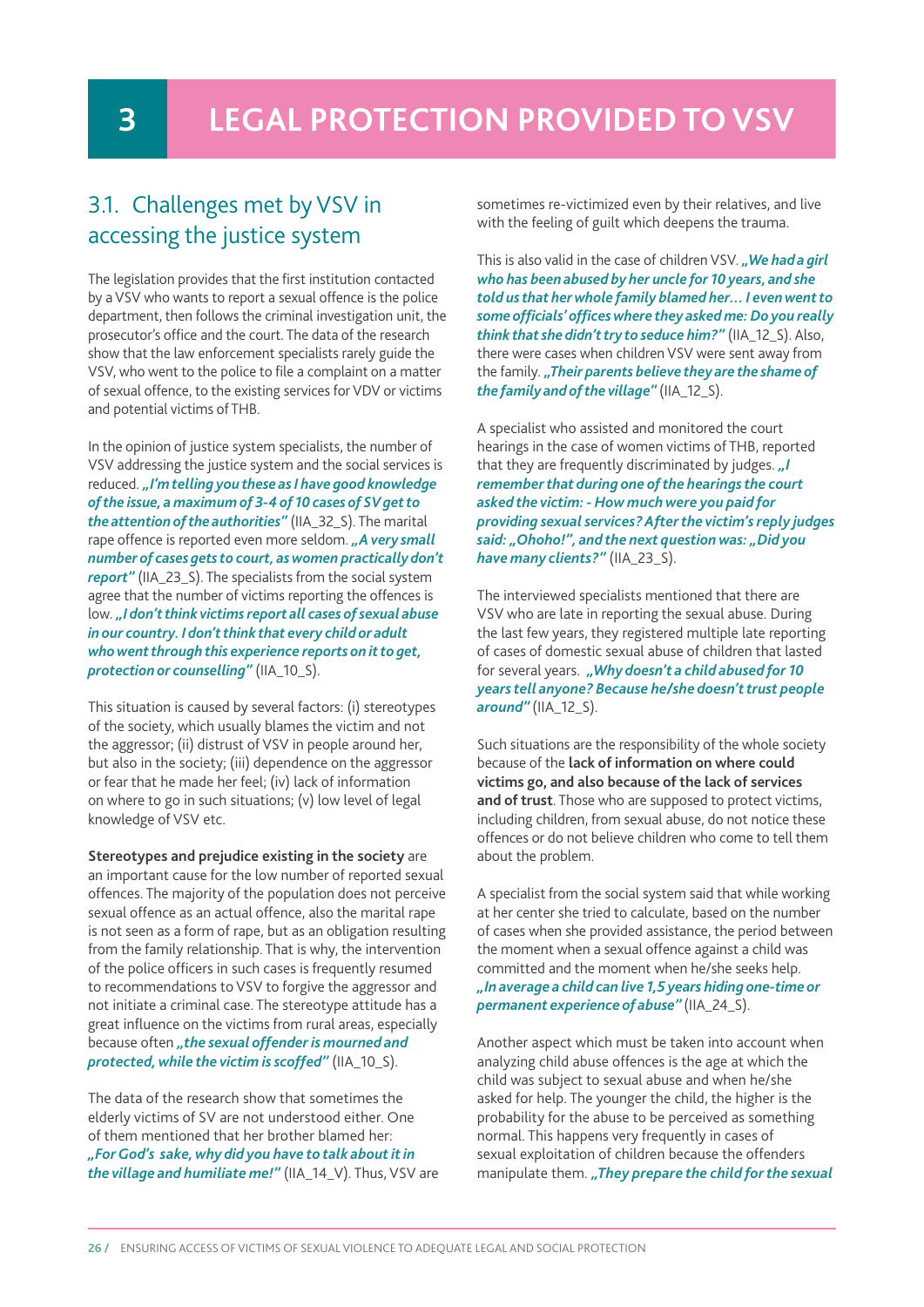#### *intercourse and the child believes that it was his/her own choice"* (IIA\_24\_S).

The law enforcement specialists mentioned that **VSV report cases of sexual offences when they are encouraged by someone to punish the aggressor**. *"To make this step they are supported by friends or relatives – mother, sister, brother… There are many brothers bringing their sisters by hand, without parents' notice… There are very few cases when the victim comes to report on her own"* (IIA\_11\_S). There are situations when sexual offences are reported to law enforcement bodies by the didactic staff. Usually, children and victims of marital rape tolerate the offence for many years and seek help only when they cannot bare it any longer.

Currently, the Republic of Moldova is **lacking of pro-active actions for the identification of cases of SV** by law enforcement and social system specialists (social assistants, didactic staff, doctors etc.). "We sit in our warm offices and *wait for the victims to come to us"* (IIA\_32\_S). Participants to the research mentioned that more actions and more responsible fulfillment of job duties are required to prevent this phenomenon, to identify such cases and to determine VSV to report and receive the necessary assistance, and to punish the aggressor. *"I assure and guarantee you that when all actors involved at all levels – community, district etc., start showing a caring attitude and maximum professional dedication, the number of cases reported, identified, investigated and sent to court will increase"*  (IIA\_32\_S).

Still, there are cases when the statements of victims are neglected by relatives and also by the local police officers. As an example, there is the situation of two elderly persons from a rural community who told their relatives and the representatives of the LPA that they were raped by a young man, and nobody believed them. *"She told the children, but they didn't believe her… They said she was crazy. Like if she was an alcoholic… When the second old woman reported about the situation, nobody believed her either. She called the police… But the police officer just chased some children from the village and that was it. And after a while, the third and then the fourth case happened…"* (IIA\_33\_S). So in this situation, the law enforcement bodies took responsible action only after the children of the third victim filed a complaint.

Another factor explaining the low number of reporting by VSV to the legal system is that the l**egislation doesn't provide a special status to VSV, compared to the victims of other offences**. *"VVSV are practically not protected"*, although the trauma caused as a result of these offences requires a more special approach. **The legal system is perceived as only defending the rights and** 

**freedoms of the person** who is suspected of committing the offence, providing him with an attorney to represent him in court for free, while the victim has to pay the lawyer. Although the public prosecutor overtakes the defense of VSV, the research shows that victims often feel as being deprived of the right to defend themselves. The injured party may request a public defender, some prosecutors suggest VSV to do so, but the majority of VSV have insufficient income to pay a lawyer who would represent their interests in court. For this reason, the legal and social specialists mentioned the need to provide free qualified legal services to VSV.

The state doesn't provide even psychological assistance to VSV. **The consequences and repercussions of SV on the victim are currently neglected in the Republic of Moldova**.

**The small number of justice system specialists who were professionally trained** and know how to work with VSV, is another cause for low level or reporting. The data collected from victims reveal situations when representatives of the police bodies act promptly and professionally, favoring the increase of trust of VSV in state institutions, but such situations are very rare:

*"The first time when I came to the police, I didn't really trust them, I was constantly told that they are his friends and they won't believe me, but him… The police officer ensured me that he is not on anybody's side, but he represents the law"* (IIA\_7\_V)*;* 

*"It was almost morning. I went to report on them, I was crying and the police officer got angry. He made a call, police came and caught the guys. I was shocked seeing how quickly they caught them"* (IIA\_11\_S)*.* 

In the Republic of Moldova there is a difference between the degree of professionalism of specialists from the mun. of Chisinau and the rest of localities. There are more professionals in Chisinau. Therefore, the capacity of specialists from the regions should also be developed. *"In rural areas they don't know how to behave in cases of sexual offences, they follow the protocol for cases of DV"* (IIA\_2\_S).

**Although the law provides legal protection of all citizens, and law enforcement bodies have the obligation to register and check each phone call to the police station, often the statements of the victim are doubted by those who must ensure the public order in the society** *(see Box 1. Case study 1).*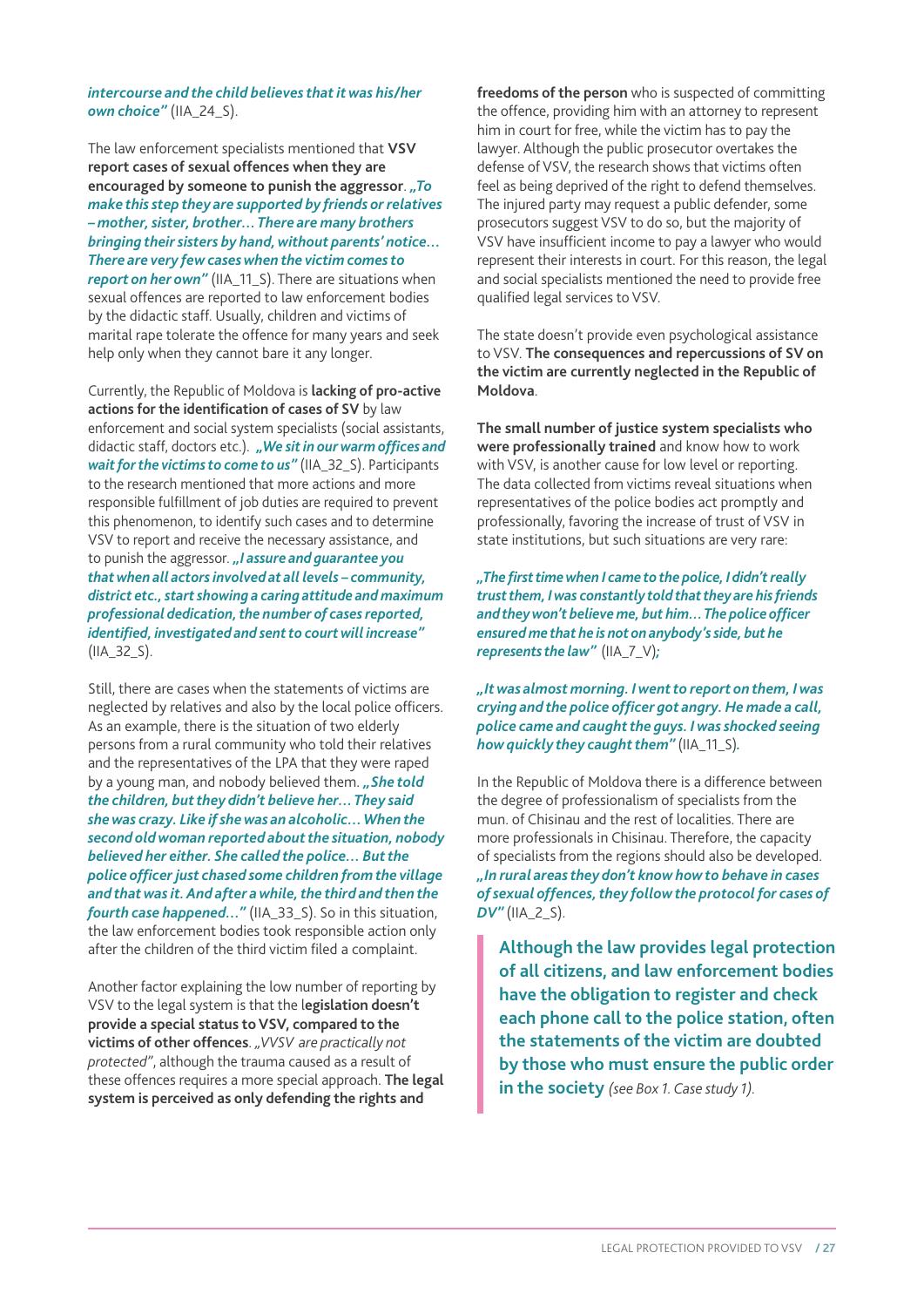### **Case study.** Ways in which the police sometimes receive complaints from VSV

A VSV abused by her biological father for many years from early childhood, when reaching the age of 18 decided to tell about the sexual offence to her mother, who was working abroad. The victim ran away from home and, together with a person she trusted, including the lawyer, she went to the police station to file a complaint.

At the police station, the lawyer told the officer on duty that she came to report an offence related to sexual life.

A person approached and asked:

- What happened?

They explained the issue and he asked the girl to wait for the officer on duty to approach her.

Meanwhile the second person came and started to interview the victim, asking more questions:

- What happened? But who is your father? Why didn't you come earlier? Did you tell your mother? Whom else did you tell? When was the last time it happened? For how many years this was happening?

The lawyer asked:

- Well, would you accept the complaint?

- No. You must go to the officer on duty in that office.

In the mentioned office the discussion starts from the beginning:

- When did this happen? Why did you come only now? Whom else did you tell? Who came with you? Who told you where to go?

The girl was crying and telling the story again…

The lawyer asked:

- Maybe you could first register the complaint and then start interviewing the victim?

- We started analyzing what chances we have… The rape happened long time ago, so how can we prove it now? She didn't tell anyone when it happened…

The lawyer answered:

- We came to file a complaint. Are you going to register it or not?

- Go to the office X. They will register your complaint there. I just wanted to make sure that the offence really took place…

#### The conclusions are the following:

1. There's no clear working and action methodology in cases of SV, law enforcement bodies don't take into account the emotional condition of the victim and don't start the case with registering the complaint. The victim has to tell several times how things happened, and this may lead to a deep re-traumatization.

2. Although the number of VSV who address the law enforcement bodies is low, in cases when VSV come to report on the offence, police officers evaluate the chances to prove the offence. Practically, in situations when there are little chances to prove the offence, the law enforcement representatives start manipulating the victim not to file the complaint.

3. Frequently, police officers don't trust the statement of the victim and don't start the case at the moment of reporting, but only after the forensic examination is completed.

Some specialists from the law enforcement institutions admitted that such situations are frequent. "For the first *time the victim is called by the duty officer and not only by one. Tens of officers can interfere and would discuss with her, ask her provocative and uncomfortable questions. Afterwards she is sent to the investigators, where she must give the same explanations… Furthermore, the same procedure follows in the prosecutor's office, in order to convince him"* (IIA\_13\_S). The current practice reveals that, from the moment the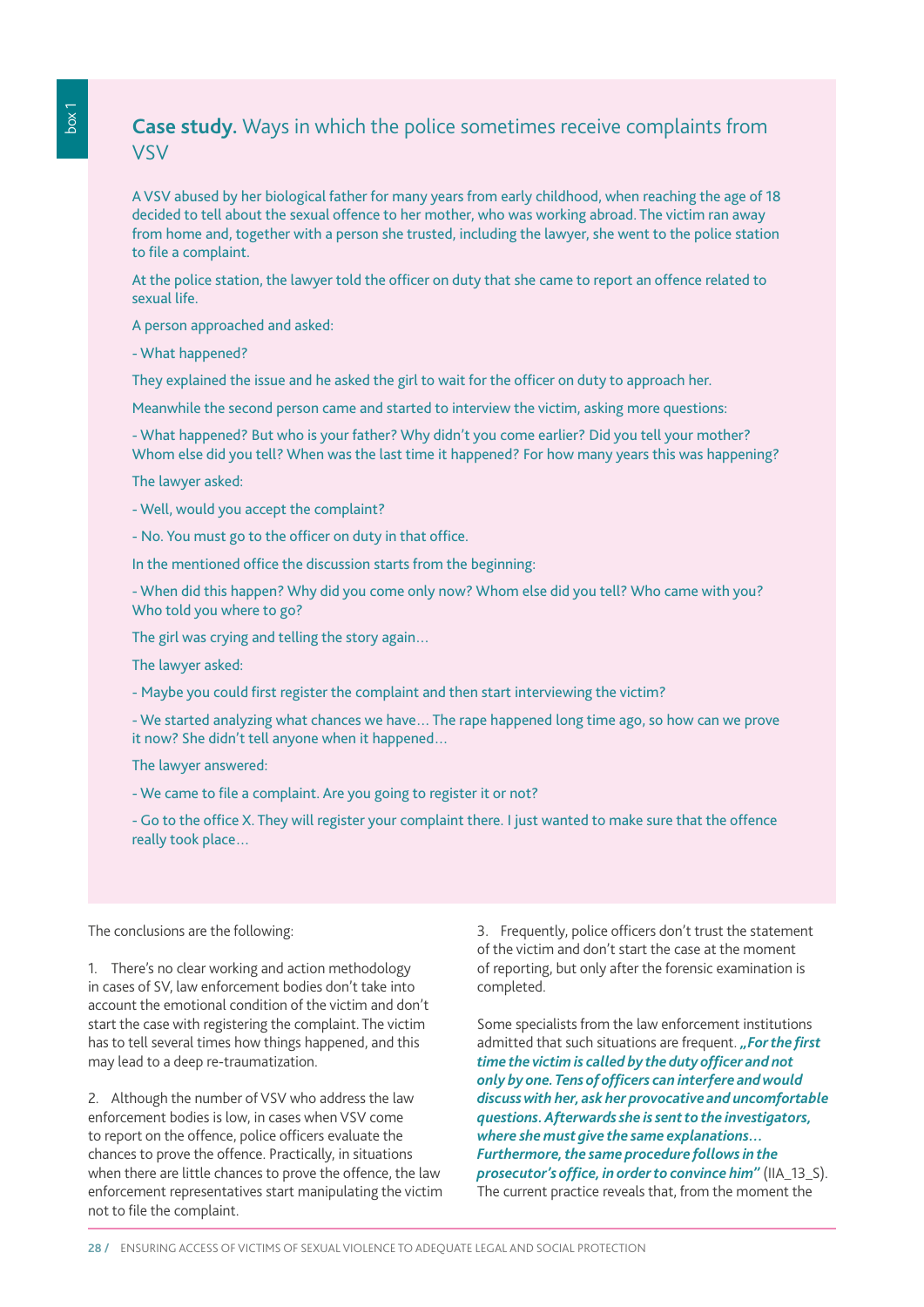victim comes to report a sexual offence, she is often being maltreated by the legal system, which, in fact, should protect her. Thus, a positive mechanism needs to be developed to register the cases of SV reported, and contribute to minimizing re-victimization and help the injured party to access justice.

Several specialists also mentioned the lack of materials which "would describe in documents the stories of VSV, *to show their vulnerability and to serve as materials for trainings"* (IIA\_32\_S), to contribute to increasing the level of professionalism of the police officers, investigators, public prosecutors and judges. The Life Story of a VSV who participated in the research, which is presented in Annex 3, could be used during training sessions for legal specialists.

**The justice system is currently lacking a mechanism for promoting good practices**. This is another indicator of the challenges faced by VSV in accessing the justice system. The number of good practices might be insufficient, but in order to increase it mediation is needed to follow, improve and develop these practices. In this context, a prosecutor mentioned the need to make public the cases when aggressors are punished *.. In October this year, we had 2 sentences on sexual offences cases. One of them is the toughest for Moldova - 20 years in jail for the sexual abuse against children"* (IIA\_32\_S).

The situation is different in the case of THB. The data of the research show that in such cases police usually acts promptly, to be able to arrest the network of traffickers and also discovers cases of sexual offences. "A boy from *my village wanted to take me abroad, he forced me to an intercourse with him, then with clients, then he wanted to take me to Romania, then to Switzerland, and so on. The police came and took me from my home, they have been dealing with this case for 5 months and a week and a half ago came to my village, found me, told me about the matter and brought me here to Chisinau"* (IIA\_2\_V). This practice is the result of coordinated actions between the state and specialized institutions, but also the result of trainings of specialists to act proactively in cases of THB.

## 3.2. Collecting evidence to punish the offenders

Art. 50 of the Convention on Preventing and Combating Violence Against Women and Domestic Violence provides that participating countries shall undertake necessary legislative measures to ensure that the Government agencies responsible of the law enforcement promptly and adequately engage in providing protection against all forms of violence, including by application of the operative preventive measures and collection of evidence. SV is a specific offence with practically no witnesses who could confirm this type of offence and help to collect evidence. The victim is responsible to preserve the evidence in order to charge the aggressor. Nevertheless,

VSV are not informed that they must address the police immediately after the sexual offence took place, so that the criminal investigation bodies would collect evidence to punish the aggressor.

The interviewed specialists reported that there are problems in obtaining the evidences required to be presented in courts because: (i) VSV are not informed and are not aware that they must preserve the evidence and immediately go to the police; (ii) many VSV are late in reporting the offence and it is difficult to prove it in court; (iii) usually, VSV and not the aggressor must make the psychiatric and psychological tests at the Republican Psychiatric Hospital or the Psychiatric Hospital in Balti; (iv) in some situations it is decided that the VSV should make the psychiatric and psychological tests, being placed at the psychiatric institution for 21-30 days.

The interviewed lawyers mentioned that the main evidence in sexual offences is the victim's statement and if there is no additional evidence, the case is closed for lack of evidence.

The legal specialists said that it is important who deals with such cases and how they are examined. If the persons who examine these cases are not trained, not competent and do not react promptly, the aggressors stay free. In cases of SV, the ways of working with the victim and establishing a psychological contact with them are very important. Most of the times, police officers are not trained and don't have the skills to discuss with the victim (child or adult). *"I witnessed some situations when they made more harm rather than helped the victim"*  (IIA\_9\_S). Children VSV mentioned that some police officers have spoken in a "brutal and ugly" way, which confirms once again that they need training on emotional aspects in case of children, learning the working methods with children etc.

Although there is a Police Deontological and Ethics Code**28**, which provides in Art. 6 the obligation to respect confidentiality, there are situations when they don't know about it and flagrantly violate the deontological norms. *"I had a case when the police officer, after visiting us and being informed about what happened, went around the village and made a kind of interview with the villagers on how good is the adolescent X, or why did she get raped. It happened while the community didn't know about this case and the adolescent didn't want to submit the complaint, knowing that in the locality there were more girls who were raped by that person and he got away with it"* (IIA\_10\_S).

The social and legal reality shows that the specialists from the legal system need continuous capacity building and training in this field. "I had a case when I was present in *the court room and the judge asked me if I knew any* 

**<sup>28</sup>** Decision of the Republic of Moldova Government on approval of the Police Code of Ethics no. 481 of 10.05.2006.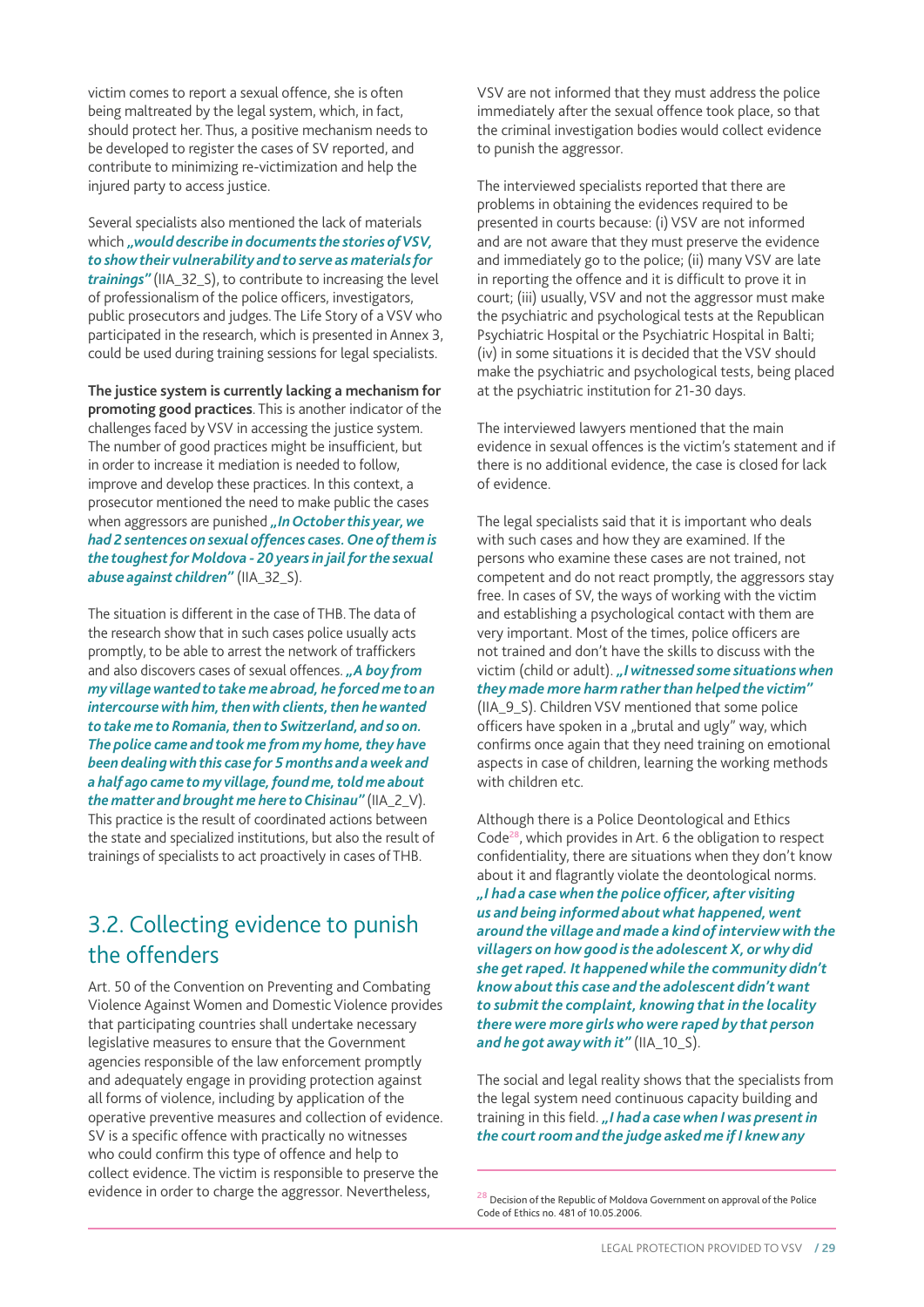#### *details about why did this happen and whether the child wasn't lying to get benefits for being raped. I was shocked, because the boy was 7 years old"* (IIA\_10\_S).

Sometimes VSV cannot remember details because of the stress, and these circumstances are also against them. Criminal investigation officers reported difficulties in collecting evidence and going on with the case, the later *the victim appeals, the less probable is for the criminal case to get to court. Evidence is missing and this fact is in favor of the aggressor"* (IIA\_29\_S). The examination of children is done in the presence of a parent or legal representative.

When the sexual offence was reported or identified after a period of time, it is harder to prove the truth. *"In my case now, in a way, it is hard to prove that he is guilty; direct proofs are needed, but mine are indirect"* (IIA\_3\_V). In case of children, the offences are often reported after several years. The research reveals situations when VSV reported after 10 years of SV.

In case of marital rape, the situation is even more difficult. These cases are not reported because of the stereotypes. *"If you are married, you must obey"* (IIA 30 S). And after reporting, it is difficult to prove the marital rape. In these situations, specialists try to analyze the behavior of the suspect with the victim, and collect information from neighbors and relatives. Nevertheless, these people don't always want to get involved into the criminal investigation.

The experience of VSV with the law enforcement bodies is different. Some VSV were satisfied with the intervention of the police, and others were not, due to the loss of direct evidence by the police. Such situations are frequent, including in case of persons who were abused by own parents for years. Some victims mentioned various situations of unprofessional behavior and improper attitude. *"At the beginning, the police officers were rude, but my lawyer made them be polite to me, they behave better now"* (IIA\_3\_V). Although the representatives of law enforcement bodies must be impartial, in the opinion of some victims, they are on the side of the aggressor. *"There… where all this happened, no measures were undertaken at all. They treated those boys like they didn't commit anything. They stayed there overnight and said that I was lying and the next day all those who participated in the rape were walking in the streets already… But the prosecutor said that maybe I didn't understand everything correctly, maybe I smoked something and I imagined things etc."* (IIA\_6\_V).

When the process of collecting evidence before the file gets to court takes too long, victims sometimes lose their trust in the justice system. *"It is disturbing that it takes so long and I want to get rid of it as quickly as possible. It is almost 3 months since the beginning and nothing happened, only tests at the police"* (IIA\_3\_V).

Some prosecutors reported that the previous practice when any aggressor was detained for 72 hours in the case of a complaint of sexual offence was more efficient, because on one hand, evidence was collected during that time, and on the other hand, the victim wasn't subject to pressures from the aggressor to withdraw the complaint.

Other prosecutors stated that, during the evidence collection process, they request from the local social assistant (from the VSV community) the social report on living conditions and way of life, while from the local police officer the characteristics of the victim. "It is not *mandatory for the file, but we request that to know the*  situation" (IIA 31 S).

## 3.3. Forensic examination

The results of the VSV's forensic examination are very important for the initiation of the criminal case against the aggressor. In the majority of cases, these results represent the main evidence to charge the suspect. The examinations may be performed at the request of the victim and, in this case, she has to pay for the services, or at the request of the criminal investigation body, for free. After the interaction of the VSV with the law enforcement representatives, the forensic examination institution is the second institution where she has to address.

A problem in performing the forensic examinations refers to their duration. "It takes very long to make the tests. *The period of collecting the evidence may also reach 4-6 months"* (IIA\_19\_S).

The collaboration between the law enforcement and forensic experts is fruitful. Good knowledge of and due commitment to the job duties directly contribute to successful solving of cases. Nevertheless, legal specialists mentioned that it is necessary to improve the conditions where the forensic examination takes place. "The equipment used by the experts is from *'70s. Unfortunately, the state left these institutions in the will of faith"* (IIA\_19\_S). The lack of the necessary equipment in the regional divisions causes discomfort to victims, who need to go from one region to another.

In the Republic of Moldova there are no specialists in the area of genetic examination, neither a lab for the DNA test, in the case of collection of biological evidence. The medical conclusions issued are made based on the blood type.

In the opinion of law enforcement and social protection specialists, another direction for improvement is related to the attitude of the forensic doctors. The victims expect to be understood and treated with respect. **"They** *see hundreds of such cases, while for the victim her case is unique"* (IIA\_8\_S).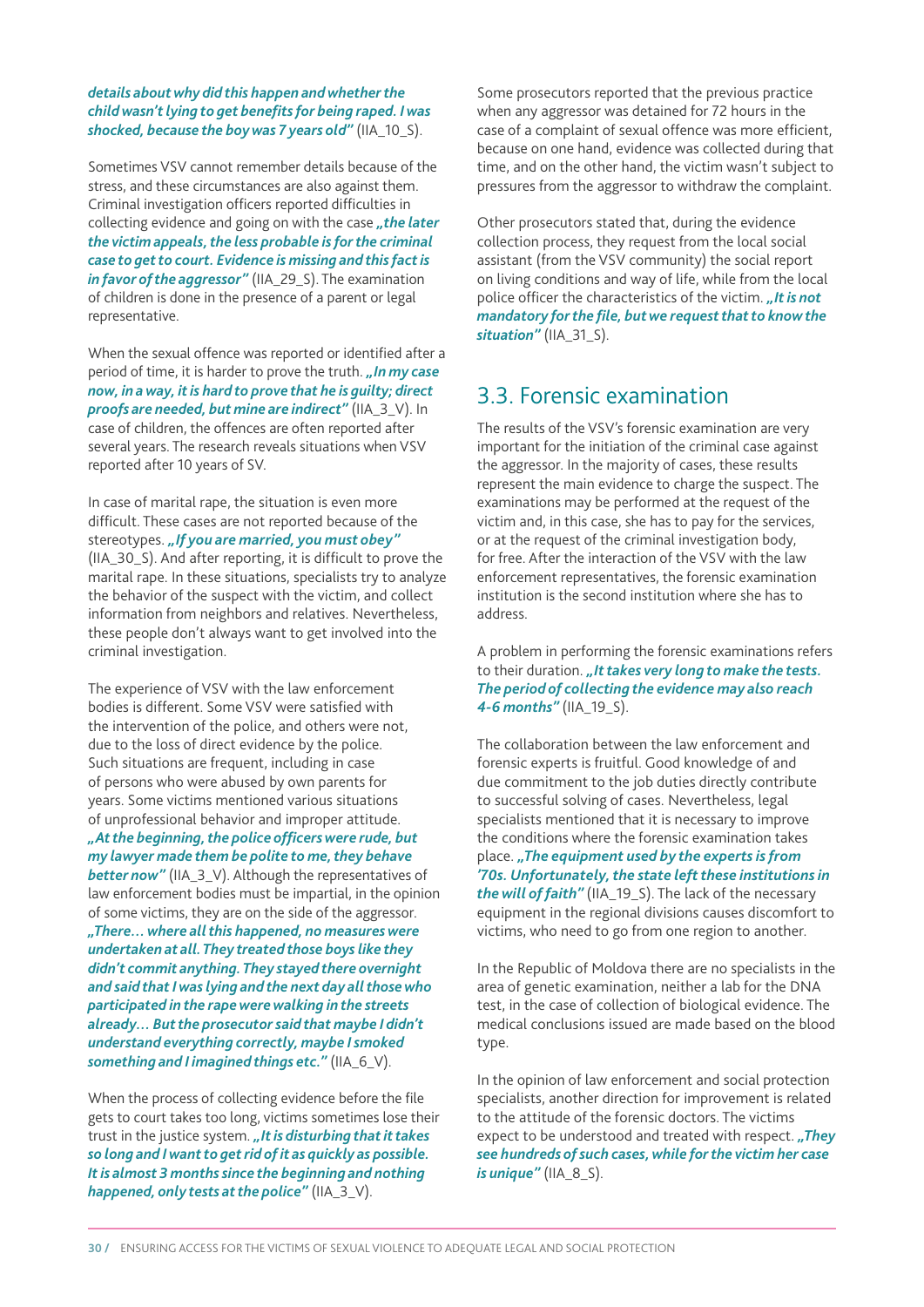A few lawyers mentioned that the forensic area must be reformed, so that the documents issued by this body would not allow interpretations.

The specialists from these institutions reported that they attend continuous training and that there is a course designated for the current problems in the examination of persons, which also includes the particularities of the gynecological examination. A course designated exclusively to examinations of victims of sexual offences does not exist at the moment. At the same time, seminars are periodically organized, where the participants discuss the issues of the forensic examinations in cases of rape.

## 3.4. The hearing

The amendments to the Art.110' of the Criminal Procedure Code**29** provide for a child to be heard by the investigating judge ideally once during the criminal investigation stage. The hearing of children is performed by an investigating judge, a psychologist, an educator or psycho-educator. Currently, it is required that the interviewer of the child is an individual with psychological or legal education, who followed training courses on legal interrogation of the child victim/ witness, within the National Institute of Justice. The facilitators of hearings for children request to receive in advance the questions that will be addressed to children, to be able to prepare them, adapt the questions to their understanding. Also, these specialists have the right to decide whether certain questions should be excluded, as they might affect the dignity of children or contribute to their re-victimization.

Nevertheless, the system is partially functional, only in a few localities children are heard correctly. The participants to hearings still do not understand "how *big is the trauma and how hard it is to talk about what happed… When the person talks, he/she lives those emotions again. And therapy is when you are face to face with the psychologist and you know that the door is closed and your story stays there"* (IIA\_12\_S).

The support of the family is important, because it motivates VSV to go further and not give up at a certain stage of the trial, as it often happens. The judges also mentioned situations when *"mothers don't believe children who say that they were sexually abused by their father, or mother's life partner. Very often mothers take the side of the aggressor and not the side of the child"* (IIA\_22\_S).

In case of children, special attention must be paid to persons who escort the child and represent his/her interests in court. Ideally, this should be mother, but there are situations when mother is not a reliable person for the child. *"...In the majority of cases this person cannot be the mother. Frequently, mothers and female partners do everything possible to defend the aggressor and not the child"* (IIA\_32\_S).

The criminal investigation officers reported difficulties in attracting the legal representative of the child when he/she has to make statements. Sometimes, the child doesn't have a connection with the parents because he/ she had run away from home, in other situations parents are always drunk and cannot be brought to court. There are also difficulties when the representative of the guardianship authority on behalf of LPA must be involved in the hearing. In accordance the with Law 140 on the social protection of children in the situations of risk and of children separated from parents, the representative of the LPA from the area where the child lives must come to court, but there are cases when the child filed a request in another locality and the criminal investigation body faces difficulties in documenting the case.

Also, the Criminal Procedure Code provides the participation of specialists (educator and psychologist) in all stages of the legal investigation of cases involving children victims of offences. In accordance with the Order no. 77 of the Ministry of Education of February 22, 2013, each institution has a person designated to take part in legal proceedings. These specialists must be trained, so that their participation would not be formal. The legal specialists mentioned that *"the presence of the educator is more formal… The educator is invited, but he sits there alone on a chair and doesn't know what to do"* (IIA\_14\_S).

The participation of the psychologist in court hearings related to children is useful. There are several advantages of the participation of psychologists in the hearings involving children VSV: they prepare the child for the procedure in which he/she will participate, explain all stages of the procedure, help to formulate/re-formulate the questions so that the child would understand, provide reliable support to children so that they feel more confident and answer to all questions addressed to them. The most important thing is that the specialists who defend the interests of the child make sure that he/she is not subject to repeated hearings, and thus, respect the principle of non-re-victimization. But there are also cases when the presence of the psychologist is more formal, just to comply with the procedure. "The psychologist didn't *set any contact with the victim"*(IIA\_32\_S).

In cases of child hearings, it should not be allowed that the aggressors meet the victims on the halls of the courthouse. Such situations are inadmissible and the legal specialists should take responsibility for this.

The specialists mentioned that there are situations when judges also interrogate adult victims of THB in <sup>29</sup> Law no. 163 of 18.07.2014, on modification and completion of the Criminal **the interview rooms for children**, which contributes to

Procedure Code of the Republic of Moldova no. 122-XV of 14.04.2003. no. 163 from 18.07.2014.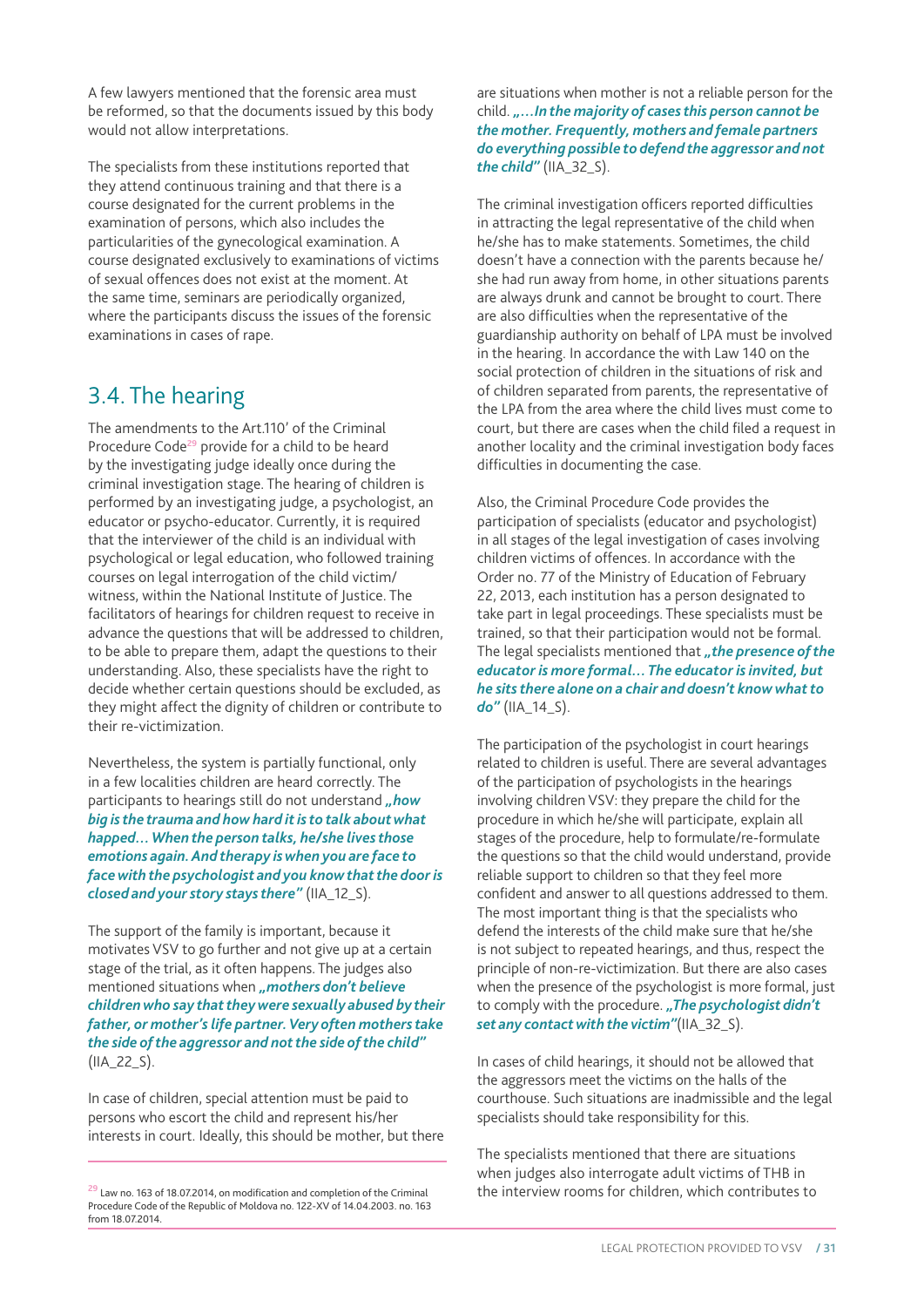the reduction of victimization. "The judge explained *that the victim should not meet the traffickers, that there are risks that she might change her statements"*   $(IIA_24_S).$ 

All victims over the age of 14 are treated by the law enforcement bodies as adults and are interrogated in the presence of the aggressor. In these cases, the victim can be interrogated several times. Some of these cases go through all stages of the judiciary process – court of the first instance, Court of Appeals, Supreme Court of Justice, and every time, VSV must repeat the experience they went through. International standards according to which VSV have a differentiated status and must be heard using special protective methods are not taken into account.

The confrontation between the adult VSV and the aggressor is a frequently used procedure during the hearing when all evidence was destroyed. The confrontation in such situations is considered to be the only way to find out the truth. The specialists reported that aggressors may refuse to participate in the confrontation. *"The suspect has the right to refuse certain criminal investigation actions"* (IIA\_34\_S). This situation is not possible for the victim though. This fact proves that a person who abused has more rights than a VSV. Based on this situation, some specialists mentioned the need to exclude the confrontation and apply the provisions of Art. 110 also in the case of adult VSV, or the need to use special technical equipment during the first hearing so that the evidence could be used for the whole duration of the criminal case, including at the Court of Appeals and Supreme Court of Justice. The criminal investigation officers stated that special technical means are very rarely used in cases of VSV.

In the opinion of social specialists, to improve the process of legal hearing of adult VSV and avoid the re-victimization of VSV, the following are required: (i) to improve "The guidelines on the investigation of sexual offences", designed for prosecutors and criminal investigation officers, (ii) to raise awareness among the representatives of the legal bodies on the issue of SV, (iii) to adapt the legal provisions to international norms, (iv) to develop new Internal Regulations of Prosecutors, on the criminal investigation of the offences related to sexual life.

A problem which cannot be neglected is related to the confidentiality of data about the victim. The files comprise all personal data of the victim – home address, phone number etc. - and, practically, the principles of confidentiality and safety are violated. *"I changed my address and phone number so that they cannot find me. But it is written in the PO and he already knows where* 

*I live, and my phone number, and the number of the kindergarten where I take my children"* (IIA\_12\_V).

## 3.5. . Psychological and psychiatric-psychological evaluation reports

Psychological evaluation reports are used in the judiciary practice. These reports help the police officer and the prosecutor to understand the circumstances of the offence, as the psychologist describes in this report the mechanisms of manipulation and constraint of the aggressor.

The lawyers mentioned, though, that the psychological evaluation reports *"don't have the status of expertise, these are just some records which don't have any proofing value"* (IIA\_8\_S), and the judge cannot take them into account. In the opinion of several lawyers, the psychological evaluation report may be used only with the mandatory invitation and hearing in court of the psychologist who developed it. In such situations, the court may take into account the opinion of the specialist.

Other judges mentioned though, that the psychological evaluation reports, if developed in a professional manner, have a great value. *"They are one of the strongest arguments and evidence proving guilt and proving the statements of the victim"* (IIA\_19\_S).

The research highlights the need to improve the ways of developing psychological evaluation reports. *"I read some reports which were a bit hilarious… the structure of the report, the number of hearings are not accurate"* (IIA 4 S). The majority of specialists mentioned the need to unify the way (commonly agreed structure, tools etc.) of developing the psychological evaluation reports. At the same time, it was mentioned that these should not follow "*the same pattern*", but treat each case individually. On the other hand, the standardization of these reports will further allow to introduce specific modifications to the legislation, so that they would be recognized as evidence.

There are also situations when the victim is requested to make the psychiatric-psychological evaluation. The psychiatric evaluation of the VSV may be appointed outpatient or in the institution. In case when the evaluation is performed in the psychiatric institution, the VSV is placed at this institution for 21-30 days, along with patients with mental health issues, as there's no separate room for them. A significant number of victims disagree and refuse this experience. Some participants to the research mentioned that it is discriminatory for the victim of sexual offence to make this evaluation.

Another problem in this regard is the recognition of the psychologist experts by the Ministry of Justice (MJ). Today, there is practically only one specialist recognized/ accredited by the MJ.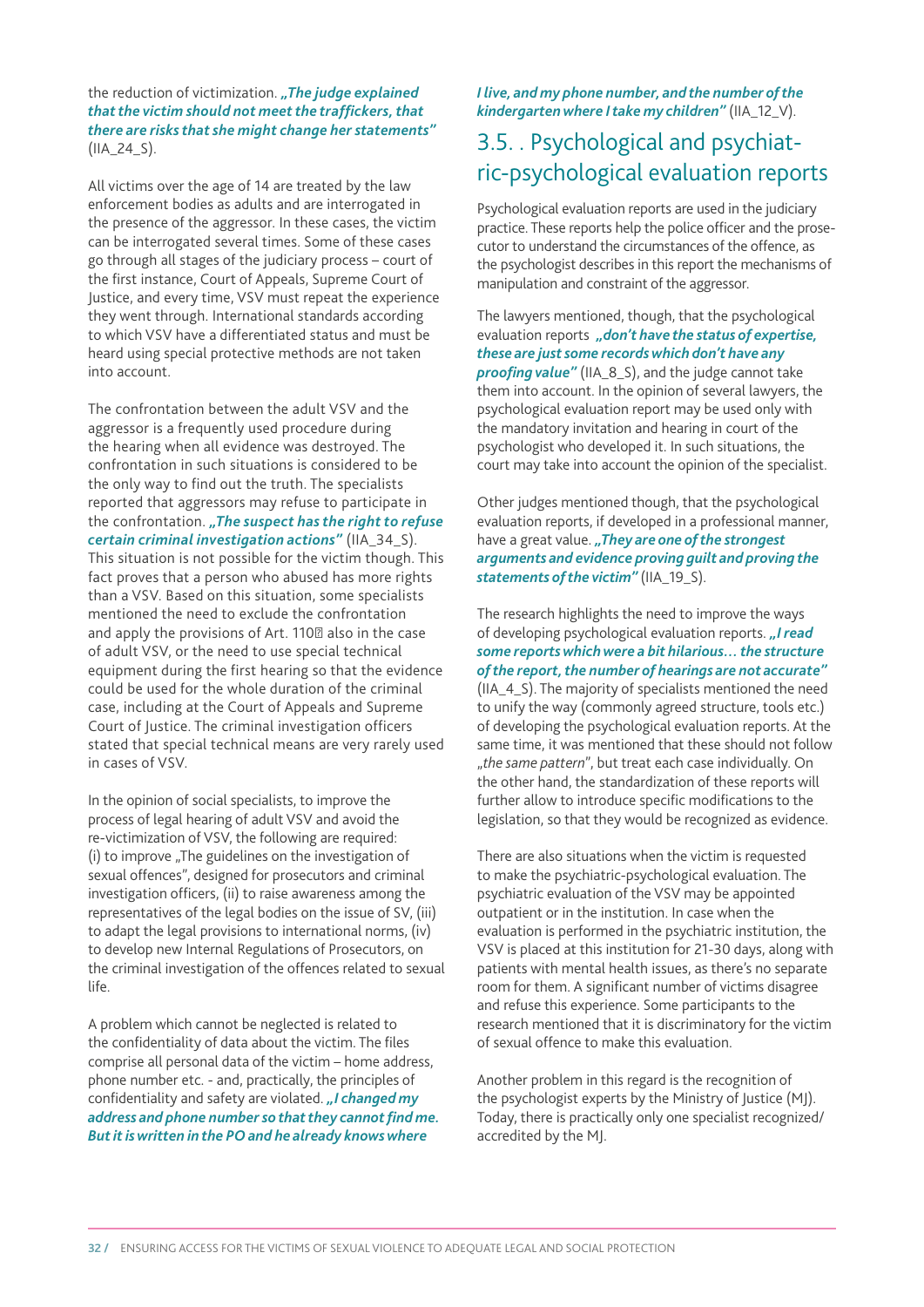## 3.6. Ways to identify an attorney by VSV

In case when VSV get to the placement centers, they receive primary assistance from the lawyers working there. If qualified legal aid is required for representation in court and the VSV cannot pay the services of a lawyer, these services are paid by an NGO. It should be mentioned though, that not all institutions providing services to VDV have a lawyer in their staff. The number of institutions which may pay for the services of a lawyer who would defend the interests of the victim in court is even lower – 4 institutions.

The data of the research show that, in a very small number of cases, the legal specialists guide the VSV to the existing services for VDV or victims of THB and, practically, never to lawyers who would represent their interests.

Often VSV feel helpless because they don't know where to go and how to proceed further. That is why it would be good if the police officers always informed VSV about the services they can get and about actions they may undertake. *"At the police, they recommended me to address to a gentleman who was also related to women's rights. He told me about the protection order and that there are many centers which can help me. He was the first to tell me about the protection order"*   $(IIA \ 7 \ V).$ 

In situations when VSV meet the service providers which offer legal aid, they get assistance from a lawyer remunerated by these providers. If such services didn't exist, the number of VSV who come to file a complaint at the legal institutions would be much lower. *"Few victims are ready to take money out of their pockets to pay an independent lawyer to represent them"* (IIA\_27\_S).

Some VSV who file the complaint, understand that they need a lawyer who would help them during the court trial. *"My case is a bit complicated and I wanted a*  **good lawyer"** (IIA\_11\_V). In other situations, VSV are threatened by aggressors and feel the need to find a lawyer. In such circumstances, VSV try to identify the persons who could help them and remember various ads which promote the Trust Line, the Child Helpline, the Hotline. They search on the internet, and finally get to the non-government organizations which offer them legal support – a lawyer who would represent them in court, psychological assistance etc. Most frequently, VSV identify the International Center "La Strada", WLC and PA Promo-LEX.

A situation was identified, when the relatives of the victim approached absolutely strange persons, whom

they knew as fighting for justice. "My mother found *the phone number of Oleg Brega and I called him. The next day we met and he explained us what and how we should do, he guided us to Promo-LEX and then we went together with him to see a psychologist for the first time"* (IIA\_6\_V).

VSV who received/receive legal aid from lawyers working within NGO-s, mentioned the importance of such a service because, often, they cannot pay for the services of a lawyer. *"Free services were very appropriate, because I couldn't afford them"* (IIA\_7\_V). VSV are happy with the services received and support provided to them. "I felt *this was a person I could trust"* (IIA\_11\_V).

The lawyers who offer free services to VSV mentioned that the specialists form the justice system not always appreciate the contribution they bring to VSV, in the process of justice. In its greater part, these lawyers aren't perceived as persons defending the interests of the victim. "They consider that if we get involved (the *representatives of the civil society) in a file, then there will be a scandal, that we want to show that all of them are bad and don't know how to work"* (IIA\_14\_S).

The majority of the prosecutors and judges stated that the lawyers employed by NGOs have a well determined civil position and know their job, including the psychological particularities of this specific category of victims. Still, the number of these lawyers is very small. Those mentioned above revealed that specialization of lawyers on matters of sexual offences is required.

## 3.7. Pressure on and manipulation of the VSV to withdraw the complaint

Once the criminal procedure is initiated, the VSV faces another problem – the pressure from the offender and his relatives, to withdraw the complaint (*see Box 2, Case study 2*). VSV are very vulnerable emotionally, easy to be influenced by the aggressor and, if they are not encouraged, the majority of them give up to the criminal investigation initiated to punish the aggressor.

Often, VSV have a low self-confidence and are dependent on the aggressor. This reason must be taken into consideration when reviewing such cases. Compared to other categories of victims, VSV are more vulnerable. They have a deep feeling of helplessness, a sensation that they don't control their own life and a strong feeling of guilt induced by the aggressor. All these affect their mental and cognitive processes, especially the attention, memory, language and thinking. This emotional vulnerability is so easy to be influenced by the aggressor.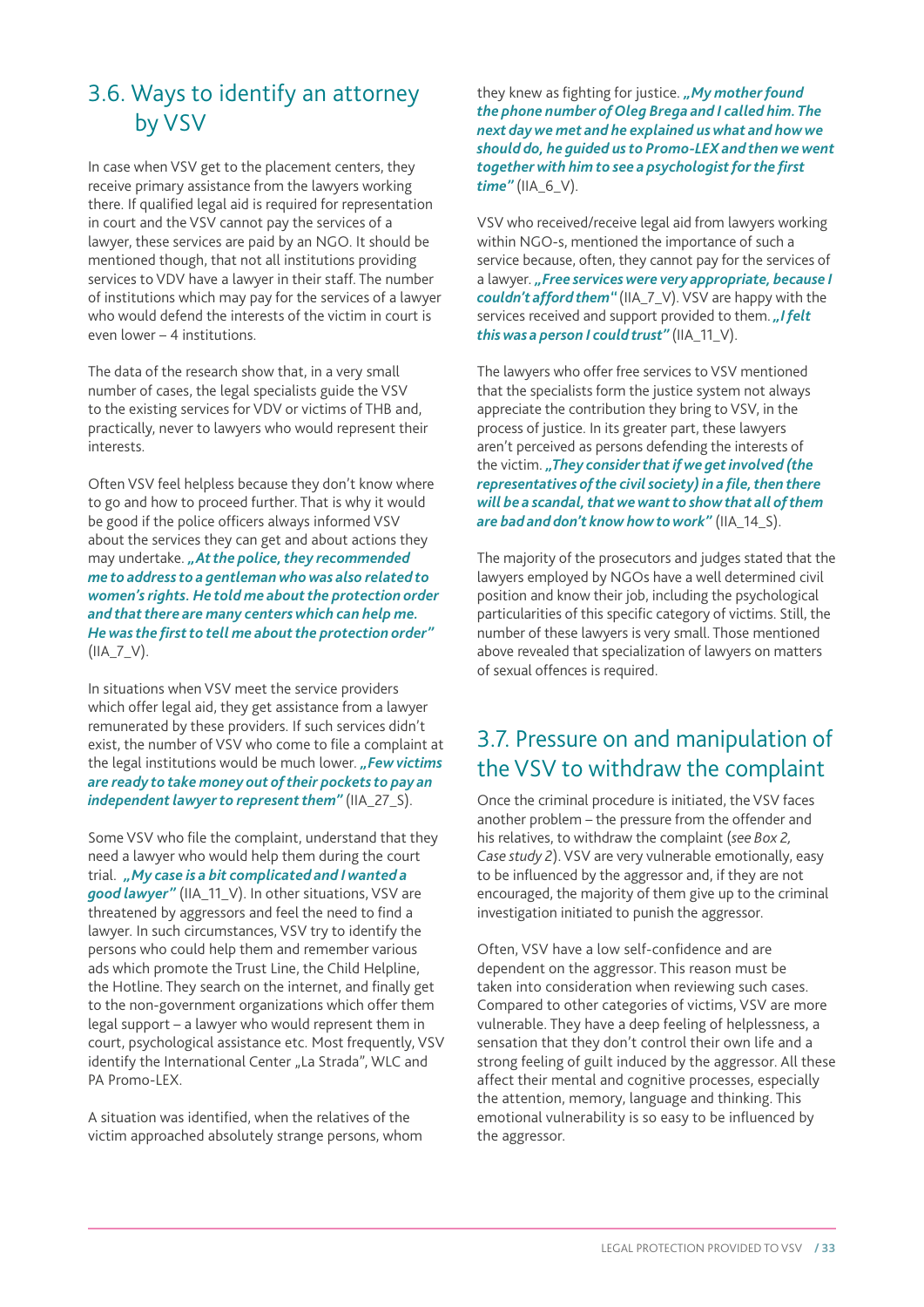### **Case study. Situation when a victim withdraws the complaint**

After I was raped I filed a complaint. Then I withdrew the complaint. I withdrew it because there was a man who gave me money and scared me. He told me to think about the life of my sister. That even if I leave the country, my sister with her children will stay. He told me that in such a situation they (the aggressor and his friends) are ready even to shoot a person, that they don't care. Then I thought it was not worth risking, let them go with God, I forgive them. So I kind of forgave them, but deep inside my heart I didn't… and I'm glad that the investigating officer didn't register my request and understood the real reason for withdrawing it.

My sister tells me to move on… and my mother tells me the same thing. They told me that they would always support me and that I should go till the end. Now I am ready to continue, especially because I heard that he also raped other girls. I feel a kind of fear, but it must stop at once. I say to myself that I don't fight only for me. Generally, I always fought for justice… because I know that if I don't stop him now, I think he will continue…

The victims of marital rape, especially children, feel helpless in front of the aggressor, with whom they have lived for years and who knows how to manipulate them. *"He promised to leave me and my relatives alone. I went to the prosecutor hand in hand with him. The prosecutor asked him to go out, explaining that it was impossible to change statements with the offender present. And he asked me what happened. I told him I wanted to change my statements. He asked me if everything reported in the statement happened. I said no. I said I invented all that to punish him, but then we reconciled. I had my answers prepared, learned in advance, he taught me what to say. I changed my statements and then I was invited to the police station* 

#### *and they told me that I would be charged for false*  statements" (IIA\_7\_V).

In the legal protection bodies there are also specialists who do not take into account the vulnerability of VSV, and the fact that they can be manipulated or threatened to withdraw their complaint. Currently, the legal system in the Republic of Moldova allows the victims to be forced to withdraw statements under pressure. It's a paradox, but later they can get charged with "false statements", even though there are obvious proofs of the offence committed against them (*see Box 3, Case study 3).*

### **Case study. Child victim of a group rape who was jailed after changing her statement under pressure**

"I had a case many years ago which left a mark on my activity as a professional, as a prosecutor, as a criminal investigator and as a lawyer…

A 17-year-old girl was raped by 3 persons. She managed to run away naked. She got in the street and stopped a taxi that took her inside. Afterwards the aggressors were identified, the case was initiated and the persons were arrested… But later, she changed her statements under pressure. The relatives of the offenders started threatening her and she claimed that everything happened with her consent…

The thing that surprised me was that, in court, the case was closed, while the victim got under arrest for false statements. The girl was sentenced to 5 years of prison. She was the one to get 5 years instead of the aggressors…

Finally, we know that from the very beginning, the statements weren't false and there were also proofs… I would have never allowed such a punishment for a VSV.

What did the state give to this young girl of 17 at the beginning of her life? The state gave her nothing, instead of showing her that it is strong and would punish the guilty ones" (IIA 13 S).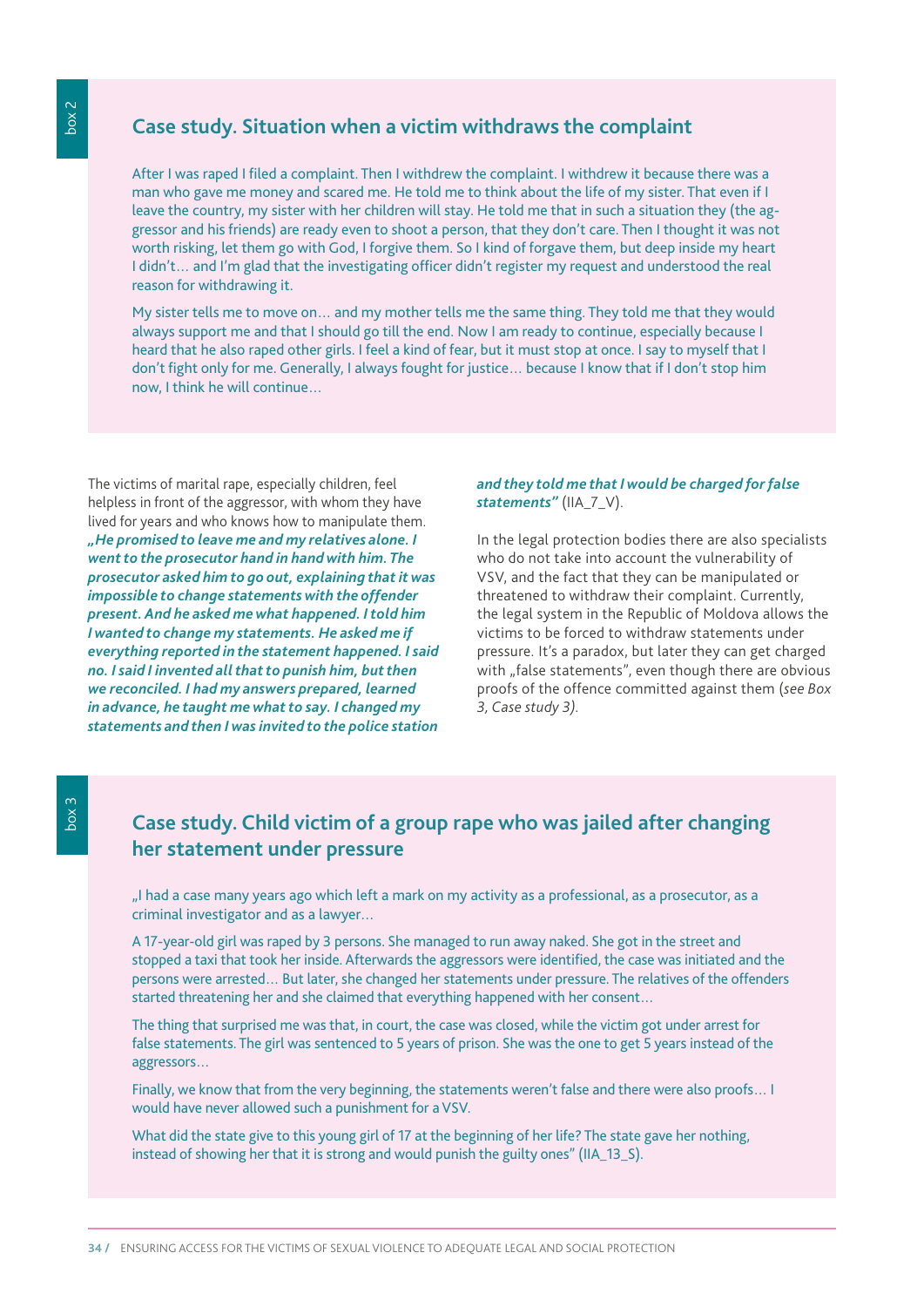Withdrawal of a complaint is a frequent situation, especially, when the offences have a sexual character. In such situations, specialists from legal institutions become disappointed that VSV didn't have enough strength to fight till the end and punish the aggressor. This fact was highlighted by a VSV. *"My first prosecutor looked very disappointed when I changed my statements, because he remembered my condition when he first saw me. But when I came to withdraw my statements, his hands dropped. He fought for me, went searching and interviewing witnesses"* (IIA\_7\_V).

The aggressors use both manipulation and threatening so that VSV would withdraw their complaints. In cases of marital rape, sexual abuse of children, cases of manipulation dominate over those of threat or are combined (see Annex 3, "The Life Story of a VSV").

 There are situations when mediation and reconciliation of parties is used and cases when after sexual offences the parties end up getting married, so that the aggressor is not deprived of freedom. In the opinion of some law enforcement specialists, such situations must be excluded in case of sexual offences. The withdrawal of the complaint should not serve as basis for the law enforcement representatives to interrupt the initiated criminal case. The availability of possibilities to withdraw the complaint encourages sexual offences.

It is necessary to exclude the possibility to interrupt the criminal proceedings in cases of rape and other sexual offences, as a result of the complaints withdrawals (see Box 4, Case study 4). The VSV, as well as the legal specialists mentioned the need to improve the legal framework, so that complaints couldn't be withdrawn. Victims also reported the need to keep the offender under arrest for more than 3 days, in case of sexual offences with aggravating circumstances. "The sexual aggressors must be kept under *arrest for a longer period. I was locked in the basement, raped, mentally and physically abused, and he was kept there for only 3 days. Then they released him so that he could come and kill me"* (IIA\_7\_V).

### **Case study. Situations when reconciliation of parties in cases of sexual offence was achieved**

"There was a case when a person had been sexually abusing boys under 14 for many years. When we caught the person, in the process of investigation it was discovered that he had been previously arrested and sentenced for committing similar offences. In 2 previous cases the parties reconciled, and in another case the man was sentenced for having sexual intercourse with children below the age of 16, and paid a fine. Only later the matter was documented, taking into account prior offences and the person was sentenced to jail for many years".

Several specialists reported the need to exclude the possibility of reconciliation. "There are situations when *the aggressor committed perverted sexual actions, but the judge allowed the reconciliation of parties. A few months later the aggressor committed the offence again"* (IIA\_30\_S).

Special attention must be paid to situations of reconciliation in case of actions with a sexual character, within the family. In this regard the specialists reported a situation when the daughter forgave her father who has sexually molested her.

## 3.8. Deficiencies and delays on behalf of the legal specialists

The majority of victims who addressed the law enforcement representatives to punish the aggressor mentioned the long duration for collecting evidence, initiation or trying of the case. The delay of trials frequently makes the victim loose her courage, while the injustice she sees, makes her give up on punishing the aggressor. There are very few cases when the VSV were determined to fight till the end. In the majority of cases, they are also humiliated by the justice system, without getting a compensation to treat their health (*see Box 5, Case study 5*)*.*

The specialists from social services mentioned that the long duration of the criminal case sometimes influences the decision of the victim to punish the aggressor. The long procedures and the frequent delay of the court hearings determine the victim to give up the "fight" with the justice system to punish the aggressor.

Court hearings should not be delayed without justification, said the legal and social protection specialists. To reduce delays in cases of sexual offences,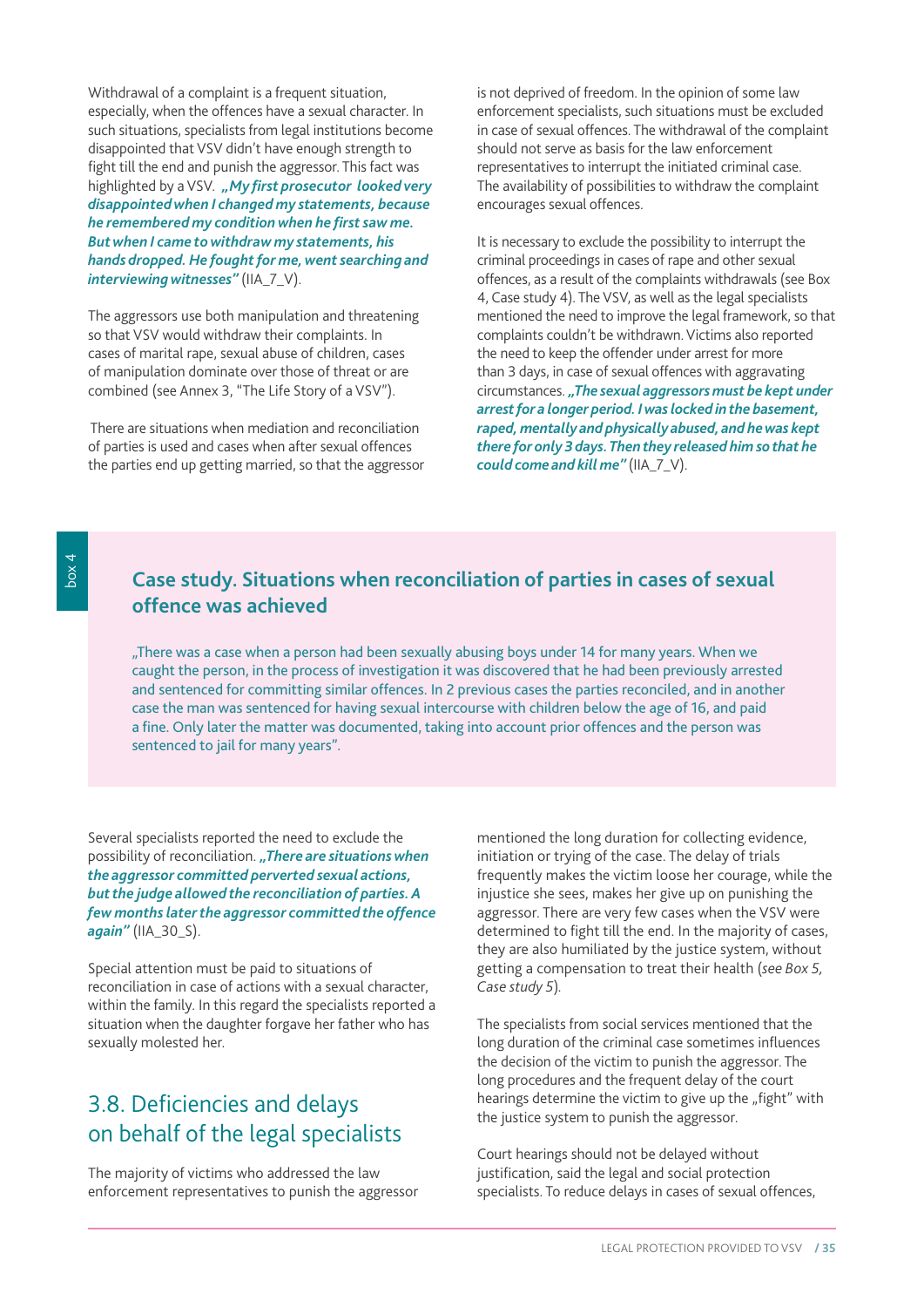and not only, the specialists from the legal system propose to introduce sanctions for not attending the hearing. *"If the person was summoned and didn't show up without any grounded reason, it means that*

*the court must issue a sanction"* (IIA\_32\_S). Only in such circumstances it is possible to educate and make accountable the population in general, and professionals in particular.

### **Case study. Difficulties the VSV face during the trial proceedings**

"A child under the age of 14 was raped. In legal terms it is a severe form provided by Art. 171. But the case was sent to court based on Art. 174 – voluntary sexual intercourse with a person below the age of 16. The moment I took the case, I made a request to the regional prosecutor's office with a notice on the possibility to modify the charge, taking into consideration the severe form. After the notice, the prosecutor made the modifications, but committed an error and indicated Art. 171 (2).

The relatives of the aggressor tried to have a dialogue with the relatives of the victim. They tried to force her with money to withdraw the complaint, they tried to convince her to marry, but he was married already…

The court hearings were, practically senseless – if we were attending the hearing (the lawyer, VSV and her mother), the prosecutor was missing; then at the next hearing the prosecutor was on holiday...

At a certain moment, the lawyer of the offender requested a new psychological-psychiatric evaluation of the child, although the victim had already been examined once in Chisinau and another time in Balti. Usually, the requester must also have the capacity to pay. But the judge has got to call the injured party and convince her to pay for her own tests…

At the last hearing the judge informed us that many judges resigned from the court and since in cases of children a panel of 3 judges is required, the investigation would be started from zero. That meant that the victim, the witnesses and the offender would be heard again… In the end we got a convicting sentence, but the compensation of financial and moral prejudice (coupons amounting to 2000 MDL) was admitted only in theory.

We requested the court to exempt the victim from further participation in hearings, to avoid revictimization and interaction with the offender and his relatives, especially because she was having her bachelor exams. The victim had to make statements every time, and couldn't calm down and was crying out loud, but the court rejected the request… It decided that everything must be done in her presence…**<sup>30</sup>**

Now our case is at the Court of Appeals.

Although there are clearly established criminal procedures and the cases of juvenile victims are examined with priority, urgently, in the case of this victim everything was delayed to make her give up. In the end, the result is that this child was victimized more by the state than by the aggressor, being interrogated and obliged to come to court for so many times… We had the feeling that this need to call the victim to court was unlimited and we considered that we had the right to request the compensation of moral damages based on the fact that the reasonable period of time was not respected…

We addressed this case to the European Court of Human Rights (ECtHR) and are waiting" (IIA\_27\_S).

There are cases when criminal investigation officers are relatives of the culprits and don't reveal it from the beginning to the law enforcement specialists, hiding and destroying evidence. "I don't know what happened to my *clothes,they don't even talk about them, like they never existed.So it results that I ripped my clothes by myself,* 

#### *hit my own had against the walls and ran away naked?"*  $(IIA \ 6 \ V).$

The Code of ethics and conduct of the prosecutor, approved by the Superior Council of Prosecutors<sup>3</sup> provides that they must have an impeccable reputation,

**<sup>31</sup>** Decision no. 12-173/15 on the approval of the Code of ethics and conduct of

<sup>&</sup>lt;sup>30</sup> The victim was over 14 years old when the criminal case started.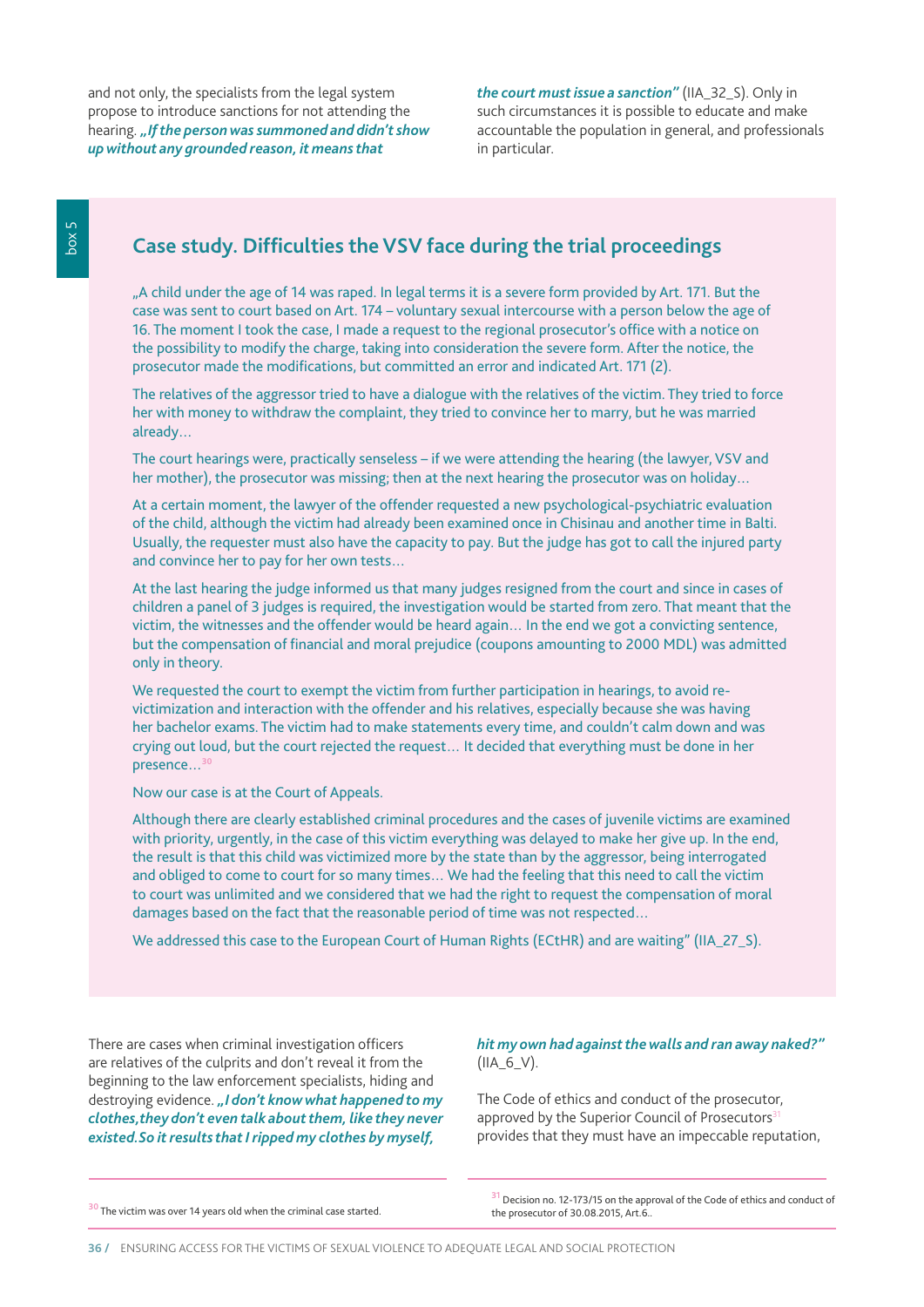follow the principles of legality, independence, integrity, impartiality, professionalism, collegiality, confidentiality and fairness, and protect dignity, physical and moral integrity of all persons who participate in court proceedings. They must impose order and solemnity during legal proceedings and adopt an honorable and civilized attitude towards parties. Nevertheless, VSV, but also lawyers reported that there are deviations. *"He was trying to convince me that I was guilty"* (IIA\_6\_V).

Some prosecutors with broad experience in the area of legal protection of VSV mentioned that the number of prosecutors with good knowledge of the legislation and its application is insufficient. In many cases, they don't act proactively, or allow the confrontation procedure, also in the case of children, which contributes to the re-victimization of VSV.

The opinions of VSV about the court trial are divided. There are cases when the delay of the trial, reschedule of hearings and delay of the final decision are in favor of aggressors This makes VSV lose their trust in the legal system. "I also went to the judge, they paid, but I *couldn't pay. They paid the judge, some of their relatives did it, good relatives… The judge called me and said: he told me you are a prostitute and the discussion is closed"* (IIA\_1\_S); *"They dragged me back and forth for a long time but in the end nothing was decided. They don't fear anything"* (IIA\_6\_S).

On the other hand, the access to a fair trial and the accurate fulfillment of the job obligations by legal specialists contributes to the creation of an adequate opinion about the justice system. "His lawyer and *my lawyer acted adequately, on the topic, without intuitions, without probabilities, just on the reasons, on files, on justice, everything honestly. I didn't see them taking his or my side. My lawyer even told me to call him or ask him to stay later if I needed something. We had collaborative relationships"* (IIA\_7\_S).

Also, in case of THB victims, several specialists mentioned that there are so many cases when the court does not pronounce decisions based on Art. 165, but re-qualifies the case as pimping, for which the punishment is milder. *"From all the cases of THB which I had monitored, I think that in about 20% of cases, persons were sentenced for pimping and not THB"* (IIA\_23\_S).

The identified situations reveal possibilities to improve the legal framework.

## 3.9. Psychological assistance provided during legal proceedings

Some VSV who filed complaints at the police and initiated criminal cases against aggressors, received psychological assistance from the centers where they were placed, or from some non-government organizations that also

provided them with the services of a lawyer. Psychological assistance is helpful for VSV at any stage, because practically all VSV blame themselves for what happened, while some of them tend to suicide. **"I often repeat that I** *am not guilty, that I should not cry, that I have my whole life ahead. I went to talk to the psychologist. He tells me I must be strong…"* (IIA\_3\_V).

It should be mentioned that the psychological and legal assistance before the initiation of the court trial is also very important, because, at that moment, the victim already knows her rights and responsibilities and is more stable emotionally.

## 3.10. Financial and moral prejudice

The law expressly provides the possibility to request compensation of financial and moral damages caused to VSV. Nevertheless, the psychological and psychiatric examinations cannot assess the impact of trauma on the development of victim's personality. Therefore, the number of therapeutic sessions required for the rehabilitation of victims cannot be defined. This fact makes it impossible for the lawyer to establish the real extent of the moral damages.

Also, it was identified that, most of the time, judges are not willing to decide on the financial and moral damages when examining the criminal case in court. They recommend the VSV to address the court with a civil case and file a complaint on compensation of damages. Therefore, initiation of cases for compensation of moral and financial damages are rare. Some specialists confirmed that cases of sexual offences when the aggressor was forced to cover the medical costs of the victim are also rare. *"There are very few cases"*  (IIA\_35\_S)*, "they are usually not initiated"* (IIA\_19\_S).

Another problem is the share of the moral damages established by judges. In this regard, the court decisions reveal 2000-3000 lei to VSV, as compensation for moral damages. In these circumstances, the lawyers of VSV reported the need to establish the value of moral damages in accordance with the victim's suffering, taking into account the decision of the European Court of Human Rights on this issue.

These findings reveal that VSV must be informed and supported to request compensation of the financial and moral damages after the court decision, because nobody will compensate the costs covered by the victim, unless she requests it. Another way would be that in cases of sexual offences judges would be obliged to decide also on the financial and moral prejudice.

## 3.11. Corruption

The legal specialists admitted the availability of acts of corruption, in cases when VSV file complaints and initiate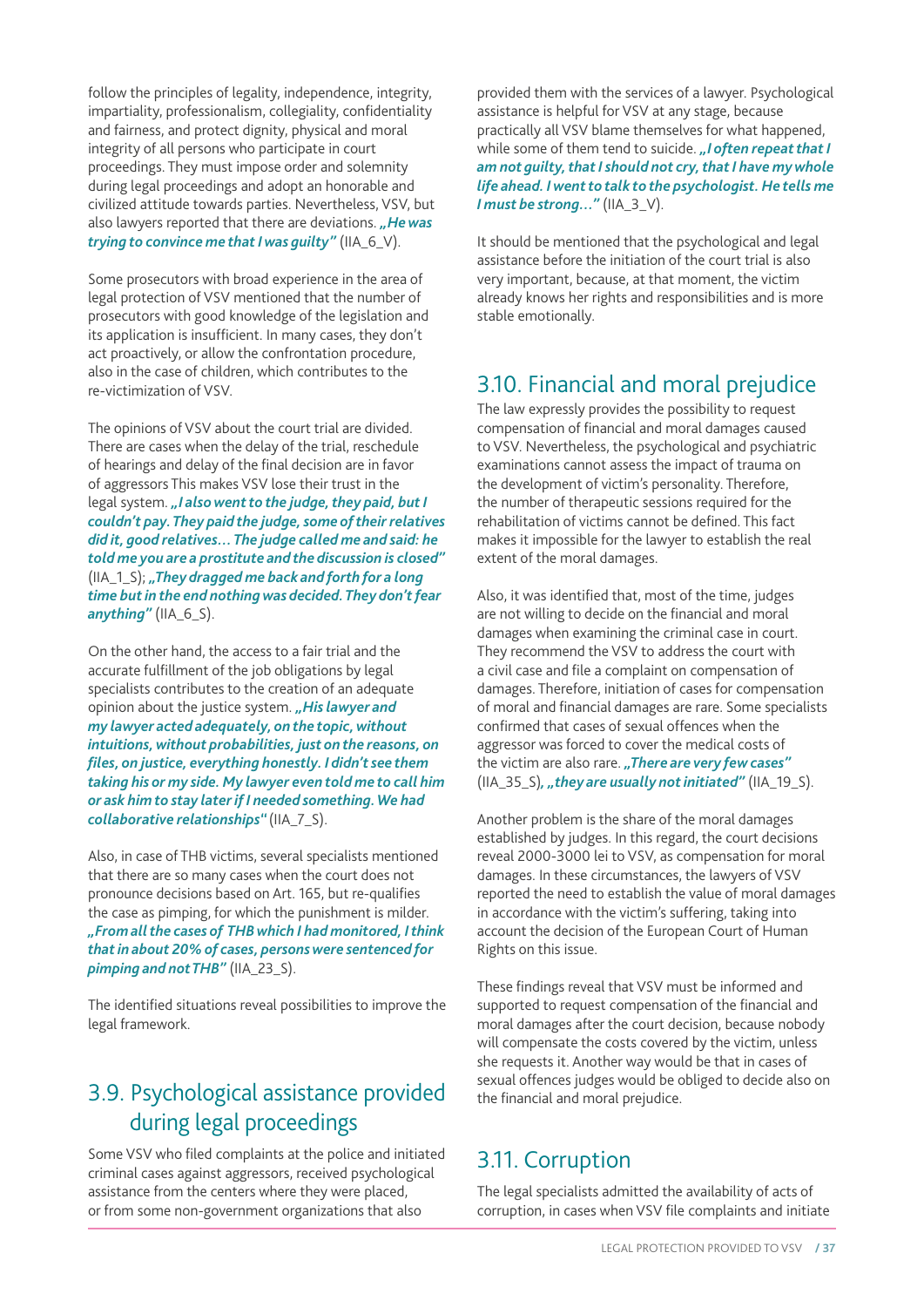criminal cases. There are many reasons for such situations, but the main refers to the unwillingness of the law enforcement specialists to face the situations, to confront their peers or superiors, their indifference etc. "Relatives, *friends, and corrupted persons from the legal and law enforcement system interfere and do everything possible so that the trial is not in favor of the victim but in favor of the aggressor"* (IIA\_32\_S).

The lawyers of VSV also mentioned situations of corruptibility among experts who develop forensic examination reports (see Box 6, Case study 6). They refer to the gaps in the Criminal Procedure Code which are used by some representatives of the justice system, in favor of the offender.

The interviewees mentioned that "*justice has another smell*" in other territorial-administrative units outside the municipality of Chisinau; that there is **"a cartel** 

*interest; judges, prosecutors etc. are all connected with each other, having certain degree of family relation or being very good friends"* (IIA\_27\_S). Thus, it is difficult to expect an objective attitude from the specialists in the regions.

The specialists in social services also mentioned cases when sexual offenders of children haven't been punished. "In *the case of the raped boys nobody was punished because the aggressors' parents were from the police and were covered"* (IIA\_17\_S).

Some legal specialists said that the acts of corruption seriously affect the functioning of the system. *"Specialists have certain prices for each case"* (IIA\_13\_S), while actions undertaken during many years didn't reach expected results. For example, even though during the last 6 years, approximately 30 prosecutors were punished for acts of corruption, the problem wasn't solved.

## **Case study. Corruption case among forensic doctors**

"A juvenile VSV didn't get the forensic examination, because the experts were absent that day. She was sent to a gynecologist with over 30 years of experience who confirmed the rape. The next day, the VSV went to the forensic expert again, who gave the same conclusion...

After one year, the lawyer of the offender requested the repeated examination in Chisinau, which stated that the victim wasn't raped.

When the VSV heard about it, she gave up and left abroad…

I wrote a request to the prosecutor's office, but they closed the case" (IIA\_26\_S).

## 3.12. Assessment of the justice system

The Republic of Moldova assumed certain engagements by ratifying several international conventions, and currently, there is a "*mini legal framework*" which defends VSV (IIA\_35\_S). The majority of specialists mentioned that **in the case of VSV the justice system cannot be called friendly**. Although there is a normative framework that provides certain mechanisms of interaction between specialists, there is a big difference between *de jure* and *de facto* situations.

The mechanism for the implementation of the legal framework is inadequate. Some instructions for prosecutors were developed, but they were not approved or applied in practice.

There are several gaps related to VSV in the justice system. **The state system implements very few prevention actions**. The police bodies are not proactive in cases of VSV. They only wait to be informed. Criminal investigation is initiated only based on the complaint filed by the victim or her relatives, neighbors etc. There are few cases when the police show initiative.

**There are possibilities for different interpretation of the normative framework**. *"The law is not very clear in defining the rape of a child aged under 16. Usually the consent of the victim is questionable. But rape should not be considered only in cases when the person showed resistance, rape is also when the person didn't say yes… and many people commit this offence against a child and motivate it with the fact that she didn't oppose,*  didn't shout etc." (IIA\_26\_S).

The rape of a child is very hard to prove when there are no traces of violence. Unfortunately, **some specialists insist to see the evidence of child's resistance to violence**, which frequently does not exist, because the child is often threatened, and due to fear the child does everything the aggressor says. *"There are police officers who consider that if a child under 14 didn't go to the police after the first experience of sexual violence, it means that he/she accepted the sexual intercourse"* (IIA\_27\_S).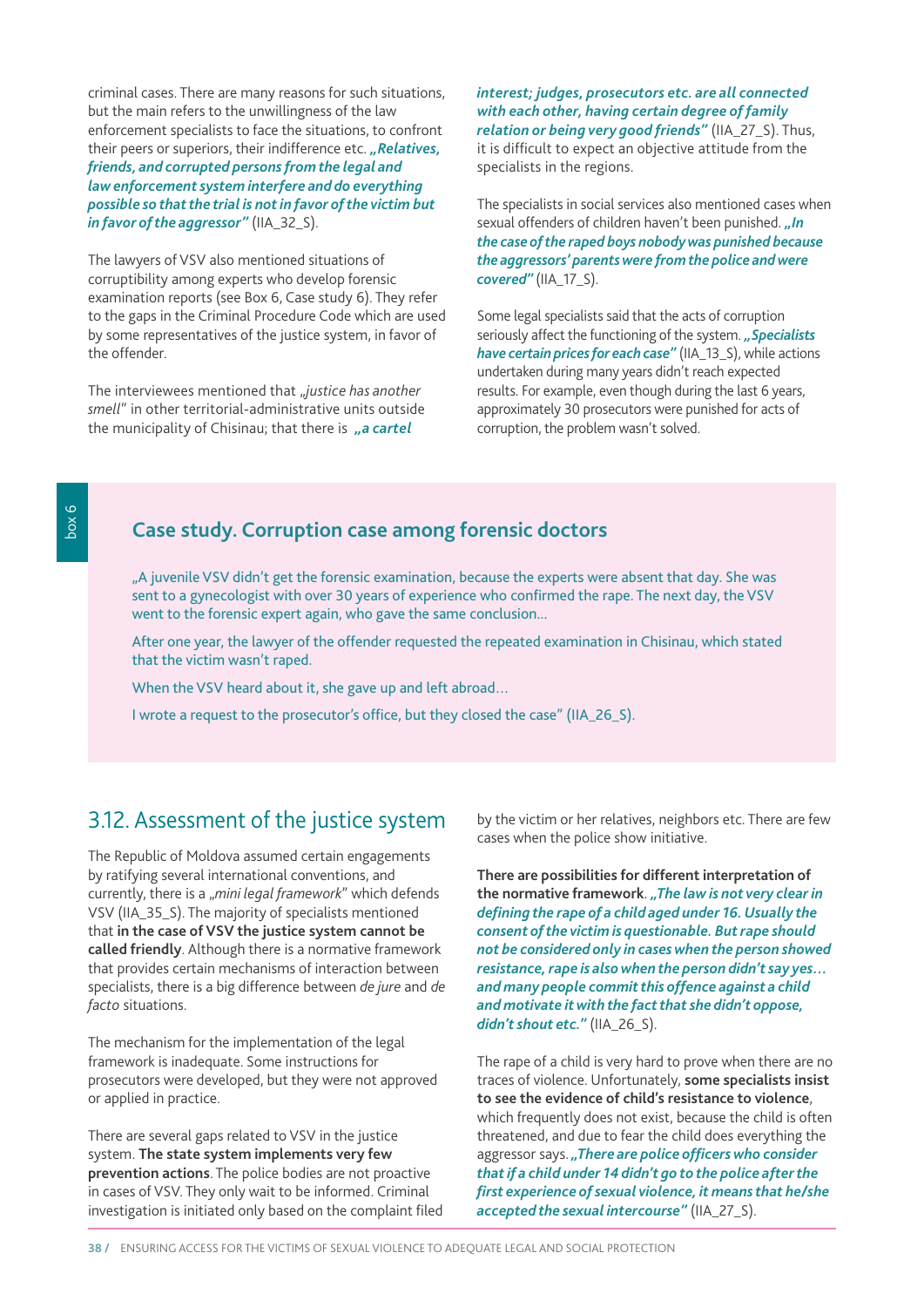The lawyers mentioned their experience with cases of child representation in court, when the lawyers of the aggressor insisted that the victim gave her consent. *"I defended a child of 12 and the lawyer of the aggressor insisted that the victim went with him by herself… I am sorry, but juvenile victims can be easily attracted with a toy, phone, candy etc.*" (IIA\_26\_S).

The majority of specialists in issues of SV **lack of professionalism. No confidentiality is ensured for the VSV**, the community finds out about the issue and starts blaming and stigmatizing the victim, because in the opinion of the majority of the population the woman is guilty of what happens to her. Due to the stigmatization and blaming of the victim, the number reporting to the police is low; also, a part of victims withdraws the complaints and a small number of cases reach the court**.** *"The victim often withdraws the complaint and gives up the fight, because at a certain stage she gets disappointed, because she is dragged all over, and also there are cases when she is influenced, manipulated or threatened"* (IIA\_8\_S). The research identified that the confidentiality is not respected even for children.

The situation of VSV practically *depends on the professionalism of the specialist who investigates the case… There are specialists with preconceptions, who even discriminate women, but I had cases when I collaborated with professionals who investigated matters immediately"* (IIA\_2\_S); *"I knew public prosecutors, judges, lawyers, very motivated to go till the end, to take a fair decision, but also those who had a different attitude, didn't make efforts to solve the matter"* (IIA\_4\_S).

There are cases when the i**nvestigating bodies do not know what to do at the crime scene**. *"We have minimum knowledge of the methodology, technique and tactics at the crime scene"* (IIA\_18\_S). They reported that, usually, they take measures to "*preserve traces*", give specific recommendations to the victim so that the traces of sexual violence wouldn't disappear.

To be friendly, the system must provide state guaranteed assistance to VSV. Nevertheless, currently **we defend** *only the aggressors"* (IIA\_20\_S), because the offender is provided with qualified state guaranteed legal aid, while the victim is assisted by the prosecutor, who doesn't always get into the essence of the issue, and usually suggests the VSV to hire a lawyer on her own account.

The lack of trainings for specialists from the law enforcement bodies is supplemented by **lack of information on where VSV may be guided**. Besides this, the specialists from the justice system reported a small number of services to which VSV may be guided in order to benefit from legal and social aid – centers for assistance to victims of domestic violence, centers for assistance and protection of trafficked persons.

There are also **gaps in the activity of forensic doctors.** *"I disagree with their behavior. I think that in my case, they*  *should have been more caring, to encourage me a bit"* (IIA\_11\_V). **The conditions of the forensic examinations must be improved,** as well as the attitude of the forensic doctors.

Even though the non-government organizations provide VSV a lawyer to help them for free to go through all the stages of the criminal case, the number of these cases is still low.

#### **The burden of providing evidence is the responsibility**

**of the victim**. She must prove SV, submitting an endless number of reports from forensic, psychiatric and psychological examinations. The fact that the aggressor is not required to make a psychiatric-psychological evaluation is a discrimination. But the victim is obliged to do it, to prove she is not lying. If there is no other evidence except the statement of the VSV, the file is closed due to lack of evidence.

The psychiatric-psychological reports are developed by commissions acting within the Psychiatric Hospital from Chisinau and Psychiatric Hospital from Balti. When such examinations are required the duration of the case increases. *"VSV reported at the age of 18, but when such an examination is required, it may continue up to the age of 25, when the VSV is married, has children and is not willing to remember what happened anymore"* (IIA\_8\_S).

**The psychological-psychiatric examinations cannot answer the questions related to the impact of the trauma,** how it shall influence the continuous development of victim's personality. This situation creates difficulties in the evaluation of the moral damages. *"I cannot evaluate how many therapeutic sessions my client needs"* (IIA\_8\_S). The victim rarely gets compensation for moral and material damages. *"At the enforcement stage, we discover that the aggressor has absolutely nothing"* (IIA\_8\_S). Thus, the VSV only gets one more trauma caused by going through all the stages of the criminal case, sand the aggressor doesn't compensate even the medical services.

Often, confrontations are used, when the victim is placed in front of the aggressor, even if the she finds it hard to defend and talk about what happened, looking him into the eyes. Sometimes, the practice of confrontation is also uses in case of children. Even if at the criminal investigation stage the police officer and the prosecutor manage to avoid the confrontation, people are called to court and they must tell about the abuse sometimes for 10 times (except children below the age of 14 who are interrogated in special conditions and the interview is recorded).

Some specialists reported different behavior of legal professionals from the gender perspective. *"The professionals we met were men; unfortunately, we identified prejudged attitude among women, including in the treatment of VSV"* (IIA\_2\_S).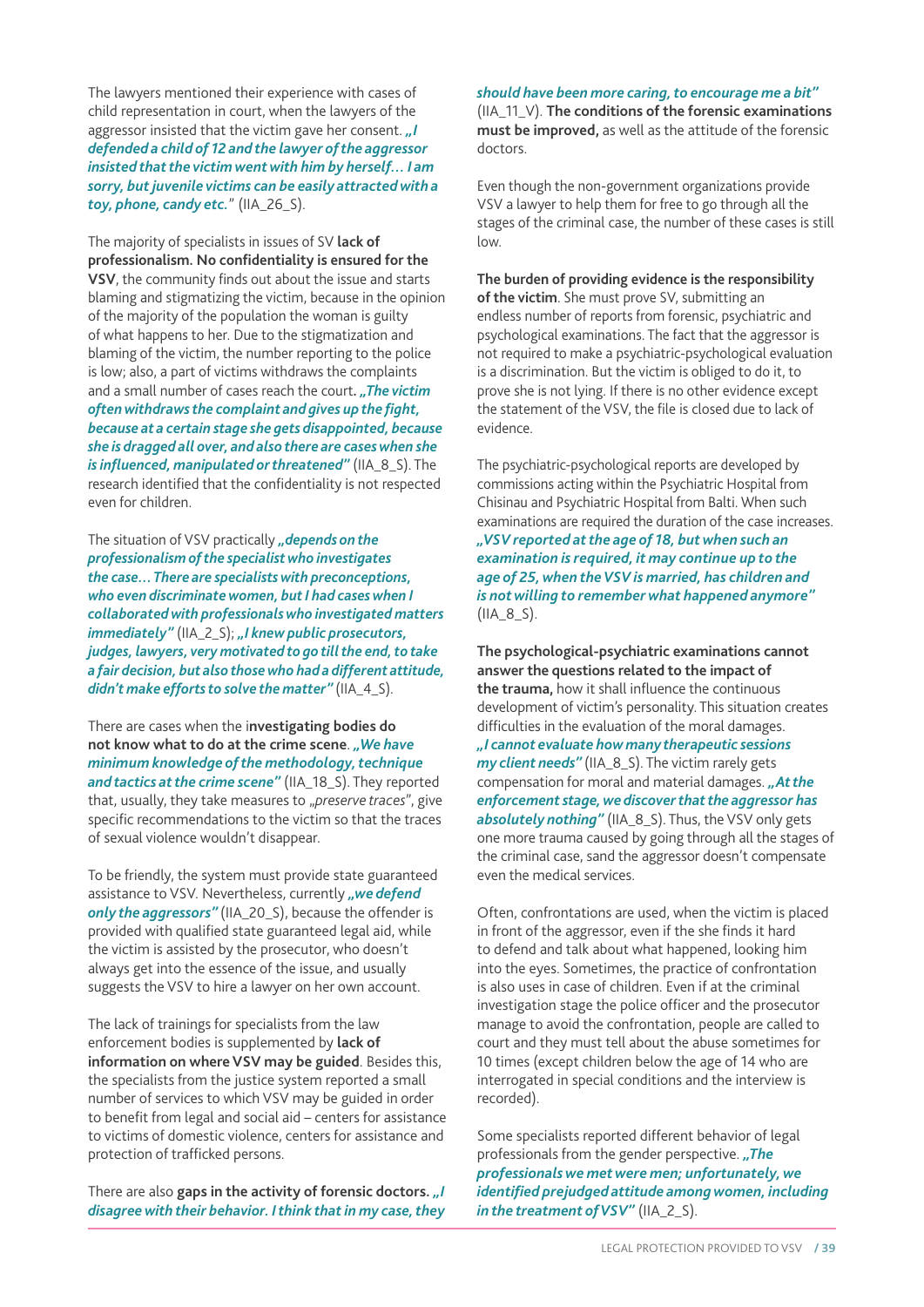**The majority of VSV don't know which actions to take in order to charge the aggressor.** It is important for the victim to be able to prove the SV in court. In this sense, VSV must be informed. *"First of all, they don't have to wash off the evidence of the sexual abuse or to take off the clothes in which they were abused. Secondly, they must go to the Forensic Examination Center, to make a forensic test, which would confirm, by a certificate, that the person was abused. And only later, VSV may go to the Police station to file a complaint, and submit the certificate of forensic examination. Then, the VSV has to go to a gynecologist to establish the severity of the sexual abuse and only afterwards she can go to the center and benefit from rehabilitation services"*   $(IIA_4S)$ .

Despite all these, in the Republic of Moldova **measures are taken to make the justice system friendlier**. There is some progress, but it refers to children victims of the offences (excluding children VSV who are already 14 years old). Important changes in the juvenile justice system occurred after the Republic of Moldova ratified the Council of Europe Convention on the Protection of Children against Sexual Exploitation and Sexual Abuse in 2012. Following the ratification of the Convention, several changes were made to the national legislation, including qualifications of new forms of abuse against children (Art. 175, 175'), and provisions for a specific treatment of children victims of the offences of any type, in order to avoid victimization or re-victimization. That is why, in case of children below the age of 14, the justice system became friendlier with the introduction of interview rooms and of the psychological evaluations, as stated by the majority of specialists who took part in the research. We report that the justice system must be friendly with any vulnerable witness and provide him/her with the necessary protection.

In the opinion of some specialists, **the legal system cannot be considered friendly even when it comes to children, as there are many gaps as follows**: (i) problems in identification of cases, (ii) the specialists are not prepared to be empathic in the relationship with a child *"if they don't have empathy, everything close"* (IIA\_12\_S); (iii)insufficient number of trainings for the majority of specialists – police officers, criminal investigation officers, prosecutors, judges, psychologists, social assistants.

Interviewing of VSV, who are over the age of 14 y.o., is Interview of VSV who are over the age of 14 is performed in the same manner as in case of victims of other offences – unlimited interviews at the police, at the prosecution, in courts; the presence of the victim in court in front of the aggressor and making statements, which intensifies the trauma experienced in the moment of the offence and initiates the trauma caused by going through the stages of the justice system.

There were situations when, being outside the court, the culprit and his lawyers dared to ask questions which made the child or adult VSV feel uncomfortable, they were intimidating the victim.

Specialists from the social services mentioned that cases were closed even when related to children. They spoke about manipulation on behalf of the aggressor, but also about the acts of corruption in the justice system. "I *disagree with many things that are done… I think our*  system is corrupted" (IIA 9 S).

There are so many children VSV aggressed by own parents. Moreover, the sexual offence is identified after many years (*see Box 7, Case study 7*). Also, when victims were abused for many years, they get the Stockholm syndrome.**<sup>32</sup>**

## **Case study. Sexual offences against children in the family**

"I had a case when the stepfather constantly raped his stepdaughter from the age of 7-8. When the case was discovered the victim was 14. Besides, the aggressor also got in contact with the friend of the victim at the age of 9, and has started abusing her too. Moreover, the aggressor was video recording everything he was doing and selling videos of children abuse on the internet".

> **<sup>32</sup>** The Stockholm syndrome is the development of a paradox emotional attachment in a relationship of interdependency between the captive and the capturer (victim – aggressor); it appears when someone threatens your life deliberately and doesn't kill you. The feeling of relieve, resulted from withdrawing the threat with death, generates intense feelings of gratitude and fear, which combined, make the victim hesitate in expressing the feeling of hate. The need of the victim to survive is stronger than the impulse to hate the one who hurts her. As a result, the victim tends to see the aggressor as a saviour.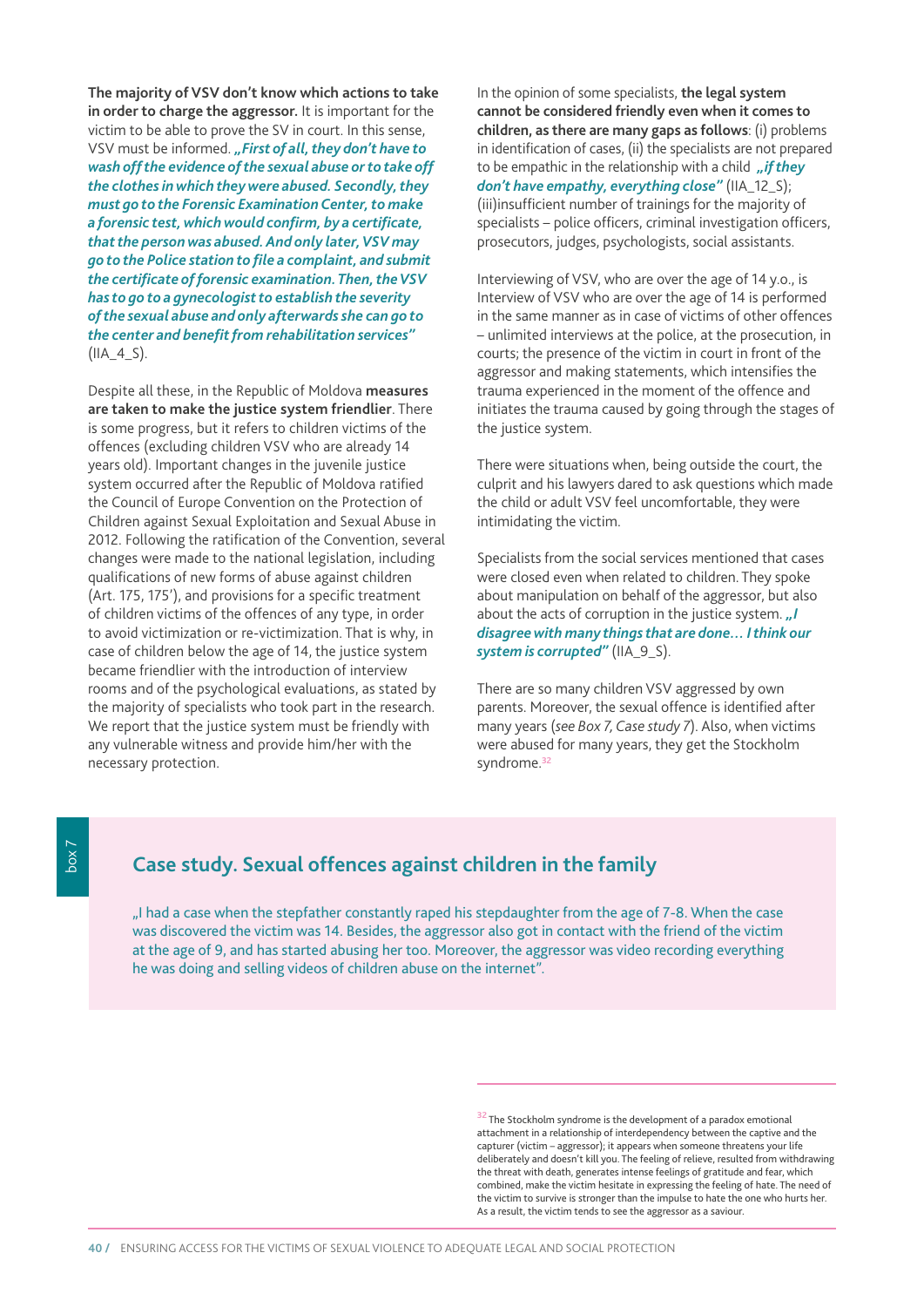**The absence of the psychologist at the investigation stage of the SV case** committed against a child or adult, who would explain the psychological techniques and methods used by the aggressor.

Also, it was assessed that the mass-media, often has a negative impact on the VSV – child or adult - because it discloses sensitive aspects related to her intimate life, and her confidentiality and anonymity are not protected anymore.

Non-governmental organizations that provide services to VSV currently have a significant role in providing them legal and social assistance, providing primary and qualified legal counselling in court, which reduces

the situations of cover-up, but also delays. "When we *provide a lawyer to the VSV, the specialists from the state structures feel monitored in their actions and have a more serious attitude"* (IIA\_2\_S).

In order to have a friendly justice system for children and adult VSV multiple actions are needed, including **changing the mentality of the population** (*"The mentality assuming that the victim is guilty for what happened to her must be changed"*) and removing the gaps reported in the justice system, to provide necessary services to the victim – medical and psychological assistance, a lawyer etc. Last but not least, justice must take into account the vulnerability of all victims. That is why, it is necessary to expand the provisions referring to children VSV and adult VSV.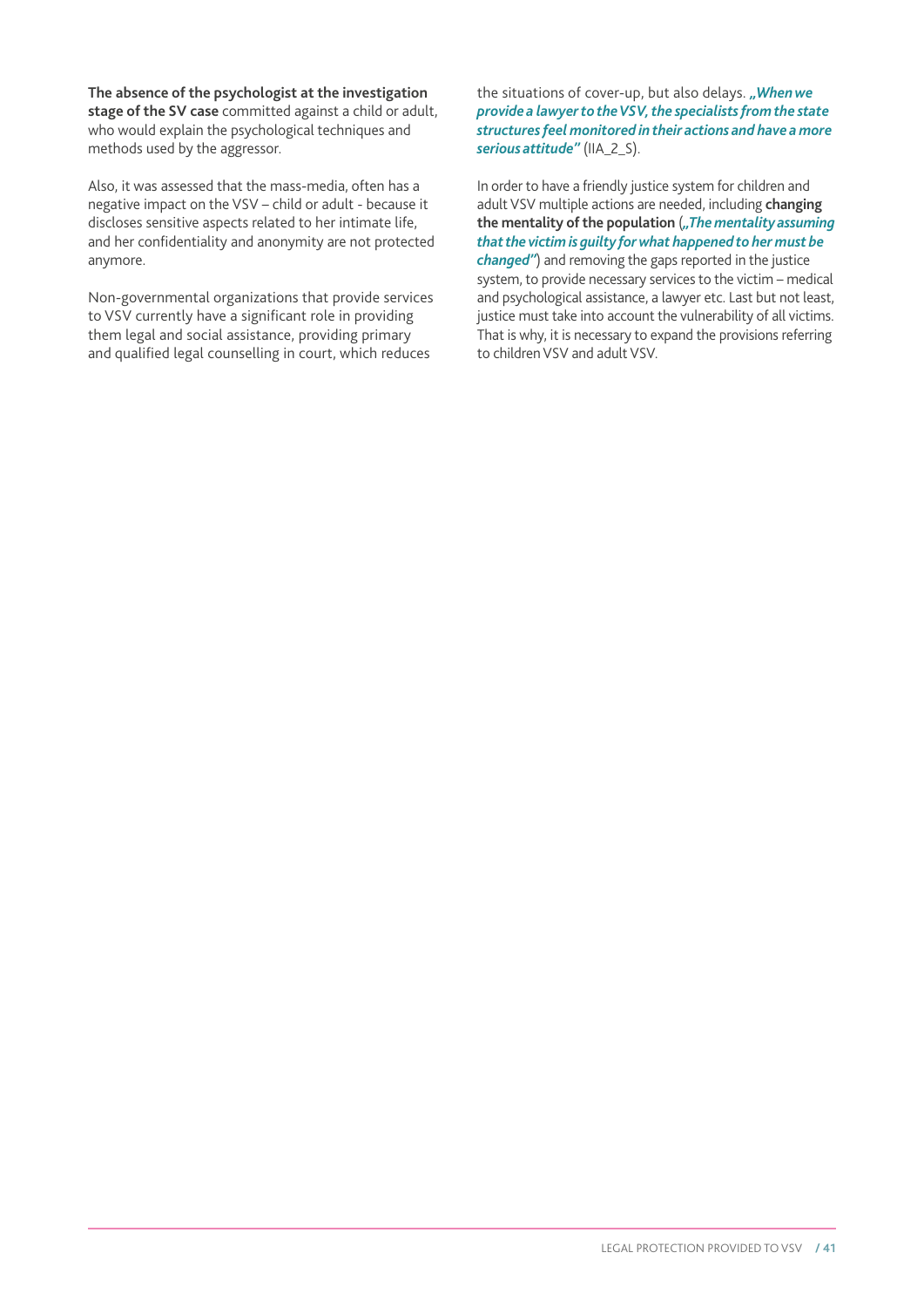**42 /** ENSURING ACCESS FOR THE VICTIMS OF SEXUAL VIOLENCE TO ADEQUATE LEGAL AND SOCIAL PROTECTION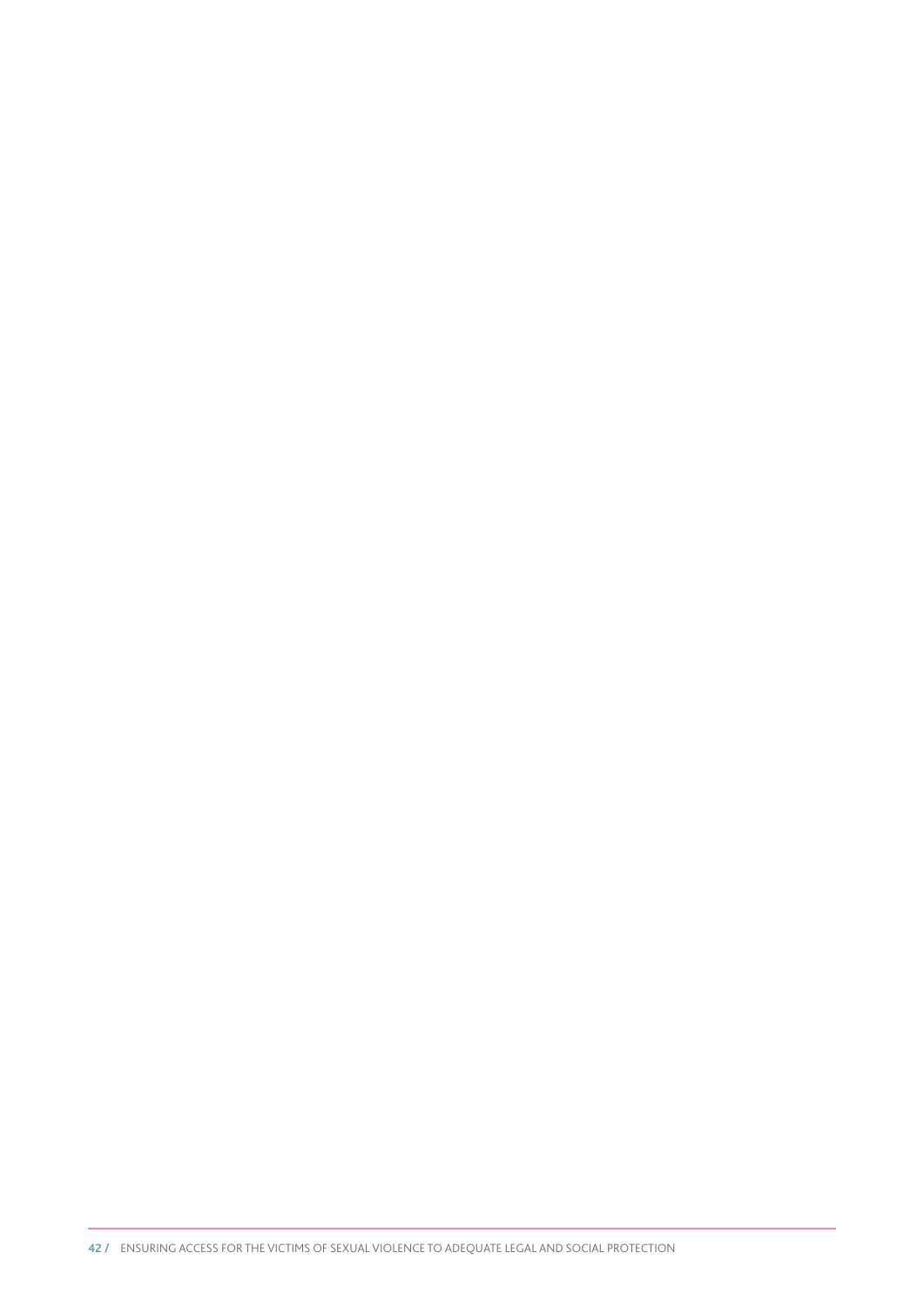

**SOCIAL PROTECTION PROVIDED TO VSV**

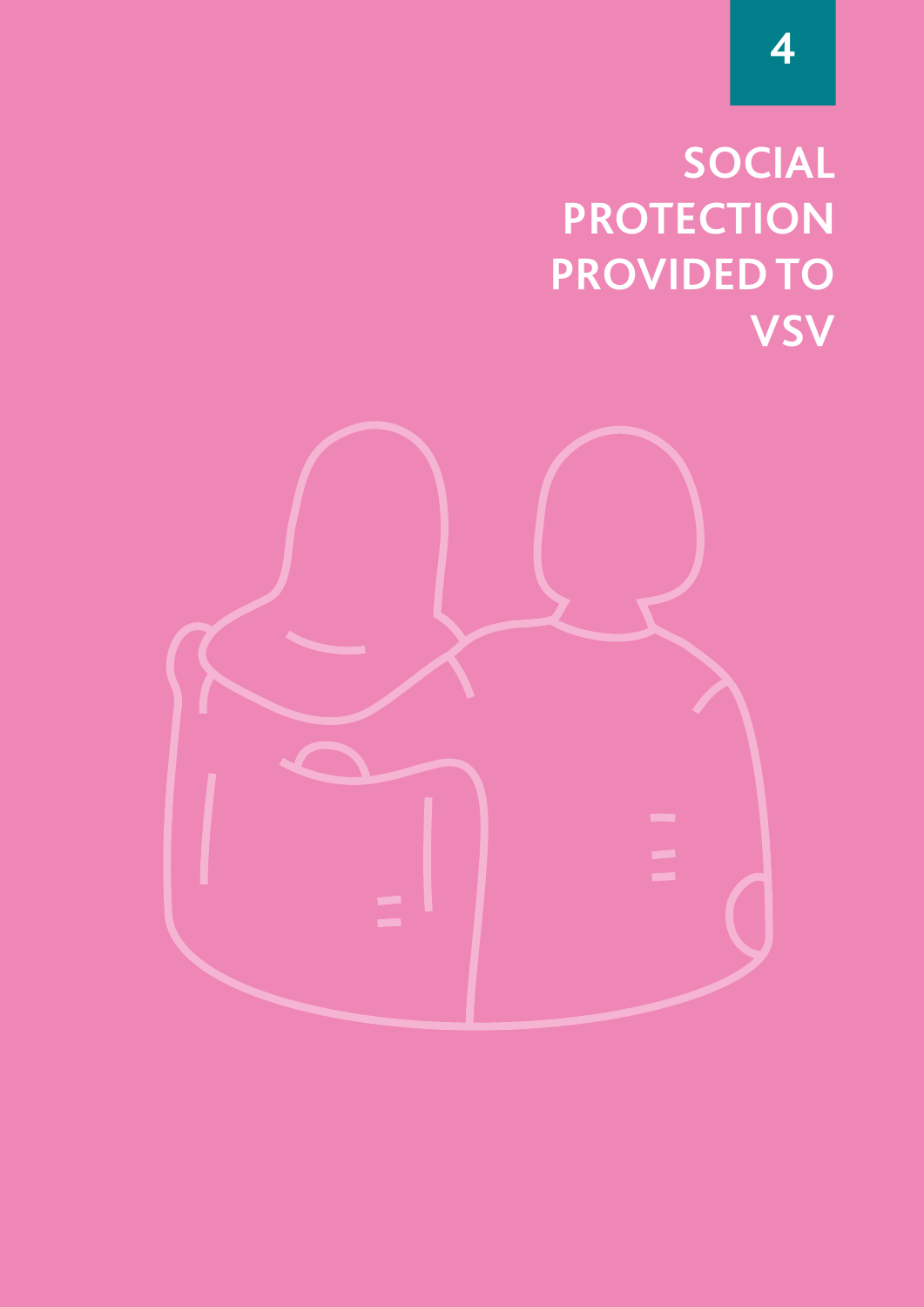# 41. General characteristics of the providers of services for VSV

The mapping of services for VSV covered 20 organizations which provide services to VDV, victims and potential victims of THB and domestic aggressors. From the perspective of their legal status 11 are public institutions, 8 are NGOs and 1 is a church social structure. According to the type of services 9 are placement centers, 6 are maternal centers, 3 provide services of psychological and legal assistance, but also advocacy, training and methodologi-

cal support, 1 institution provides services to aggressors, 1 institution provides legal services and advocacy. 15 of the analyzed organizations provide services to women and children, 4 – only to children and 1 – to aggressors. According to the geographic area of provision of services 13 organizations provide services at the national level, 3 – at the regional level, 3 – at district level and 1 – at municipal level.

Services are mostly focused in big cities (Chisinau and Balti) or district centers, and very rarely in the rural area (*see Table 1*)*.* 

#### **Table 1 /** The profile of the service providers in the area of DV

| NO.              | <b>NAME OF THE</b><br><b>ORGANISATION</b>                                                            | <b>LEGAL STATUS</b>        | <b>TYPE OF</b><br><b>INSTITUTION</b> | <b>LOCATION</b>      | <b>GEOGRAPHIC AREA</b><br><b>COVERED BY THE</b><br><b>ORGANISATION 33</b> |
|------------------|------------------------------------------------------------------------------------------------------|----------------------------|--------------------------------------|----------------------|---------------------------------------------------------------------------|
| 1.               | Maternal Centre "Ariadna"                                                                            | Public institution         | Maternal Centre                      | Drochia              | National                                                                  |
| 2.               | Maternal placement centre<br>"Couples mother-child"                                                  | Public institution         | Maternal Centre                      | Cornesti,<br>Ungheni | <b>District</b>                                                           |
| $\overline{3}$ . | Maternal Centre "Pro Familia"                                                                        | Public institution         | Maternal Centre                      | Causeni              | Region centre                                                             |
| 4.               | District Maternal Centre "Pro<br>Femina"                                                             | Public institution         | Maternal Centre                      | Hancesti             | <b>District</b>                                                           |
| 5.               | Maternal Centre Cahul                                                                                | Public institution         | Maternal Centre                      | Cahul                | District                                                                  |
| 6.               | Maternal Centre "Alternativa"                                                                        | Public institution         | Maternal Centre                      | <b>Balti</b>         | Region north                                                              |
| $\mathbf{7}$     | Centre for the Assistance and<br>Protection of victims and potential<br>victims of human trafficking | Public institution         | Shelter                              | Chisinau             | National                                                                  |
| 8.               | Centre for family crisis "Sotis"                                                                     | Public institution         | Shelter                              | <b>Balti</b>         | Region north                                                              |
| 9.               | P.A. "Inceputul vietii" managing<br>Centre "Casa Schimbarii"                                         | <b>NGO</b>                 | Shelter                              | Chisinau             | National                                                                  |
| 10.              | Casa Marioarei                                                                                       | <b>NGO</b>                 | Shelter                              | Chisinau             | National                                                                  |
| 11.              | Social mission "Diaconia" managing<br>Maternal Centre "In bratele mamei"                             | Church social<br>structure | Shelter                              | Chisinau             | National                                                                  |

**<sup>33</sup>** The geographic area covered by the organization at the beneficiaries' level.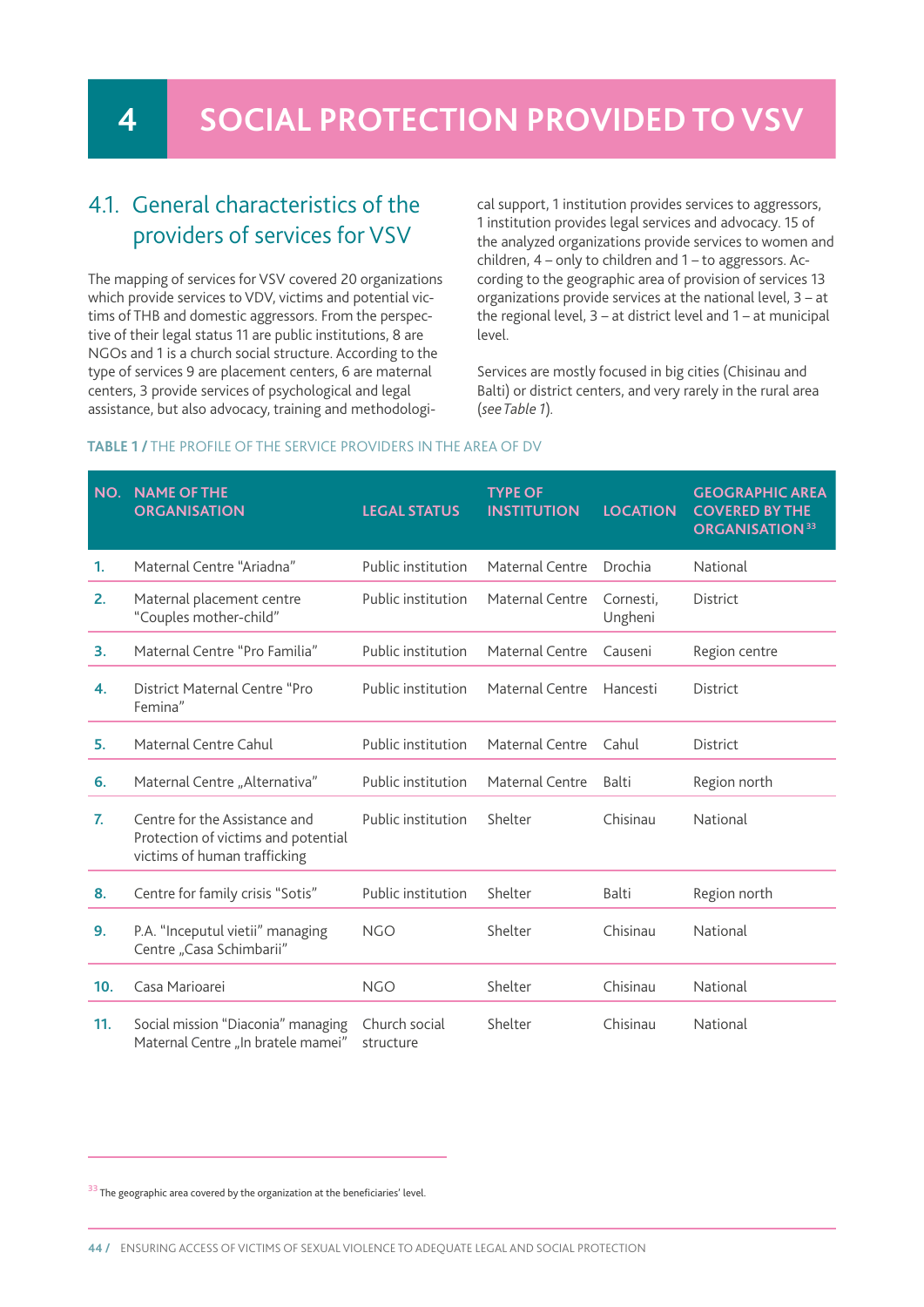| NO. | <b>NAME OF THE</b><br><b>ORGANISATION</b>                                               | <b>LEGAL STATUS</b> | <b>TYPE OF</b><br><b>INSTITUTION</b> | <b>LOCATION</b>         | <b>GEOGRAPHIC AREA</b><br><b>COVERED BY THE</b><br>ORGANISATION <sup>14</sup> |
|-----|-----------------------------------------------------------------------------------------|---------------------|--------------------------------------|-------------------------|-------------------------------------------------------------------------------|
| 12. | Social centre "Helmut Wolf"                                                             | <b>NGO</b>          | Shelter                              | Hancesti,<br>Ciuciuleni | National                                                                      |
| 13. | Women Law Centre                                                                        | <b>NGO</b>          | Advocacy                             | Chisinau                | National                                                                      |
| 14. | International Centre for Women<br>Rights Protection and Promotion<br>"La Strada"        | <b>NGO</b>          | Advocacy                             | Chisinau                | National                                                                      |
| 15. | Centre for assistance and<br>conciliation for domestic aggressors                       | Public institution  | Program for<br>aggressors            | Drochia                 | National                                                                      |
| 16. | NCPCA, Service of psychological<br>assistance for the child and family<br><b>AMICUL</b> | <b>NGO</b>          | Advocacy                             | Chisinau                | National                                                                      |
| 17. | Centre for the placement and<br>rehabilitation of children of a<br>young age            | Public institution  | Shelter                              | Chisinau                | National                                                                      |
| 18. | Centre for Childhood, Adolescence<br>and Family                                         | Public institution  | Shelter                              | Chisinau                | Municipal                                                                     |
| 19. | Centre for the Child Placement<br>"Regina Pacis"                                        | Private institution | Shelter                              | Chisinau                | National                                                                      |
| 20. | P.A. "Promo-LEX"                                                                        | <b>NGO</b>          | Advocacy                             | Chisinau                | National                                                                      |

Currently, the issue of SV is not a priority for the CPA, nor for the LPA. The actions undertaken in this area are based on the non-government sector's initiatives, but they are insufficient to provide adequate legal and social assistance for this category of victims. The lack of an efficient communication on this topic on the horizontal and vertical level among various state institutions (Ministry of Labor, Social Protection and Family, Ministry of Interior Affairs, General Prosecutor's Office, service providers etc.), leads to *"chaotic actions, from case to case"*, and not to actions which would help VSV in accessing the justice system and receiving necessary psychological, legal and medical assistance.

A constructive dialogue between the public and the nongovernmental sector may contribute to the initiation of some services to support VSV. For this end more actions are needed from the representatives of both legal and social systems. *"Service providers must come and see how justice is made, while representatives of the legal system shall go and see how a VSV is assisted. Only this way it will be possible to contribute to the improvement and increased efficiency of the existing actions and to a good result for the victims"* (IIA\_32\_S).

Currently, there is a small number of providers who offer specialized services to VSV – the National Center for the Prevention of the Child Abuse (NCPCA), the

International Center "La Strada" (La Strada), the Center for the Assistance and Protection of Victims and Potential Victims of THB (CAP), Women's Law Center (WLC), P.A. "Promo-LEX". Usually these services refer to qualified legal assistance in courts, psychological counselling and provision of shelter for a short period of time (*see Table 2*).

Among the beneficiaries of maternal centers and the shelter "Casa Marioarei", several women who were subject to domestic violence also suffered from sexual abuse. Despite this fact, the mentioned centers do not differentiate the beneficiaries by the type of domestic violence, offering them the same services. This situation is explained by the fact that maternal centers were created to prevent child abandonment and, gradually, they also started providing services to women VDV. The centers give priority to young women with children who are in critical situations and don't have other shelter options. They provide a wide range of services to VDV (placement, psychological and social counselling, monitoring, and rarely legal counselling/assistance), and their activity also includes actions to prevent and control violence.

The same situation was identified in case of placement centers for children. They provide services for children from socially-vulnerable families, families in which there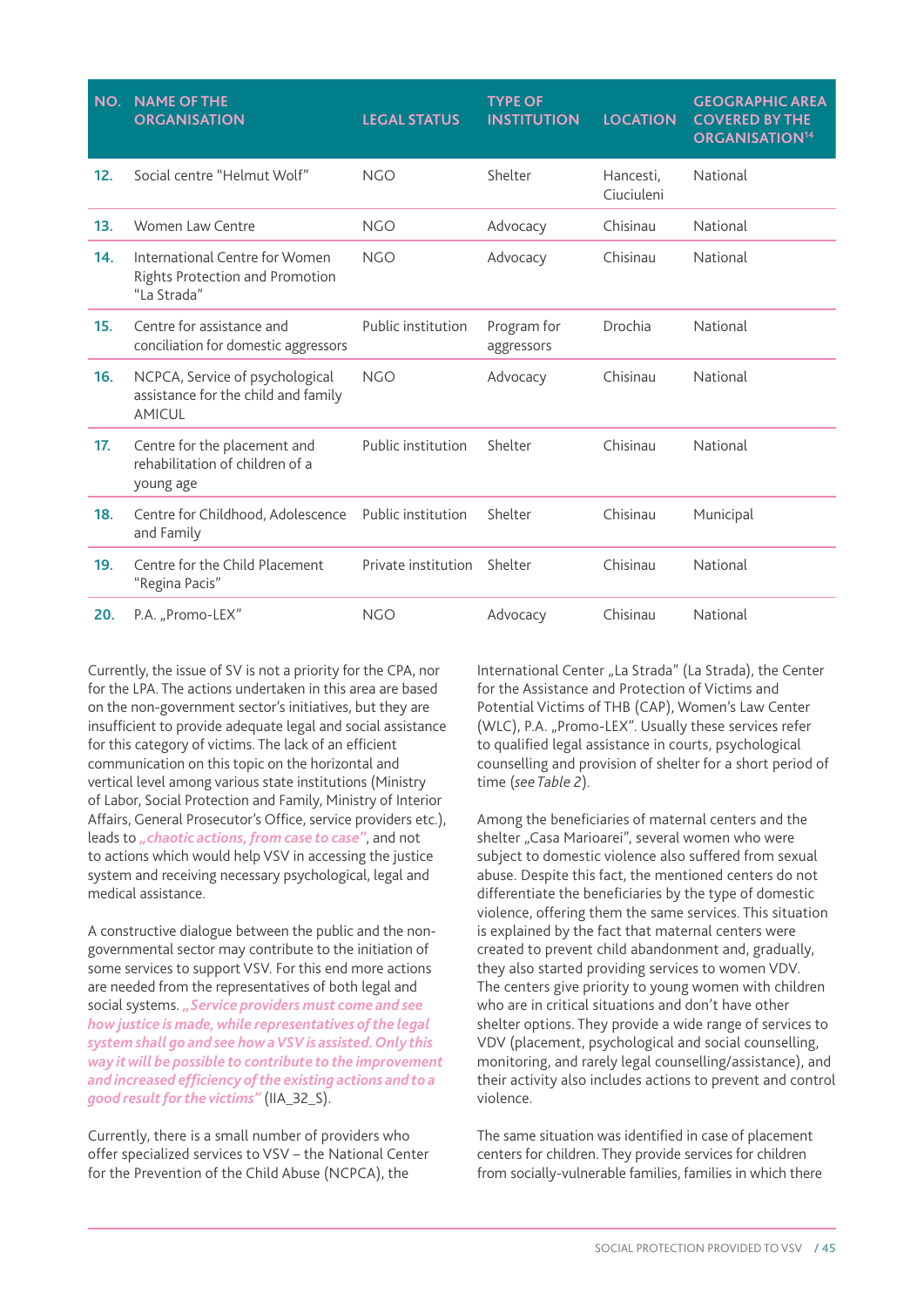is physical violence, neglect etc. During the last few years children VSV were also among the beneficiaries of these centers.

At the same time, some institutions reported an impressive number of beneficiaries, children or adult VSV, during the last 5 years (*see Table 2*)

#### **table 2 /** The dynamics of VSV in the analysed institutions (years 2010-2015), the number of cases**<sup>34</sup>**

|                                                                                                                                                                                                                                                                                                                                                                                                    | 2010                                                                                                                                                                  | <b>Z011</b>                                                                             | 2012           | 2013           | <b>2014</b>    | (January-August)<br><b>2015</b> |
|----------------------------------------------------------------------------------------------------------------------------------------------------------------------------------------------------------------------------------------------------------------------------------------------------------------------------------------------------------------------------------------------------|-----------------------------------------------------------------------------------------------------------------------------------------------------------------------|-----------------------------------------------------------------------------------------|----------------|----------------|----------------|---------------------------------|
| International Centre for Women Rights Protection and<br>Promotion "La Strada" <sup>35</sup>                                                                                                                                                                                                                                                                                                        | 16                                                                                                                                                                    | 33                                                                                      | $\overline{4}$ | 19             | 22             | 23                              |
| Women Law Centre                                                                                                                                                                                                                                                                                                                                                                                   | 23                                                                                                                                                                    | 30                                                                                      | 31             | 30             | 56             | 88                              |
| Centre for the Assistance and Protection a of victims<br>and potential victims of human trafficking, Chisinau                                                                                                                                                                                                                                                                                      | 75                                                                                                                                                                    | 55                                                                                      | 70             | 84             | 68             | $-36$                           |
| Maternal Centre "Ariadna"                                                                                                                                                                                                                                                                                                                                                                          |                                                                                                                                                                       |                                                                                         |                |                | 11             |                                 |
| P.A. "Inceputul vietii" managing the Centre<br>"Casa Schimbarii"                                                                                                                                                                                                                                                                                                                                   | 14                                                                                                                                                                    | 11                                                                                      | 13             | 10             | 16             | 6                               |
| Maternal Centre "Pro Familia"                                                                                                                                                                                                                                                                                                                                                                      | 3                                                                                                                                                                     | $\overline{7}$                                                                          | $\overline{7}$ | $\overline{4}$ | $\overline{4}$ | $\overline{2}$                  |
| Maternal Placement Centres for couples parent - child,<br>Cornesti                                                                                                                                                                                                                                                                                                                                 | 2                                                                                                                                                                     | $\overline{c}$                                                                          | $\overline{2}$ |                | 1              | 1                               |
| Maternal Centre Cahul                                                                                                                                                                                                                                                                                                                                                                              |                                                                                                                                                                       |                                                                                         |                |                |                | 1                               |
| Nongovernmental organization "Promo-LEX"                                                                                                                                                                                                                                                                                                                                                           |                                                                                                                                                                       |                                                                                         |                |                | $-37$          | 3                               |
| Social mission "Diaconia", Maternal Centre<br>"In bratele mamei"                                                                                                                                                                                                                                                                                                                                   |                                                                                                                                                                       |                                                                                         |                |                | 3              |                                 |
| NCPCA, Service of psychological assistance for the child<br>and family "AMICUL"                                                                                                                                                                                                                                                                                                                    | 67                                                                                                                                                                    | 78                                                                                      | 84             | 62             | 180            | 52                              |
| Center for Childhood, Adolescence and Family                                                                                                                                                                                                                                                                                                                                                       | 9                                                                                                                                                                     | $\overline{4}$                                                                          | $\overline{4}$ |                | 1              | 1                               |
| Centre for the Child Placement "Regina Pacis"                                                                                                                                                                                                                                                                                                                                                      |                                                                                                                                                                       |                                                                                         |                |                | 2              | 3                               |
| Centre for the placement and rehabilitation of children<br>of a young age                                                                                                                                                                                                                                                                                                                          |                                                                                                                                                                       | 2                                                                                       |                |                | 1              |                                 |
| <sup>34</sup> Only institutions which mentioned or provided services to VVS are included                                                                                                                                                                                                                                                                                                           |                                                                                                                                                                       | <sup>36</sup> No data could be provided on the number of assisted VVS, as it is not yet |                |                |                |                                 |
| into the analysis.<br><sup>35</sup> The data refers only to adult VVS, and not to children VVS. During 2010-2014,<br>58 children victims-witnesses of sexual abuse/sexual exploitation were assisted, but<br>the representatives of the organization couldn't differentiate the cases by years.<br>46 / ENSURING ACCESS FOR THE VICTIMS OF SEXUAL VIOLENCE TO ADEQUATE LEGAL AND SOCIAL PROTECTION | systemized based on these criteria.<br><sup>37</sup> No data could be provided on the number of assisted VVS, as it is not yet<br>systemized based on these criteria. |                                                                                         |                |                |                |                                 |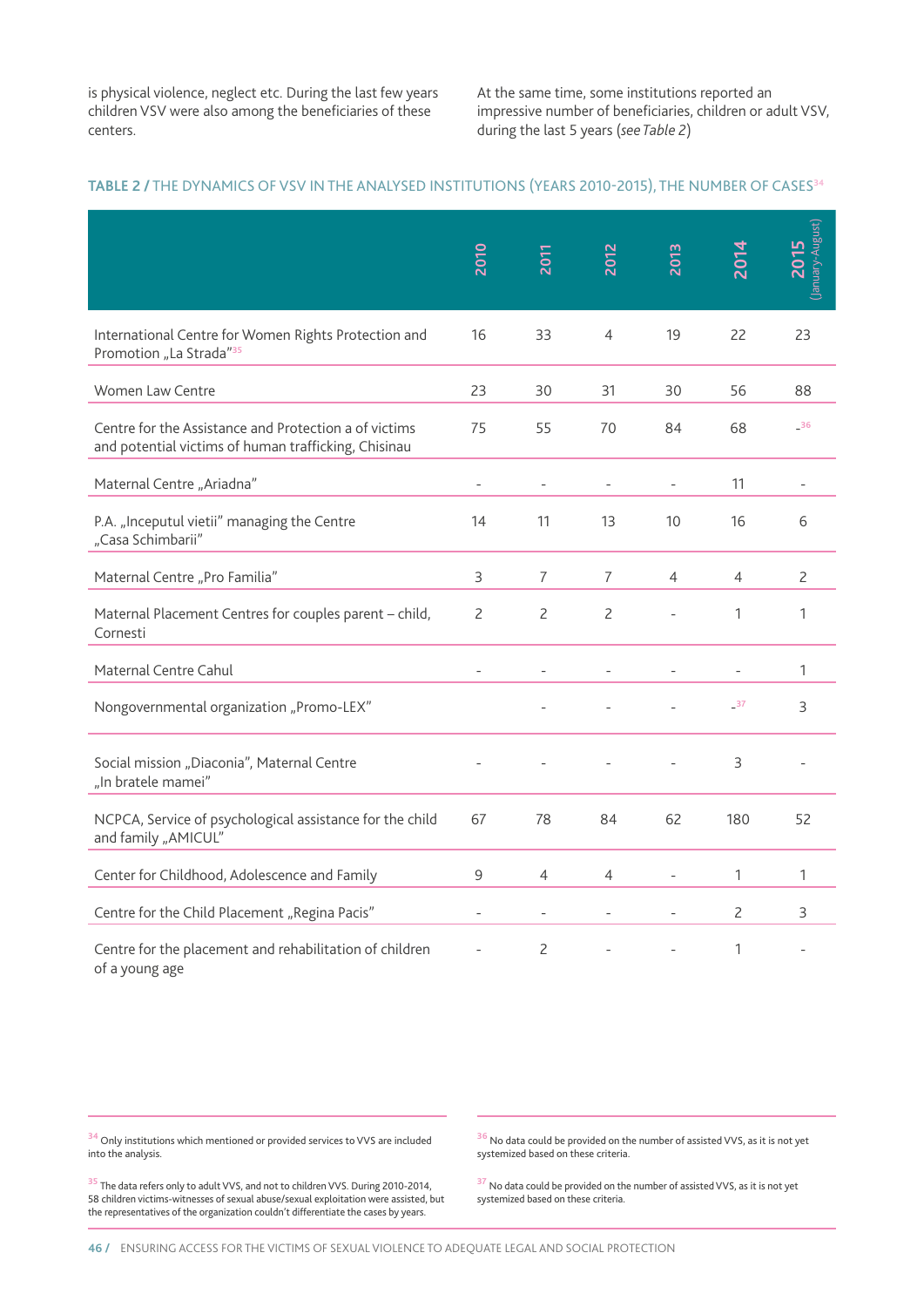Specialized services are offered to children VSV by NCPCA and La Strada, while WLC, CAP, La Strada, P.A. "Promo-LEX", and P.A. "Inceputul Vietii" provide services to adult VSV. It is important to mention that La Strada, CAP, WLC, Promo-Lex and NCPCA are part of the National Coalition "Life without Domestic Violence" and implement multiple advocacy activities for the prevention and control of DV. Less known is P.A. "Inceputul vietii" which provides services for VDV, VSV on the whole territory of the Republic of Moldova, including in Tiraspol.

The International Organization for Migration in partnership with the CPA and LPA, civil society, including the International Center "La Strada" and the CAP contributed to the development of the National Reference System – a special normative framework for organizations to cooperate on protection and promotion of the rights of victims and potential victims of THB. Therefore, multidisciplinary teams (MDT) were created at community and district levels comprising specialists from various areas (community social assistants, doctors, police officers, didactic staff etc.), in order to assist and protect vulnerable persons. These teams were trained to identify and guide victims and potential victims of THB, including VDV, to existing services.

The legal specialists reported that the availability of highly specialized services provided to victims of THB is helpful not only for victims, but also for specialists who interact with them. *"If the victims are placed at the CAP*, *they are more accessible for criminal investigation"* (IIA\_29\_S). For this reason, the specialists are trying to provide services to as many victims of THB as possible. Nevertheless, they consider that the term of 30 days, which is given to the victim for placement at CAP is too short for rehabilitation, while at the community level, the services are almost missing. *"The social aspect in the regions is zero"* (IIA\_30\_S); *"Although there are specialized services for this category of victims, the specialists mentioned that the problem of re-victimization of persons persists at the community level"* (IIA\_29\_S).

In the case of other types of sexual offences, the problem is more complicated as *"in 99% of cases we have nothing to offer to VSV"* (IIA\_30\_S).

The research shows that in cases of emergency VSV are placed to centers providing services to VDV or to victims and potential victims of THB. Nevertheless, according to the international standards, the existing placement services for VDV are not sufficient and the capacity of the centers is small compared to the geographic area they cover.**38** From the qualitative aspect though, VSV need specialized services focused on their specific needs. The initiative of some institutions to provide services to this category of beneficiaries is welcomed. *"The intention is good since there are no specialized services and this way we can help those who need help at least somehow"* (IIA 35 S). Still, there is need for an adequate preparation and training of specialists and development of specialized services for VSV.

The schedule for providing services depends on the specifics of the center and on the category of beneficiaries (*see Table 3*). The placement centers, the Trust Line and the Child Helpline are available 24/24, 7 days a week, and other services are provided during the day (see Table 4). Non-governmental organizations provide services 5 days a week, from 8.00 to 17.00 or from 9.00 to 18.00.

The areas which require an increased attention in providing an adequate assistance to VSV are related to psychological counselling of VSV, primary legal assistance and qualified legal aid, medical services, placement etc. Since VSV do not get free qualified legal aid from the state. WLC, La Strada and CAP developed a mechanism for specialized legal aid for these persons. In cases when the mentioned institutions get involved or get requests from VSV who want to initiate a criminal case against the aggressor and cannot pay for the services of a lawyer, these organizations hire a lawyer who is representing victims during the criminal case.

**<sup>38</sup>** The Study for the analysis of services provided to women victims of domestic violence in the Republic of Moldova. – Foundation OAK, WAVE, Women's Law Center. - Chisinau, 2014, p.15.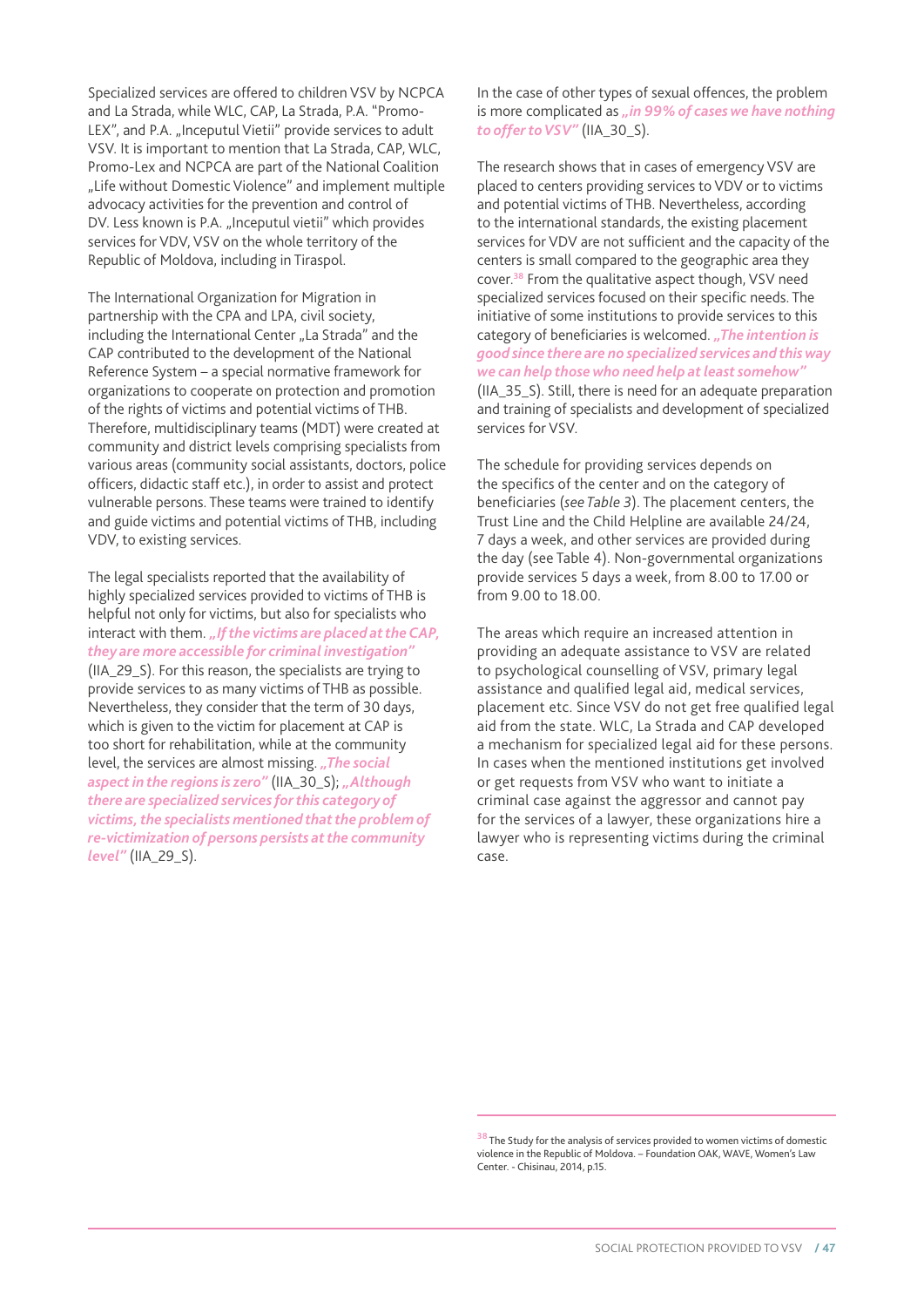### **Table 3 /** Schedule for the provision of services

|     | NO. NAME OF THE<br><b>ORGANISATION</b>                                                               | <b>SERVICE PROVISION HOURS</b><br><b>FOR VDV</b>                                                                    | <b>SERVICE PROVISION HOURS</b><br><b>FOR VSV</b>                                         |
|-----|------------------------------------------------------------------------------------------------------|---------------------------------------------------------------------------------------------------------------------|------------------------------------------------------------------------------------------|
| 1.  | Maternal Centre "Ariadna"                                                                            | 24/24, 7 days a week - placement,<br>with access of beneficiaries in<br>emergency regime                            | 24/24, 7 days a week - placement,<br>with access of beneficiaries in<br>emergency regime |
|     |                                                                                                      | 8.00-17.00, Monday-Friday - other<br>services                                                                       | 8.00-17.00, Monday-Friday - other<br>services                                            |
| 2.  | Maternal placement centre<br>"Couples mother-child",<br>Ungheni                                      | 24/24, 7 days a week, with access of<br>beneficiaries in emergency regime                                           | 8.00-17.00, Monday- Friday                                                               |
| З.  | Maternal Centre "Pro Familia",<br>Causeni                                                            | 24/24, 7 days a week, with access of<br>beneficiaries in emergency regime                                           | 8.00-17.00, Monday- Friday                                                               |
| 4.  | District Maternal Centre "Pro<br>Femina", Hincesti                                                   | 24/24, 7 days a week, with access of<br>beneficiaries in emergency regime                                           | 24/24, 7 days a week, with access of<br>beneficiaries in emergency regime                |
| 5.  | Maternal Centre Cahul                                                                                | 24/24, 7 days a week - placement, with<br>access of beneficiaries in emergency<br>regime                            | 24/24, 7 days a week - placement,<br>with access of beneficiaries in<br>emergency regime |
| 6.  | Maternal Centre "Alternativa",<br><b>Balti</b>                                                       | 24/24, 7 days a week, with access of<br>beneficiaries in emergency regime from<br>8.00 - 17.00, Monday - Friday     |                                                                                          |
| 7.  | Centre for the Assistance and<br>Protection of Victims and Potential<br>victims of Human Trafficking | 24/24, 7 days a week - placement, with<br>access of beneficiaries in emergency<br>regime                            | 24/24, 7 days a week - placement,<br>with access of beneficiaries in<br>emergency regime |
|     |                                                                                                      | 8.00-17.00, Monday-Friday - other<br>services                                                                       | 8.00-17.00, Monday-Friday - other<br>services                                            |
| 8.  | Centre for family crisis "Sotis",<br><b>Balti</b>                                                    | 24/24, 7 days a week - placement, with<br>access of beneficiaries in emergency<br>regime                            | 24/24, 7 days a week - placement,<br>with access of beneficiaries in<br>emergency regime |
|     |                                                                                                      | 8.00-17.00, Monday-Friday - other<br>services                                                                       | 8.00-17.00, Monday-Friday - other<br>services                                            |
| 9.  | P.A. "Inceputul vietii" managing<br>Centre "Casa Schimbarii"                                         | 24/24, 7 days a week                                                                                                | 24/24, 7 days a week                                                                     |
| 10. | Casa Marioarei                                                                                       | 24/24, 7 days a week - placement, with<br>access of beneficiaries in emergency<br>regime                            |                                                                                          |
|     |                                                                                                      | 8.00-17.00, Monday-Friday - other<br>services                                                                       |                                                                                          |
| 11. | Social mission "Diaconia"<br>managing<br>Maternal Centre "In bratele<br>mamei"                       | 24/24, 7 days a week - placement, with<br>access of beneficiaries in emergency<br>regime 9.00-17.00 - Monday-Friday | 9.00-17.00 - Monday-Friday                                                               |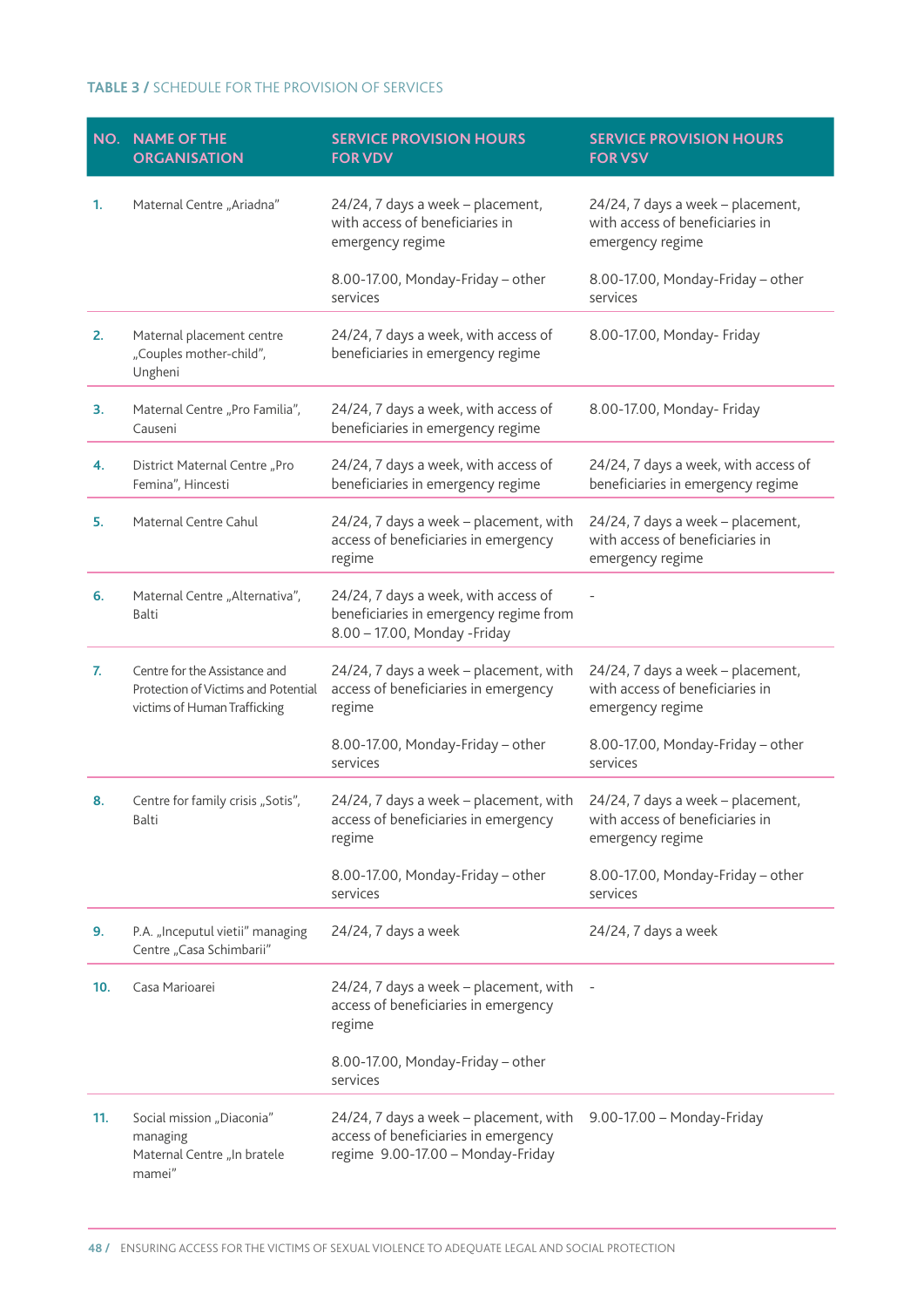|     | <b>NO. NAME OF THE</b><br><b>ORGANISATION</b>                                              | <b>SERVICE PROVISION HOURS</b><br><b>FOR VDV</b>                                                      | <b>SERVICE PROVISION HOURS</b><br><b>FOR VSV</b>                                                      |
|-----|--------------------------------------------------------------------------------------------|-------------------------------------------------------------------------------------------------------|-------------------------------------------------------------------------------------------------------|
| 12. | Social centre "Helmut Wolf"                                                                | 24/24, 7 days a week, with access of<br>beneficiaries in emergency regime for<br>48 hours             |                                                                                                       |
| 13. | Women Law Centre                                                                           | 9.00-18.00, Monday-Friday                                                                             | 9.00-18.00, Monday-Friday                                                                             |
| 14. | <b>International Centre</b><br>for Women Rights<br>Protection and Promotion<br>"La Strada" | 24/24, 7 days a week -<br>Child Helpline 116 111,<br>Helpline 0 8008 8008                             | 24/24, 7 days a week -<br>Child Helpline 116 111,<br>Helpline 0 8008 8008                             |
|     |                                                                                            | 8.00-20-00, Monday-Saturday -<br>Hotline 0 800 77777                                                  | 8.00-20-00, Monday-Saturday -<br>Hotline 0 800 77777                                                  |
|     |                                                                                            | 9.00-18.00, Monday-Friday -<br>the specialists                                                        | 9.00-18.00, Monday-Friday -<br>the specialists                                                        |
| 15. | NCPCA, Service of psychological<br>assistance for the child and<br>family "AMICUL"         | 9.00-18.00, Monday-Friday                                                                             | 9.00-18.00, Monday-Friday                                                                             |
| 16. | Centre for the placement and<br>rehabilitation of children of a<br>young age               | 24/24, 7 days a week - placement, with<br>access of beneficiaries<br>from 9.00 - 17.00, Monday-Friday | 24/24, 7 days a week - placement,<br>with access of beneficiaries<br>from 9.00 - 17.00, Monday-Friday |
|     |                                                                                            | $8.00 - 17.00 - other services$                                                                       |                                                                                                       |
| 17. | Centre for Childhood,<br>Adolescence and Family                                            | 24/24, 7 days a week - placement, with<br>access of beneficiaries<br>from 9.00 - 17.00, Monday-Friday | $9.00 - 18.00 -$ services                                                                             |
|     |                                                                                            | $8.00 - 18.00 - other services$                                                                       |                                                                                                       |
| 18. | Centre for the Child Placement<br>"Regina Pacis"                                           | 24/24, 7 days a week - placement, with<br>access of beneficiaries<br>from 9.00 - 17.00, Monday-Friday | 24/24, 7 days a week - placement,<br>with access of beneficiaries<br>from 9.00 - 17.00, Monday-Friday |
|     |                                                                                            | $8.00 - 17.00 - other services$                                                                       |                                                                                                       |
| 19. | P. A. "Promo-LEX"                                                                          | 9.00 - 18.00, Monday-Friday                                                                           | 9.00 - 18.00, Monday-Friday                                                                           |

The lack of institutions that would provide specialized services to VSV, obviously proves the lack of Minimum Quality Standards in this field. The activity of the institutions mentioned above is guided by the Minimum Quality Standards for the social services provided within Maternal centers, approved by the Decision of Moldovan Government no. 1019 of 02.09.2008 and Minimum Quality Standards for the social services provided to VDV, approved by the Decision of Moldovan Government no. 1200 of 23.10.2010. Nevertheless, several situations were identified within the research when the principles and standards of these institutions were violated by representatives of the law enforcement bodies. This is

caused by different factors – lack of trainings, availability of stereotypes etc. The impact of non-compliance with these principles, in the case of VSV, contributes to their re-victimization and difficulties in their re-integration into the community.

The lack of specialized services for VSV leads to discussions and public debates on the ways in which these services should be developed. **"These services could** *be developed in the same institutions which provide services to VDV, but there should be professionals specialized in working with this category of victims, technical details related to therapy, communication*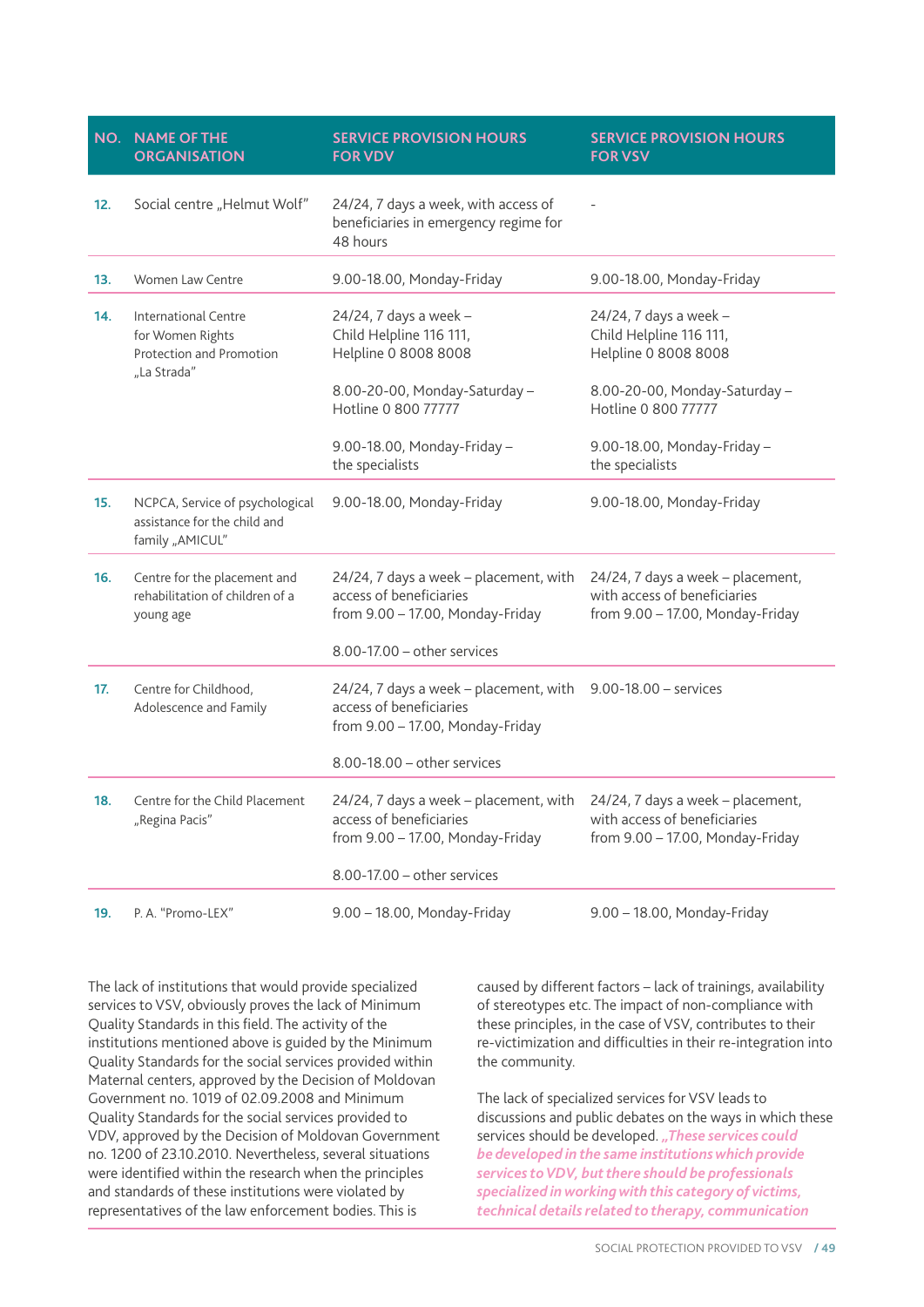*etc."* (IIA\_35\_S). The lack of standardized tools for diagnosis, the lack of differentiation of forms of abuse etc., impede qualitative and efficient assistance for VSV.

The majority of organizations which provide minimum services to VSV are placed in the central region of the Republic of Moldova. Then follows the North region, where there are several specialized centers for VDV, while in the South region only one maternal center is active. Also, it should be taken into account that the organizations that didn't indicate VSV as their beneficiaries, mostly provide services to VDV, who, in some cases, are also victims of SV.

Of those 20 organizations participating in the Study, 15 provide placement services (12 to adult VDV, including victims with children and 3 only to children). The

placement is one of the most popular services. "Right now *I am in such situation when I cannot go back, because I know that I have nothing left and I have no other place to go with 3 children. Currently 3 children stay with me and 1 stays with him… I have no certainty of tomorrow…"*  (IIA\_12\_V). The beneficiaries of placement services are also provided with food, personal hygiene services etc.

The individual psychological counselling is a service provided by almost all organizations offering services to VDV. Medical assistance is provided, approximately, by half of the total number of analyzed institutions. In case of health problems, victims are guided to medical institutions. They may benefit of these services based on their Medical Insurance. The majority of them do not have an active insurance (except children who get mandatory insurance up to the age of 18).

 $\mathbb{R}$ 

| <b>NAME OF THE ORGANISATION</b>                                                                   | PLACEMENT | <b>OVER THE PHONE</b><br>CONSULTATION | <b>ONSULTATION OVER</b><br>THE PHONE 24/24 | PSYCHOLOGICAL<br><b>CONSULTATION</b> | <b>LEGAL</b><br>CONSULTATION | <b>QUALIFIEDLEGAL AID</b> | NON-FORMAL<br>EDUCATION |
|---------------------------------------------------------------------------------------------------|-----------|---------------------------------------|--------------------------------------------|--------------------------------------|------------------------------|---------------------------|-------------------------|
| Maternal Centre "Ariadna"                                                                         | $^{+}$    | $^{+}$                                |                                            | $^{+}$                               | $^{+}$                       |                           | $^+$                    |
| Maternal placement centre "Couples mother-child"                                                  | $^{+}$    | $\begin{array}{c} + \end{array}$      |                                            | $^{+}$                               | $^{+}$                       |                           | $^+$                    |
| Maternal Centre "Pro Familia"                                                                     | $\ddot{}$ | $\boldsymbol{+}$                      |                                            | $\ddot{}$                            |                              |                           | $^+$                    |
| District Maternal Centre "Pro Femina"                                                             | $\ddot{}$ | $\begin{array}{c} + \end{array}$      |                                            | $+$                                  |                              |                           | $^{+}$                  |
| Maternal Centre Cahul                                                                             | $^{+}$    | $\begin{array}{c} + \end{array}$      |                                            | $\ddot{}$                            |                              |                           | $^+$                    |
| Maternal Centre "Alternativa"                                                                     | $\ddot{}$ | $^{+}$                                |                                            | $^{+}$                               | $^{+}$                       |                           |                         |
| Centre for the Assistance and Protection of Victims<br>and Potential Victims of Human Trafficking | $^{+}$    | $^{+}$                                |                                            | $^{+}$                               | $^{+}$                       | $+$                       | $^{+}$                  |
| Centre for family crisis "Sotis"                                                                  | $^{+}$    | $\begin{array}{c} + \end{array}$      |                                            | $^{+}$                               |                              |                           | $^{+}$                  |
| P.A. "Inceputul vietii" managing Centre "Casa<br>Schimbarii"                                      | $^{+}$    |                                       |                                            | $\ddot{}$                            | $^+$                         | $^{+}$                    | $^{+}$                  |
| Casa Marioarei                                                                                    | $\ddot{}$ | $^{+}$                                |                                            | $^+$                                 | $^{+}$                       | $\ddot{}$                 | $^+$                    |
| Social mission "Diaconia" managing                                                                | $\ddag$   |                                       |                                            |                                      | $\hbox{+}$                   |                           |                         |

Social centre "Helmut Wolf"  $+$   $+$   $+$   $+$   $+$ 

#### **table 4 /** Types of provided services**<sup>39</sup>**

<sup>39</sup> <sub>"</sub>+" means the presence of this type of service, while "-" means its absence.

Maternal Centre ..In bratele mamei"

**50 /** ENSURING ACCESS FOR THE VICTIMS OF SEXUAL VIOLENCE TO ADEQUATE LEGAL AND SOCIAL PROTECTION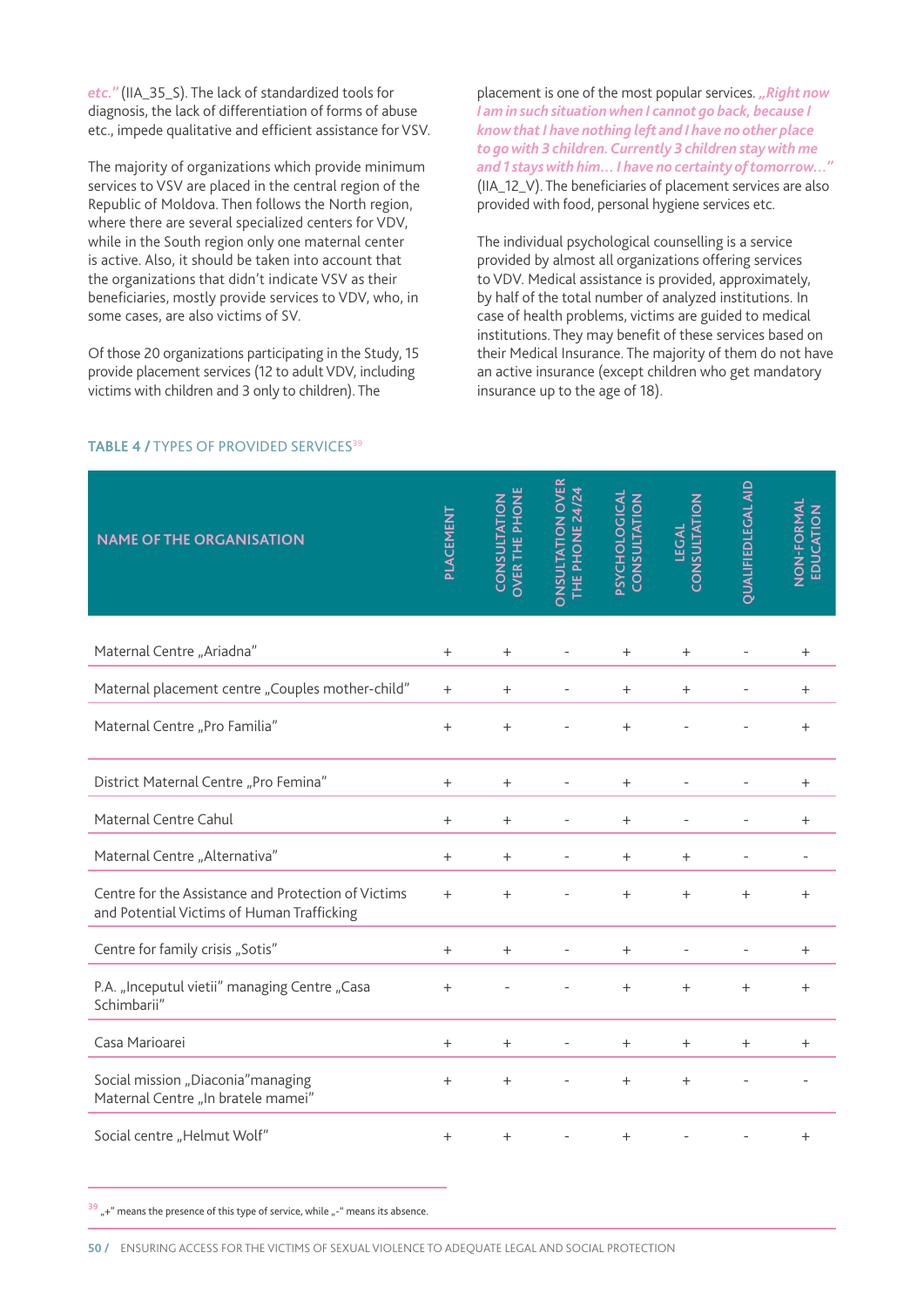| <b>NAME OF THE ORGANISATION</b>                                                 | <b>PLACEMENT</b> | <b>NE</b><br>CONSULTATION<br><b>DVERTHE PH</b> | 띥<br>$\bar{\delta}$<br><b>ONSULTATION</b><br>$\mathbf{\Omega}$<br>THE PHONE | PSYCHOLOGICAL<br>CONSULTATION | <u>z</u><br><b>ONSULTA</b><br>LEGAL | <b>QUALIFIEDLEGAL AID</b> | NON-FORMAL<br>EDUCATION |
|---------------------------------------------------------------------------------|------------------|------------------------------------------------|-----------------------------------------------------------------------------|-------------------------------|-------------------------------------|---------------------------|-------------------------|
| Women Law Centre                                                                |                  | $^{+}$                                         |                                                                             | $+$                           | $^{+}$                              | $^{+}$                    |                         |
| International Centre for Women Rights Protection<br>and Promotion "La Strada"   |                  | $^{+}$                                         | $^{+}$                                                                      | $+$                           | $^{+}$                              | $^{+}$                    |                         |
| NCPCA, Service of psychological assistance for the<br>child and family "AMICUL" |                  |                                                |                                                                             | $^{+}$                        | $\pm$                               | $+$                       |                         |
| Centre for the placement and rehabilitation of<br>children of a young age       | $+$              | $+$                                            |                                                                             | $+$                           | $^{+}$                              |                           | $^{+}$                  |
| Centre for Childhood, Adolescence and Family                                    | $+$              |                                                |                                                                             | $+$                           |                                     |                           | $^{+}$                  |
| Centre for the Child Placement "Regina Pacis"                                   | $+$              |                                                |                                                                             | $^{+}$                        | $^{+}$                              |                           | $^{+}$                  |
| P.A. "Promo-LEX"                                                                |                  |                                                |                                                                             |                               | $\overline{+}$                      | $\ddot{}$                 |                         |

Primary legal assistance is a service requested by VSV, but this service is not provided by the majority of institutions, due to the lack of a lawyer among their staff. Some nongovernment organizations (La Strada, WLC) and also public institutions (CAP)**40** provide primary legal assistance and qualified legal aid to victims of THB and VSV.

Counselling over the phone or face to face is available upon request, especially for women who previously were beneficiaries of the Center, and afterwards seek help to solve a certain problem.

Other services that can be delivered to VSV in some institutions are: non-formal education, services for the integration of victims into the community, activities of monitoring/post-evaluation.

The beneficiaries of CAP with no job or education, also have the possibility to learn a profession. For this purpose, they are guided to the P.A. "Insula Sperantelor", in order to learn the profession of hairdresser, cook, chef etc. Also, the Center organizes trainings to facilitate their integration into the society, developing their basic economic skills, in order to enable their further integration into the labor market.

The services of non-formal education aim at facilitating the access of VSV to the labor market and help them start a new life. *"It is hard for me to find a job because I stayed* 

### *home for 12 years, I gave birth and I raised 4 children and I didn't work anywhere"* (IIA\_12\_V).

The majority of institutions indicated that they also implement awareness raising activities in the communities, but, with small exceptions, these refer to DV, and not to SV.

The institutions providing services to VDV work with each other in a network, being part of the National Coalition . Life without Domestic Violence". The institutions providing services to children VSV are part of the Alliance of NGOs working for Social Protection of the Child and Family. The institutions collaborate with each other, and guide victims to services of other partners.

Some organizations created specific services to answer the needs of beneficiaries. Thus, NCPCA – the only center specialized in children victims of abuse - develops psychological evaluation reports, and provides specialized legal assistance, as well as social support; La Strada develops psychological evaluation reports, facilitates interviewing children victims/witnesses and interviewing children in friendly conditions in interrogation rooms; the Center for Childhood, Adolescence and Family provides support to families of victims; while CAP and Maternal centers provide support in issuing identity documents, in cases when beneficiaries don't have their personal documents or documents for children.

**<sup>40</sup>** These services are paid by the IOM.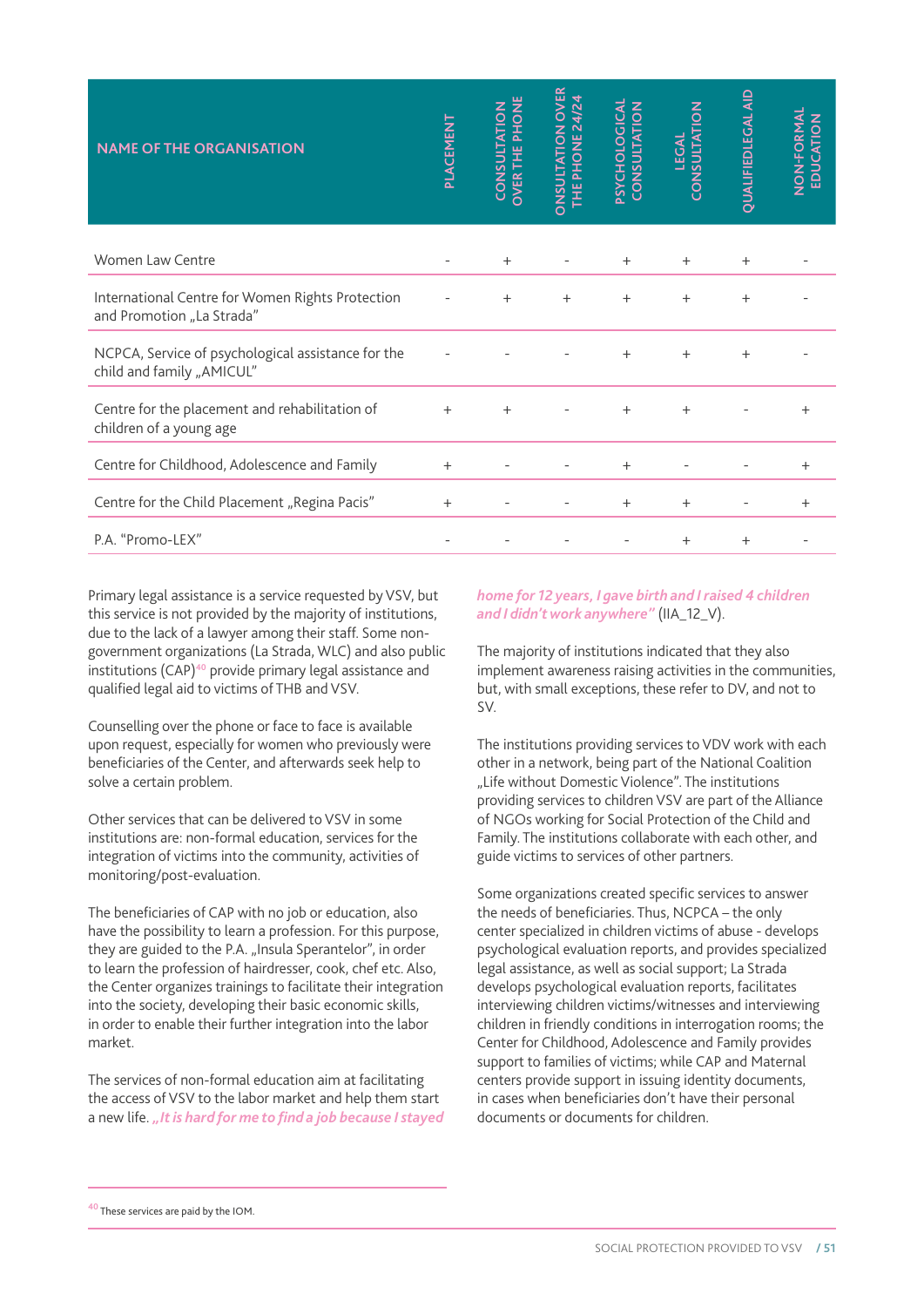The organizations mentioned above provide support to VDV and VSV in the crisis period, which usually does not exceed 1-3 months, and do not provide services of longterm rehabilitation. After the crisis period the victim faces her needs, traumas and problems by herself.

The beneficiaries of the mentioned institutions are almost always women and children. Very seldom these services are also provided to men. Only the CAP provides placement for men victims of human trafficking.

Currently, in the Republic of Moldova there is only one institution providing services for domestic aggressors – the Center for Domestic Aggressors. The aggressors may benefit from services (i) upon personal request, when they realize they are aggressive and must change their behavior; (ii) following the guidance of the community social assistant or of the local police officer; (iii) obliged by the court, through the PO.

The social reality shows that, in the first two situations the aggressors show up at 2-3 sessions, after which they give up, while in the third they fully benefit from the services, because they are obliged by the court. The rehabilitation program (Duluth) lasts from 3 to 6 months, depending on the level of aggressiveness. In 2014, 75 aggressors were counselled.

The majority of the organizations showed their intention to broaden the range of services in future. The institutions which currently don't provide legal advice are willing to offer this service. Also, these organizations wish to provide medical services. The barriers in the development of services are: lack of financial resources and lack of space and professionals.

In the opinion of the majority of social and legal specialists who participated in the research, the specialization of services is required, by increasing the number of specialists and training them in working with VSV. A team consisting of a few people cannot provide quality services to single mothers, vulnerable families, VDV and VSV. In the opinion of several prosecutors *"the specialists responsible for assisting various categories of beneficiaries must understand that this is a serious problem"* (IIA\_32\_S).

The difficulties faced by the organizations in providing services are: lack of financial resources, fluctuation of staff due to low salaries, difficulties in communication/ interaction (self-confidence) of the VSV.

Some managers mentioned that the lack of a methodology for working with VSV, but also the lack of specialists trained in working with children and adult VSV, reduce the quality of the provided services. The centers should have trained specialists for each category of beneficiaries. The lack of specialized services is one of the reasons that *"thousands of VSV keep suffering and don't share their problems"*  (IIA\_35\_S).

# 4.2. The profile of the providers of services to VSV

### **P.A. International Center for Women's Rights Protection and Promotion "La Strada" (municipality of Chisinau)**

"La Strada" was founded in 2001 and provides various services for the protection of victims:

- **Trust Line (080088008)** is accessible 24/24, 7 days a week and provides psychological counselling, legal assistance, information on the system for the assistance and protection of persons affected by domestic violence. During 2010-2015, 4274 cases of domestic violence were registered through the Trust Line. These were adult victims who suffered from multiple forms of violence, including sexual offences. At the same time, 171 VDV including victims of sexual violence were identified through the Trust Line. In 2014, by means of the Trust Line specialists counselled 2634 persons, of which 1338 were victims of DV, 894 needed legal counselling, while 78 victims benefited from legal assistance**.**
- **- Child Helpline (116111)** is another service, accessible 24/24, 7 days a week. The goal of this service is to provide psycho-emotional support to children at risk, information on the system protecting children's rights and reporting on cases of negligence, abuse, children trafficking and exploitation to the competent authorities. Since June 2014 until October 2015, 8 cases of SV against children were identified through the Child Helpline, of which 2 cases of SV among peers. It should be mentioned that more cases are reported at the Child Helpline by specialists who call for counselling**.**
- **- Hotline (0 80077777)** is active from Monday to Saturday, between 8.00 – 20.00 and provides counselling to migrants on their rights and obligations, risks of the illegal migration and the danger of THB, ways of prevention and protection, facilitation of access of victims to specialized assistance and protection, counselling of specialists on the new trends and methods of prevention and assistance. In 2014, 10605 calls were registered and 92 potential cases of THB were identified through the Hotline**.**

There are 3 phone lines in the organization, operated by 15 counsellors, a psychologist and two lawyers who provide various direct services to beneficiaries. The counsellors have psychological or social education, were trained accordingly and work in shifts, while the other specialists work from 9.00 to 18.00, from Monday to Friday.

During 2010-2014, 58 children, victims-witnesses of abuse/sexual exploitation were assisted at the Center. Among them, 2/3 were girls, and 1/3 were boys. The age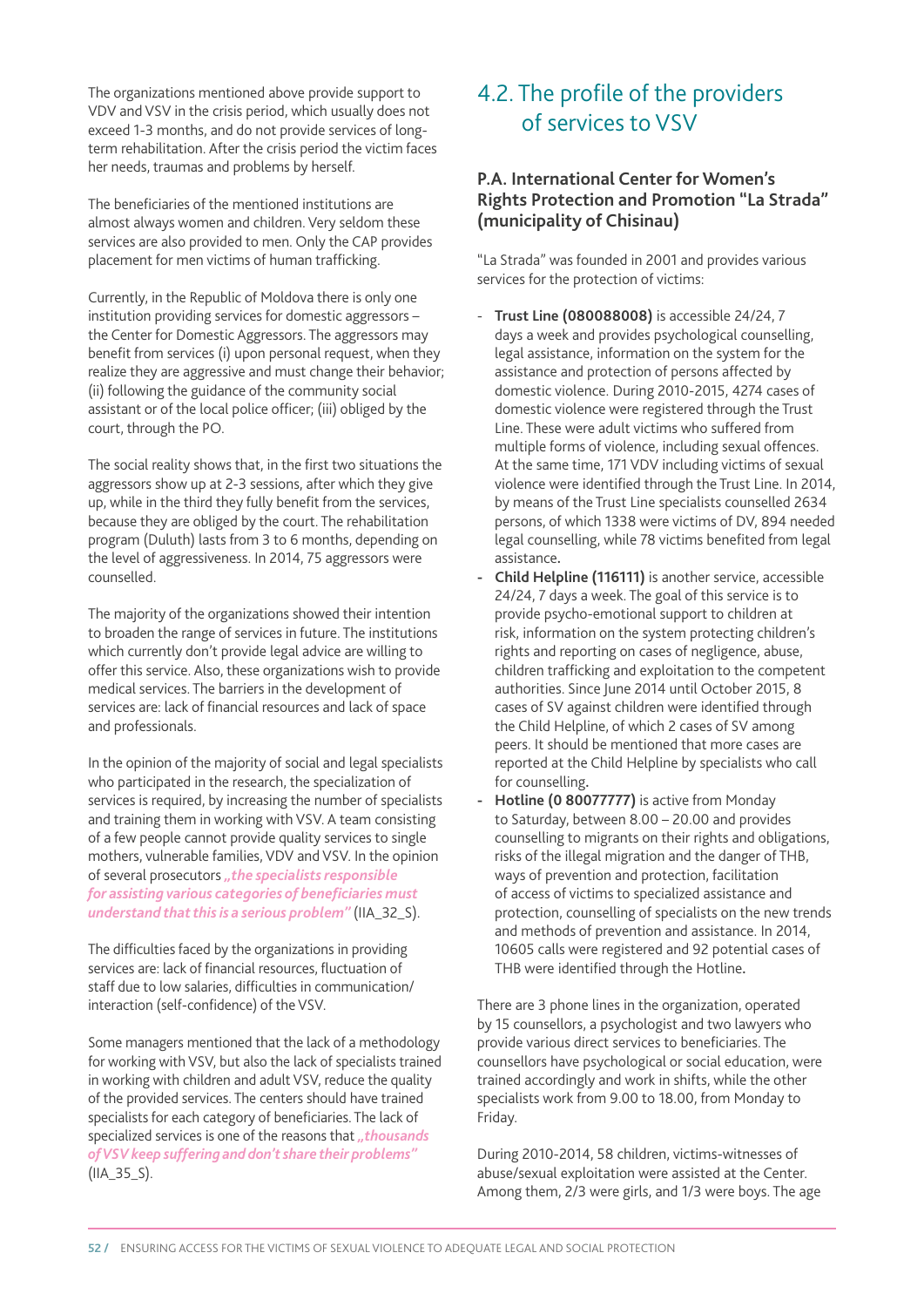of children varied between 6-18 for girls and 7-17 for boys; the average age was 14 for both girls and boys. Speaking of the environment of provenience and the gender of the beneficiaries, 46% of girls came from the rural area, while 54% came from the urban area; the trend was similar also in case of boys: 38% of boys came from the rural areas, while 62% came from the urban area. In total, of all the children assisted by the International Center "La Strada" in the mentioned period, 43% came from the rural areas and 57% came from the urban area**41**.

"La Strada" also prepares children for court hearings, helping them to manage the stress from the participation in the criminal process, and facilitates children interviewing. *"I formulate questions in a way that minimum intervention would be required, so that the child would be able to remember and tell the experience of abuse"* (IIA\_24\_S). Afterwards children are guided to the existing services for rehabilitation. Also, the International Center "La Strada" conducts studies on commercial sexual exploitation of children, including in the on-line environment.

The services provided by the organization are: counselling through the Trust Line and Child Helpline, legal counselling, primary legal assistance, qualified legal aid (representation of the victim in court). Also, La Strada implements monitoring activities, awareness campaigns, educational activities for youth on friendly relationships, training of specialists, as well as working with other organizations within the National Coalition ..Life without violence". It should be mentioned that these services are provided for VDV, as well as for VSV.

During many years La Strada organized several awareness campaigns on prevention and combating THB and promotion of safe migration (see also www. migratiesigura.md), and was actively involved in training of and raising awareness among specialists on the issues of DV, including SV.

"La Strada" has 25 volunteers, of which 18 are active. Mostly, the persons who volunteer within the Center are social sciences and law students. During the study year 2014-2015, the topics for trainings of volunteers focused on: prevention of THB and promotion of safe migration; promotion of friendly relationships in a couple; prevention of the commercial exploitation of children and promotion of a safer internet for children.

The sources for the financing of the organization are: (i) grants from international organizations or foundations up to 74%; (ii) self-financing, through services provided to international organizations – 19%); public financing from the CPA (state budget) equal to 7%.

### **P.A. Women's Law Center (municipality of Chisinau)**

The Center operates since 2009. The working hours of the organization are from 9.00 to 18-00, from Monday to Friday. The staff of the organization consists of a parttime psychologist, 2 full-time lawyers and one program coordinator on legal issues.

WLC is a resource center in the legal area and implements several projects for reducing domestic violence, focusing on training of legal specialists. Also, it provides primary and qualified legal assistance to VDV. In the last few years, WLC became notable also for its studies focused on the analysis of services provided to VDV, editing of the Legal Orientation Guidelines in case of Domestic Violence etc.

In 2014 WLC provided services to 100 victims of DV, of which: (i) 3 cases involving children up to 14; (ii) 2 cases involving children aged between 14 - 16; (iii) 3 cases involving children aged between 16 - 18; (iv) 90 cases involving women over 18 and (v) 2 cases involving men, victims of the child aggression.

Also in this period, 56 victims of SV were assisted, of which in 50 cases sexual violence happened in the family, while in 6 cases it occurred outside the family (rape). Of these, in 3 cases victims were children aged between 14 - 16; in 5 cases victims were children aged between 16 and 18; in 48 cases victims were women aged over 18. In 2015, till June, 88 VSV addressed WLC.

 The organization provides the following services: counselling over the phone, counselling face to face, psychotherapy, individual psychological counselling, legal counselling, primary legal assistance, qualified legal aid (representation of the victim in court) and services of re-integration of victims into the family/community. WLC also conducts monitoring/post-evaluation, awareness raising activities and works with other organizations providing services to victims of violence. The services listed above refer to both VDV and VSV.

The financing of the organization is provided exclusively by international donors; there is no budget line for services addressed to VSV

.

**<sup>41</sup>** Children, victims-witnesses of abuse/sexual exploitation: between needs and realities. From the perspective of cases of children, victims of abuse/sexual exploitation, assisted by the specialists of the International Center "La Strada", Chisinau, 2012.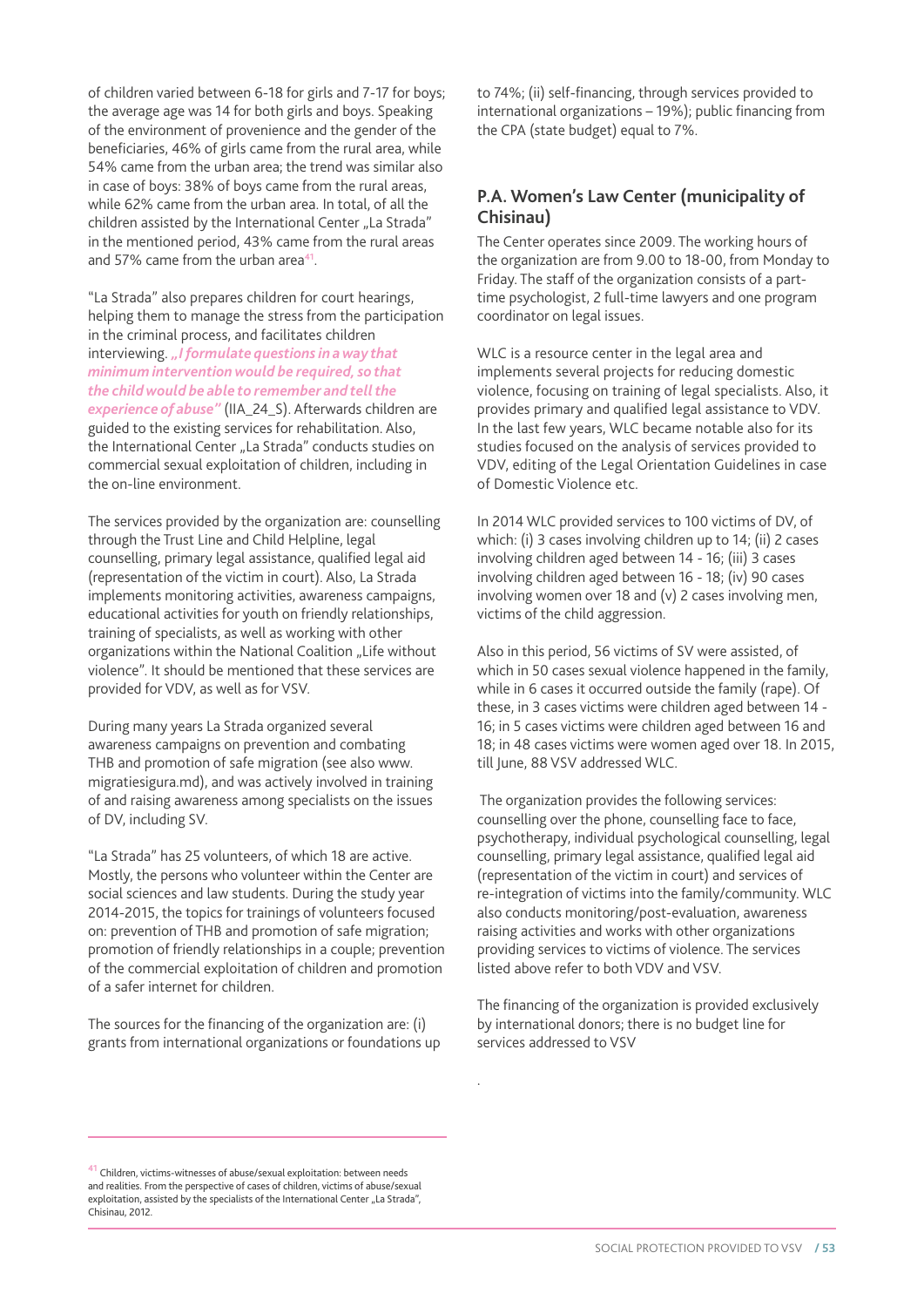### **The Center for the Assistance and Protection of victims and potential victims of human trafficking (CAP, municipality of Chisinau)**

The Center was opened in 2001 with the support of the International Organization for Migration (IOM) which, since 2001 started providing assistance to victims of THB. The analysis of the statistics related to persons assisted during 2001-2015 shows that 93% of victims of THB were also victims of DV. "Women try to escape, break the *circle of domestic violence and get into the networks for THB"* (IIA\_12\_S).

The Center operates 24/24, 7 days a week, while the working hours for the provision on services, except housing, is from 8.00 to 17.00, from Monday to Friday. The staff of the organization consists of 2 full time psychologists, 6 social assistants – of which 3 work during the day and 3 work in the night shift, 2 lawyers, 1 parttime doctor and 1 medical assistant.

In 2014, the Center provided services to an average number of 128 VDV. Also in this year, CAP assisted 68 victims of SV, of which: (i) 13 cases involving children below the age of 14, 5 cases involving children aged between 14 and 16, (iii) 43 cases involving children aged between 16 and, (iv) 7 cases involving women aged over 18.

Children VSV are assisted in this particular center since there's no other specialized center providing services for children in this area**42**. *"Many children deprived of parental care end up here, including children repatriated from abroad, and the majority of them are also victims of sexual exploitation"* (IIA\_12\_S).

The Center provides a wide range of services for victims of THB, VDV, as well as for VSV. Specifically, the Center provides short-term assistance (maximum 30 days) during the crisis period, and only in exceptional cases extension of terms of stay is allowed. The services provided by the Center are: housing/placement, counselling over the phone, counselling face to face, psychotherapy, individual psychological counselling, group psychological counselling, legal counselling, primary legal assistance, qualified legal aid (representation of the victim in court), medical assistance, economic empowerment, non-formal education, services of re-integration of victims into the family/community, personal hygiene, access to labor market, access to financial assistance, informational support to find a place to live, activities of monitoring/ post-evaluation, awareness raising activities, support in issuing identity documents, as well as networking with other organizations providing services to victims of violence.

The financial resources for services from the state budget are limited. To provide better quality services and to

answer the needs of beneficiaries, CAP benefits from the support of the IOM. "The state pays for commodities – *water, electricity, heat and food. The money for food received from the state is equal to 36 MDL for 4 meals per day. If IOM didn't provide another 100 MDL a day for food, we wouldn't be able to feed the people"* (IIA\_12\_S).

The medical assistance to the beneficiaries of CAP depends on whether they have a medical insurance policy. If they don't, adult VSV may only receive emergency assistance of the gynecologist or general physician (family doctor). At the same time, victims also need tests, treatment, examination of the neurologist, psychiatrist etc.

To provide legal assistance, CAP uses the services of 2 lawyers specialized in issues of DV and SV who are paid by the IOM. Currently, there are few lawyers who could provide such services.

As for the psychological assistance provided within the Center, the specialists use various psycho-social techniques and activities aiming at rehabilitating the victims, as well as individual and group psychological counselling and leisure activities.

At the moment of data collection only 1 volunteer was working at the Center. The volunteers of this center are usually psychologists or psycho-pedagogues, who get training on confidentiality and specifics of the organization. It should be mentioned that, during the year, groups of international volunteers also come to the center for short periods of time. They are trained and organize various activities with the beneficiaries of the Center.

As an institution which provides public services, subordinated to the MMSPF, the organization receives a part of financing from the state budget, but also has private financing from international organizations, based on the implemented projects. The CAP doesn't have a separate budget line for VSV.

### **Maternal Center "Ariadna" (Drochia)**

The Center is active since 2006 and works 24/24, 7 days a week. The staff of the institution consists of 1 psychologist, 1 psycho-educator, 2 social assistants, 1 lawyer and 1 social educator, all employed full time. The majority of specialists work from Monday to Friday, between 8.00-17.00.

In 2014, the specialists provided services to an average number of 341 persons, including assistance to outpatients in the regions and placement. 56 adult VDV and their children – 32 girls and 42 boys were assisted at the Center. The institution doesn't keep

**<sup>42</sup>** In 2016 a specialized division for sexually abused children will be opened within CAP premises.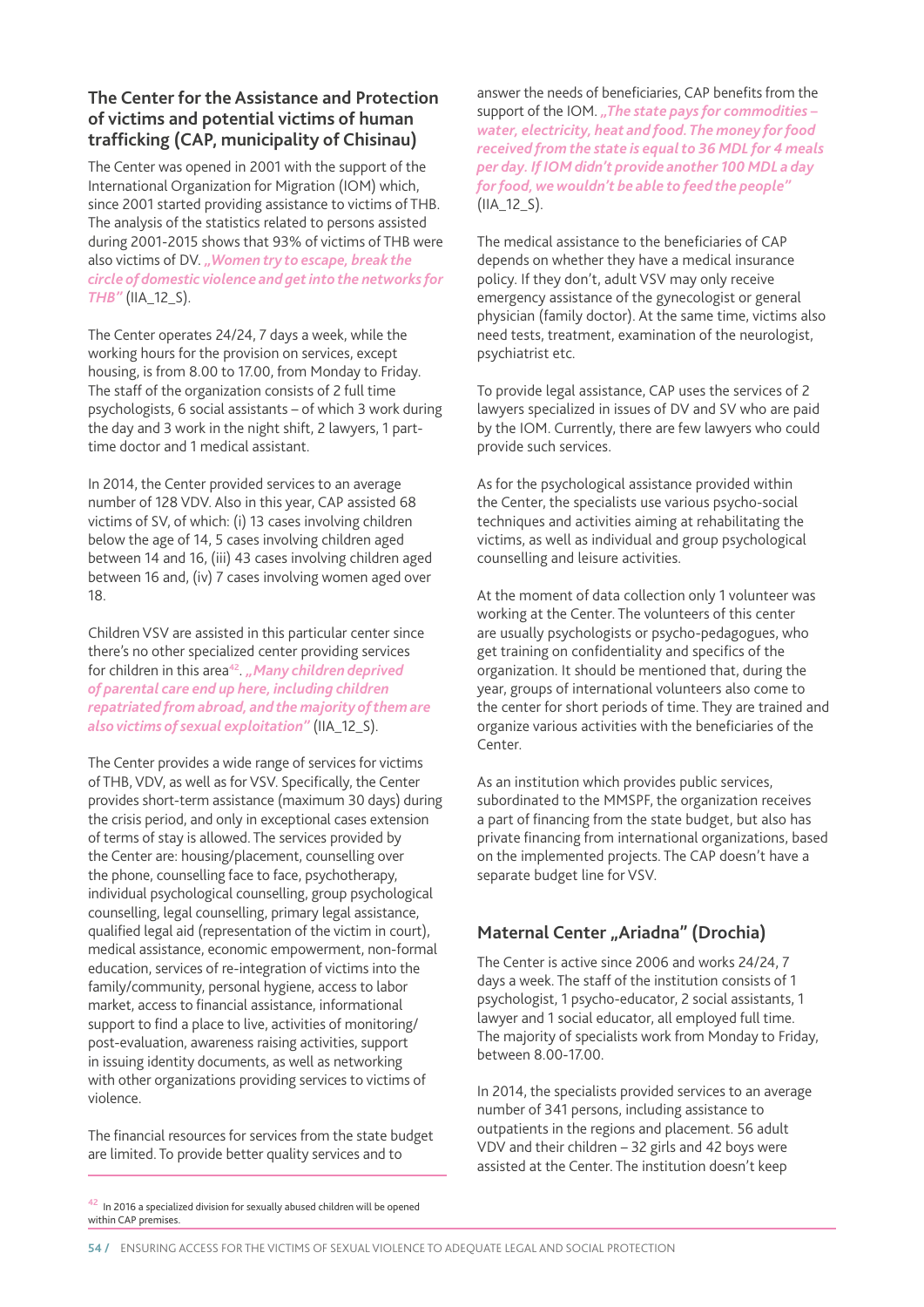separate records for VSV, but, analyzing the results of psychological counselling for beneficiaries it was found that approximately 20% of the total number of VDV in 2014, were also victims of VSV.

The organization provides the following services: housing/ placement, counselling over the phone, counselling face to face, psychotherapy, individual psychological counselling, group psychological counselling, legal advice, primary legal assistance, economic empowerment, non-formal education, services of re-integration of victims into the family/community, personal hygiene, access to the labor market, access to financial assistance, informational support to find a place to live, activities for monitoring/post-evaluation, awareness raising activities, networking with other organizations providing services to victims of violence. The Center doesn't have a hotline, doesn't provide qualified legal aid or medical assistance, but, in case of an emergency, it collaborates with other institutions which may provide these services for the beneficiaries of the Center.

There is only 1 volunteer working in the organization, who was trained on the specifics of the Center's activity and specifics of working with the beneficiaries.

The Maternal Center "Ariadna" is an institution providing public services and receives 60% of financing from the local budget. The budget of the institution doesn't have a separate line for VSV.

### **Public Association ..Inceputul vietii" (municipality of Chisinau)**

Started its activity in 2006. In 2009 they opened the Center "Casa Schimbarii".

The Center is open 24/24, 7 days a week. The majority of specialists work during the day; nevertheless, some of them work in night shifts to be able to ensure the continuity of services. The staff of the Center consists of 2 psychologists, 4 social assistants,1 lawyer and 1 psycho-educator employed full time. After an analysis of the problems faced by the beneficiaries of the Center, the specialists concluded that it is necessary to hire a psychiatrist. Since the beginning of 2015, a psychiatrist is part of the team in the organization.

In 2014, 7 VDV and 16 VSV were placed at the Center, of which: (i) 1 case involved a child below the age of 14; (ii) 1 case involved a child aged between 14 and 16; (iii) 8 cases involved children aged between 16 and 18; and (iv) 6 cases involved women aged over 18. In the first half of 2015, 6 VSV were assisted at the Center.

The Center provides services of housing/placement, counselling face to face, psychotherapy, individual psychological counselling, group psychological counselling, legal advice, primary legal assistance, qualified legal aid, medical assistance, economic empowerment, non-formal education, services of

re-integration of victims into the family/community, personal hygiene, access to the labor market, access to financial assistance, informational support to find a place to live, activities of monitoring/post-evaluation, awareness raising activities and networking with other organizations providing services to victims of violence. It should be mentioned that during 1 year after leaving the Center, the beneficiaries are monitored and materially supported with social packs; 4 times a year meetings with the beneficiaries of the Center are organized; once a year the children of all the beneficiaries are invited to the summer camp.

There are 4-6 female volunteers working at the Center; they are social science students and ex-beneficiaries. The topics of trainings for volunteers during 2014-2015 focused on: personal relationships, conflict resolution/ management, budget planning, time planning.

As a non-governmental organization providing services the Center is financed exclusively from private sources (international organizations, donors) and doesn't have a separate budget line for VSV.

### **Maternal Centre "Pro Familia" (Causeni)**

The Center is active since 2009 and works 24/24, 7 days a week. The specialists provide services between 8.00-17.00, from Monday to Friday, while on Saturday and Sunday and on public holidays social assistants work in shifts. The staff of the organization consists of: 1 psychologist, 5 social assistants, 1 medical assistant and 1 psychoeducator full time.

In 2014 the Center provided services to 45 VDV and to 4 VSV, among which: 2 cases involving children aged between 14 and 16, and 2 cases involving women over the age of 18. Starting January 2015, 2 VSV were assisted.

The Center provides the following services: housing/ placement, counselling on the phone, counselling face to face, psychotherapy, individual psychological counselling, group psychological counselling, legal advice, medical assistance, economic empowerment, non-formal education, services for the re-integration in the family/ community, personal hygiene, access to the labor market, access to financial assistance, informational support to find a place to live, activities of monitoring/postevaluation, awareness raising activities and networking with other organizations providing services to victims of violence. All these services are for VDV, as well as for VSV, and are provided during short-term interventions, as well as during long-term interventions. The Center doesn't provide primary and qualified legal assistance.

At the moment of data collection 9 volunteers were working at the Center – students in the last years of university, high school students and pensioners. The topics of the trainings provided to volunteers during 2014-2015 included the specifics of the Center and the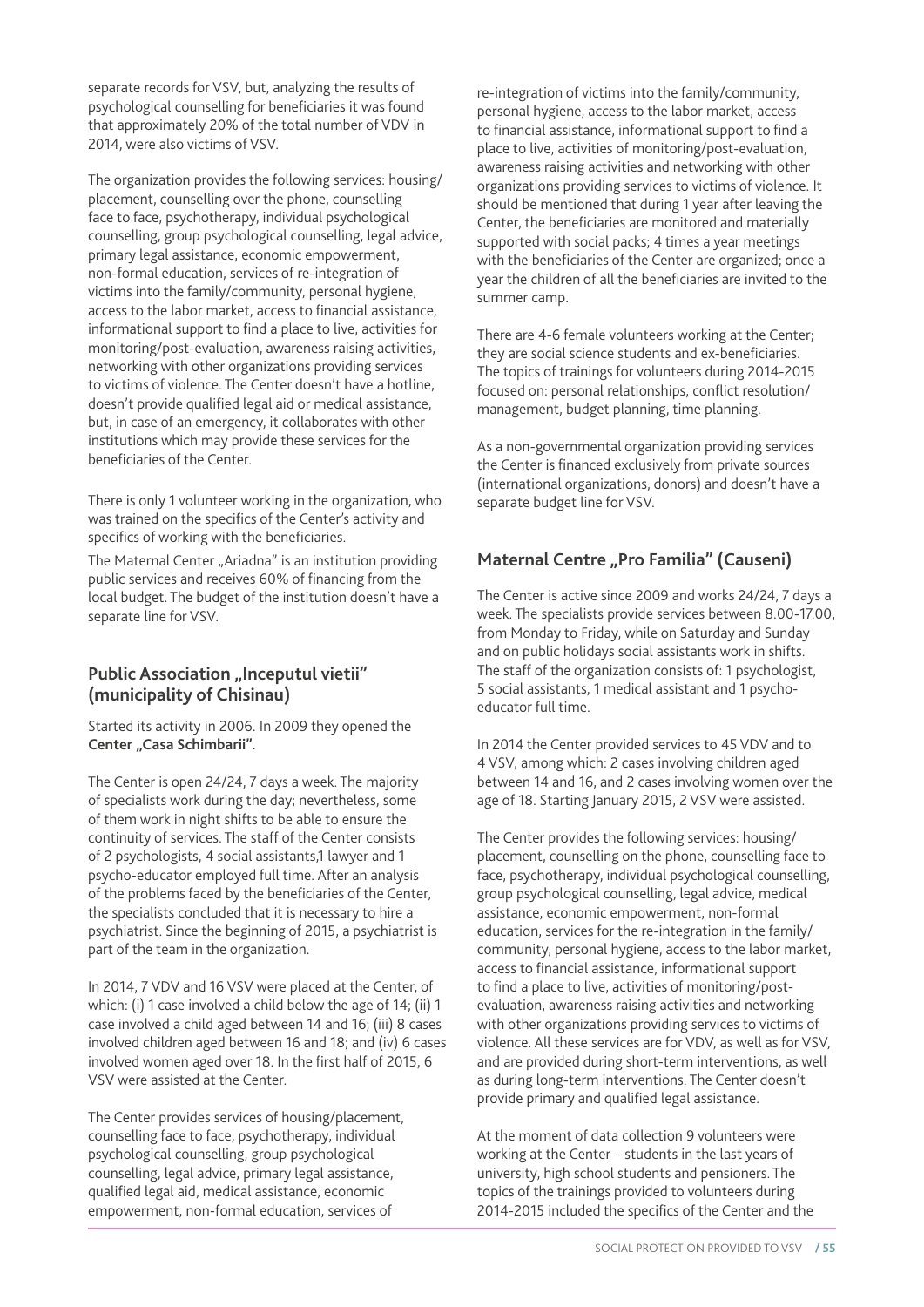services it provides, the rights and obligations of the volunteer, domestic violence, human trafficking, principles of working with victims of violence, couples mother-child, principle of confidentiality etc.

The financing of the organization is covered at a rate of 75% from the local budget and 25% from international organizations. The share from the annual budget of the institution for services addressed to VSV in 2014 was approximately 17%. Although the Center doesn't have a separate budget line for VSV, this is one of the few institutions which could delimitate a share from the annual budget for services provided to VSV.

## **Maternal Center (Cahul)**

The Center was founded in 2007 and is open daily between 8.00-17.00, services being provided 24/24, 7 days a week. The staff of the Center includes: 1 psychologist, 1 educator, 4 social assistants, of which 3 work in night shifts and 1 medical assistant works part time.

In 2014, the Center provided services to 5 women and 6 children who suffered as a result of DV. In the first half of 2015, the Center registered and provided assistance to the first case of sexual abuse.

The Center provides the following services: housing/ placement, counselling on the phone, counselling face to face, psychotherapy, individual psychological counselling, group psychological counselling, medical assistance, non-formal education, services for the re-integration in the family/community, personal hygiene, access to the labor market, access to financial assistance, informational support to find a place to life, activities of monitoring/ post-evaluation, awareness raising activities, networking with other organizations providing services to victims of violence. All these services are provided during short-term interventions, as well as long-term interventions and refer to both VDV and VSV.

The Maternal Center is a state institution providing public services and is financed exclusively from the local budget. Today, the organization doesn't have a budget line dedicated to services for VSV.

### **Maternal Placement Center for the parent-child couples (Cornesti, Ungheni)**

The Center was found in 2007. The schedule of the specialists providing services is between 8.00-17.00, from Monday to Friday, while the Center operates 24/27, 7 days a week. The staff of the organization consists of: 4 social assistants employed full time, 1 psychologist and 1 lawyer employed part time.

In 2014, the Center provided assistance to 7 VDV. Of these, in 2 cases SV was also identified (1 case involving a child aged between 14-16 and the second case involving

a child aged between 16-18). In the first half of 2015, one more case of SV was registered.

Services provided by the Center are: housing/placement, counselling on the phone, counselling face to face, psychotherapy, individual psychological counselling, group psychological counselling, legal advice, primary legal assistance, qualified legal aid, economic empowerment, non-formal education, services for the re-integration in the family/community, personal hygiene, access to the labor market, access to financial assistance, activities of monitoring/post-evaluation, awareness raising activities and networking with other organizations providing services to victims of violence. All these services target both VDV and VSV. Services are provided during short-term interventions, as well as long-term intervention. The Center doesn't have volunteers.

Being a state institution which provides public services, the Center is financed on the local level by the District Council Ungheni, with a share of 100%. The institution doesn't have a separate budget line for VSV.

### **National Center for the Prevention of Child Abuse (Chisinau)**

The Center is active since 1997. The Service for psychological assistance to the child and family AMICUL of the National Center for the Prevention of Child Abuse (NCPCA) operates based on the Memorandum no. 61/01- 706 of 23.08.2007, signed by NCPCA and the Municipal Division for the Protection of the Rights of the Child Chisinau (MDPRC); the Decision no. 5/7 of 25.03.2008 of the Municipal Council of Chisinau; regulations on common intervention in cases of abuse, negligence and exploitation of children approved by MDPRC in the Order no. 2 of 04.01.2012.

The working schedule of the Center is from Monday to Friday, between 9.00-18.00. The staff of the organization consists of 4 psychologists, 3 social assistants, 1 lawyer and 1 specialist in protection of the rights of the child.

The target group of the Center are children aged between 0-18, especially children who were abused. This Center has records of all children abused for several years. In 2014, the Center assisted 180 children-victims of sexual violence, of which 74 were aged between 11-14, and 22 were aged between 16-18. There are no records for other age categories. We have to mention that in 2014, approximately 60% of beneficiaries reported 2 or more incidents of SV.

During 2010-2015, the Center provided assistance to 419 sexually abused children. During the first 6 months of 2015, 52 new cases were registered.

NCPCA provides specialized psychological services for children VSV, and during the last few years organizes in partnership with other institutions informational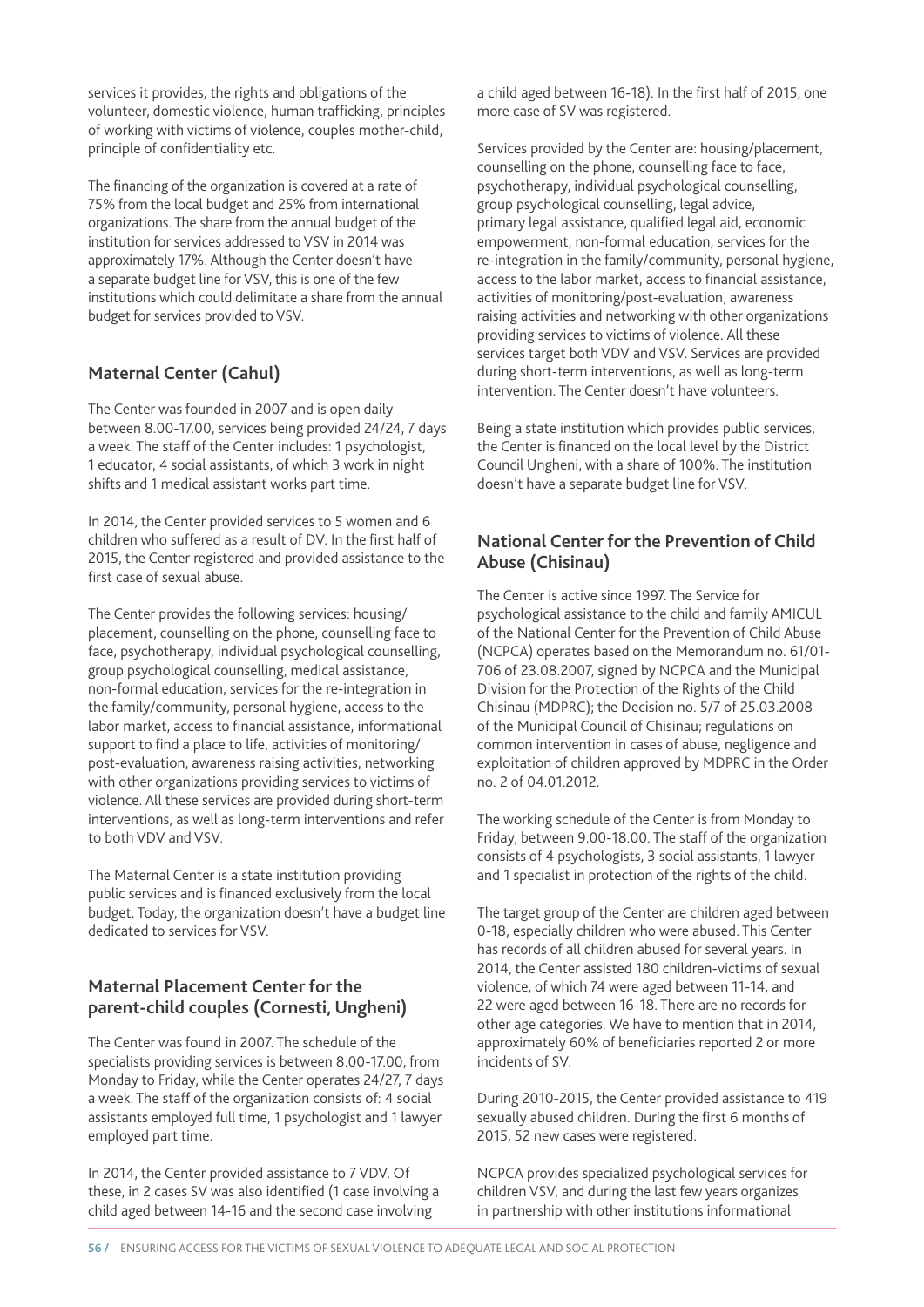campaigns to prevent sexual abuse of children (in 2010 - the informational campaign "Indecent touching", in 2015 - the campaign "You can't touch here", for children of pre-school age), trainings for specialists from justice and social systems, including actions of advocacy for the development of a child-friendly justice system. NCPCA also organized an Online Resource Center for children and professionals, and placed informational materials there. Also, NCPCA developed the *Instructions on the cross-sector mechanism for the cooperation, assistance and monitoring of children victims and potential victims of the abuse, negligence, exploitation and trafficking***43**.

The Center provides its services mostly during the crisis period, as short term-intervention, i.e.: face to face counselling, psychotherapy, individual psychological counseling, legal advice, primary legal assistance, qualified legal aid, services for the re-integration into the family/ community, activities of monitoring/post-evaluation, awareness raising activities, networking with other organizations providing services to victims of violence, support in legal proceedings, development of the psychological evaluation reports and social support.

Being a non-government organization which provides services, 96.5% of the financing comes from international organizations and donors; 3% are covered from the local budget and 0.5% come from donations of business actors. NCPCA doesn't have a separate budget line for VSV, but it is shared from the annual budget of the institution for services addressed to VSV which represent approximately 15% in 2014.

### **Center for Childhood, Adolescence and Family (municipality of Chisinau)**

The Center was founded in 2004. The working schedule for providing services is from Monday to Friday, between 9.00 - 18.00, while the Center generally operates 24/24, 7 days a week. The staff of the institution includes: 1 psychologist, 4 educators, 1 social assistant, 4 group leaders and 1 medical assistant.

In average 5 children VDV benefited from the Center's services in 2014, of which 1 child aged below 14 was VSV. In 2015, 1 new case of SV was registered.

The services provided by the institution are: housing/ placement, individual psychological counseling, group psychological counseling, medical assistance, non-formal education, services for the re-integration into the family/ community, personal hygiene, activities of monitoring/ post-evaluation, awareness raising activities, support for the family of the victim and networking with other organizations providing services to children victims of violence.

There are 3 volunteers working in the Center. They are students in the last years of university. The topics of trainings provided to volunteers focused on communication with VDV and compliance with the confidentiality principle.

The financing of the organization is 100% covered by the municipal budget and occasionally, based on projects which the Center applies to, the financing comes from international donors. The Center doesn't have a separate budget line for services addressed to VSV.

### **Center for Child Placement "Regina Pacis" (municipality of Chisinau)**

The Center was funded in 2006. The institution is accredited by the National Council for the Accreditation of the Social Service Providers, within the Ministry of Labor, Social Protection and Family of the Republic of Moldova, based on the Law no. 129 of 08.06.2012, and the Decision of the Government of the Republic of Moldova no. 95 of 07.02.2014.

The organization provides housing 24/24, 7 days a week. The specialists provide services during the day, from Monday to Friday. The staff of the Center consists of: 1 manager working full time, 1 psychologist hired part time, 3 social educators working full time in shifts, 1 social assistant working full time, 1 doctor working 16 hours a month, 1 specialist in wood processing, working 36 hours a month, and a speech therapist coming upon request.

In 2014, the organization provided assistance to 20 children victims of VDV and to 2 children VSV aged between 16 and 18. During the first 6 months of 2015, the Center assisted 3 children VSV.

The services provided within the Center are: housing/ placement, face to face counseling, psychotherapy, individual psychological counseling, group psychological counseling, legal advice, primary legal assistance, medical assistance, economic empowerment, non-formal education, services for the re-integration into the family/ community, personal hygiene, activities of monitoring/ post-evaluation, awareness raising activities and networking with other organizations providing services to victims of violence. All these services are for children VDV and VSV. They are provided within short-term intervention, as well as long-term intervention.

There are 10 volunteers working in the organization. The topics of the trainings provided to volunteers during 2014-2015 focused on the obligations and responsibilities of volunteers, the legislation of the Republic of Moldova, the specifics of the child development and the principle of confidentiality.

As a private institution providing services, the financing comes from international organizations covering 100%.

**<sup>43</sup>** Decision of the Government no. 270, of 08.04.2014, on the approval of the Instructions on the cross-sector cooperation mechanism for the identification, evaluation, reference, assistance and monitoring of children victims and potential victims of violence, negligence, exploitation and trafficking.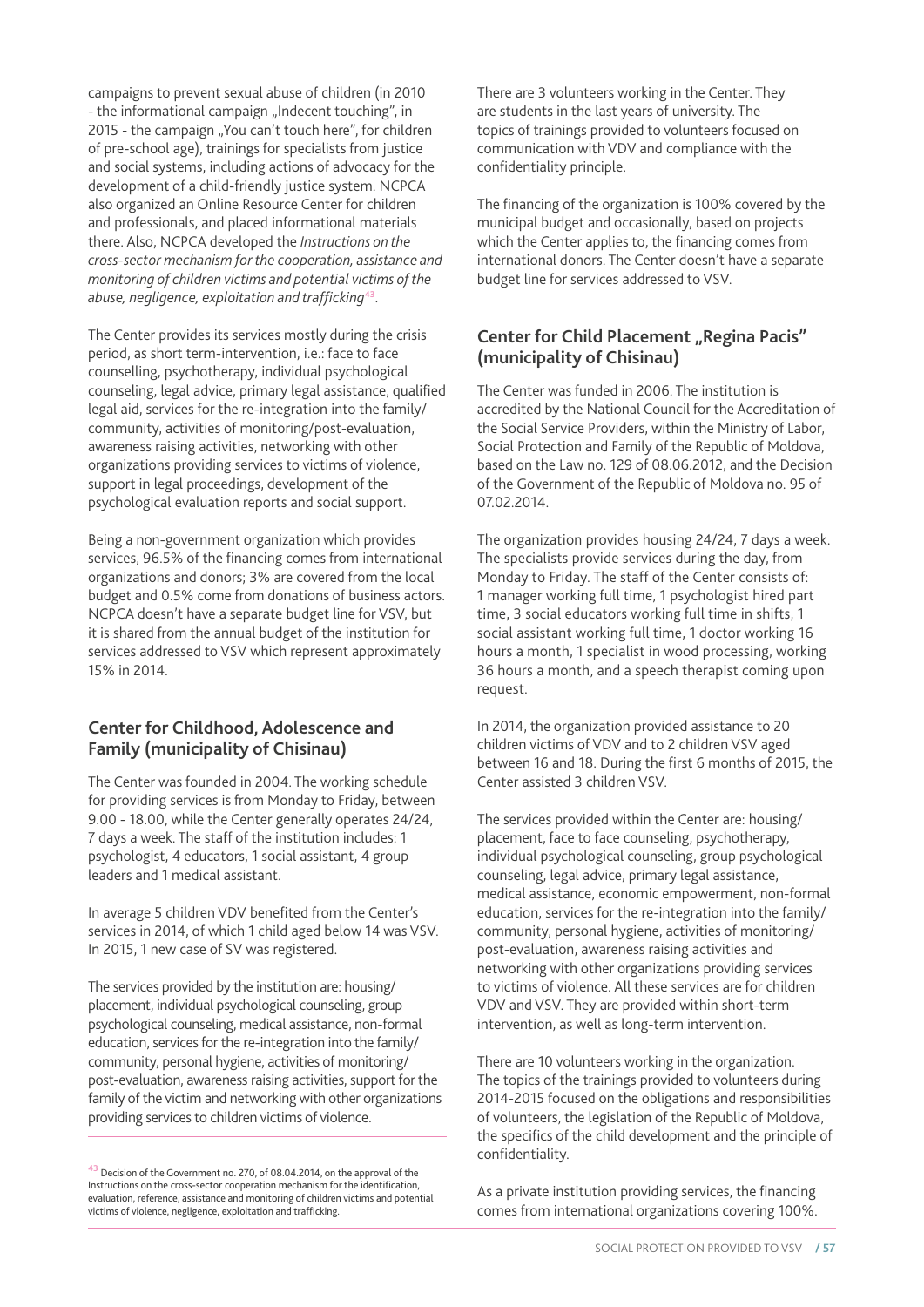The budget of the institution doesn't include a separate budget line for services addressed to VSV.

### **Center for the placement and rehabilitation of children of young age (municipality of Chisinau)**

The Center started its activity in 2002. The working hours for services provided by the specialists of the Center are from Monday to Friday, between 8.00 - 17.00. The Center operates 24/24, 7 days a week. Within the residential division of the institution the staff consists of: 4 psychologists, 13 didactic staff, 7 social assistants and 17 doctors, all full-time employees.

In 2011, the Center provided services to 2 children under the age of 7, victims of sexual abuse, while in 2014, one more case of this type was registered.

The services provided within the Center are: placement, counseling over the phone for parents/relatives, face to face counseling, psychotherapy, individual psychological counseling, legal advice, primary legal assistance, medical assistance, personal hygiene, awareness raising activities. The majority of the described services are accessible to children below the age of 7, in the case of both shortterm and long-term interventions, including for childrenvictims of the sexual abuse.

In summer time, the Center hosts volunteers, who are students in the last years of high school or university and elderly people. The topics of the trainings provided to volunteers focused on the specifics of the institution, the profile of the beneficiaries and the techniques of working with children.

The institution is financed 100% from the budget of the municipality of Chisinau. Until today there was no line in the budget dedicated to services provided to children VSV.

### **Social mission "Diaconia" (municipality of Chisinau)**

Started its activity in 2001. Among the programs implemented by the Social mission "Diaconia" there is also support to the Maternal Center "In bratele mamei", opened in 2010. The specialists work at the center from Monday to Friday, between 9.00 - 17.00, while the working hours of the institution are 24/24, 7 days a week. There is one psychologist, two social assistants, one lawyer hired part time and three social educators working in shifts at the center.

In 2014, the Maternal Center hosted 3 VSV, all children aged under 14.

The Center provides the following services for the mother-child couples VDV or VSV: housing/placement, counselling on the phone, counselling face to face, individual psychological counselling, legal advice, primary legal assistance, services for the re-integration into the family/community, personal hygiene, access to the labor market, access to financial assistance, informational support to find a place to live, activities of monitoring/ post-evaluation and networking with other organizations providing services for victims of violence.

The Maternal Center is financed 100% by the international organizations and donors, and doesn't have a special share from the budget, dedicated to services for VSV.

# 4.3. Specialists employed to provide services

The number of specialists involved into the provision of services varies depending on the type of institution, its capacity and specifics. In average, the organizations which provide placement have about 10 employees, while in the maternal centers the number of specialists varies between 6-8 persons. In the majority of institutions, the main specialists in staff are: psychologists, social assistants, educators or social educators (in case of children), medical assistants (in some institutions working full time, in others part time) and a lawyer (in some institutions as a main specialist or cumulating jobs, in other institutions the lawyer is not available).

Among non-governmental organizations which also implement activities of advocacy, the biggest number of staff is employed by La Strada, due to the services of the Trust Line, Hot Line and Child Helpline, that provide counseling over the phone 24/24, 7 days a week. The biggest number of lawyers is employed by P.A. "Promo-LEX" and WLC. In the greatest part, the Centers already have a well formed and coagulated team, during many years of work.

Nevertheless, some institutions reported that they found it difficult to identify specialists for the position of psychologist, lawyer or social assistant. Sometimes they even were obliged to announce a repeated competition to find the suitable person, especially for the positions which also include night shifts (for example, social assistants who work in shifts).

Working with VSV implies the need to train specialists on issues related to SV. The employees from the social and medical sector and the specialists from legal institutions participated in training sessions focusing on work with VSV. Nevertheless, the majority of the psychologists provide general counselling, without taking into account certain specific peculiarities of VSV.

The managers of the mentioned institutions understand the need for continuous development of employees. Although the employees do not attend any trainings outside the institution, they organize internal seminars, especially for the new specialists.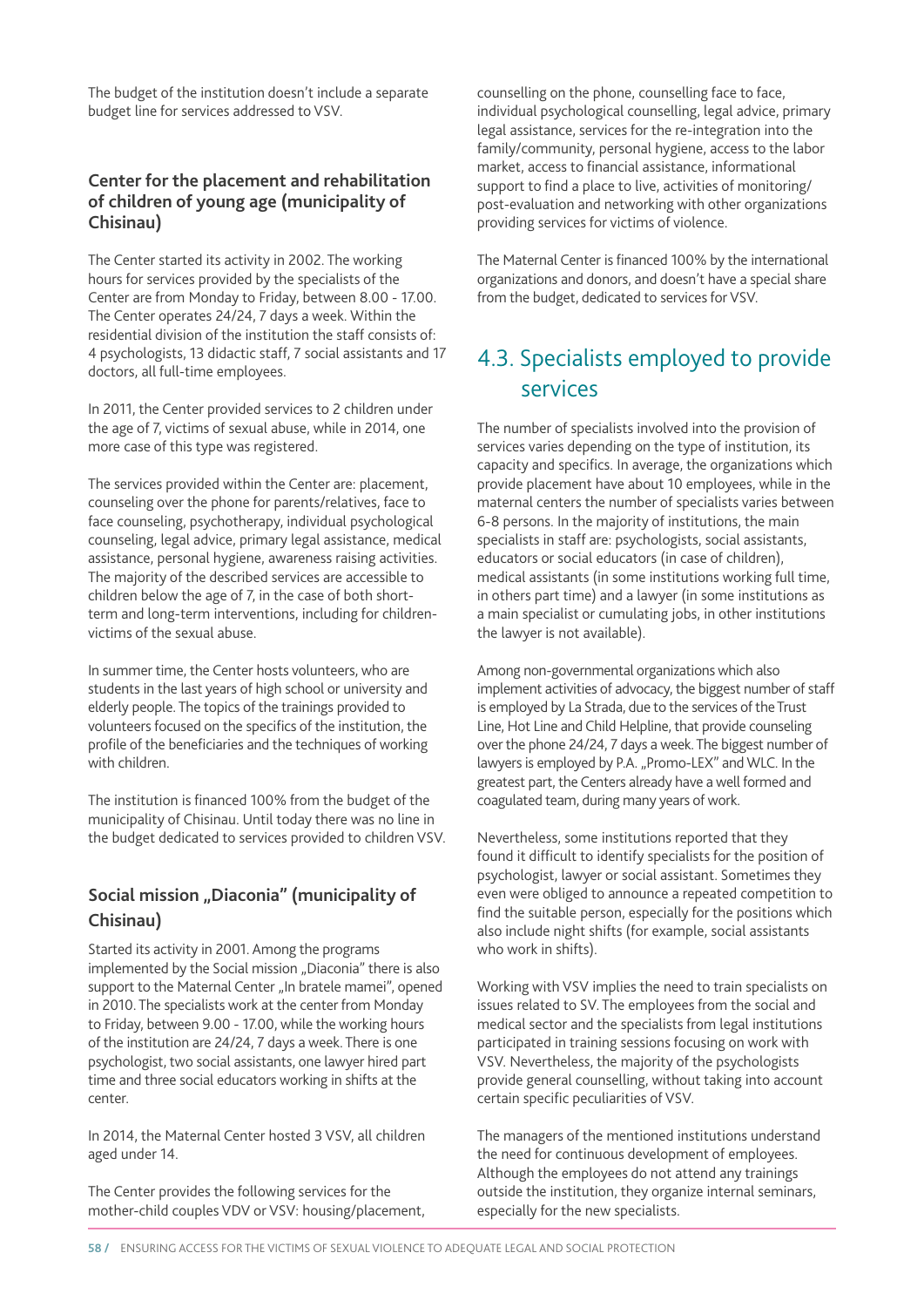Most frequently, the NGOs practicing advocacy organize training courses on various topics, to which they invite one or two specialists from each center providing services to VDV, and these specialists have the role to share the information within the institution they work at. The highest number of specialists attended seminars focused on domestic violence, which also included a module on SV. For example, the NCPCA trained the employees in the area of identification, guidance and working with the multidisciplinary team, interviewing children VSV, as well as working with the post-traumatic syndrome.

The research shows that, during the last year, the majority of specialists from the mentioned institutions attended various trainings, seminars and training courses on topics directly related to the activity they implement.

Along with the modifications in the legislation regarding child interrogation, it was decided to involve the psychologists to provide psycho-emotional support to the VSV, to facilitate the interrogation process and prevent the re-victimization of VSV. There is an increased tendency in developing reports on the psychological evaluation of the victim, which are requested at the criminal investigation stage and which include a more detailed description of the emotional stages of victims, their condition at the moment and the possible consequences which may appear in the future. 16 specialists form 10 organizations developed psychological evaluation reports of children or adult VSV for the law enforcement representatives and prosecutors. Some of them also participated in court hearings to answer questions mostly addressed by the lawyers of the offenders. The NCPCA and La Strada have the highest number of specialists who prepared psychological evaluation reports for the legal system. These reports also provide methodological assistance for other organizations, making it possible for this service to be accessible all over the country.

The lawyers employed by 5 of those 20 institutions participated in court trials on cases of violence, providing qualified legal aid. Provision of services of a lawyer for VSV by the non-government sector within a criminal case, ensures the protection of victims, in accordance with the current legislation.

# 4.4. Access to existing social services and their quality

VSV are not aware where to seek help. In crisis situations some of them remember about the ads from the TV or internet and address to those institutions.

There is a direct correlation between the age of the victim and the way of accessing the existing services. The peculiarity of juvenile victims is that they don't perceive the delicacy of their situation, and even if some of them understand that what happened to them is not good, they often hesitate to seek help or don't know where to go.

Thus, children get help from specialists when parents or other adult persons close to the child take action, or when the community social assistant visits them at home and notices deviations in their behavior or lack of a healthy environment to raise and educate children. *"Father was drinking and beating mother, I was pregnant and he was beating me too. Then Mrs. Lilia came (the community social assistant) and brought me here. Here I wasn't nervous anymore, nobody made me feel miserable"*  (IIA\_5\_V). Juvenile victims rarely go to the police. The police officers guide victims to the closest specialized services for VDV if they know about the existing services.

Another feature of the juvenile VSV is that a significant part of them come from socially vulnerable families or single-parent families. Therefore, some of them get to the placement centers because of vulnerability and, then, the issue of sexual abuse is also identified. *"My mother died of cancer and my father died of alcoholism. I was raped at the age of 13 and taken to the shelter and gave birth to a child of 6 months and when I was pregnant with the second, I made an abortion on 4 months. Today I have no home, no shelter, I'm staying at the center because I have nowhere to go"* (IIA\_1\_V).

In case of children VSV parents have an important role. When they find out about what their child went through, most of the parents start looking for ways to solve the issue. *"My father said that he had seen hotlines somewhere and I remembered always seeing these ads in trolleybuses, on the streets. Then I found the Hotline on the internet and I found La Strada"* (IIA\_7\_V); *"I knew about "Amicul" and from "Amicul" they sent us here"*(IIA\_3\_V).

The victims of the marital rape report physical or psychological violence and, later, during counselling they tell about the SV. Frequently, they don't perceive SV as abuse. *"Because the stereotypes existing in the society say that a woman must do her woman's duty and must sleep with her man when he asks for it"* (IIA\_4\_S). Therefore, at the beginning the victims of marital rape try to save their family, but after a long period of time they understand that violence happens more and more frequently and takes new forms. "**Even in jail people** *have more freedom, at least they get half an hour daily to stay outside"* (IIA\_12\_V). The decision to interrupt the circle of domestic violence is sometimes caused by seeing the children being aggressive too. *"It started to hurt when I saw my own children turning into aggressors, that they were imitating their father's behavior"* (IIA\_12\_V).

VSV access the institutions providing placement, especially the maternal centers, CAP and "Casa Marioarei" through the local social assistance division, or guided by the LPA or CPA, or guided by the regional police department, or through NGOs and community members. Some cases are identified through the Trust Line, Hotline and Child Helpline services provided by La Strada. After the psychological counselling and evaluation of the risks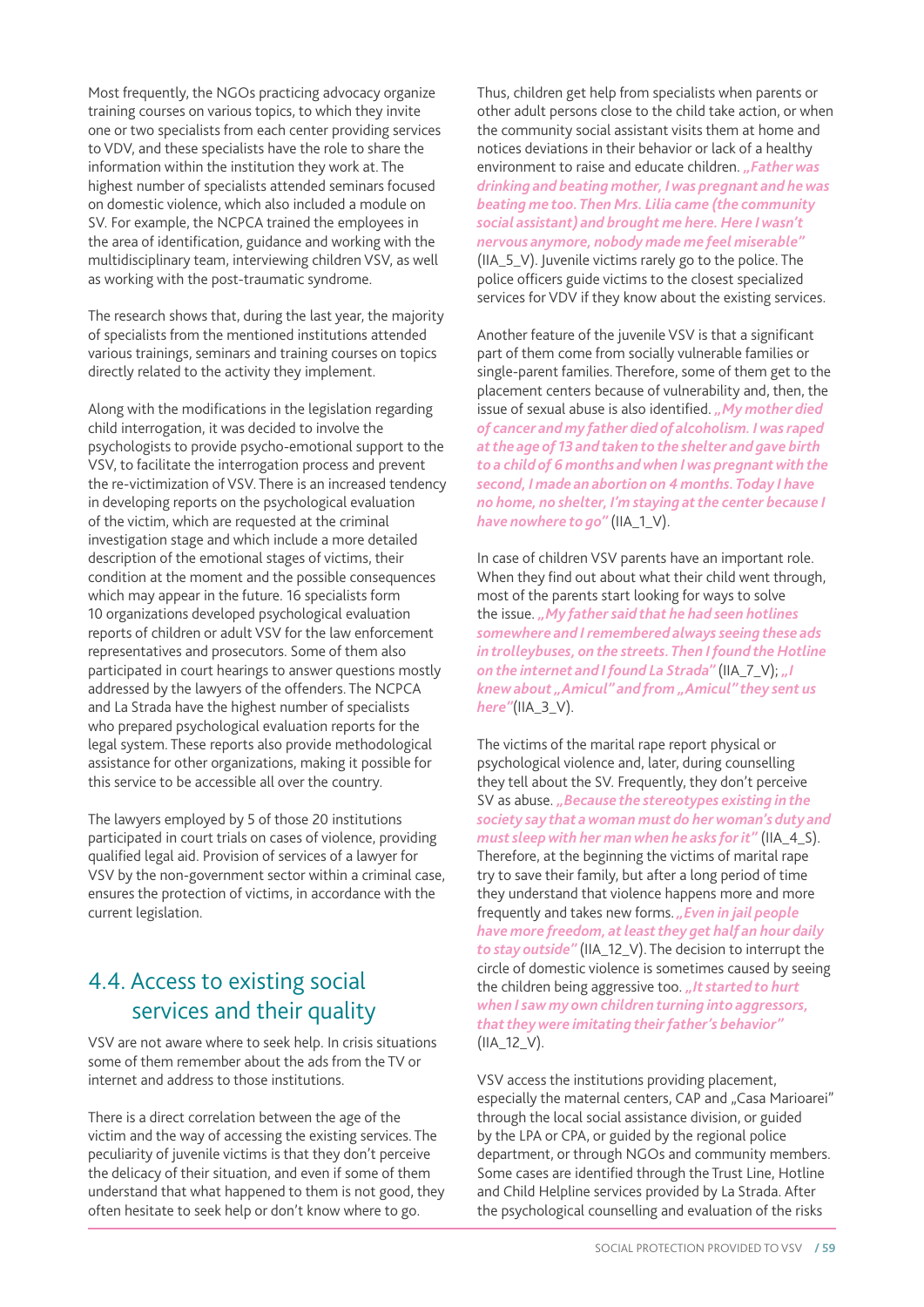for the person (child or adult), they are guided to other institutions. Cases when VSV personally come to these centers are rare, because few of them know about the existence of such services. There are also situations when the media reports on cases of VSV and the centers get involved.

In order to place a victim into the placement center it is necessary to submit a request, a medical certificate, identification documents and other forms. If the case is urgent, VSV may be accepted and their documents may be submitted later, during their stay at the center. No placement center mentioned the need to submit a certificate which would confirm the legal status of the VSV. The decision to initiate a criminal case against the aggressor is taken only by the victim or relatives, in case of juvenile VSV.

Restrictions for providing placement services are: (i) age (depending on the center's specifics, there are certain age categories to which the center does not provide assistance); (ii) a mental disease – victims, who suffer from a light mental deficiency are accepted, while those with severe mental conditions cannot be accepted as beneficiaries of the center, as they can endanger the life and safety of other beneficiaries; (iii) tuberculosis; (iv) reduced mobility of the person – the centers lack of conditions required to ensure the movement of people with disabilities; (v) alcohol addiction – in the case if VSV consume alcohol, they are first sent to follow an alcohol detox course and only afterwards are accepted in the center; (vi) drug addiction – such victims haven't been identified. Nevertheless, it would be necessary for them to follow a specialized course, after which they would be accepted at the center.

The Centers provide intervention in crisis situations (maximum 3 months, very rarely 6 months). The conditions in which the placement period may be extended are different and are mostly accepted in case of children, when there are no appropriate conditions for their integration into the biological family or in a new form of placement. In case of adults, the placement term may be extended when there are no appropriate living conditions for the further reintegration of the VSV.

The Centers for VDV are appreciated for the services they provide. *"Good conditions, good food, we played different games, we watched movies"* (IIA\_3\_V); *"If you want to make a course to learn a trade, they provide you courses"* (IIA\_2\_V). Thus, during their placement at the center, the juvenile VSV and the victims of THB have the possibility to recover from crisis and develop professional skills, which would help them in the future to integrate easier into the community and society.

The specialists in the field mentioned that they participated in trainings, which allowed them improve the quality of services. The psychologists employed at CAP, NCPCA, La Strada and WLC participated in trainings related to the assistance for VSV in the USA, Austria,

Romania and the Russian Federation. At the same time, they said that *"it is definitely not enough to know the techniques for social-psychological assistance, if the society is not ready to accept these victims… When we open the door for them to leave, they face nonacceptance in the society"* (IIA\_12\_S). Nevertheless, the specialists confirm the need for the development of specialized services for VSV and for training of specialists who provide services to this category of beneficiaries, according to their specific needs.

A problem in the quality of services refers to the diagnosis of victims. The manager of a placement center mentioned the following: *"We treat them without a diagnosis"* (IIA\_25\_S). Thus, due to these considerations, the results are not satisfactory. "How can you do an *efficient counselling if you haven't done the complex diagnosis and you limit yourself only to certain telling and findings?"* (IIA\_35\_S). These problems confirm once again the need for supplementary training of specialists, including those from the Centers, providing services to VDV, so that they could identify all forms of violence and provide services taking into account the diagnosis.

There is obvious need for the development of a specialized psychological service for VSV, since SV causes more repercussions, traumas and various psychological effects, compared to DV. The specialists from the community and from the justice system must be trained to inform the VSV about their rights and guide them towards these services. *"They must explain them clearly the benefits of counselling, to convince them because often victims*  refuse" (IIA 14 S). Thus, it is also necessary to develop a curriculum for the specialized psychological services provided to VSV, a stable curriculum including step by step actions, from the first to the last counselling. Currently, *we do it as we can"* (IIA\_17\_S).

One of the most requested and necessary services for VSV is the psychological counselling. It should be mentioned that the majority of victims, even those who haven't been placed in a center, were counselled by a psychologist. The intervention of the psychologist was positive in all cases and helped the VSV to get over the situation. *"I like to talk with the psychologist, for the energy, I received something like this for the first time…, it is such an energy that you can say that you have confidence"* (IIA\_2\_V); *"I went to the psychologist and during 10 sessions, I was brought back to life. I was reintegrated into the society, so I could communicate, walk freely on the street, so I wouldn't fear"* (IIA\_7\_V).

Psychological assistance and rehabilitation of the victim implies accurate information of victims and understanding the phenomenon they went through, contributing to the increase of self-confidence and reducing the repetition of similar experiences. *"I would like all women to find out about these centers, because there are many women in a similar situation. The most important is what all the psychologists explained me and I would like everyone to understand that I am the*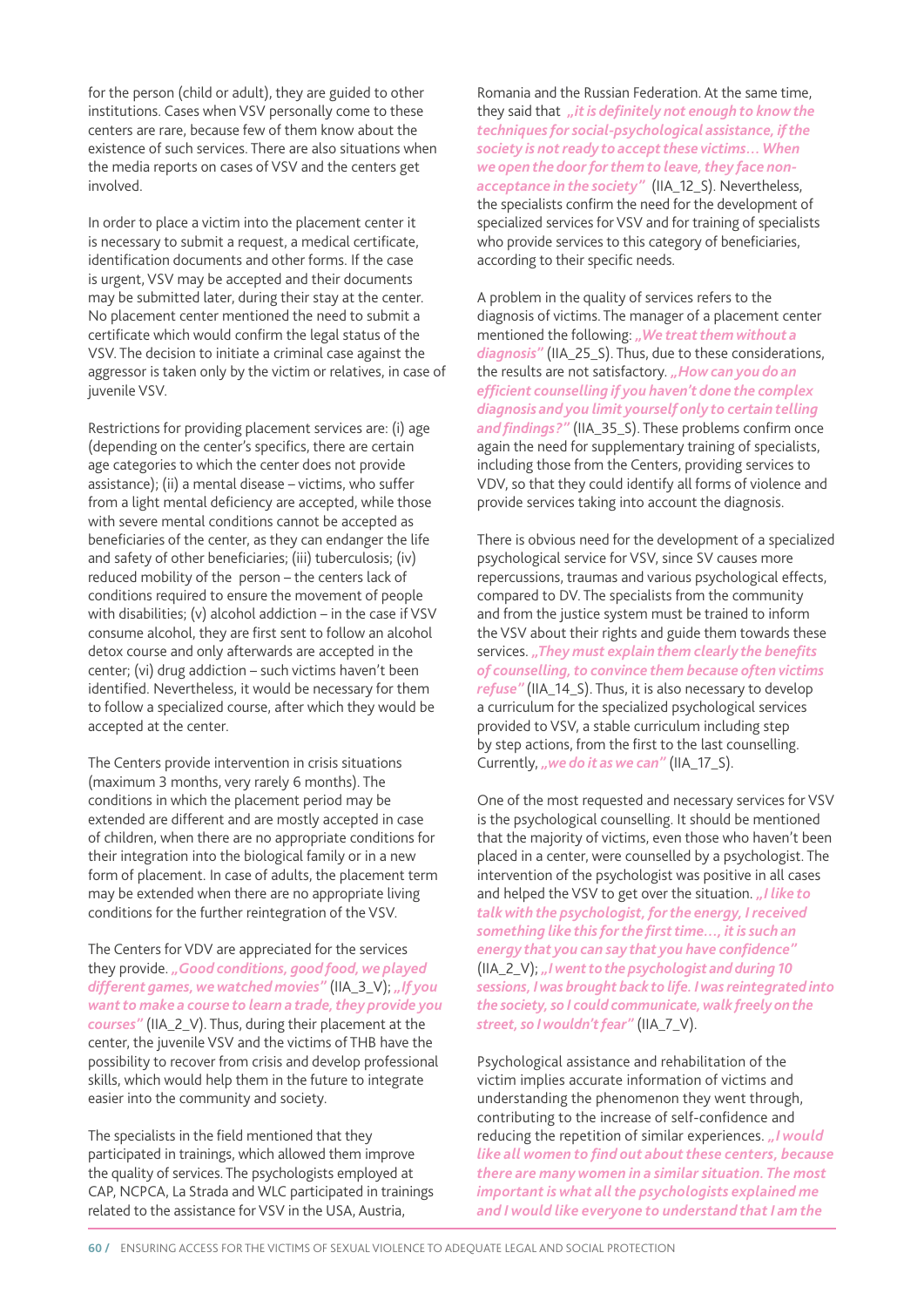*victim and he is the aggressor. The aggressor calms down, gathers more strength, and then aggresses again. I didn't understand such a thing. I thought he would be different, that he would change and everything would be all right"* (IIA\_7\_V).

During the process of rehabilitation of children VSV, the specialists use the methods and techniques which they had learned during the trainings organized by the NCPCA – informational materials developed and edited by "AMICUL". Each child is counselled separately, taking into account the individual needs and peculiarities. *"First of all I evaluate to which extent the child was influenced by the traumatizing event. Then, I work with the trauma, using various methods, depending on the age of the child. The most frequently used are the proactive methods… Children are usually sociable, communicative. Although they may not always show their emotions openly, they do it through arts. Then a peer to peer discussion follows"* (IIA\_3\_S).

Children VSV need more time to build a relationship with specialists and require more attention from them. *"You have to be very careful with the language and touches"*. Nevertheless, there are problems in the rehabilitation of children VSV – some children *"don't want to attend individual therapy".*

The research shows that some VSV didn't benefit of certain services, even if it was necessary. We mention the situation of the elderly VSV who must cope with the trauma on their own. *"I will die only because of what he*  did to me" (IIA 14 V). The social worker mentioned that in certain situations psychological assistance is needed not only to persons who were victims, but also to other elderly persons from the community, who are afraid to stay alone and, in the evening gather at one's place then at the other's, to sleep in pairs. The mapping data show that very often elderly VSV don't benefit from services, they remain in the community and fight with the trauma *"with faith in God"*(IIA\_13\_V).

The VSV appreciated the actions undertaken by the specialists of WLC to build self-esteem and selfconfidence. These persons said that working in group with other VSV made them feel confidence and, at the same time, the support they needed. "They organized like a *small training for women in my situation, as a present for the 8th of March… They taught us self-confidence. I have many books like this, but they have taught us how to live, to recall something. This is different... Then we have seen that awe 're not alone in such situations, we were encouraging each other and getting wings"*  $(IIA 7 V).$ 

The majority of victims face guilt, shame, fear, anxiety and depression. For this reason, psychological assistance must be provided during a longer period of time. In case of children, psychologists mentioned that they would need at least 10 sessions to reach a result.

The short-term intervention of the psychologist doesn't allow for the psycho-emotional rehabilitation of the victim, even if the specialists try to give maximum possible in a short time. "We are providing intervention *for several days, weeks or maybe months, in the best case, the period when we can't pretend that we worked efficiently, because the VSV needs adaptation, needs to get confidence into a specialist, then trust in herself, to be able to overcome the trauma. Then the psychologist must provide her with some behavioral techniques, some behavioral strategies which would make her feel stronger than when she addressed them"* (IIA\_4\_S).

At the same time, in the absence of some specialized centers for children VSV, they need to live in the community and go to rehabilitation sessions to the psychologist, to another locality. This fact has a negative impact on the child. *"Children come to maximum 3-4 rehabilitation sessions, but they need much more"*  (IIA\_3\_S).

Another problem in case of children is working with their parents, to inform them on the conditions which the child is going through, so that they could provide them with the due support. Currently, the biggest majority of parents don't benefit of such services. In case of children VSV, there is also need for more actions in the educational institution, and a more active involvement of the social assistant from the community.

A problem in the provision of assistance to VSV is also the lack of training of the community social assistants, fluctuation among them and their lack of knowledge of the services to which they could guide the victims. *"Different people work in the social assistance field – accountants, engineers etc., who do not have the necessary training"* (IIA\_12\_S). The social assistant must be informed on the existing services, at the district and national level. It must be in their competence to have a *mapping of beneficiaries, at the local level and to be able to guide people to existing services"* (IIA\_32\_S).

In case of children, we noticed also the reduced attention from didactic staff and psychologists from the educational institutions towards SV. There are though examples of good practice, when the didactic staff reported a case of sexual abuse to the law enforcement representatives.

Mapping reveals several weak points in the social protection of VSV. These comprise: (i) lack of specialized services for children, as well as for adult VSV; (ii) lack of long-term services, assistance to VDV in the centers being provided only during the crisis period; (iii) lack of legal assistance in some maternal centers; (iv) lack of services for the prevention of SV at the community level; (v) lack of activities for re-integration of VSV into the community, along with the services provided to the family.

It is important to create specialized services for VSV. The specialization of the Center by categories of victims, would have a positive effect. **"It is dangerous for a young**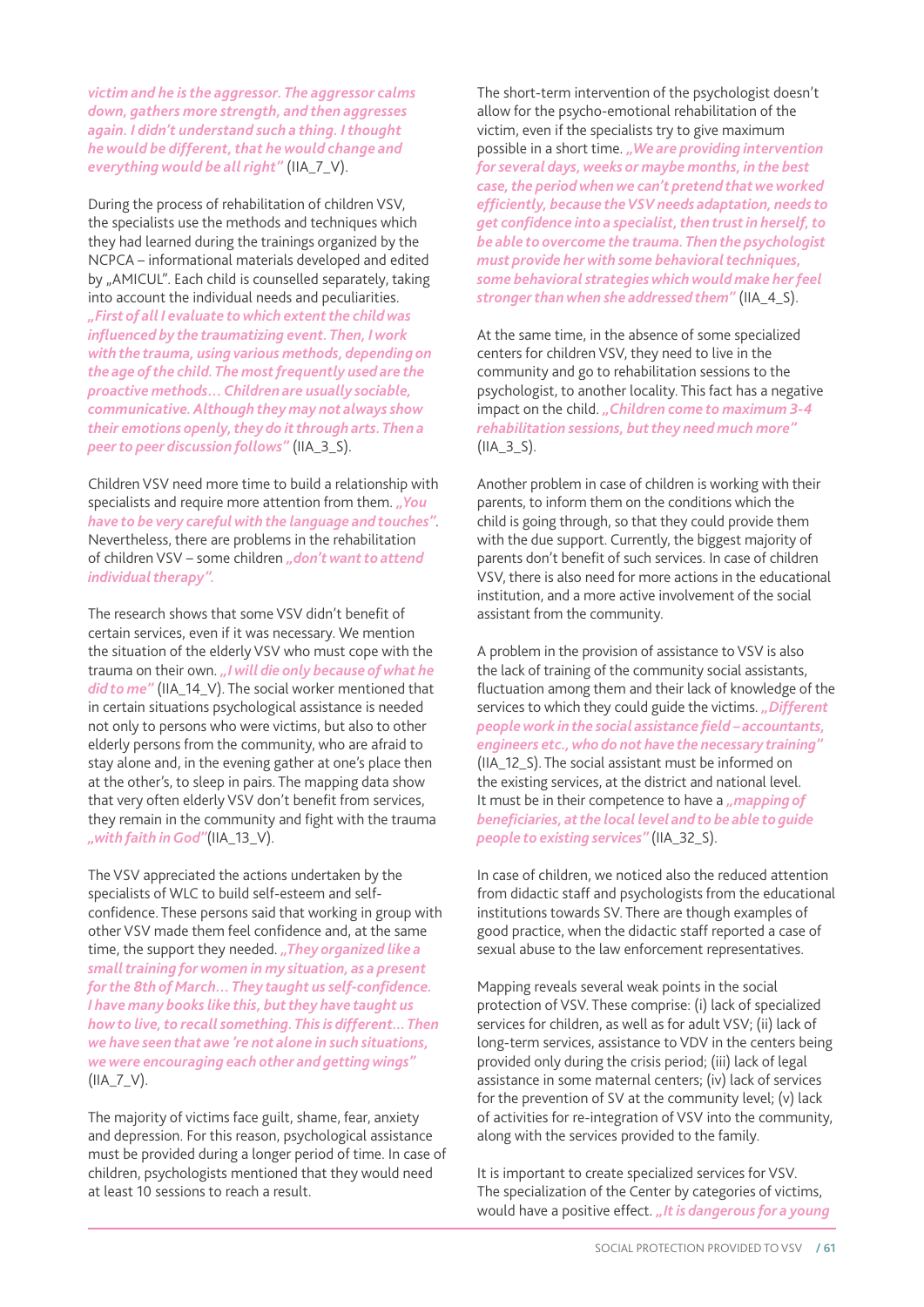*girl with experience of trafficking to meet a young girl VSV. She may receive an erroneous information about what she has done during trafficking… Moreover, the sexually abused women, who didn't go through the rehabilitation period, accept sexual services. She wants to earn money to get out of this, but she falls down deeper and deeper"* (IIA\_12\_S).

Also security services for VSV must be developed, because although the victims currently benefit from free psychological counselling provided by the civil society, they are not protected and don't feel safe. There is a law on witness protection in the Republic of Moldova, but it doesn't include VSV as beneficiaries. Therefore, a protection and safety system for VSV should be created, to consolidate their trust into the state authorities.

The specialists named several strong points though – provision of services to VSV at the Centers for VDV, and interaction between various social institutions in providing assistance to VSV.

Development of the specialized services would contribute to the improvement of the quality of services provided to VSV, and to an increased number of reported cases. In the opinion of specialists, the best advertisement of the quality of services may be done by the beneficiary. *"No booklet, no informational material, no mass-media can do as much as a victim who received the due services. If a sexually aggressed person is assisted and protected accordingly, if she is not left alone at all stages of the criminal process and after the court trial, the number of VSV reporting these offences will increase"* (IIA\_32\_S).

# 4.5. The return of VSV to the community

The majority of VSV don't benefit from certain services at the community level. The specialists reported problems in the moment of return of VSV into the community. *"It is very hard for them to return to the village because everybody labels them"* (IIA\_4\_S).

The psychological assistance at the community level contributes to the rehabilitation of VSV and to an easier overcome of the emotional conditions. *"I am talking to the school psychologist and she said that, if teachers hurt me or don't leave me alone, I should talk to her, and she would help me to be more calm. I get angry quickly and cry, because my whole life was only shouting. When someone shouts, I immediately start crying"* (IIA\_3\_V).

From the interviews made, we found that VSV need the support of the family not only when they cope with violence, especially post trauma, but also during the integration into the community and in the process of life reorganization. "I need only my mother" (IIA\_3\_V).

After the return to the community some VSV choose to change their place of living. *"Then I moved here to Chisinau many things changed. I was walking on the streets there and looking to the sides and was seeing how people were staring at me and I was feeling bad. Here nobody follows me and I can look into the eyes of any person and I know that everything is all right"* (IIA\_6\_V). The specialists reported that they had cases when after the rape offence, the family of the VSV was imposed by the situation to sell the house and leave that community. "They left because of the attitude of the *community. Everyone was pointing their finger at them, even the classmates"* (IIA\_19\_S).

For the victims of domestic violence and of marital rape the return is also very hard. Usually, after divorce, they prefer to change their place of living and start their lives from the beginning. If they have children, this thing is more difficult to do, since they don't have a place to live or a job which would allow them to support the children.

VSV living in the city don't feel constrained by the community, and their needs are focused on other things. *"I told my mother that I want an occupation, that I am bored when I return home. So I cook, I do my homework and I found sports to practice"* (IIA\_3\_V).

The VSV who got pregnant, made an abortion and didn't organize their life after the rape, still want to make a family based on love and understanding. *"I wish to have a house first, to be the lady of my own house, to have my job and live, and I would like it all without sexual violence, this is not good. I want to be free and happy"*  $(IIA_1V).$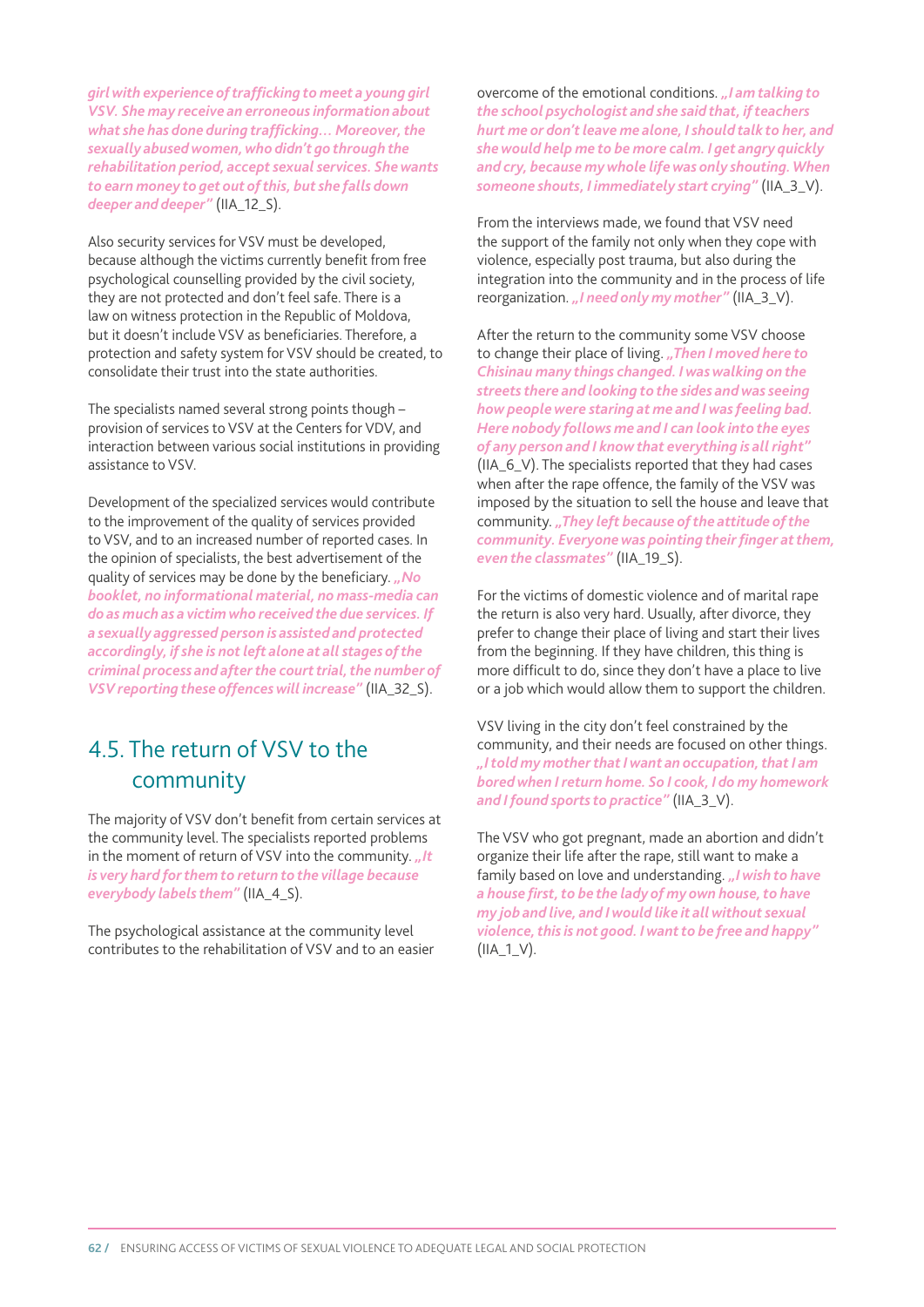**COLLABORATION BETWEEN ORGANIZATIONS PROVIDING LEGAL AND SOCIAL ASSISTANCE TO VSV**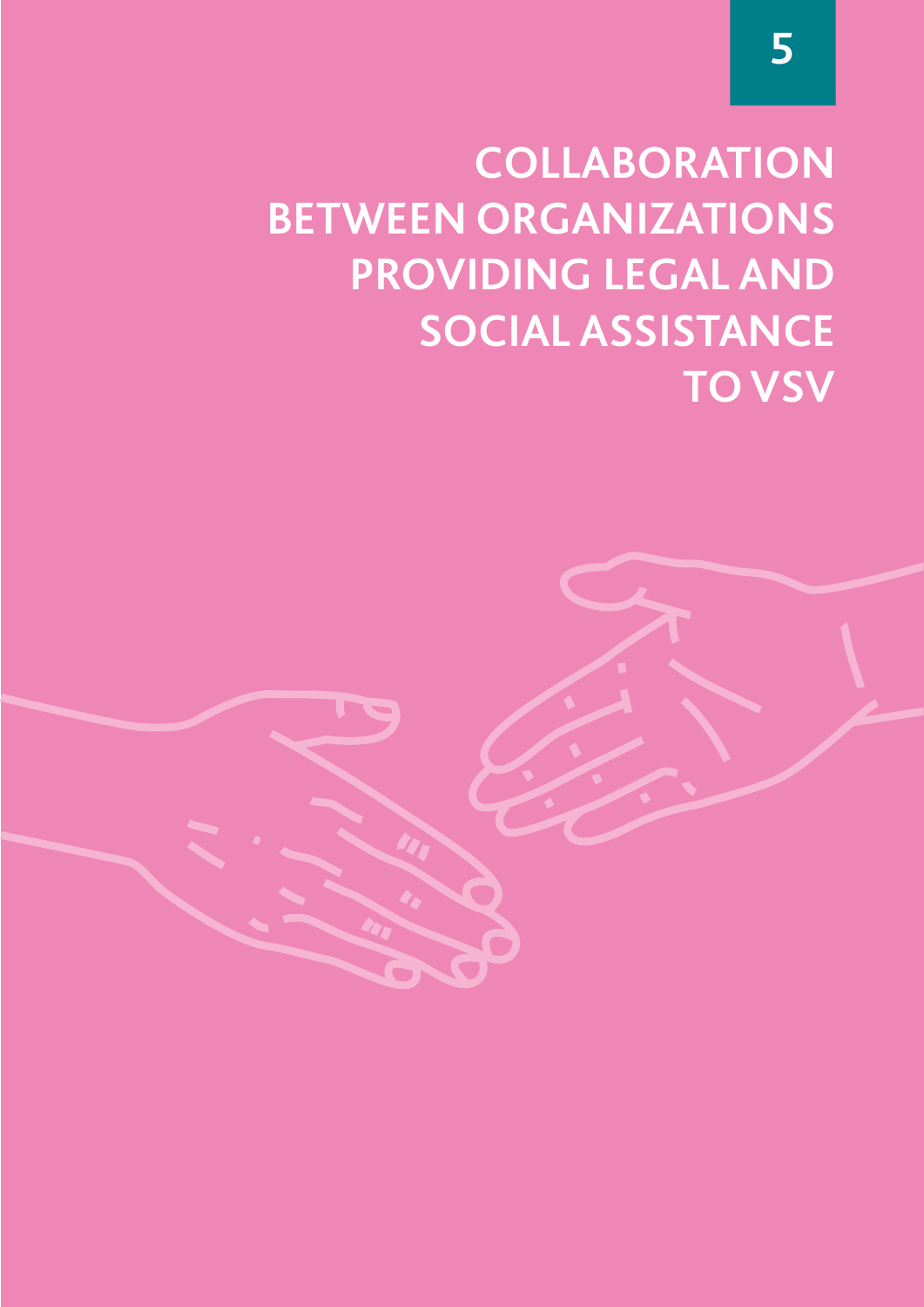**5**

# **COLLABORATION BETWEEN ORGANIZA-TIONS PROVIDING LEGAL AND SOCIAL ASSISTANCE TO VSV**

The collaboration between institutions is a challenge, since each institution has its own regulations, rules and bureaucratic system. Currently, there is no unique vision of the institutions providing legal and social assistance to VDV, including VSV, on services for VSV and collaboration between institutions providing various types of services. Some specialists mentioned that the existing system is incipient, but it must be developed and improved to become functional and to satisfy the needs of VSV.

Special attention must be paid to the way of interaction between the specialists from the social and legal systems – from the moment when the VSV files complaint at the police or is identified at the community level. The majority of specialists mentioned that *"a viable and healthy interaction"* must be developed, so that everyone would know his attributions and exercise them in a short term. In this process, the human factor is of a major importance.

### **Collaboration with the regional police departments**

The police are working 24/24, 7 days a week, and children or adult VSV get to them at any hour. The other services don't operate in such a schedule and there is a problem with transferring victims, because the social services usually work from 8.00 to 17.00/18.00. In such cases social services which work 24/24, 7 days a week are required, but these are few and exist only in big cities.

A strong collaboration with the regional police bodies was specifically reported by NGOs which do advocacy. Collaboration refers to the transfer of cases, development of the psychological evaluation reports and assistance to victims during the court trials.

The NGOs provide trainings to the police, especially on domestic violence and sexual abuse against children. The provided trainings refer to methods for the implementation of the legal provisions, i.e. peculiarities of working with children victims of sexual abuse, stages of interviews, psychological evaluation reports, principles of confidentiality and ways to share information.

The main difficulties faced by the organizations when cooperating with the police are: weak training of the specialists/partial knowledge of job responsibilities, as well as the existence of stereotypes related to VSV. In order to strengthen the collaboration between the

police and the non-government sector, including public institutions which provide services to VSV, there is need for improving the knowledge the police officers in working with crimes of sexual character, as well as a clear delimitation of the roles and responsibilities of each party.

It is necessary to develop guidelines for police officers, indicating how they should behave in cases of SV, and which steps should be taken. The availability of such guidelines would exclude the loss of essential information for the file, as well as the re-victimization of VSV. It is necessary to explain to police officers the dependency of the VSV on the aggressor - the material, financial and psychological dependency. Training would contribute to a more efficient activity of police officers.

In case of institutions providing placement and of maternal centers, the collaboration with the police officers is done upon request, depending on each case. The collaboration methods are different – by a phone call, request, letter or face to face meetings. The police officers participate in the identification of cases, provide support in issuing protection orders, and initiate actions of criminal investigation against the suspected persons. All these actions are coordinated with specialists from the placement institution. Several of these organizations provided trainings for local police officers, based on financing/grants. The trainings had a multidisciplinary character, focused on understanding of the needs of VDV.

In order to cope with the difficulties mentioned above systematic trainings on DV and SV is required, not only from the legal but also from the social perspective, working on specific cases, to delimitate the role of each actor during intervention and assistance to VDV and VSV.

An obstacle in the collaboration process is the lack of official agreements between the police bodies and social services providers. The availability of these agreements would contribute to a better knowledge of the specifics of the providers by the police officers, to a proactive involvement to change the stereotypes and prejudgments at the community level.

There are cases when police officers fail to comply with their code of conduct, do not fulfill their work duties or execute them superficially. Nevertheless, the Study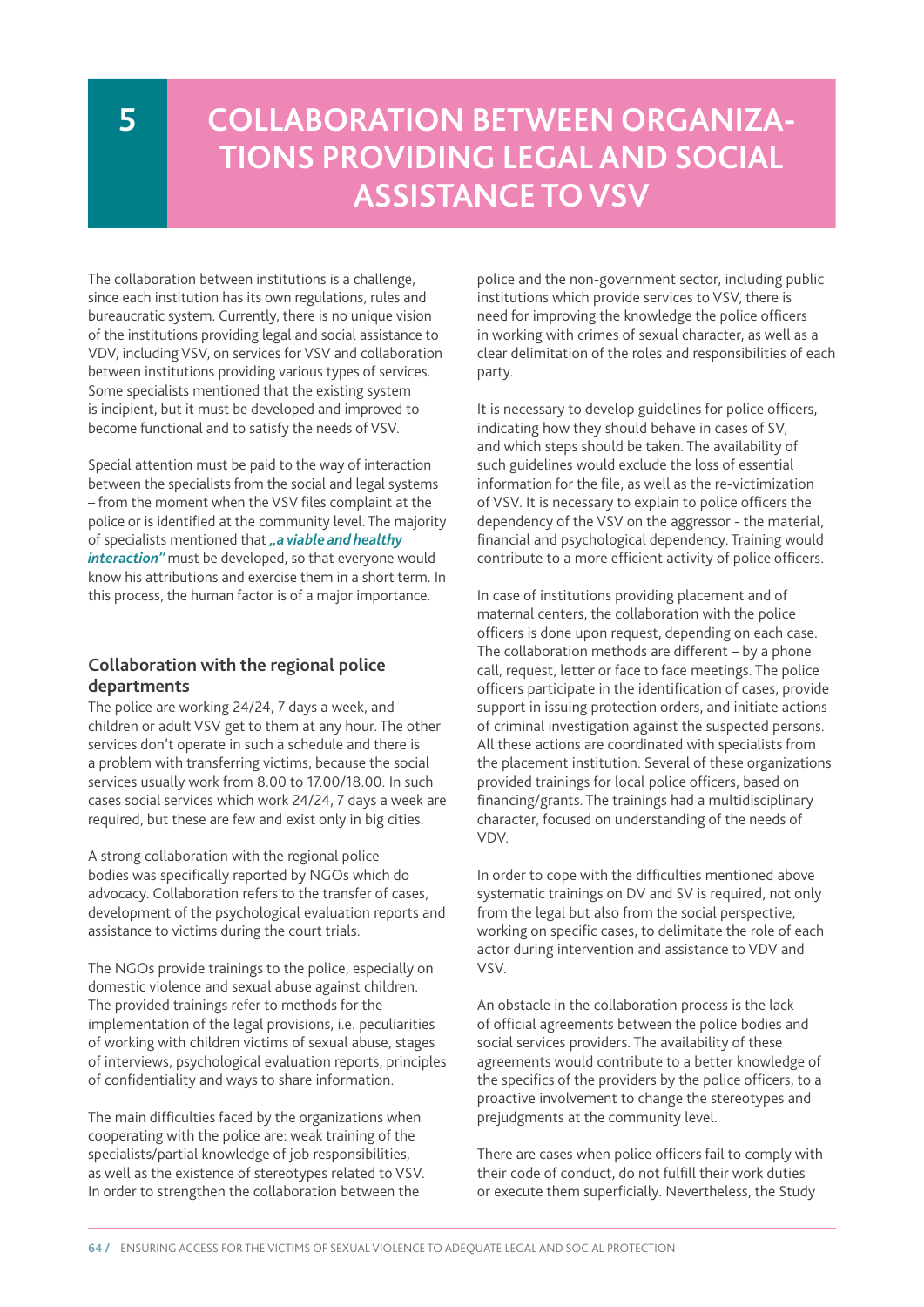also reveals examples of good practices, when the police officers promptly reacted in cases when VSV reported a sexual offence, contributing to the arrest of the aggressor.

### **Collaboration with prosecutors**

The majority of organizations which provide services to VDV also collaborate with the representatives of the prosecution. A tighter collaboration was identified in the case of NGOs that provide qualified legal aid in courts and trainings for public prosecutors.

In cases of children VSV, the prosecutor is assisted by a psychologist who usually represents specific NGOs, in order to accurately formulate/reformulate the questions or to interview the victim. The lawyer (in the Centers which have such a specialist) also participates in the process of criminal investigation and defends the interests of the victim in court.

The social specialists dealing with VSV reported that some prosecutors have a professional approach to the issue, but others don't know the specifics of working with such victims and follow the existing stereotypes.

The change that would lead to a more productive collaboration with the prosecutors is provision of quality training to prosecutors, as well as the change of attitude, mentality and rejection of stereotypes. But the most effective would be to train prosecutors specialized in cases of sexual violence, i.e. make them specialize in a narrow segment.

The research identified trained prosecutors prepared to assist VSV, with a well-grounded civil position, but their number is small.

### **Collaboration with judges**

The interaction of the social specialists with judges takes place upon need and only during court trials. Usually, the specialists who developed the psychological evaluation reports may be invited as witnesses within the criminal matter; the psychologist or another specialist from the centers may escort the victim to the courtroom as legal guardian, support or reliable person. Also, the Centers that provide qualified legal aid through the lawyer, represent the interests of the victim during the court trial.

The difficulties faced in working with the judges are: stereotyped attitude of some judges towards VSV, isolation and resistance of judges to some changes, delay of hearings, as well as corruption in the system.

To improve the collaboration with judges, the representatives of the non-government organizations who organize activities of advocacy, mentioned the need to involve judges in common training programs, collaboration in explaining the decisions and recommendations of the Supreme Court of Justice, as well as lobby and awareness campaigns to change certain perceptions related to SV.

Some legal specialists mentioned the efficient collaboration and the high appreciation of the support offered by social services providers. "Currently, we *cannot cover all segments, including the area of justice and child assistance, that is why the success of a criminal matter is higher if they help"* (IIA\_11\_S). On the other hand, the representatives of the social services providers mentioned that this collaboration is frequently formal. "They requested the psychological evaluation *report. We made it and sent it. I am rarely invited to the trial, usually when the lawyer of the offender wants to insult me, or to ask me stupid questions, otherwise, the prosecutor and the judge do not have questions"*  (IIA\_12\_S).

### **Collaboration with medical institutions**

The number of trainings provided to the medical staff on SV is small. These trainings were organized within various projects. The topics of the trainings focused on the implementation of the interdisciplinary instructions in cases of DV, as well as on the term for the intimation and forwarding of cases.

The organizations implementing advocacy activities mentioned the need for trainings on SV also for medical staff. They developed a specific action plan which includes the topic of SV within continuous education courses for medical specialists, as well as the organization of training seminars with specialists on issues of mother and child, which may contribute to the identification of cases of sexual violence against children.

The Study also reveals several examples of good practices related to information of medical institutions about cases of SV, including against children. The authors found cases of efficient collaboration between institutions while identifying cases of SV against children of young age. *"The doctor drew our attention that a child of 1,5 had something… and it was discovered that the child was a VSV"* (IIA\_11\_S). Without good training of specialists, such cases cannot be identified when children of this age are involved.

### **Collaboration with educational institutions**

There is also certain collaboration with educational institutions on cases of SV. However, the specialists from the non-governmental sector reported that this collaboration is *"difficult… due to the indifference. The didactic staff focus only on schooling results"* (IIA\_9\_S).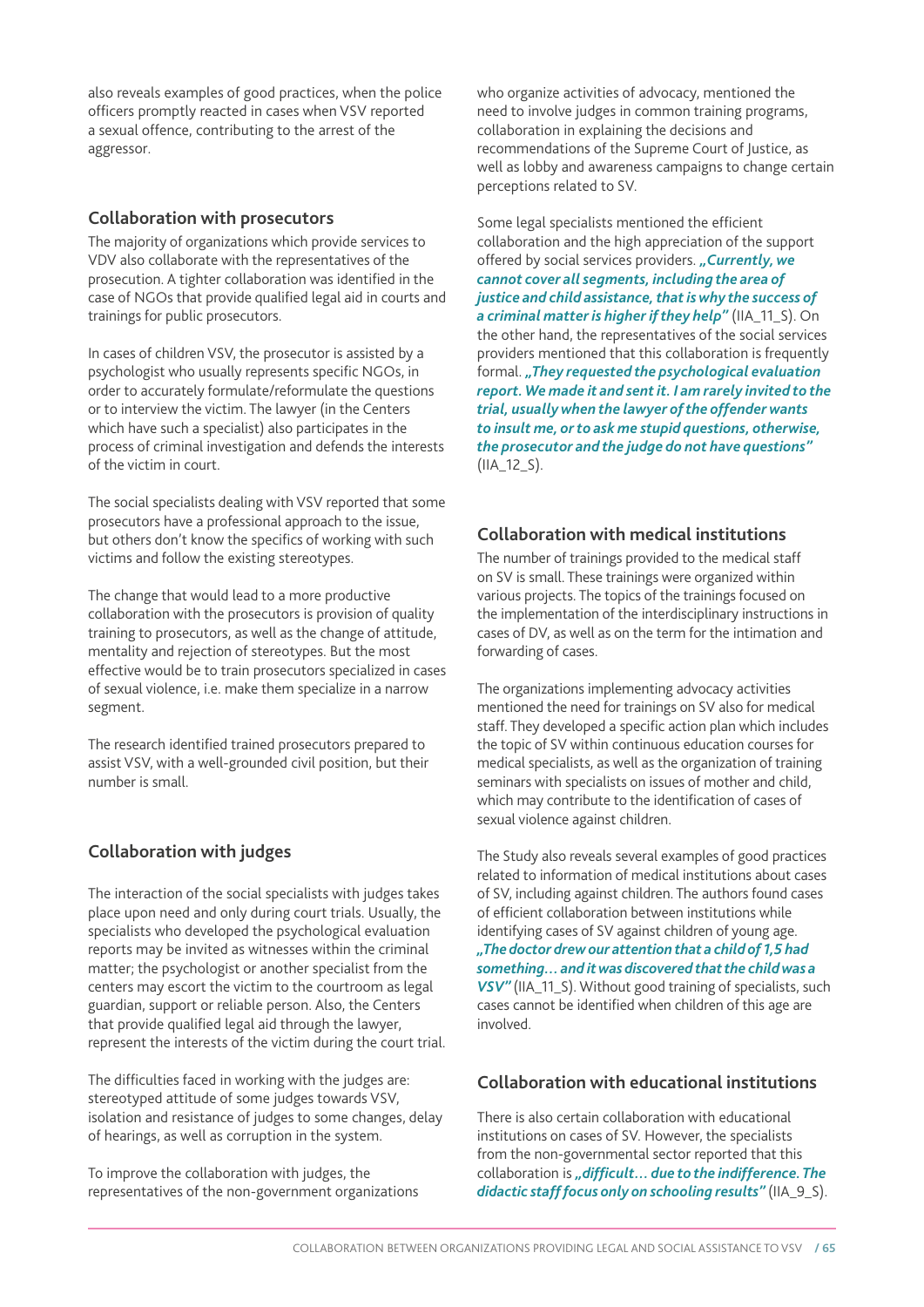The educational institutions should implement more awareness raising and preventive actions for children, as well as for families. In order to be able to implement such actions, they need training. Also, training should be provided to all psychologists from the Republic of Moldova who work in educational institutions and social services, to be able to identify such cases and inform specialized services about them. "There are certain *things children say, but the adults don't even pay attention… the child tries to tell, but doesn't find the right words, that is why special training is required to understand what the child is trying to say"* (IIA\_10\_S).

The research also identified some positive examples when several didactic staff contributed to the identification of children VSV, and helped them benefit from the existing services.

### **Collaboration between service providers**

The support of service providers is of a "great value" not only in the area of assistance to children or adult VSV, but also in the organization of trainings for various specialists from the justice system, and in preparing complex and multidisciplinary replies to VSV.

There are common initiatives for interaction and consolidation of the assistance provided to VSV. However, there are always ways to improve the work done. "**TThose** *who provide services to victims, often cannot understand each other and are hiding behind walls"* (IIA\_25\_S).

In cases of children the data of the research reveal positive examples of collaboration between various institutions with the foster care authorities, the National Council for Child Rights Protection, as well as with the MDT.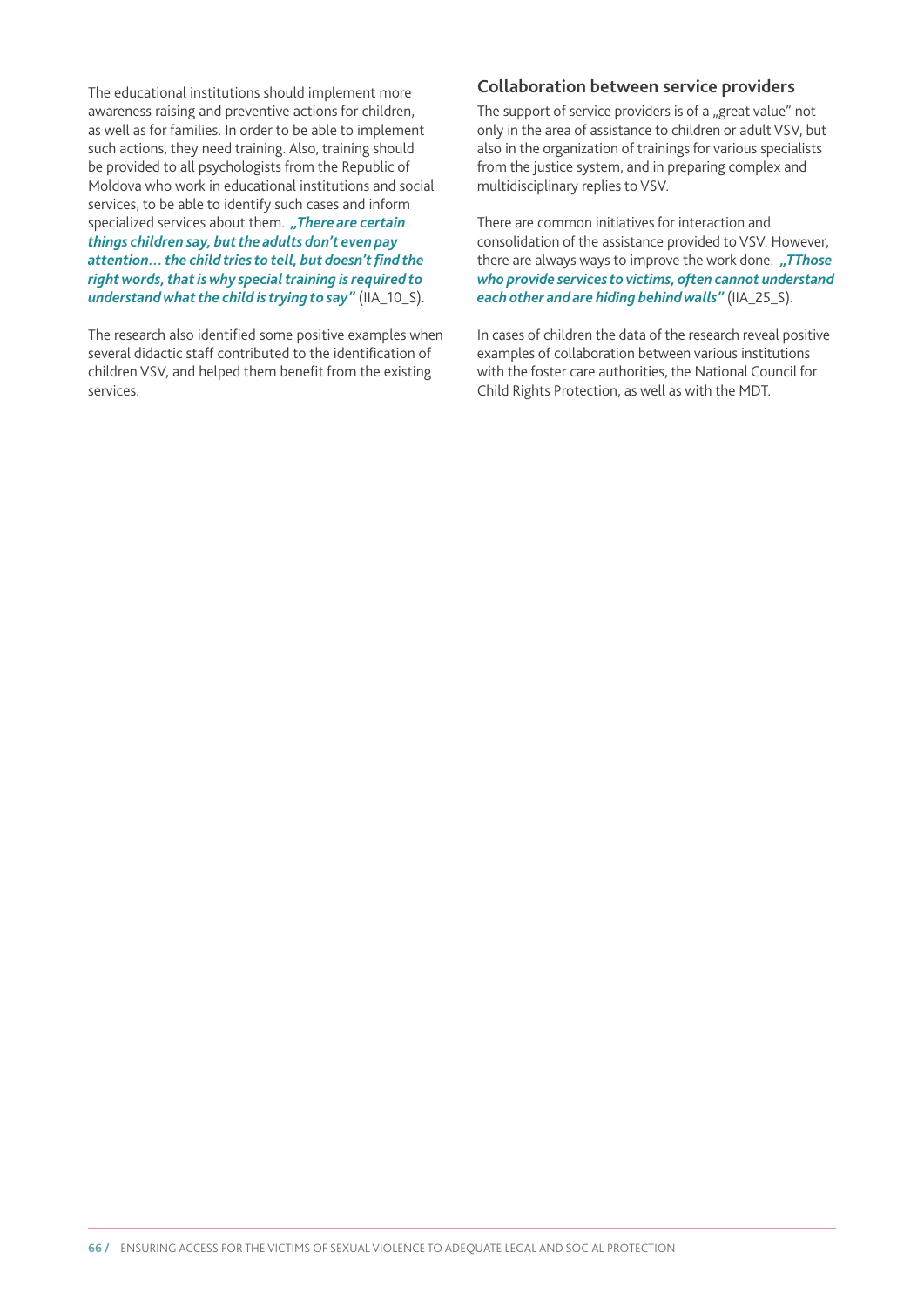# **CONCLUSIONS**

 $\blacksquare$  The number of VSV who address the justice system and the social services is low. This situation is caused by several factors: (i) stereotypes of the society, which usually blames the victim and doesn't consider the aggressor fully responsible; (ii) the distrust of VSV in people around them, but also in the society; (iii) dependency of victims on the aggressors, or the fear the aggressors made them feel; (iv) lack of information about where to go in such situations, and also the lack of specialized services; (v) the low level of legal knowledge among VSV etc.

The law ensures access to legal protection for all citizens, and the law enforcement representatives have the obligation to register and check each call to the police station. Nevertheless, often those who must ensure public order in the society doubt the statements of VSV. Currently, there is no clear working methodology for cases of SV for the police bodies, where such offences are reported. They don't take into account the condition of the victim, don't start from registering the case. The victim has to repeat several times about what happened, which may lead to a profound re-traumatizing.

 $\blacksquare$  There are problems in obtaining evidence which must be presented in courts because: (i) VSV were not informed about the actions which they must undertake in case they become VSV; (ii) many VSV are late in reporting and it is difficult to prove the offence in court; (iii) usually, VSV and not the aggressor is obliged to make the psychiatricpsychological evaluation at the Republican Psychiatric Hospital or the Psychiatric Hospital from Balti etc.

 $\blacksquare$  Although there is a Code of conduct for police officers, which provides by Art. 6 their obligation to keep the confidentiality of victims, there are situations when they are not aware of this and flagrantly violate the norms of conduct, exposing VSV to marginalization from the community.

 $\blacksquare$  The data of the research show the need to improve the equipment and the conditions of the forensic examination institutions. The equipment used is old, while in the regional divisions it is practically missing, which generates some discomfort for victims who must travel from one district to another, to make the examination. Also, trainings for specialists are required, in order to change their attitude towards VSV. Last but not least, forensic expertise must be improved, so that the documents issued by these specialists do not allow interpretations.

 $\blacksquare$  The recent modifications to Art. 110' of the Criminal Procedure Code allow for a child below the age of 14 to

be interviewed ideally once at the criminal investigation stage by the investigating judge. All victims over the age of 14 are considered adults and are interviewed in the presence of the aggressor. In these cases, the victim may be interviewed for several times and, frequently, is forced to confront the aggressor.

In case of adult VSV, the international standards which provide that the VSV have a special status and must be interviewed using special protection measures, are neglected. These cases go through all stages of the trial process – the first instance court, the Court of Appeals, the Supreme Court of Justice and, every time, VSV are forced to tell several times the experience they went through.

In case of children, special attention must be paid to the persons who escort the child to the hearing and represents his/her interests in court. Ideally, this must be a specialist working with the child and in whom the child has full confidence, or the mother. Nevertheless, there are situations when the mother is not a reliable person for the child.

■ The Criminal Procedure Code provides the participation of a psychologist or a lawyer to all stages of the legal investigation of cases involving children victims of sexual offences, but they must be trained accordingly. The participation of these specialists is useful, but they must be trained so that their presence is not purely formal.

Psychological evaluation reports are used in the judiciary practice. These reports help the police officer and the prosecutor to understand the circumstances of the offence, because in this report the psychologist describes the mechanisms of manipulation and constrain used by the aggressor. Some judges also mentioned that psychological evaluation reports, if developed in a professional manner, have a great value and help them in reviewing the case.

Currently, the state provides a lawyer only to the  $\overline{\mathcal{L}}$ aggressor, and not to the victim. Some VSV cannot pay for the services of a lawyer who would protect their rights in court. When VSV get to the organizations which also provide legal advice, they benefit from the assistance of a lawyer paid by these organizations. Although the prosecutors should represent the interests of VSV, in practice there are still many prosecutors who have their own stereotypes and don't ensure the corresponding protection which the state should provide to victims of these offences.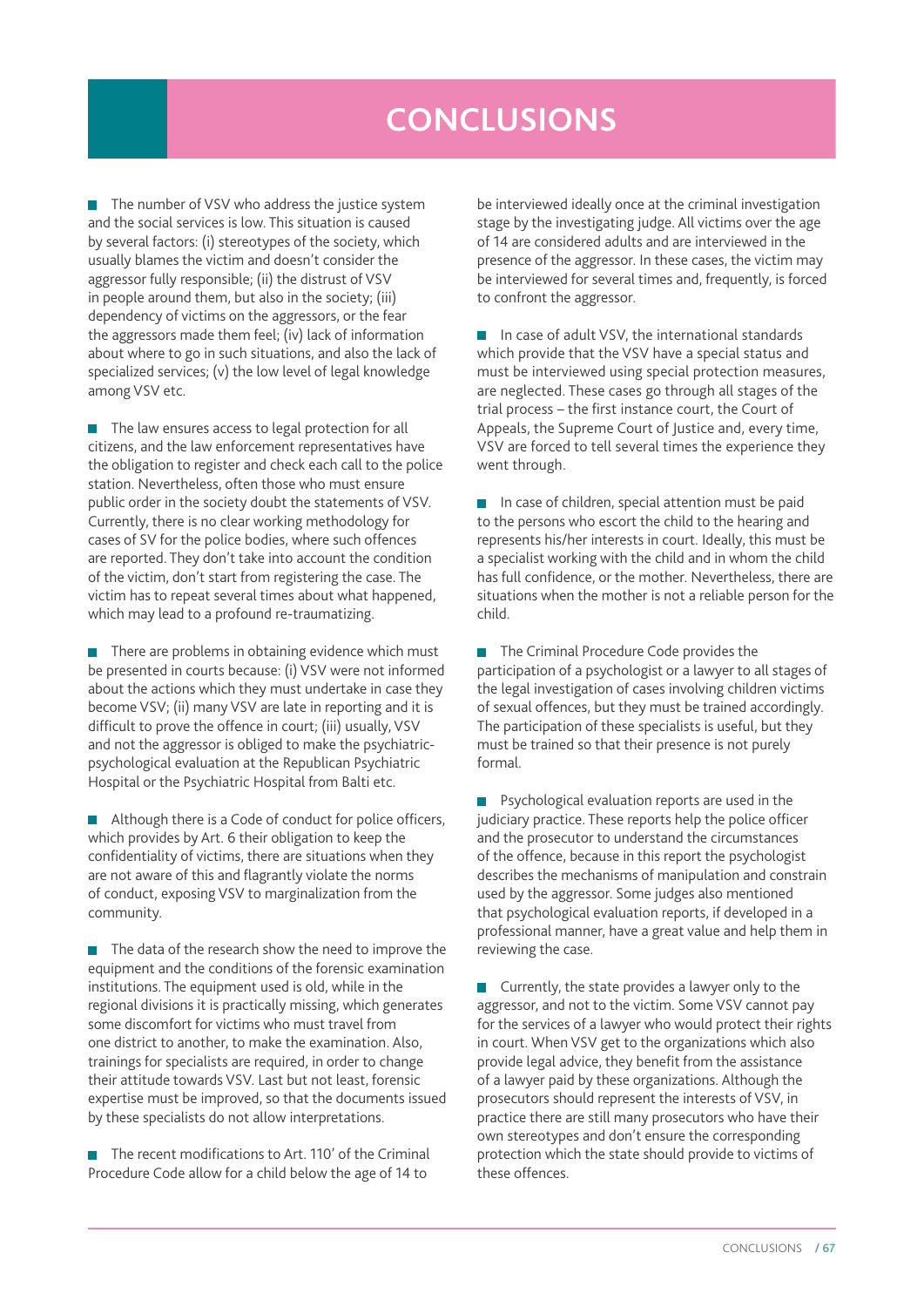$\blacksquare$  In very few cases the legal specialists guide the VSV, who initiated a criminal case against the aggressor, towards the existing services for VDV or victims of THB, and practically never towards lawyers who would represent their interests.

■ Once the criminal procedure is initiated, VSV face pressure from the offender and his relatives to withdraw the complaint. VSV are very vulnerable emotionally, easy to be influenced by the aggressor and, if they are not encouraged, the majority of them withdraw their complaint and refuse to continue the criminal investigation initiated to punish the aggressor.

 $\blacksquare$  There are legal specialists who do not take into account the vulnerability of VSV, and the fact that they can be manipulated or threatened to withdraw the complaint. Currently, the legal system in the Republic of Moldova favors the situations in which victims are obliged to change statements under pressure. By way of paradox, they are later charged with "false statements", although there is obvious evidence of the offence committed against them.

 $\blacksquare$  The majority of victims who addressed the legal protection bodies to punish the aggressor mentioned the long period for collecting evidence, initiation of case and hearings. The delays of hearings make the victims lose their courage and refuse to continue the case.

■ Very few VSV benefit from psychological and legal assistance from the state institutions or from nongovernment organizations which provide services to VDV. The psychological and legal assistance provided to VSV before the initiation of the court trial is very important, as victims are aware of their rights and responsibilities, and are more stable from the emotional point of view.

 $\blacksquare$  The impact of the SV on the personality of the victim is currently neglected by the justice system. The psychological and psychiatric examinations cannot assess the impact of trauma on their personality, therefore, the number of therapeutic sessions which the victim needs for rehabilitation cannot be established. VSV don't initiate civil cases to seek compensation of financial and/or moral damages.

 $\blacksquare$  The specialists from the legal system told about acts of corruption in cases when VSV address to the court. There are multiple reasons for these situations, but the main refers to the indifference of legal specialists to oppose the existing stereotypes, to fight and reveal the truth.

 $\blacksquare$  In case of VSV, the justice system is not friendly, as the majority of specialists mentioned. Although there is a normative framework which provides certain mechanisms of interaction between specialists, there's a big difference between the situation *de jure* and *de facto*. The mechanism for the implementation of the legal framework is deficient.

 $\blacksquare$  There are many gaps in the justice system which refer to VSV: (i) possibilities for different interpretations of the normative framework; (ii) few preventive actions; (iii) lack of specialists trained in this field; (iv) violation of ethical principles by the specialists; (v) confrontation of the victim with the aggressor etc.

**Currently, there are few organizations that provide** specialized services to VSV – NCPCA, La Strada, CAP, WLC, PA "Promo-LEX". The services provided include qualified legal aid in courts, psychological counselling and shortterm placement.

 $\blacksquare$  The number of specialists providing services varies depending on the type of institution, its capacity and specifics. In average, the organizations which provide placement employ about 10 people, while in the maternal centers the number of specialists varies between 6-8 persons. In the majority of institutions, the main specialists are: a psychologist, a social assistant, an educator or a social educator (in case of children), a medical assistant (in some institutions working full time, in others part time) and a lawyer (in some institutions as a main specialist or cumulating jobs, in other institutions not available).

■ VSV don't know where to seek help. In crisis situations, some of them remember about the ads on TV or internet and contact the advertised institutions. Some cases are identified through the following services: Trust Line 0 8008 8008, Child Helpline 116 111, Hotline 0 800 77777 provided by La Strada, which, at a later stage, guide them to specialized services of other institutions.

 $\blacksquare$  There is a direct relationship between the age of the victim and the way to access the existing services. The peculiarity of juvenile victims is that they don't feel how vulnerable/sensitive their situation is, and even if some of them understand that what happened to them is not good, very often they hesitate to seek help or don't know where to go. Thus, children get help from specialists only when parents or close adults notice their needs, or when the community social assistant identifies these cases.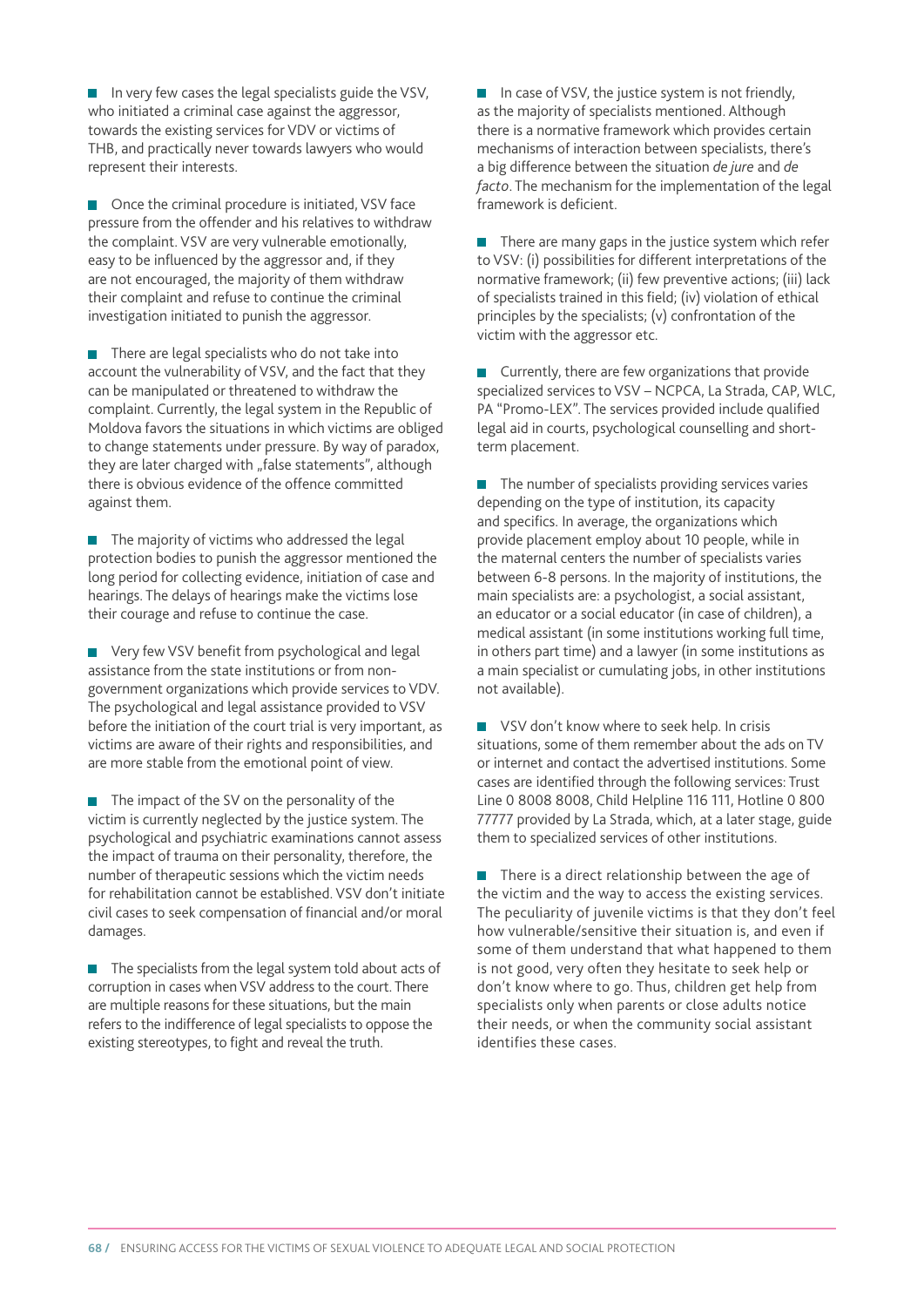$\blacksquare$  The research reveals that if the situation requires, VSV are placed at the Centers which provide services to VDV or to victims and potential victims of THB. Although, under the quantitative aspect, taking into account the international standards, the existing placement services for VDV, are not sufficient and the capacity of the Centers is small compared to the geographic area they cover. Under the qualitative aspect, VSV need specialized services focused on their specific needs. The initiative of some institutions to provide services to this category of beneficiaries is appropriate, but adequate education and training of specialists is needed, as well as development of specialized services for VSV.

 $\Box$  During the research, it was identified that among the beneficiaries of the maternal centers and of the placement center "Casa Marioarei" some women, who were subject to domestic violence, also suffered from sexual abuse. Despite this fact, the mentioned Centers don't keep any differentiated records of the beneficiaries, registering them all as VDV, and providing them, practically with the same services. A similar situation was identified also in the placement centers for children.

A problem related to the provision of assistance to VSV is also the lack of community social assistants, fluctuation among them and lack of knowledge of services where victims could be guided. The social assistant must have all the information about the existing services at the district and national level.

■ When developing specialized services for VSV, an increase attention must be paid to the psychological counselling, primary legal assistance and qualified legal assistance, medical services, placement services etc.

**Currently, security services for VSV are not available.** Although some of the VSV benefit from free psychological counselling provided by the civil society, they are not protected and not safe. In the Republic of Moldova there is a law on protection of witnesses, but it doesn't include VSV as beneficiaries.

 $\blacksquare$  The problems faced by the organizations providing services, including for VSV, are: lack of financial resources, fluctuation of staff due to low salaries, difficulties in communicating/interacting with VSV (self-isolation). The lack of an adequate methodology and of specialists trained in working with children and adult VSV, affects the quality of the provided services.

 $\blacksquare$  Mapping reveals several weak points in the social protection of VSV. These include: (i) lack of specialized services for both children and adult VSV; (ii) lack of long-term services, assistance for VDV in the centers being provided only in the crisis period; (iii) lack of legal assistance in some maternal centers; (iv) lack of services for the prevention of SV at the community level; (v) lack of activities for the re-integration of VSV into the community.

 $\blacksquare$  The collaboration between institutions is a challenge, because each institution has its own regulations, rules and bureaucratic system. Currently, there is no unique vision of the institutions providing legal and social assistance to VDV, including VSV. Special attention must be paid to the way of interaction between the specialists from the social and legal systems, from the moment when the VSV files the complaint to the law enforcement bodies or is identified at the community level.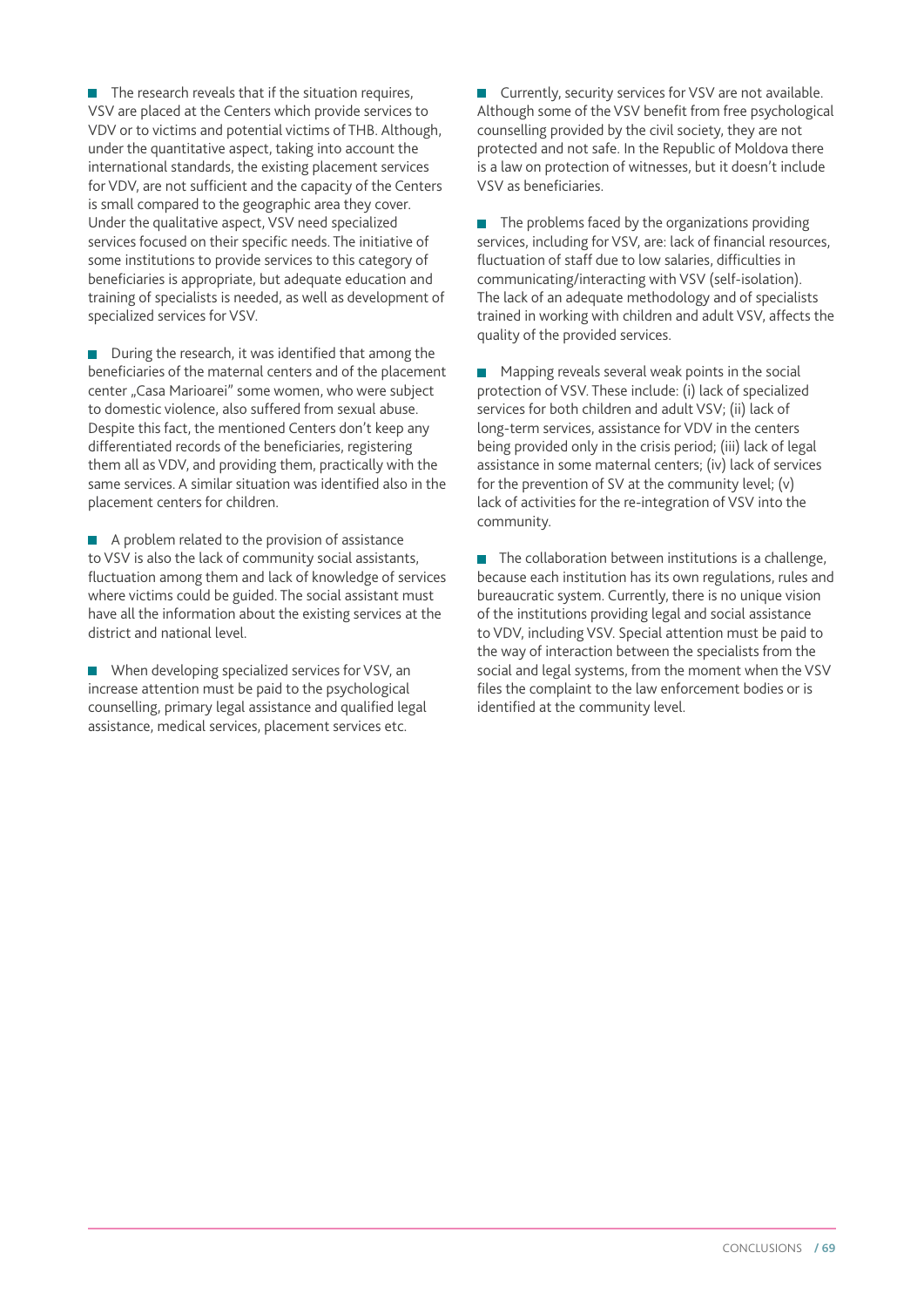# **RECOMMENDATIONS**

The results of the Study reflect the social and legal reality related to the provision of legal and social assistance to VSV in the Republic of Moldova. These results allow us to provide the following recommendations, in order to improve the situation in ensuring access of VSV to adequate legal and social assistance.

### **For governmental authorities**

#### **General**

- **The Republic of Moldova should respect the national and international engagements assumed, related to protection of human rights, with a priority focus on the protection (through various legal mechanisms) of the rights of VSV.**
- **The Republic of Moldova should sign and ratify the Convention of the Council of Europe on the Prevention of Violence Against Women and of Domestic Violence (Istanbul Convention), which requires Member States to establish one or more official bodies responsible for the coordination, implementation, monitoring and evaluation of policies and measures to prevent and combat all forms of violence against women provided by the Convention.**
- Develop a National Strategy on preventing and **combating violence against women and domestic violence, which would include a separate chapter, dedicated to preventing and combating sexual violence.**
- Develop quality standards or regulations on **services and assistance to VSV that would include provisions based on the specific needs of victims of this category of crimes. Currently, there is no such document in the national law.**
- **Provide/increase state financing for qualified legal services, psychological services, medical services etc.**
- **Strengthen partnerships among representatives of legal, social, medical and civil society institutions etc., and develop cross-sector collaboration mechanisms.**
- **Organize public awareness campaigns focused on actions that must be undertaken in cases of VSV, on**

**the risks and consequences of these offences and on the existing services for VSV.**

- **In partnership with the civil society and massmedia, develop campaigns to change/eliminate stereotypes and prejudgments of the population related to SV and VSV, by presenting footages, shows, talk-shows, reporter investigations etc.**
- **Develop action programs for the prevention of SV and pro-active mechanisms to identify VSV for police officers, didactic staff, doctors, community social assistants, social workers etc.**
- **Create and train teams for intervention in cases of sexual aggression, comprising specialists who provide direct services to VSV, a forensic expert, a criminal investigation officer and a prosecutor, that would promptly react in cases of sexual aggression in the interests of VSV, as well as in the interests of justice.**

#### **Justice system**

- **Review the legal framework, especially the Criminal Code of the RM, the chapter on offences related to sexual life, starting from definitions. For example, in the case of definition of rape, the "constrain" to be replaced with "full consent", as provided by the Istanbul Convention.**
- The Supreme Court of Justice should develop **updated comments or explanatory notes on SV, taking into account the international standards in the field of SV.**
- The Republic of Moldova should adapt the legal **language as required by the Istanbul Convention, which criminalizes the "non-consensual" penetration. Convention explains that "consent must be expressed voluntarily, resulting from the free will, assessed in the context of the circumstances"44.**
- **Strengthen several legislative provisions to effectively protect VSV and punish the offenders. For example, "physical or mental forcing " is currently required to prove the rape crime45. While**

**<sup>44</sup>** Istanbul Convention, Article 36.

**<sup>45</sup>** Criminal Code, Art. 171(1).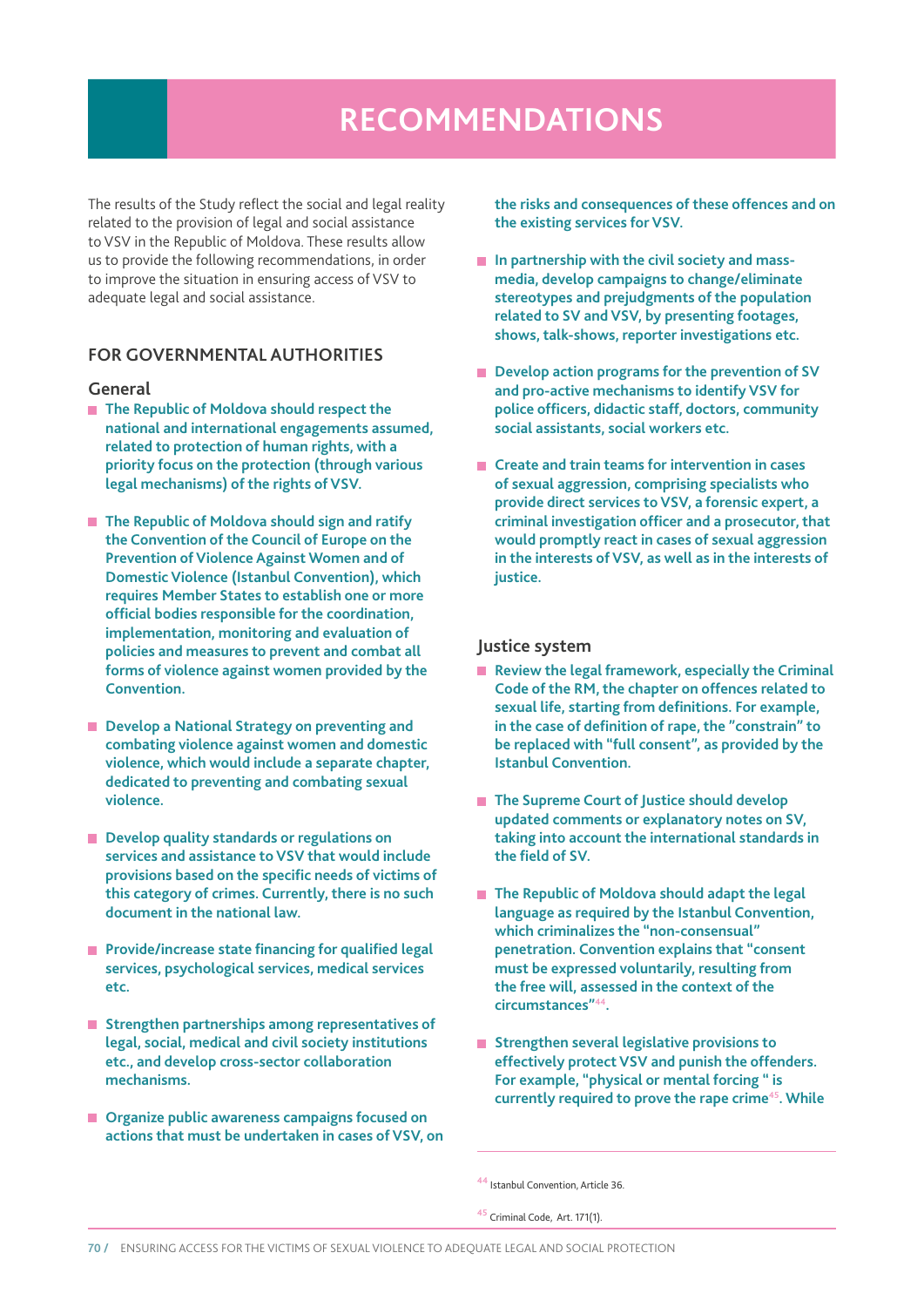**the Penal Code does not define the term "forcing", this requirement makes it quite difficult to prove the crime of rape.**

- Totally ensure through domestic legislation, the **effectiveness of access to justice in crimes related to sexual life. In this regard, we recommend additions to the Criminal Code, the Criminal Procedure Code and the Labor Code to ensure effective protection of the VSV rights in all circumstances.**
- **Develop a methodology on ways of registration and investigation of the reported SV cases, to reduce the re-victimization and provide access to justice to VSV.**
- **C** Organize specialized training of criminal **investigation officers, prosecutors, judges and lawyers on cases of SV.**
- **Develop guidelines and methodical instructions for prosecutors and criminal investigation officers, in accordance with the international standards on human rights but also corresponding to the Council of Europe Convention on Preventing and Combating Violence Against Women and Domestic Violence.**
- At the investigation stage of the cases of child VSV, **involve a psychologist, along with the criminal investigation officer, because while committing these offences, the aggressors use psychological violence. The presence of a psychologist at this stage will help to explain the methods used to manipulate the child and will exclude the myth**  of **"consent of the child who is over the age of 16" in cases of SV. Ensure a friendly justice for all VSV, by extending the provisions of Art. 110 on adult VSV. Interrogate all VSV in the interview roomsfor children, to reduce the possibility of re-victimization, and use special techniques in the case of adult VSV, in order to avoid repeated interviews (preferably only one interview); to exclude the procedure of confrontation between the VSV and the aggressor.**
- Sanction the justice sector professionals for **violation of deontological rules and for acts of corruption etc. Introduce sanctions for absence from court hearings and unjustified delay of court hearings, and reduce the examination period of files in cases of SV.**
- **Review the legal framework related to forensic examination, so that the documents issued by these specialists wouldn't allow different interpretations.**
- **In partnership with the governmental institutions and civil society, review the Psychological evaluation reports and their standardization, and make them acceptable as evidence in court.**
- **Improve the legal framework and forbid VSV to withdraw the complaints and stop the criminal procedures.**
- Include VSV in the law for protection of witness, in **order to provide them with adequate assistance.**
- **Expressly specify domestic violence among those crimes after which victims may benefit from the public services and support, especially when it comes to financial compensation from the state or free psychological counseling hours provided by the state.**
- **Institutionalize the psychological services to victims of domestic violence and make these free services provided by the state; even a limited number of hours is essential for solving cases of domestic violence. Also, we recommend dividing specialized psychological services depending on the types of violence against women, and advanced training of specialists working with each category of victims.**
- Consider VDV and VSV as persons entitled to **free state guaranteed legal assistance. Although the Draft Law refers to the Law on legal state guaranteed assistance, according to this law, VDV and SV are not expressly named as beneficiaries, so they need to bring proofs of their income sources.**
- **Award financial compensation to victims, including victims of sexual offenses, for psychological suffering caused by the offense.**

### **Social protection system**

- **Provide free psychological assistance to VSV, for their psycho-emotional rehabilitation.**
- **Introduce and design high specialization services, develop minimum quality standards for services for VSV.**
- Develop counselling programs for aggressors on the **entire territory of the Republic of Moldova.**
- Develop specialized therapy programs for the **aggressors who commit offences with a sexual character.**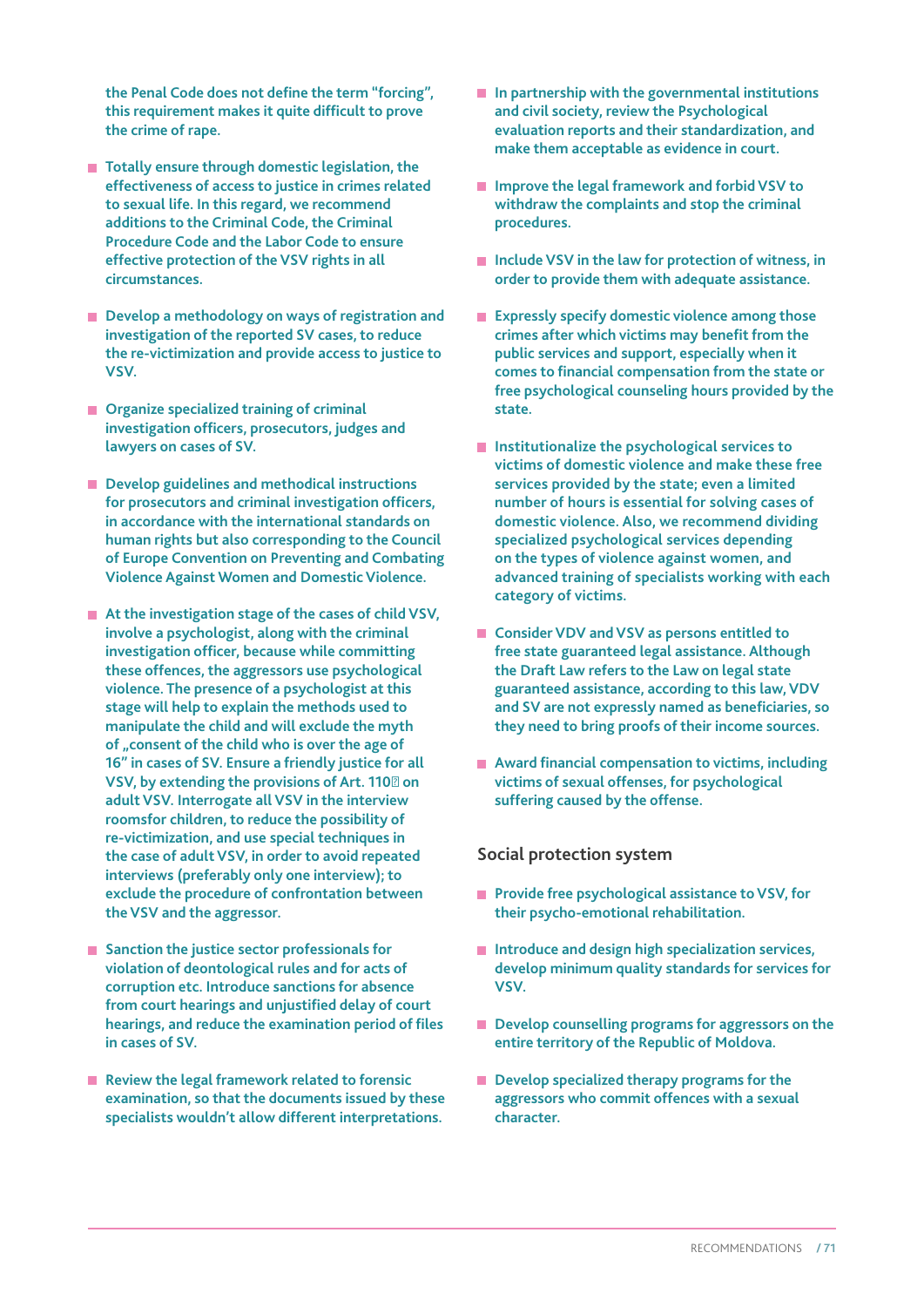### **Medical system**

- **Introduce free medical assistance for VSV who don't have a mandatory medical insurance.**
- **Provide necessary modern equipment and improve the conditions of the forensic examination rooms.**
- Review the mandates of the specialists who **perform the forensic examination, to allow medical assistants (nurses) to collect the evidence necessary for the legal bodies to document cases, and provide necessary training for them.**

### **For the civil society**

**Provide training to experts from specialized social services and high specialization services, to answer the needs of VSV.**

- **Develop a curriculum for psychologists providing counselling to VSV and organize training on peculiarities of SV and on working with VSV.**
- Training of justice sector specialists (police officers, **criminal investigation officers, prosecutors, judges) on methods and techniques for working with VSV.**
- **Provide training to community social assistants on monitoring the situation of VSV who return in the community.**
- Develop a Study to analyze the judiciary practice in **cases of SV.**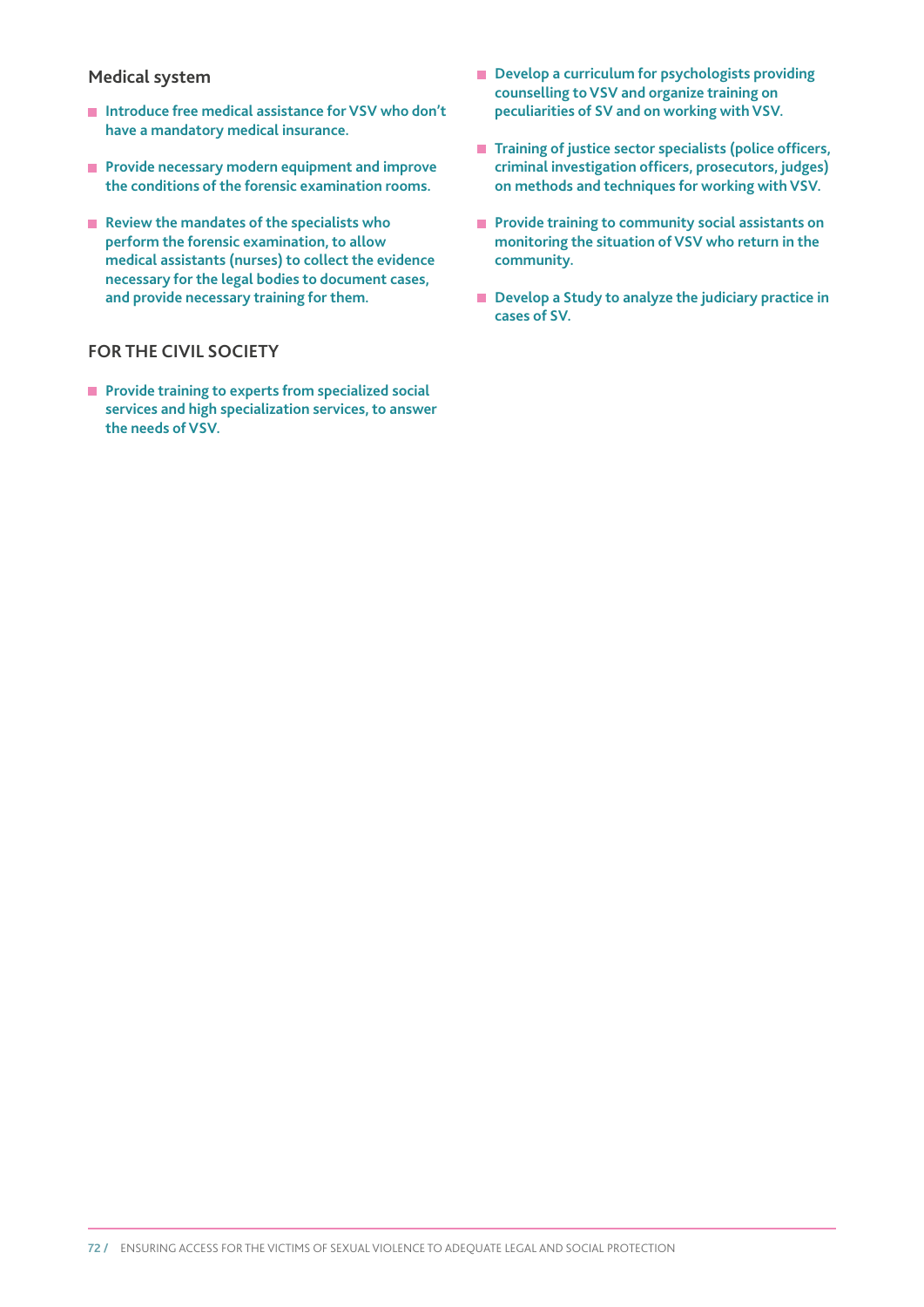# **ANNEXES**

### **AneXx 1. Data on individual in-depth interviews with specialists**

| NO. | <b>CODE</b> | <b>AREA OF ACTIVITY</b>        | <b>WORKING EXPERIENCE</b><br>(YEARS) | <b>REGION</b> |
|-----|-------------|--------------------------------|--------------------------------------|---------------|
| 1.  | $IIA_1_S$   | Psychologist                   | $\mathbf{1}$                         | South         |
| 2.  | $IIA_2_S$   | Lawyer                         | $\mathbf{1}$                         | Centre        |
| 3.  | $IIA_3_S$   | Psychologist                   | 6                                    | North         |
| 4.  | $IIA_4_S$   | Psychologist                   | $\mathbf 1$                          | Centre        |
| 5.  | $IIA_5_S$   | Doctor                         | 17                                   | Centre        |
| 6.  | $IIA_6_S$   | Social assistant               | 6                                    | Centre        |
| 7.  | $IIA_7_S$   | Psychologist                   | 3                                    | Centre        |
| 8.  | $IIA_8_S$   | Lawyer                         | 5                                    | Centre        |
| 9.  | $IIA_9_S$   | Psychologist                   | 5                                    | Centre        |
| 10. | $IIA_10_S$  | Psychologist                   | 19                                   | Centre        |
| 11. | $IIA_11_S$  | Criminal investigation officer | 21                                   | Centre        |
| 12. | $IIA_12_S$  | Psychologist                   | 21                                   | Centre        |
| 13. | $IIA_13_S$  | Public prosecutor              | 13                                   | Centre        |
| 14. | $IIA_14_S$  | Lawyer                         | 5                                    | Centre        |
| 15. | $IIA_15_S$  | Lawyer                         | $\overline{c}$                       | Nord          |
| 16. | $IIA_16_S$  | Psychologist                   | $\overline{7}$                       | South         |
| 17. | $IIA_17_S$  | Psychologist                   | 3                                    | Centre        |
| 18. | $IIA_18_S$  | Police officer                 | 12                                   | Centre        |
| 19. | $IIA_19_S$  | Judge                          | 25                                   | North         |
| 20. | $IIA_20_S$  | Lawyer                         | 37                                   | South         |
| 21. | $IIA_21_S$  | Judge                          | 11                                   | Centre        |
| 22. | $IIA_22_S$  | Judge                          | 18                                   | North         |
| 23. | $IIA_23_S$  | Lawyer                         | 8                                    | North         |
| 24. | $IIA_24_S$  | Psychologist                   | 18                                   | Centre        |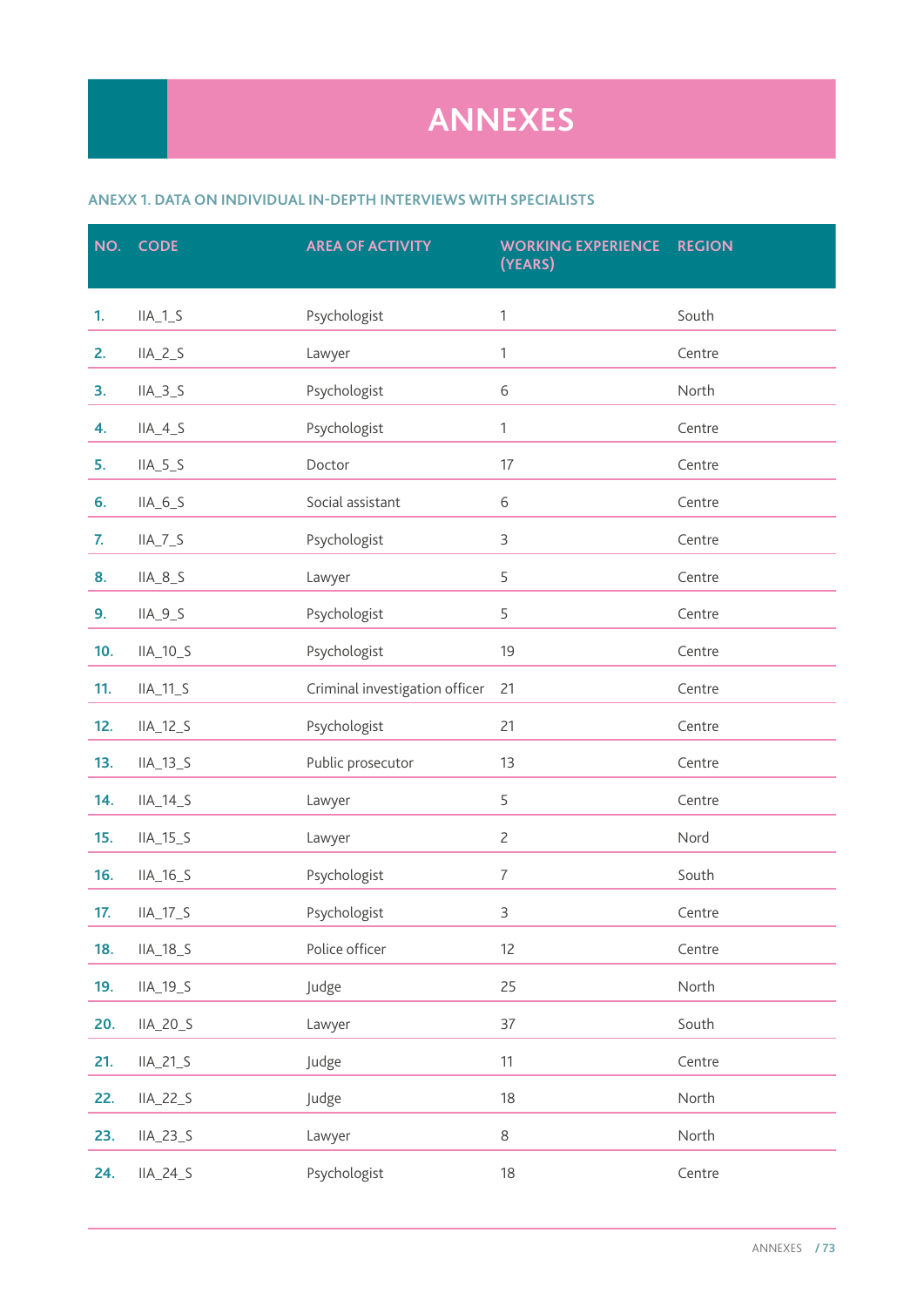| 25. | $IIA_24_S$ | Manager                        | 10  | Centre |
|-----|------------|--------------------------------|-----|--------|
| 26  | $IIA_26_S$ | Lawyer                         | 15  | Centre |
| 27. | $IIA_27_S$ | Lawyer                         | 13  | Centre |
| 28. | $IIA_28_S$ | Psychologist                   | 12  | Centre |
| 29. | IIA_29_S   | Criminal investigation officer | - 8 | Centre |
| 30. | $IIA_30_S$ | Criminal investigation officer | 14  | Centre |
| 31. | $IIA_31_S$ | Public prosecutor              | 5   | South  |
| 32. | $IIA_32_S$ | Public prosecutor              | 15  | Centre |
| 33. | $IIA_33_S$ | Social worker                  | 5   | Centre |
| 34. | $IIA_34_S$ | Criminal investigation officer | 10  | Centre |
| 35. | $IIA_35_S$ | Manager                        | 10  | Centre |

## **Annex 2. Data on the individual in-depth interviews with VSV**

| NO. | <b>CODE</b> | <b>AGE</b> | <b>EDUCATION</b>     | <b>TYPE OF THE SEXUAL OFFENCE</b>                       |
|-----|-------------|------------|----------------------|---------------------------------------------------------|
| 1.  | $IIA_1_V$   | 29         | Gymnasium unfinished | Rape                                                    |
| 2.  | $IIA_2V$    | 17         | Gymnasium            | Victim of the sexual exploitation, within THB           |
| 3.  | $IIA_3_V$   | 18         | Lyceum unfinished    | Sexual abuse on behalf of the father during<br>10 years |
| 4.  | $IIA_4V$    | 14         | Gymnasium unfinished | Sexual abuse on behalf of the father, rape              |
| 5.  | $IIA_5_V$   | 16         | Gymnasium unfinished | Rape on behalf of a young person                        |
| 6.  | $IIA_6_V$   | 17         | Gymnasium unfinished | Rape                                                    |
| 7.  | $IIA_7_V$   | 24         | General professional | Domestic Violence and marital rape                      |
| 8.  | $IIA_8_V$   | 15         | Gymnasium            | Rape                                                    |
| 9.  | $IIA_9_V$   | 18         | Gymnasium            | Victim of the sexual exploitation, within THB           |
| 10. | IIA_10_V    | 17         | Gymnasium            | Rape                                                    |
| 11. | $IIA_11_V$  | 29         | Gymnasium            | Rape                                                    |
| 12. | $IIA_12_V$  | 32         | University           | Domestic Violence and marital rape                      |
| 13. | $IIA_13_V$  | 65         | General professional | Rape                                                    |
| 14. | IIA_14_V    | 62         | Gymnasium            | Rape                                                    |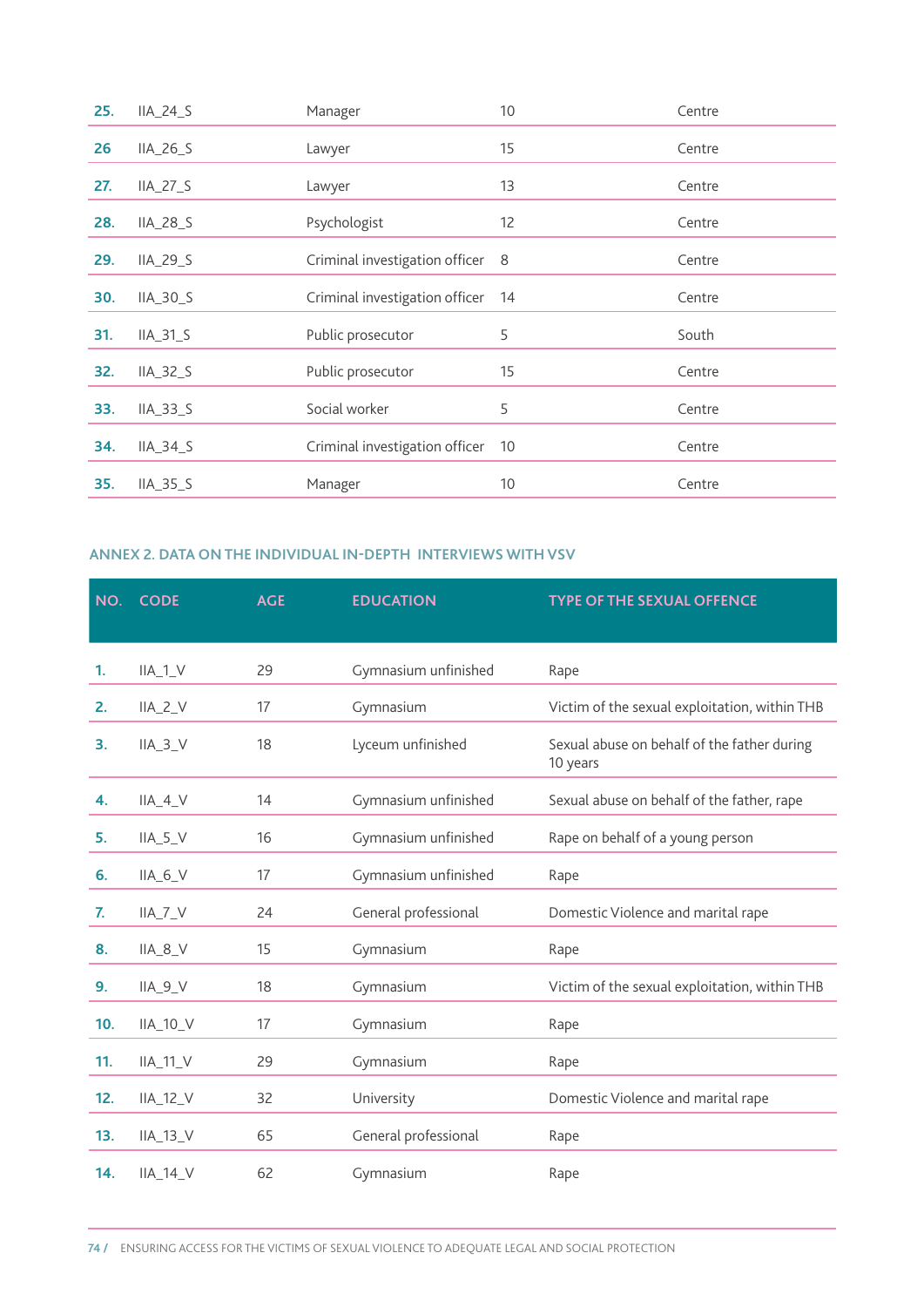## **Annex 3. The Life Story of a VSV**

I was married for 5 years. I knew my husband from the age of 15. We were together for 8 years. At the age of 18, I got pregnant. Then we got married. During the first 4 years of marriage everything was fine. He wasn't beating me, wasn't insulting me. Everything was fine.

Then I started being psychologically offended. I was gradually insulted. First he told me that I had a bad job. I had a small child and was working as a maid, because I couldn't find another job. Later I was offended because I didn't know some things he knew. Then he wouldn't allow me to buy the products I wanted. I had to ask his permission to buy things. Afterwards, he started hitting me. In a short period of time, nearly 2 months, he switched from hitting to beating. He was becoming more aggressive…

By the way, I got the first slap at the age of 16 when I was dating him. I got a haircut that he didn't like and he slapped me. After that incident he didn't touch me for many years. But I knew... deep in my mind I knew he is capable of this.

Fights were starting from any reason. Often he wouldn't like the food I cooked. When he was going out for the whole night and wasn't bringing money home I was scolding him. The hits usually started with slaps, punches… I never hit back, only defended myself. He often pulled my hair or hit my head against the wall. Once I slapped him back and he started to beat me with his feet. He had never beaten me with his feet until then. I fell down and he kept beating me. But he was careful not to leave marks…

To be clearer, I'm talking about the last 2 months that I spent with him. Because, prior to these 2 months there wasn't much violence. His offences were more psychological…

For Easter he hit me harder that he expected. Marks were visible on my face after his hits and I could hardly walk, because my leg hurt. He locked me in the basement and told me that I would stay there until all the marks on my face would heal. This was the first time when I was left in the basement. On the Easter day, during the first half of the day, he locked me there and wouldn't let me go. The basement was under a room in the house. There were stairs there and I panicked a lot. It was dark in the basement and he told me he would let me out when all the marks would heal. At the same time, our little child was in the house. The girl started looking for me and asking where I was. He told her that I went to the store. When the child entered that room I didn't scream, I was afraid she would get scared. I tried to get out, but I couldn't open the door; the door could be opened upwards, and he blocked it from outside. I was very scared. I stayed there for about 1-2 hours, then he let me out, saying that we would have guests and I should arrange myself. I washed up, changed

my clothes and... the guests never came, but I decided to cook something anyway, as it was Easter.

I thought he would leave. Usually he went out to meet girls, boys, went to clubs, bars, but he stayed home with us. Then I decided to take the child and go out for a walk. He came with us and all the way he kissed me, hugged me, saying how much he loved me. He supported me while walking as I was limping quite badly. I couldn't understand such a behavior. It was the reaction of a crazy man, who beat me with his feet, and then kissed and hugged me. About a week or two passed. My wounds almost got healed. I was living as before, pretending that nothing happened.

Then we started arguing again, scandals and problems started because of money. He almost didn't bring money home at all. In May, I think it was on the 18th of May, I got my salary and he asked me to give it to him. He asked me for 200-300 MDL from my salary of 2-3 thousand MDL. I refused to give it to him. He wanted to spend this money on his car, but I had to feed the family with this money. Then he told me that if I don't give him the money, I should take my clothes and leave. I didn't listen, because I knew that he often said such things and later he would forget about it. But he took my clothes and threw them outside. I gathered them; I left some clothes in the shed, as we were living in a private house. I took some of the clothes with me. He took my phone, but I had another one.

I had 500 MDL with me, so I opened a newspaper and found a place to stay. I found a room to rent, took my clothes there, and the next day I had to go to work. In the evening (the child was still at the kindergarten) he called me on this number, which nobody knew. He called and asked me where I was. But I didn't want to tell him. Then he told me that he would take the child away from me and that I had no right to approach the child without him. He said that he would find me anyway, either at work or in the street. He asked me to tell him where I was, otherwise it would be worse for me. Being scared, I disclosed my new place. He told me he would come over to take my second phone. He came, I gave him the phone, and in that moment, he shouted at me to get into the car. There was a friend of his in the car and our daughter on the back seat. We drove outside the town. All the way I was asking him what was happening, where we were going, but he didn't say a thing. In a while he stopped the car, got out and told me to get out too. Then he told his friend to keep driving for about 100 meters. We remained out. It was already night and we were outside the town. There were no houses, no lights, nothing. It was not even close to a highway, but somewhere further away, as we couldn't even hear the cars. It was dark and a dreadful silence around. Then he started to interrogate me regarding a number I dialed. I couldn't understand what number he was talking about. He asked me about a man called Misha.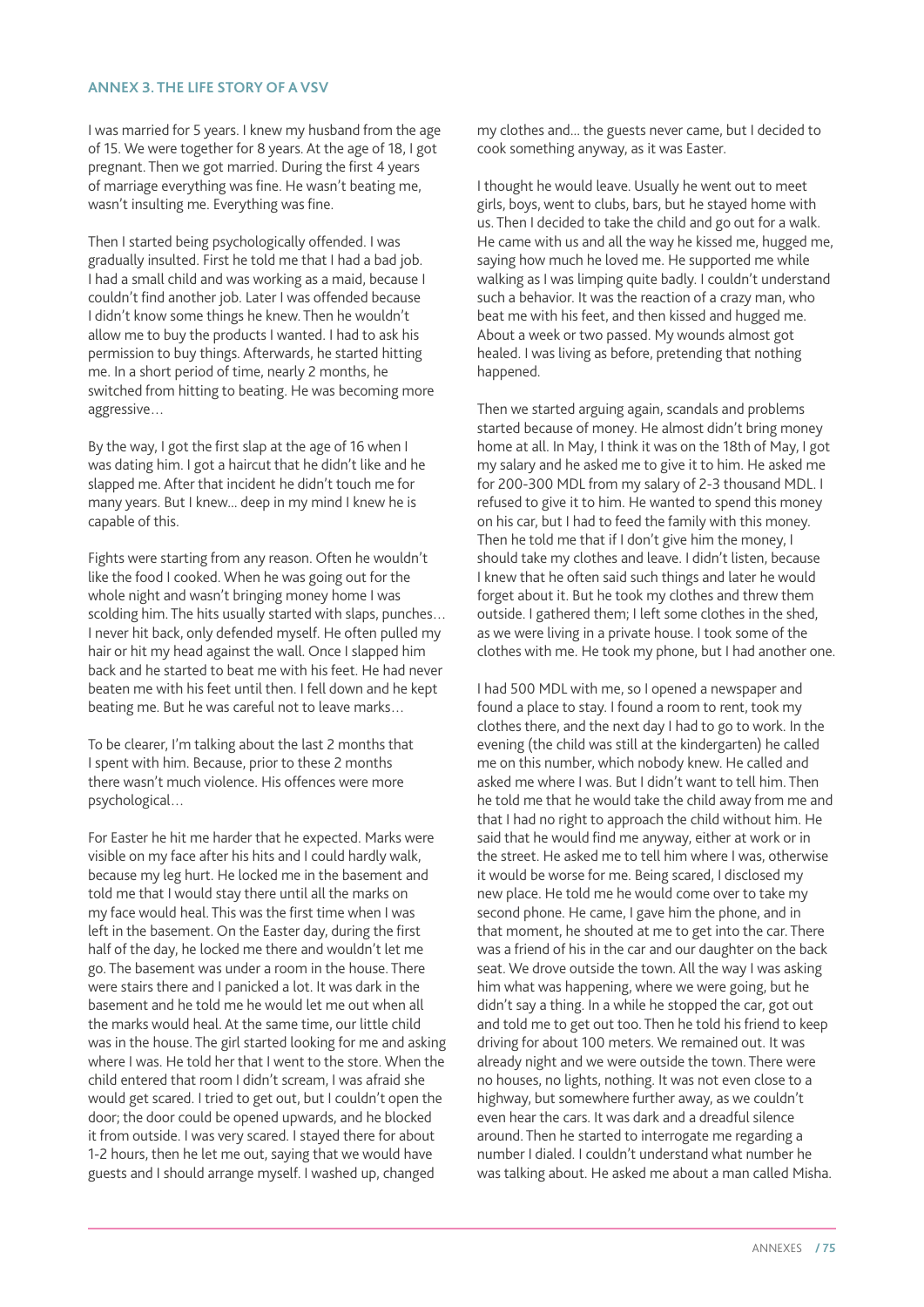He was shouting at me and shaking me at the same time. And he kept asking who was Misha. I told him that I didn't know, but he hit me like never before. I couldn't see a thing, as everything was white, with no colors, just white. Of course I fell down after such a hit in the head. I felt sick and I couldn't hold my balance. Later I found out that I had a concussion. He totally undressed me while hitting me. He took my clothes, and asked me again who was Misha. I swore I didn't know anyone with that name. And he went to the car. He left me there beaten and naked on the ground. He got into the car and left…

I didn't know what to do, where to go; whom would I meet in my way; would they take me to town or beat me, or do something even worse. In my mind I already said goodbye to all my relatives. After some time, I don't remember exactly how much, I saw the lights of a car. I got scared as I didn't know who those people were. There were some bushes and I hid in them. Then I saw that it was his car. He passed by me but I didn't come out. I didn't know if he came back to take me home or beat me more. Maybe he thought I might tell someone and came back to beat me to death? He came back like this for 3 times. He honked and turned on the front lights. He was showing me very clearly that he was looking for me.

I came out on the road and sat down. He got closer with the car, turned off the lights, so that I couldn't be seen. Then he pointed to the trunk, that if I didn't get inside I would be a dead body. Following his order, I got into the trunk. There were my clothes. He started to drive, the trunk was quite big and I started to get dressed. After a while he pushed the brakes and moved the back seat so I could see the driver. I looked at him and asked him to let me find out who was Misha. I told him I didn't know but I would find out who that man was. He gave me the phone and I started to check those calls, and actually dialed that number. In fact, the number was dialed by my work colleague, who asked me to give her the phone to call her husband. I had free unlimited minutes. I used to give the phone to many people to make calls. I showed him that it was the girl from my work who called her husband. They confirmed when I called them. Then I told him that he had beaten me and threw me there on the ground for nothing.

Our girl was 4 years old back then and she kept asking him why mother was in the trunk. Why mother was naked? She saw all that and remembered everything. He didn't answer anything to her.

He knew that I was giving my phone to many people. I got out of the trunk, got into the car and we went home. I didn't want to go to our house; I wanted to stay in my rented apartment. I was scared. We came home, I put our daughter to bed and asked his permission to leave…

He didn't let me go, and told me to stay there because he was waiting for a phone call. He asked me to wake him up and give him the phone when his phone would ring. I didn't have his permission to go to sleep or leave. I sat on a chair all night long and as I was tired I fell asleep. When I woke up in the morning my face was swollen and I had a lump on my head, I still have it today. I was feeling sick, but I understood that something must be done.

I had to take my child to the kindergarten. I knew that I had to take my child to the kindergarten and go to work. But I couldn't work in such condition. It was mandatory to take the child to the kindergarten, so that if something happened, she wouldn't see it. But I was so afraid, because he was like an idol for me, whom I praised, lived for him and with his words. I liked him and he was like a star for me. He was everything, a God who would come to earth and tell me what to do. That's what he was to me, until he started hitting me. But afterwards he became my fear, my horror. I was manipulated and guided by my fear. Why wouldn't I address a neighbor back then, ask for 100 MDL, take my child and go to my mother's place? But I was scared that he would find me and kill me.

I took my daughter to the kindergarten and her educator noticed that something was wrong. She looked at me and asked what happened. I started crying and told her briefly that I had problems at home. When I got back home, he was already up. I told him. "Let's decide something. I *cannot live with you anymore"*. And he answered. "You *will leave anyway, because I am chasing you away, but you will leave without the child, she will stay with me"*. It was the biggest shock for me, how could she stay with him?

He told me: *"No, you will stay here until I decide what I to do with you"*. After about one hour he decided to put me in the basement and make me stay there until my face would heal. I had a scar from one ear to the other. The face was very swollen, beaten, I had bruises all over my body. He ordered me to get naked, to see the bruises and the marks from his beating, so that later on, I wouldn't go anywhere to complain. I told him that I would stay in the basement.

Then he changed his mind. He made me sit at the table and poured a glass of homemade vodka. He ordered me to drink it, threatening me with his fist and saying: *"You either drink or I smash your head"*. ". I didn't want to drink. So he hit me… not hard, but just to scare me. I drank it, but I started to feel sick and he asked me if I ate anything. There were some bread leftovers and I wanted to eat them but he yelled at me and didn't let me. After that glass he poured me some wine and also forced me to drink it. I was feeling sick but he kept talking to me. We were talking and my fear vanished. I was no longer afraid. I just wanted him to kill me. Our conversation was the following: *"So look, you will kill me, but you will be sent to jail. Our child will become an orphan"*. He replied: *"Why do you think I will go to prison? I will just make it carefully, I will burry you and nobody will ever find you. Not your mother, nor your father, nobody. And I will be the first to start looking for you, and nobody will even think that I*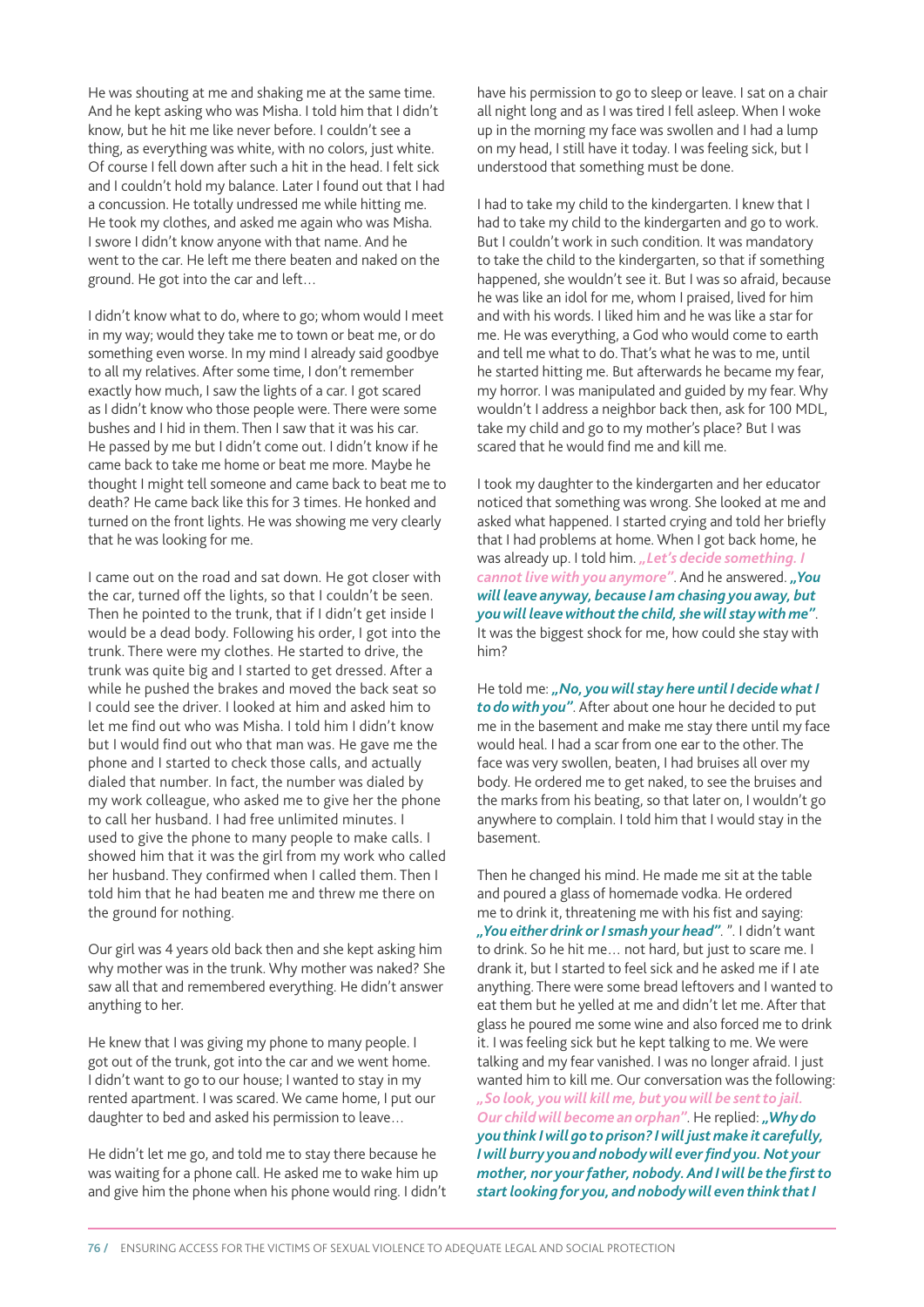## *killed you. Because I will be just a loving husband looking for his wife"*.

After this I felt even worse, I told him everything I was thinking about him. I talked to him in an ugly manner, using bad words and telling everything I stocked deep inside during all that time. He was such a bad man and I wanted to tell him everything. I was feeling worse and worse and I told him that I would vomit. He brought me a bowl and told me that if I stop drinking, he would keep beating me. I told him I couldn't drink, that I was feeling sick. Then he saw that someone from my work was calling me, and he blocked my mouth with his palms so I wouldn't vomit. I started to choke and when he saw me almost losing my conscience, he took his hands off and I vomited into the bowl. Then, he brought a dipper and a glass and filled it with my vomit. He said I would drink my vomit or drink alcohol. So I kept drinking alcohol… Our discussions continued, and at the same time the phone kept ringing.

Everyone was calling and looking for me. I got calls from my work and from the people who rented me the flat. They knew about my problems at home. They were worried about me, worried that something might happen to me. My friends were calling me, as they knew I was in danger. He told everyone that he didn't know where I was and that he didn't see me. He started telling me about all his passions, his crazy girlfriends which I already knew about, the girls he had, that they were all crazy about him, how he satisfied them all. I replied: *"Oh really? But you never satisfied me!"* He didn't think much and told me: "That means *you're frigid"*. I answered I was not frigid. Then he threw me against the wall and hit me very hard. He said that if I wasn't frigid, it means that I was cheating on him. He made such a conclusion from our discussion. Then he raped me. He raped me in a pervert way, not normally. That was horrible, scary... The only thing that saved me was that I had very much alcohol inside me. I could feel the hits but I didn't feel the pain. I was like a person waking up from anesthesia, after surgery. First he doesn't feel the pain, then the pain slowly increases.

After all these, he told me to warm up some water and wash myself, just like nothing had happened. He used his head in everything he was doing. I had to wash myself in front of him. I washed, then I got dressed and he told me to warm up some water for him because he would leave, and I would stay in the basement and wait for him. Then I realized that, if I didn't run away that moment, it would never end. I already started thinking what would I do in the basement, if he locked me up there. We had 3-liter jars in the basement and I was seeing myself cutting my veins using the glass of those jars. I couldn't live like that, I felt that I couldn't survive till the next morning. It was a dark room, 1x2 meters, which I saw as my coffin. I would cut my veins, he would cover me with soil and that would be my grave. That would be my path if he killed me. I had no other chances. When I got out to throw away the water, I opened the fence a bit and I got back into the house.

Then he told me to take a bowl to the basement and I didn't understand why. But he told me I should use it for my physiological needs until he returns. I gave him water, he went to wash himself in the kitchen, because we didn't have a bathroom and I was always bringing him the towel and clothes on the table. This time I left them in the room. I had 5-10 seconds to take a decision: either I run away now, or never. I thought that he would catch me and kill me, but at least I would try, and maybe I would be lucky to run away and he wouldn't catch me, especially because he would not run after me naked. While he was getting dressed I managed to run away. I was running like crazy and was afraid to run to the neighbors, because if he had found me, he would have brought me back home very quickly.

There were 4-storey buildings next to our house and I ran inside one of them and started knocking to each door on every floor. I had the feeling that he was behind my back and was about to catch me. Only on the third floor an old lady opened the door. She opened and let me in. Just after a while I realized what happened in fact: he beaten me, raped me, mocked me as he wanted. For the first time I was screaming loudly that God does not exist! That if He existed, He wouldn't admit such things. Then I realized that He still exists. This door that He showed me, this was my salvation. The lady gave me water to calm down. I stayed at her place for about one hour. She started to worry that someone would come after me, and she would end up in trouble. She let me in, but didn't want me to stay for too long. I understood this, but I didn't know whom to go to... I was afraid to call my mother. I didn't know how to explain her what happened, especially that I drank alcohol. If called the police, they would take me to the mad house, so what kind of police?! He had everything under control, he had friends everywhere, he would go to them and solve everything.

I called a family friend. I felt that this person probably would be able to help me. When I called him and when he heard my voice he hanged up the phone. In 5 minutes he called me back, as earlier he was with my husband. My husband called all our acquaintances and asked them to look for me. He told them that we had an argument and I had a suicide trend, so he was worried about me. He asked everyone who had a car to get in the streets and look for me. This friend of ours was also looking for me, so he came to this lady's place and took me away to an apartment only he knew about. He left me there and came back later with water, cigarettes and some food, so that I could stay there for a while. I slept a bit and when I woke up, I felt that my body hurt harder, I was shivering and I decided to call my mother and ask her to take me away from there, because I had no way out from that situation.

I called my mother and she immediately understood that something happened to me. She asked where I was and what I was doing. My husband called her to tell her that I ran away. He told her that if I came over, mother should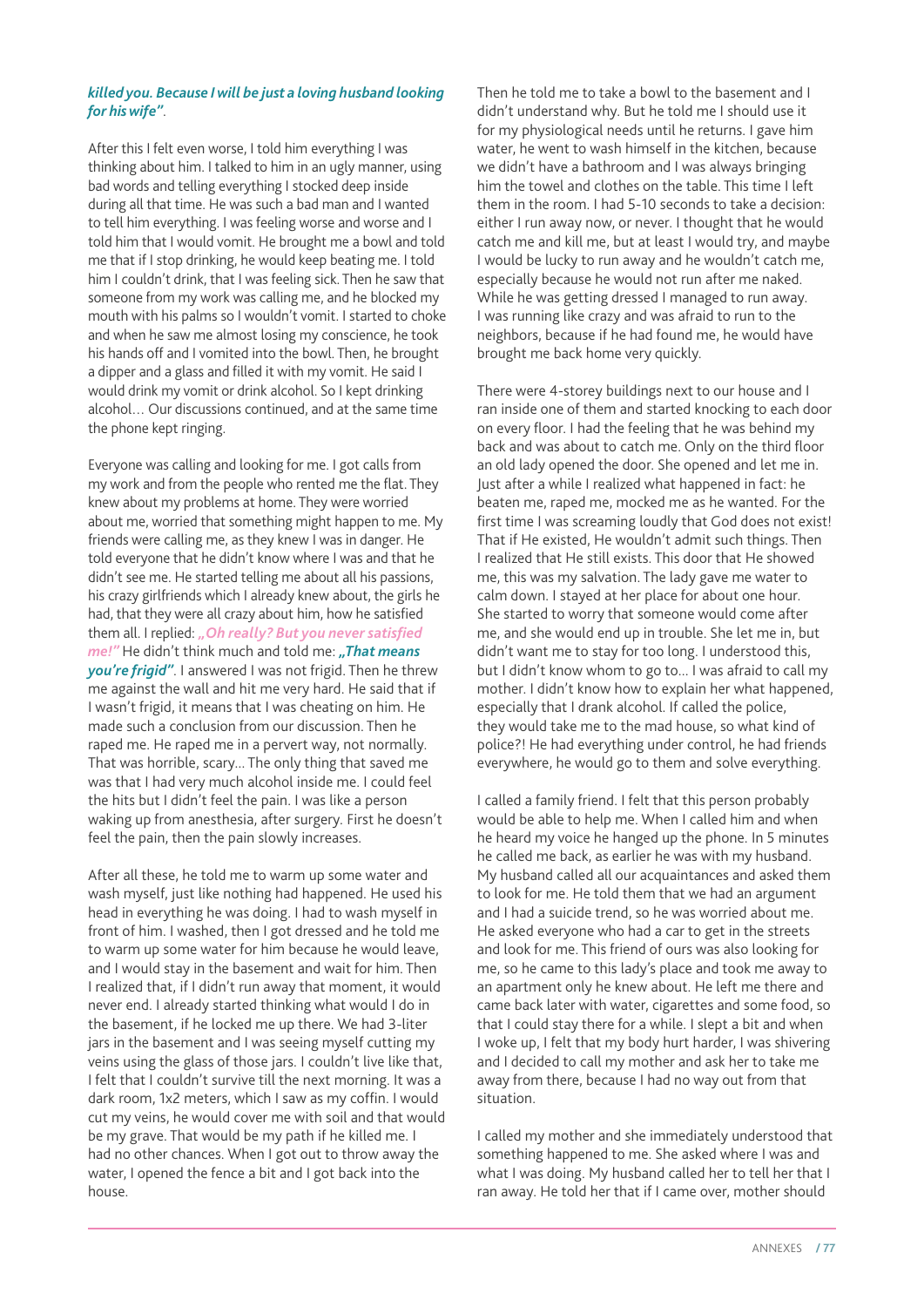call him and let him know that everything was all right. Mother left her place with father. By the time they got to me, it was already night. They brought me some clothes and we wanted to leave, but I refused to leave without my daughter, because I couldn't be without her, I am her mother.

We decided to go and take the girl from my house. We got home, I was walking in front and my parents and my uncle were behind me. I knocked at the door, he asked who was there and I answered. He opened the door with his foot and threw me on the ground, and my parents were standing in front of him. He got out with his gun and started shooting. It was a traumatic gun, so the quantity of air inside determines if it kills the person or not. He started shooting and I jumped into the house. My first reaction was to look for my girl in her bed, but she wasn't there. She wasn't in her room. I heard my mother shouting outside: *"Ion, put the gun down"*. Her voice was horrified and I was afraid he will shoot them. I wanted to call the police. But if you call them and say that your ex-husband wants to shoot you etc., they start asking hundreds of things – name, surname, year of birth, what happened etc. Suddenly, the noise stopped and I got outside. My ex-husband was standing aside, and my mother was holding the gun. As she told later, the 3 of them got on him and he fell down, so they took away the gun. They stayed with him, and I ran to find my daughter. The first thought was that he took her to her godfather, he lived nearby. I went to them, but police still didn't show up. The godfather didn't want to give me my daughter, he said my husband would kill him. He was afraid of him.

I went back home and saw such a picture: the wheels of my father's car all broken, my husband managed to push them aside and break the wheels with a knife. Then he got into his car and wanted to move it somehow. My mother quickly took the keys and only in that moment police came. When they arrived, they asked what happened. My husband said there was nothing serious, only some family issues, so they could leave. I told them everything as it was, that he held me in the basement, that he shot at my parents, that he mocked me. They found blood on the gun, arrested him and took him with them.

One of the police officers went with me and we took my daughter. Then the other started questioning me, taking pictures of the basement and the rest. Later, I went to the police station, I wrote the complaint, all 3 of us wrote it, together with my parents. It all lasted until morning. I did the forensic examination; they took all the data... My girl was 4 years and 5 months. But our marriage didn't last even 5 years. Like this.

…I went to the psychologist and in 10 counselling sessions she brought me back to life. She helped me reintegrate back into the society, so I could communicate, walk freely on the streets and not be scared. Besides that, I had another problem: I loved him so much that I couldn't decide to file the request for divorce. The lawyer prepared the necessary documents and asked for my marriage certificate, but I couldn't give it to him. I went to his office three times with the certificate in my hands, but I couldn't put it on the table. I couldn't divorce. It was a crazy love for the guy who wanted to kill me. It's pure madness, because I thought he was my only husband, that I have no right to divorce. For me the family was holy.

After the sessions with the psychologist, I filed the request for divorce. After some time, he called me. After hearing his voice, I was becoming a zombie. I was under cover, in safety, I could just hang up the receiver, but there was the psychological factor. I didn't announce that he had violated the protection order, I started discussing with him. He told me to get out and I got out. He could kill me, nobody saw me, there was no witness. These were unexpected reactions. He hugged me, took me by the hands. And I was feeling sick, I felt nothing for him.

The protection order expired, he got out and came to visit our daughter, but I was afraid for her and we were going out all together. But he was spending more time with me than with our daughter. He was working on me. "Look how good *everything was with us, what a beautiful wedding we had, what beautiful dates we had, what future we'll have"*. That's how he worked on me. The discussion got to the point of how I could help him, and he gave me the number of the prosecutor and told me to call him and change my statements on the case. That's what I did…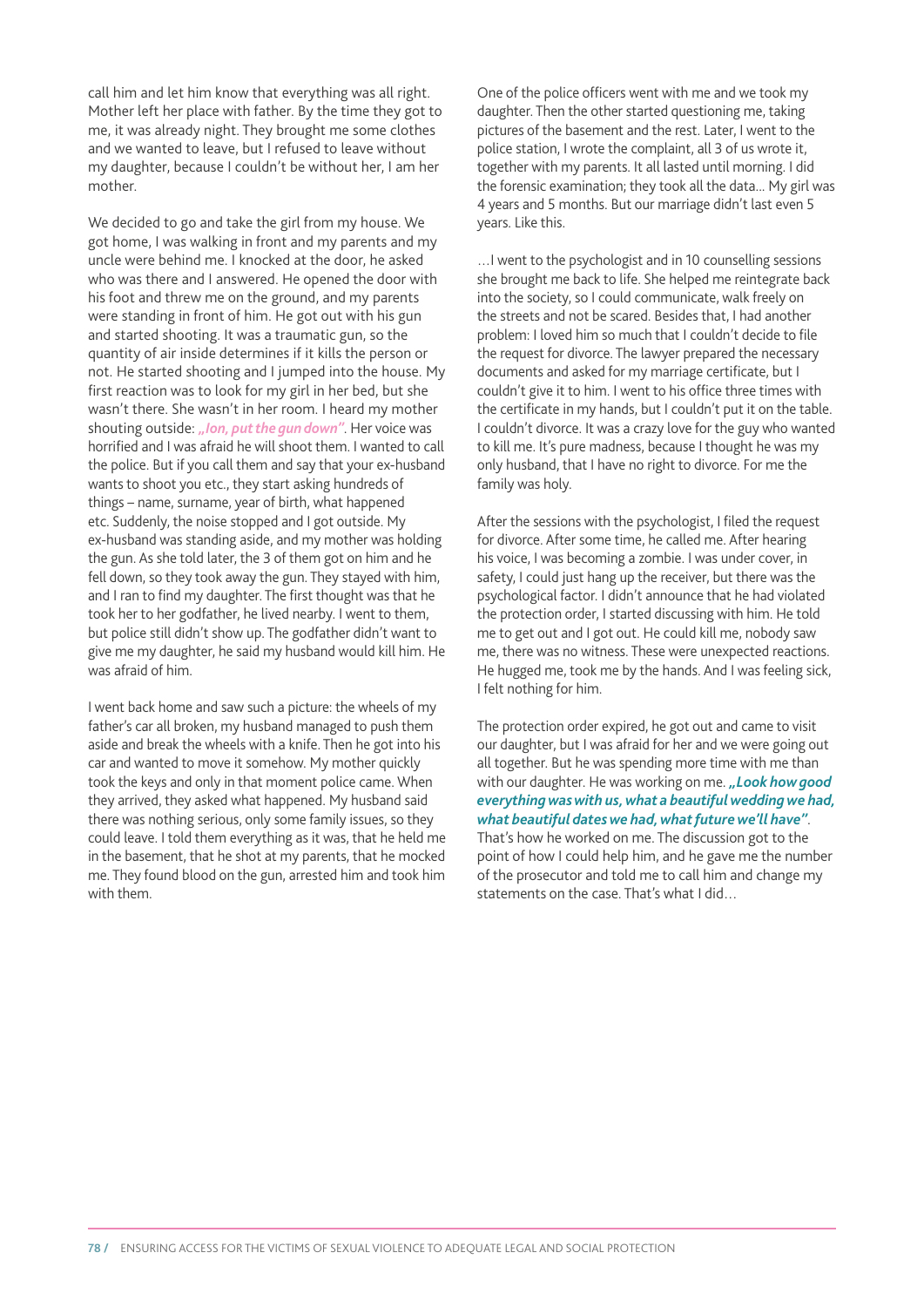Currently I am charged with false statements. During all this time he was getting more attached to me, was showing a nice behavior, but, on the other hand he was threatening me in a way I couldn't even understand.

*"You are a good girl; you know what to do. Those who are with me are my friends. And those who aren't with me, are my enemies. What will happen to your father if they find drugs at his place? He will be sent to jail, and I don't want him to be caught. And what will happen to your mother if some bad guys approach her? That's also bad. But I don't want this. I want us to be friends, to be a* 

*family"*. That's how he threatened me. He treated me with coffee and flowers. He was everywhere. I could see him everywhere. He was omnipresent. I was getting out from work, he was in front of me. I was getting out of my house, he was there again. He was walking me home from work, or was walking behind me, or next to me. Every day he was following me everywhere. I felt that this was the only way for him to leave me alone. He was promising he would leave me and my family alone. I went to the prosecutor; we went together with him hand in hand. The prosecutor asked him to go out and explained that it was not possible to change statements in the presence of the offender. He asked me what happened, and I said I wanted to change my statements. He asked me if everything indicated in the statements really happened, and I said no. I said I invented all those to punish him, but later we reconciled. I had the sentences prepared and learned in advance. Just like he taught me to say. Previously I spoke with another prosecutor, not the one who was trying my husband. This one also explained me the risks of my actions. And the issue turned against me…

A month passed since then and he changed dramatically. He was already fighting for keeping our daughter with him. *"As for you, you will be locked in a madhouse; since you are making some statements, and then another, so you are a psychopath. Locking you up in a madhouse is just a piece of cake. Everything is ready: your pictures, and your personal data. Your medical card will already be there, the only thing left will be just to take you there physically and that's it"*. I got scared and informed my parents. When they heard this they were shocked.

…Now we don't communicate. The last time we spoke he had the nerve to hit me once again, and I got one more protection order, but this time for 2 months. I already know how the protection order works, I already know many things. If only he approaches me or looks in my direction, I will call the police and that's it. I don't want to wait to the next time when he might kill me, hit me, humiliate or destroy me. I don't want to wait for this. I was already realizing this. Now he has the right to approach me, but I don't want to risk. He also understands that, if he approaches me, I won't wait too long. I didn't get the last order just like that, but he hit me again.

…It hurts, but this is the reality that I accept. I was a victim of domestic violence, but this is in the past. In future I will never be a victim of violence again.

*The sentence issued by the court of the first instance in this matter***: 4 years of deprivation of freedom, with a 4-year suspension of the execution of the punishment.**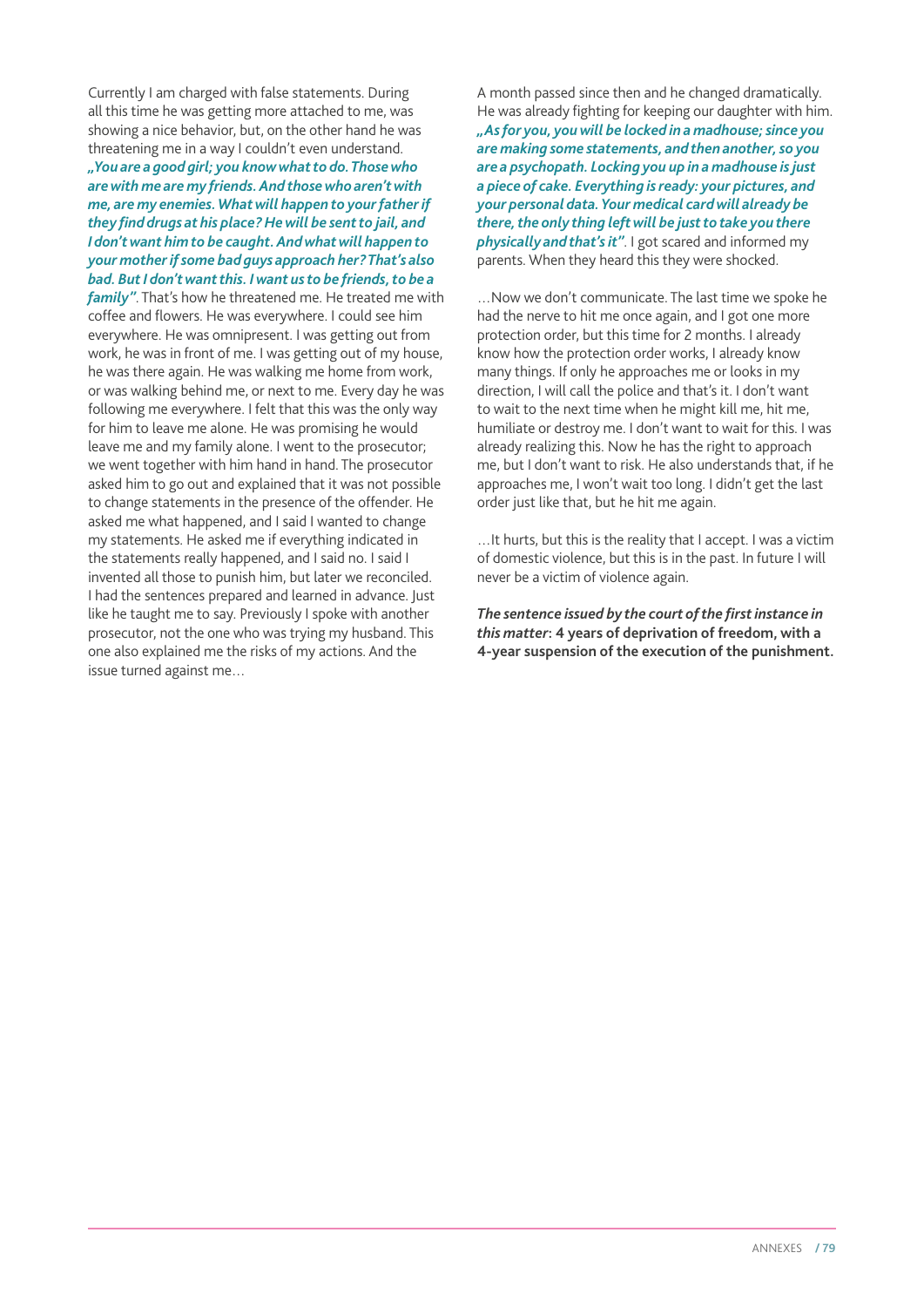**80 /** ENSURING ACCESS FOR THE VICTIMS OF SEXUAL VIOLENCE TO ADEQUATE LEGAL AND SOCIAL PROTECTION